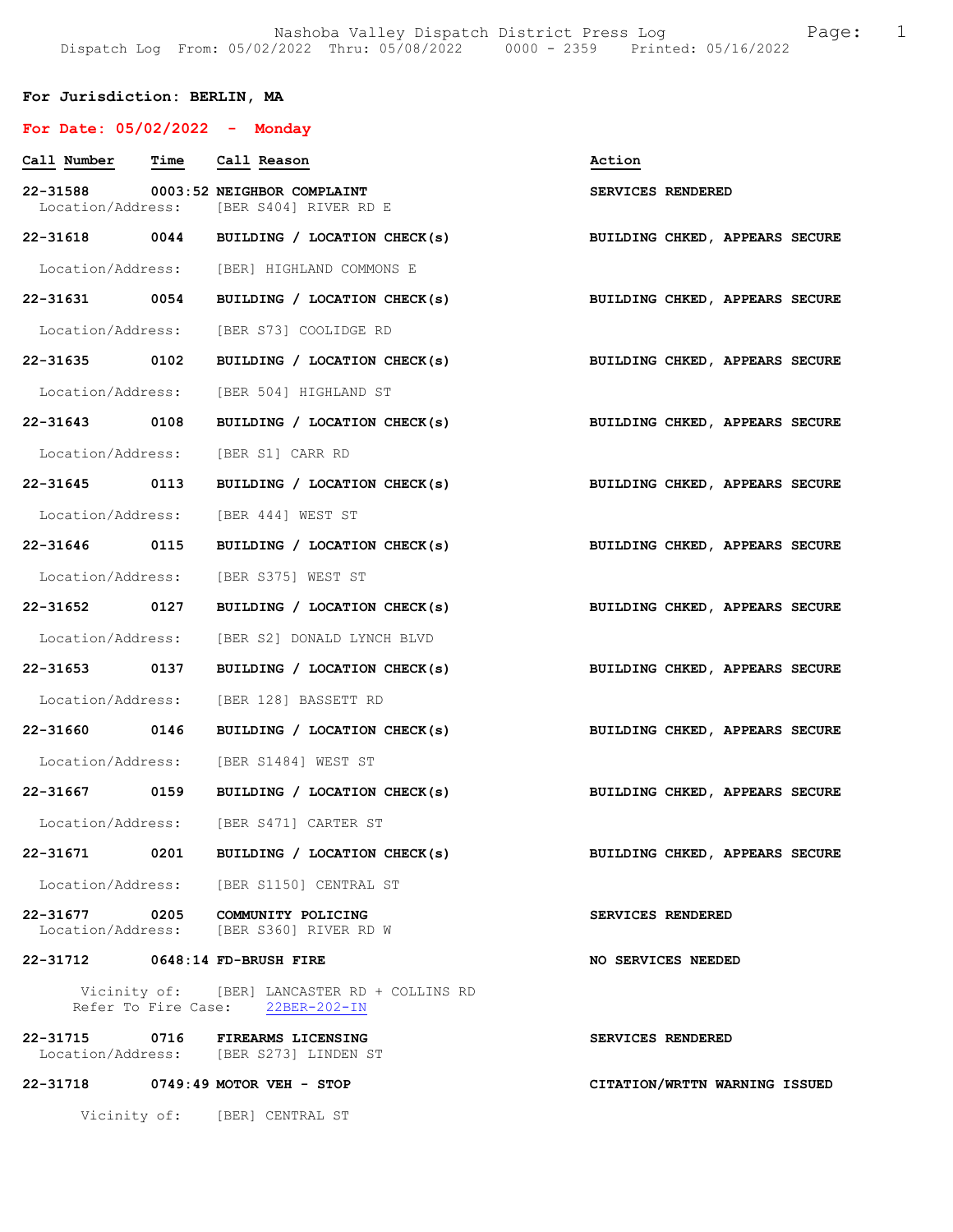|                              | 22-31732 0904:07 MOTOR VEH - STOP                                                         | CITATION/WRTTN WARNING ISSUED |
|------------------------------|-------------------------------------------------------------------------------------------|-------------------------------|
|                              | Location/Address: [BER S90] CENTRAL ST                                                    |                               |
| 22-31739 0932:12 DISTURBANCE | Location/Address: [BER S563] GATES POND RD<br>Refer To Fire Case: 22BER-203-IN            | <b>TRANSPORTED BLS</b>        |
|                              | 22-31742 0939:38 LARCENY/ FORGERY/ FRAUD<br>Location/Address: [BER 69] HIGHLAND COMMONS E | SERVICES RENDERED             |
|                              | 22-31764 1055 COMMUNITY POLICING<br>Location/Address: [BER S1150] CENTRAL ST              | <b>SERVICES RENDERED</b>      |
| 22-31765 1116:35 FOLLOW UP   | Location/Address: [BER S563] GATES POND RD                                                | SPOKEN TO                     |
|                              | 22-31789 1428:17 MOTOR VEH - STOP                                                         | CITATION/WRTTN WARNING ISSUED |
|                              | Location/Address: [BER S564] PLEASANT ST                                                  |                               |
|                              | 22-31794 1457:32 MOTOR VEH - DISABLED<br>Location/Address: [BER S29] LARKIN RD            | SPOKEN TO                     |
|                              | 22-31797 1509 COMMUNITY POLICING<br>Location/Address: [BER S10] SOUTH ST                  | SERVICES RENDERED             |
|                              | 22-31803 1519:52 FD-MEDICAL EMERGENCY                                                     | NO SERVICES NEEDED            |
|                              | Location/Address: [BER S1196] PLEASANT ST<br>Refer To Fire Case: 22BER-204-IN             |                               |
|                              | 22-33334 1530:00 LARCENY/ FORGERY/ FRAUD<br>Location/Address: [BER S1063] ROSEBERRY RD    | <b>INVESTIGATED</b>           |
|                              | 22-31830 1824:16 FD-MEDICAL EMERGENCY                                                     | <b>TRANSPORTED BLS</b>        |

| Location/Address:   | [BER S1274] VILLAGE LN |  |
|---------------------|------------------------|--|
| Refer To Fire Case: | $22$ BER-205-IN        |  |
| Refer To Fire Case: | 22BOL-342-IN           |  |
|                     |                        |  |

| 22-31837          | 1844:47 COMMUNITY POLICING | SERVICES RENDERED |  |
|-------------------|----------------------------|-------------------|--|
| Location/Address: | IBER S101 SOUTH ST         |                   |  |

# For Date: 05/03/2022 - Tuesday

|  | 22-31915 0108 BUILDING / LOCATION CHECK(s) BUILDING CHKED, APPEARS SECURE |                                |
|--|---------------------------------------------------------------------------|--------------------------------|
|  | Location/Address: [BER S10] SOUTH ST                                      |                                |
|  | 22-31917 0111 BUILDING / LOCATION CHECK(s)                                | <b>AREA CHECK COMPLETED</b>    |
|  | Location/Address: [BER S675] JONES RD                                     |                                |
|  | 22-31919 0112 BUILDING / LOCATION CHECK(s)                                | AREA CHECK COMPLETED           |
|  | Location/Address: [BER 480] PLEASANT ST                                   |                                |
|  | 22-31920 0114 BUILDING / LOCATION CHECK(s)                                | BUILDING CHKED, APPEARS SECURE |
|  | Location/Address: [BER S370] PLEASANT ST                                  |                                |
|  | 22-31921 0116 BUILDING / LOCATION CHECK(s)                                | BUILDING CHKED, APPEARS SECURE |
|  | Location/Address: [BER S638] WHITNEY RD                                   |                                |
|  | 22-31922 0117 BUILDING / LOCATION CHECK(s)                                | AREA CHECK COMPLETED           |
|  | Location/Address: [BER S360] RIVER RD W                                   |                                |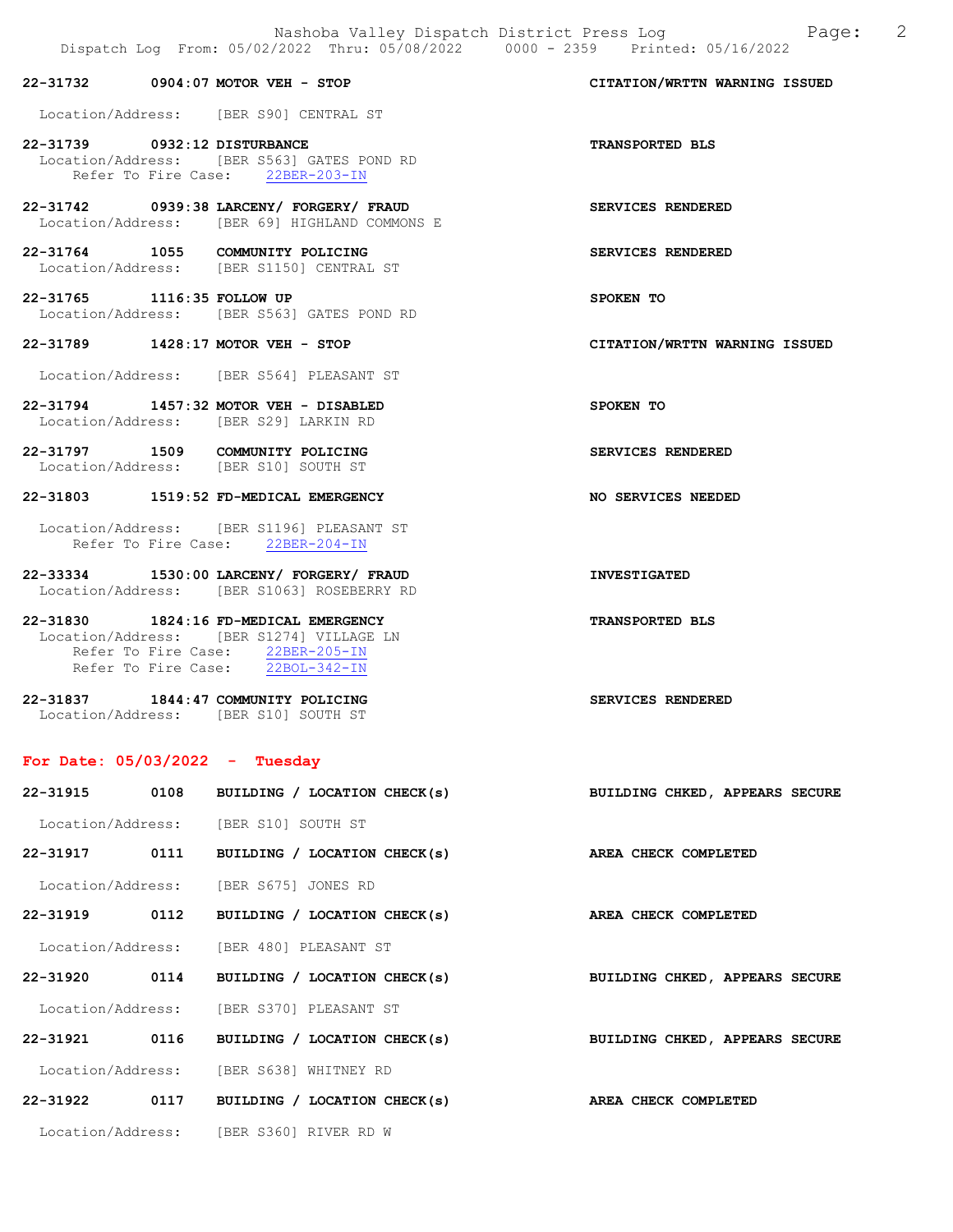|               |      | 22-31924 0117 BUILDING / LOCATION CHECK(s) AREA CHECK COMPLETED           |                                |
|---------------|------|---------------------------------------------------------------------------|--------------------------------|
|               |      | Location/Address: [BER 62] RIVER RD W                                     |                                |
|               |      | 22-31926 0120 BUILDING / LOCATION CHECK(s)                                | BUILDING CHKED, APPEARS SECURE |
|               |      | Location/Address: [BER 128] BASSETT RD                                    |                                |
|               |      | 22-31928 0120 BUILDING / LOCATION CHECK(s) AREA CHECK COMPLETED           |                                |
|               |      | Vicinity of: [BER 236] TYLER RD                                           |                                |
|               |      | 22-31930 0123 BUILDING / LOCATION CHECK(s) AREA CHECK COMPLETED           |                                |
|               |      | Vicinity of: [BER] RIVER RD W                                             |                                |
|               |      | 22-31934 0131 BUILDING / LOCATION CHECK(s) AREA CHECK COMPLETED           |                                |
|               |      | Location/Address: [BER S91] CENTRAL ST                                    |                                |
|               |      | 22-31936 0132 BUILDING / LOCATION CHECK(s) BUILDING CHKED, APPEARS SECURE |                                |
|               |      | Location/Address: [BER S16] COOLIDGE RD                                   |                                |
|               |      | 22-31937 0134 BUILDING / LOCATION CHECK(s) BUILDING CHKED, APPEARS SECURE |                                |
|               |      | Location/Address: [BER S73] COOLIDGE RD                                   |                                |
|               |      | 22-31938 0134 BUILDING / LOCATION CHECK(s) AREA CHECK COMPLETED           |                                |
|               |      | Vicinity of: [BER S1464] HIGHLAND COMMONS E                               |                                |
|               |      | 22-31940 0142 BUILDING / LOCATION CHECK(s)                                | BUILDING CHKED, APPEARS SECURE |
|               |      | Location/Address: [BER S535] GATES POND RD                                |                                |
|               |      | 22-31941 0144 BUILDING / LOCATION CHECK(s) BUILDING CHKED, APPEARS SECURE |                                |
|               |      | Location/Address: [BER 96] CENTRAL ST                                     |                                |
|               |      | 22-31942 0144 BUILDING / LOCATION CHECK(s) BUILDING CHKED, APPEARS SECURE |                                |
|               |      | Location/Address: [BER S1150] CENTRAL ST                                  |                                |
| 22-31943      | 0145 | BUILDING / LOCATION CHECK(s)                                              | BUILDING CHKED, APPEARS SECURE |
|               |      | Location/Address: [BER S702] CENTRAL ST                                   |                                |
|               |      | 22-31944 0146 BUILDING / LOCATION CHECK(s)                                | BUILDING CHKED, APPEARS SECURE |
|               |      | Location/Address: [BER S204] CENTRAL ST                                   |                                |
| 22-31945 0148 |      | BUILDING / LOCATION CHECK(s)                                              | BUILDING CHKED, APPEARS SECURE |
|               |      | Location/Address: [BER S471] CARTER ST                                    |                                |
| 22-31946 0149 |      | BUILDING / LOCATION CHECK(s)                                              | BUILDING CHKED, APPEARS SECURE |
|               |      | Location/Address: [BER S92] CARTER ST                                     |                                |
| 22-31949 0149 |      | BUILDING / LOCATION CHECK(s)                                              | BUILDING CHKED, APPEARS SECURE |
|               |      | Location/Address: [BER S184] CARTER ST                                    |                                |
| 22-31951      |      | 0151 BUILDING / LOCATION CHECK(s)                                         | BUILDING CHKED, APPEARS SECURE |
|               |      | Location/Address: [BER 58] WEST ST                                        |                                |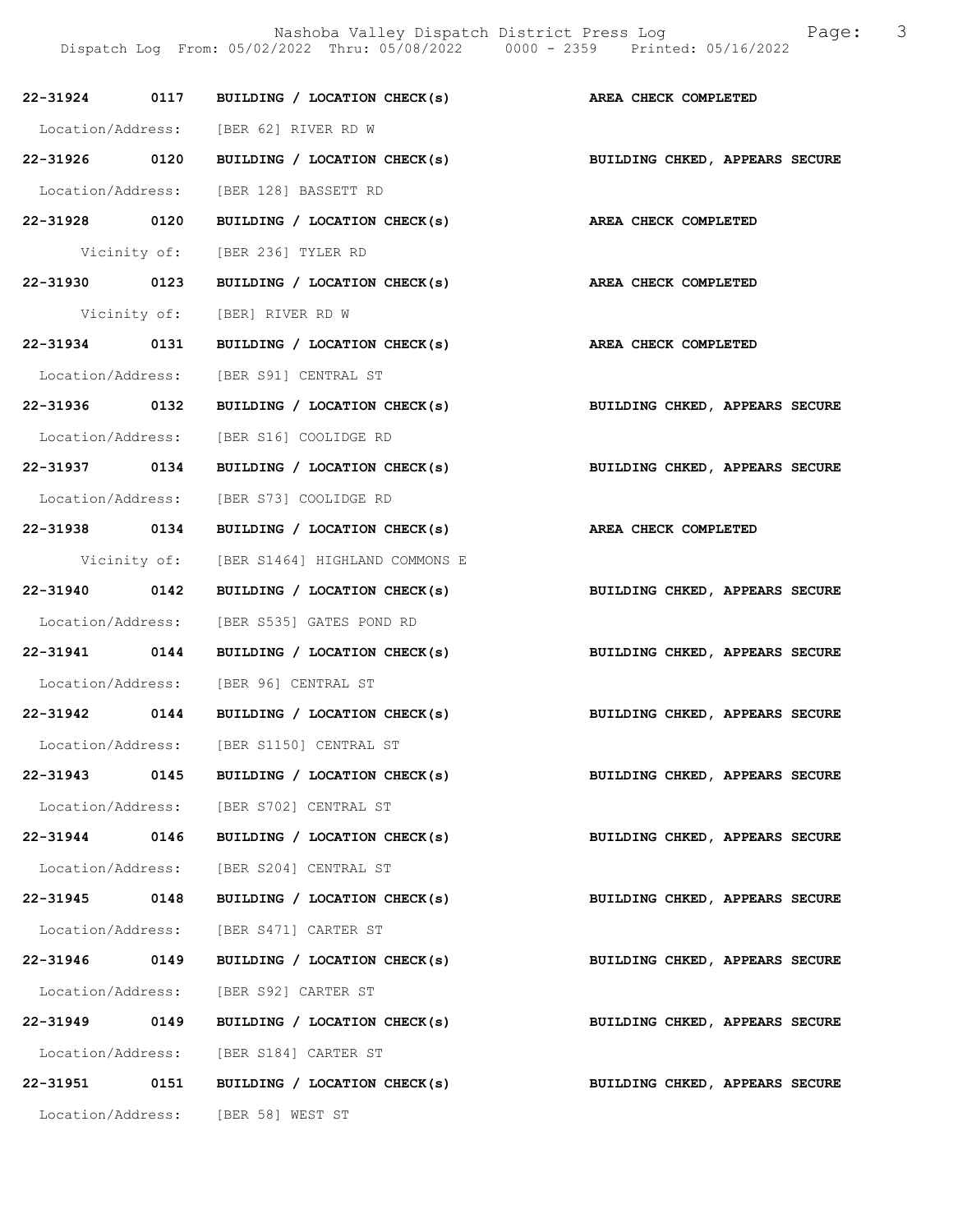|                                 | Nashoba Valley Dispatch District Press Log<br>Dispatch Log From: 05/02/2022 Thru: 05/08/2022 0000 - 2359 Printed: 05/16/2022 | Page: 4                        |
|---------------------------------|------------------------------------------------------------------------------------------------------------------------------|--------------------------------|
|                                 | 22-31954 0152 BUILDING / LOCATION CHECK(s) BUILDING CHKED, APPEARS SECURE                                                    |                                |
|                                 | Location/Address: [BER S1] CARR RD                                                                                           |                                |
|                                 | 22-31955 0153 BUILDING / LOCATION CHECK(s) BUILDING CHKED, APPEARS SECURE                                                    |                                |
|                                 | Location/Address: [BER S1484] WEST ST                                                                                        |                                |
| 22-31956 0155                   | BUILDING / LOCATION CHECK(s)                                                                                                 | BUILDING CHKED, APPEARS SECURE |
| Location/Address: [BER] WEST ST |                                                                                                                              |                                |
| 22-31957 0156                   | BUILDING / LOCATION CHECK(s)                                                                                                 | BUILDING CHKED, APPEARS SECURE |
|                                 | Location/Address: [BER 444] WEST ST                                                                                          |                                |
|                                 | 22-31959 0158 BUILDING / LOCATION CHECK(s) BUILDING CHKED, APPEARS SECURE                                                    |                                |
| Location/Address:               | [BER S375] WEST ST                                                                                                           |                                |
|                                 | 22-31960 0159 RADAR OPERATIONS<br>Vicinity of: [BER S1484] WEST ST                                                           | SERVICES RENDERED              |
| 22-31962 0203                   | BUILDING / LOCATION CHECK(s)                                                                                                 | BUILDING CHKED, APPEARS SECURE |
|                                 | Location/Address: [BER S1333] LANCASTER RD                                                                                   |                                |
| 22-31967 0216                   | BUILDING / LOCATION CHECK(s)                                                                                                 | BUILDING CHKED, APPEARS SECURE |
|                                 | Location/Address: [BER S48] SAWYER HILL RD                                                                                   |                                |
|                                 | 22-31971 0233 BUILDING / LOCATION CHECK(s)                                                                                   | BUILDING CHKED, APPEARS SECURE |
|                                 | Location/Address: [BER S1503] PLEASANT ST                                                                                    |                                |
|                                 | 22-31972 0246:07 FD-MUTUAL AID, FIRE                                                                                         | REPORTING PARTY CANCELED       |
|                                 | Location/Address: [BER S2] DONALD LYNCH BLVD<br>Refer To Fire Case: 22BER-206-IN                                             |                                |
|                                 | 22-31990 0553 TRAFFIC CONTROL<br>Location/Address: [BER] CARTER ST                                                           | VERBAL WARNING                 |
|                                 | 22-31993 0601 RADAR OPERATIONS<br>Vicinity of: [BER] CENTRAL ST + WOODWARD AVE                                               | SERVICES RENDERED              |
|                                 | 22-32011 0719 COMMUNITY POLICING<br>Location/Address: [BER S360] RIVER RD W                                                  | SERVICES RENDERED              |
| 22-32022 0750 ASSIST CITIZEN    | Location/Address: [BER S1390] RIVER RD                                                                                       | SPOKEN TO                      |
|                                 | 22-32015 0752:04 POLICE TASK FORCE ACTIVATION<br>Location/Address: [BER S273] LINDEN ST                                      | UNATTENDED DEATH               |
|                                 | 22-32018 0756:19 SUSPICIOUS ACTIVITY<br>Location/Address: [BER 268] TYLER RD                                                 | NEGATIVE CONTACT               |
|                                 | 22-32025 0827 TRAFFIC CONTROL<br>Location/Address: [BER S976] HIGHLAND ST                                                    | SERVICES RENDERED              |
|                                 | 22-32029 0830:58 MOTOR VEH - STOP<br>Vicinity of: [BER S984] HIGHLAND ST                                                     | VERBAL WARNING                 |
|                                 | 22-32031 0832:53 MOTOR VEH - STOP<br>Vicinity of: [BER S1150] CENTRAL ST                                                     | VERBAL WARNING                 |
|                                 | 22-32049 0929 RADAR OPERATIONS<br>Vicinity of: [BER S1150] CENTRAL ST                                                        | SERVICES RENDERED              |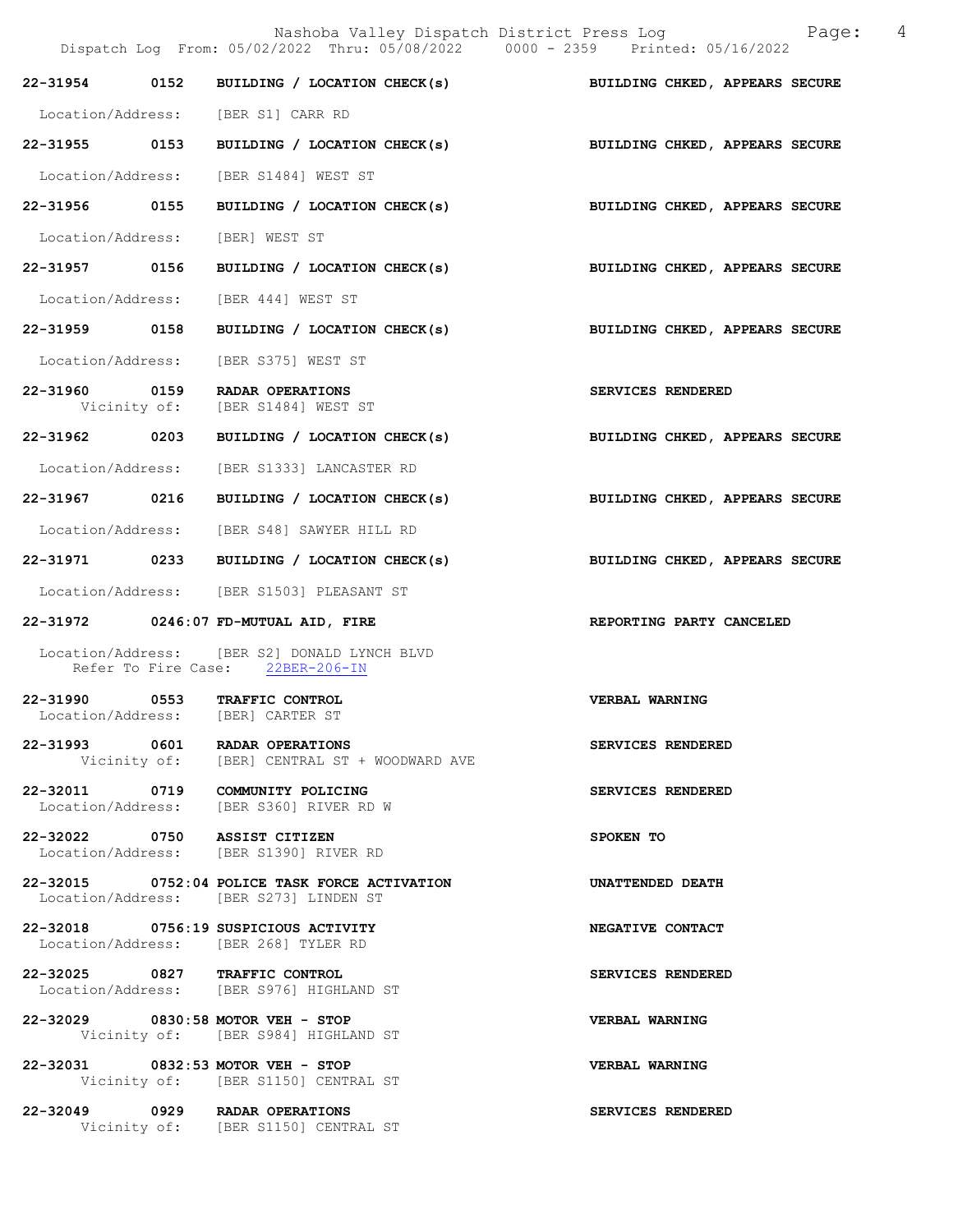#### 22-32050 0933:13 MOTOR VEH - STOP CITATION/WRTTN WARNING ISSUED

Vicinity of: [BER S124] PLEASANT ST

- 22-32055 0944:59 MOTOR VEH STOP STOP COMPLETED Vicinity of: [BER S901] CENTRAL ST
- 22-32056 0944:11 ANIMAL CALL SERVICES RENDERED Location/Address: [BER] COULSON RD
- 22-32063 1003:08 FD-INSPECTION SERVICES RENDERED Location/Address: [BER 202] CAMPBELL RD
- 22-32068 1024 RADAR OPERATIONS SERVICES RENDERED Vicinity of: [BER S507] SOUTH ST
- 22-32071 1046:58 MOTOR VEH STOP VERBAL WARNING Vicinity of: [BER] SOUTH ST + JONES RD
- 22-32072 1050:35 FD-INSPECTION SERVICES RENDERED Location/Address: [BER S1408] DUDLEY RD
- 22-32085 1220 RADAR OPERATIONS NO SERVICES NEEDED
	- Vicinity of: [BER S702] CENTRAL ST
- 22-32091 1250:19 MOTOR VEH ACCIDENT NO INJURY REPORT Location/Address: [BER S1466] HIGHLAND COMMONS E

#### 22-32097 1308:00 911 ABANDONED/MISDIAL/HANGUP ACCIDENTAL 911 CALL

Location/Address: [BER 62] RIVER RD W

- 22-32110 1411 RADAR OPERATIONS SERVICES RENDERED Vicinity of: [BER] RIVER RD W
- 22-32114 1415:10 MOTOR VEH STOP UNFOUNDED Location/Address: [BER S1099] SOUTH ST
- 22-32123 1501:51 FD-MEDICAL EMERGENCY TRANSPORTED BLS Location/Address: [BER S224] PLEASANT ST Refer To Fire Case: 22BER-207-IN
- 22-32135 1548 TRAFFIC CONTROL SERVICES RENDERED Location/Address: [BER 243] WEST ST
- 22-32141 1618:01 MOTOR VEH STOP VERBAL WARNING Vicinity of: [BER S411] HIGHLAND ST
- 22-32144 1636:33 MOTOR VEH STOP VERBAL WARNING Location/Address: [BER S411] HIGHLAND ST
- 22-32148 1650:40 MOTOR VEH STOP VERBAL WARNING Vicinity of: [BER S977] HIGHLAND ST
- 22-32151 1653:50 MOTOR VEH STOP VERBAL WARNING Location/Address: [BER S411] HIGHLAND ST
- 22-32162 1734:18 FOLLOW UP SPOKEN TO Location/Address: [BER S1222] PLEASANT ST
- 22-32165 1748:31 ANIMAL CALL UNITS ADVISED Location/Address: [BER] BALL HILL RD
- 22-32167 1755:13 MOTOR VEH STOP CITATION/WRTTN WARNING ISSUED

## Location/Address: [BER] PLEASANT ST

22-32276 2330:00 GENERAL INFO SERVICES RENDERED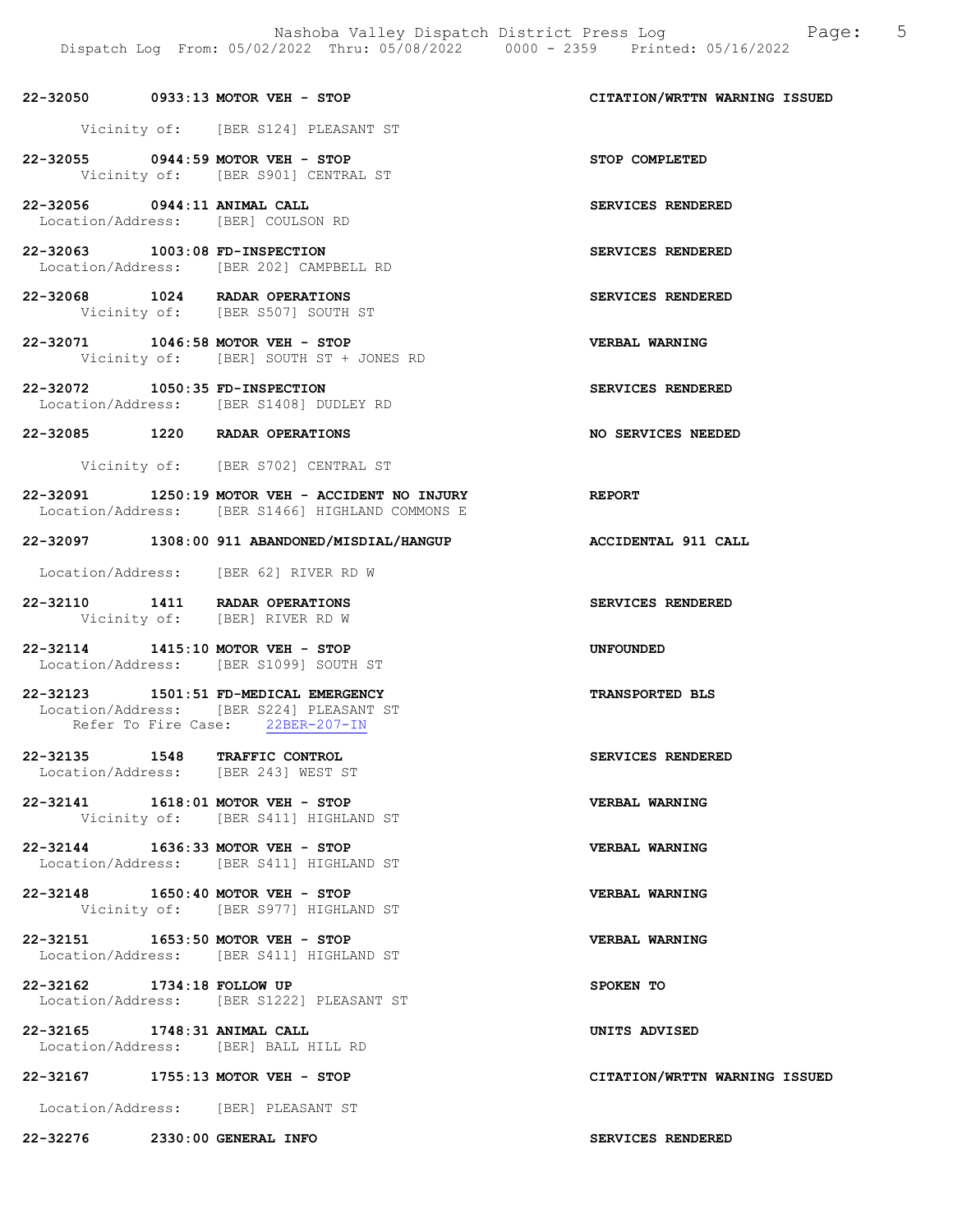Nashoba Valley Dispatch District Press Log Tage: 6 Dispatch Log From: 05/02/2022 Thru: 05/08/2022 0000 - 2359 Printed: 05/16/2022

Vicinity of: [BER S273] LINDEN ST

| For Date: $05/04/2022 -$ Wednesday |                                                                 |                                                                           |
|------------------------------------|-----------------------------------------------------------------|---------------------------------------------------------------------------|
|                                    |                                                                 | 22-32281 0202 BUILDING / LOCATION CHECK(s) BUILDING CHKED, APPEARS SECURE |
|                                    | Location/Address: [BER 58] WEST ST                              |                                                                           |
|                                    |                                                                 | 22-32284 0203 BUILDING / LOCATION CHECK(s) BUILDING CHKED, APPEARS SECURE |
|                                    | Location/Address: [BER S1484] WEST ST                           |                                                                           |
| 22-32287 0205                      | BUILDING / LOCATION CHECK(s) AREA CHECK COMPLETED               |                                                                           |
|                                    | Location/Address: [BER S10] SOUTH ST                            |                                                                           |
|                                    |                                                                 | 22-32286 0206 BUILDING / LOCATION CHECK(s) BUILDING CHKED, APPEARS SECURE |
|                                    | Location/Address: [BER S313] WEST ST                            |                                                                           |
|                                    |                                                                 | 22-32288 0206 BUILDING / LOCATION CHECK(s) BUILDING CHKED, APPEARS SECURE |
|                                    | Location/Address: [BER 444] WEST ST                             |                                                                           |
| 22-32289 0207                      | BUILDING / LOCATION CHECK(s)                                    | BUILDING CHKED, APPEARS SECURE                                            |
|                                    | Location/Address: [BER S1249] WEST ST                           |                                                                           |
| 22-32290 0208                      | BUILDING / LOCATION CHECK(s)                                    | BUILDING CHKED, APPEARS SECURE                                            |
|                                    | Location/Address: [BER S375] WEST ST                            |                                                                           |
|                                    | 22-32291 0210 BUILDING / LOCATION CHECK(s) AREA CHECK COMPLETED |                                                                           |
|                                    | Location/Address: [BER S1333] LANCASTER RD                      |                                                                           |
| 22-32292 0211                      | BUILDING / LOCATION CHECK(s)                                    | AREA CHECK COMPLETED                                                      |
|                                    | Location/Address: [BER S370] PLEASANT ST                        |                                                                           |
| 22-32295 0213                      | BUILDING / LOCATION CHECK(s)                                    | AREA CHECK COMPLETED                                                      |
|                                    | Location/Address: [BER S638] WHITNEY RD                         |                                                                           |
|                                    | 22-32297 0215 BUILDING / LOCATION CHECK(s)                      | AREA CHECK COMPLETED                                                      |
|                                    | Location/Address: [BER S360] RIVER RD W                         |                                                                           |
| 22-32299<br>0220                   | BUILDING / LOCATION CHECK(s)                                    | BUILDING CHKED, APPEARS SECURE                                            |
|                                    | Location/Address: [BER S1] CARR RD                              |                                                                           |
| 22-32300 0221                      | BUILDING / LOCATION CHECK(s)                                    | AREA CHECK COMPLETED                                                      |
|                                    | Location/Address: [BER 62] RIVER RD W                           |                                                                           |
| 22-32302 0224                      | BUILDING / LOCATION CHECK(s)                                    | AREA CHECK COMPLETED                                                      |
|                                    | Location/Address: [BER 128] BASSETT RD                          |                                                                           |
| 22-32314<br>0226                   | BUILDING / LOCATION CHECK(s)                                    | AREA CHECK COMPLETED                                                      |
|                                    | Location/Address: [BER 448] NEWSOME RD                          |                                                                           |
| 22-32306<br>0228                   | BUILDING / LOCATION CHECK(s)                                    | BUILDING CHKED, APPEARS SECURE                                            |
|                                    | Location/Address: [BER S471] CARTER ST                          |                                                                           |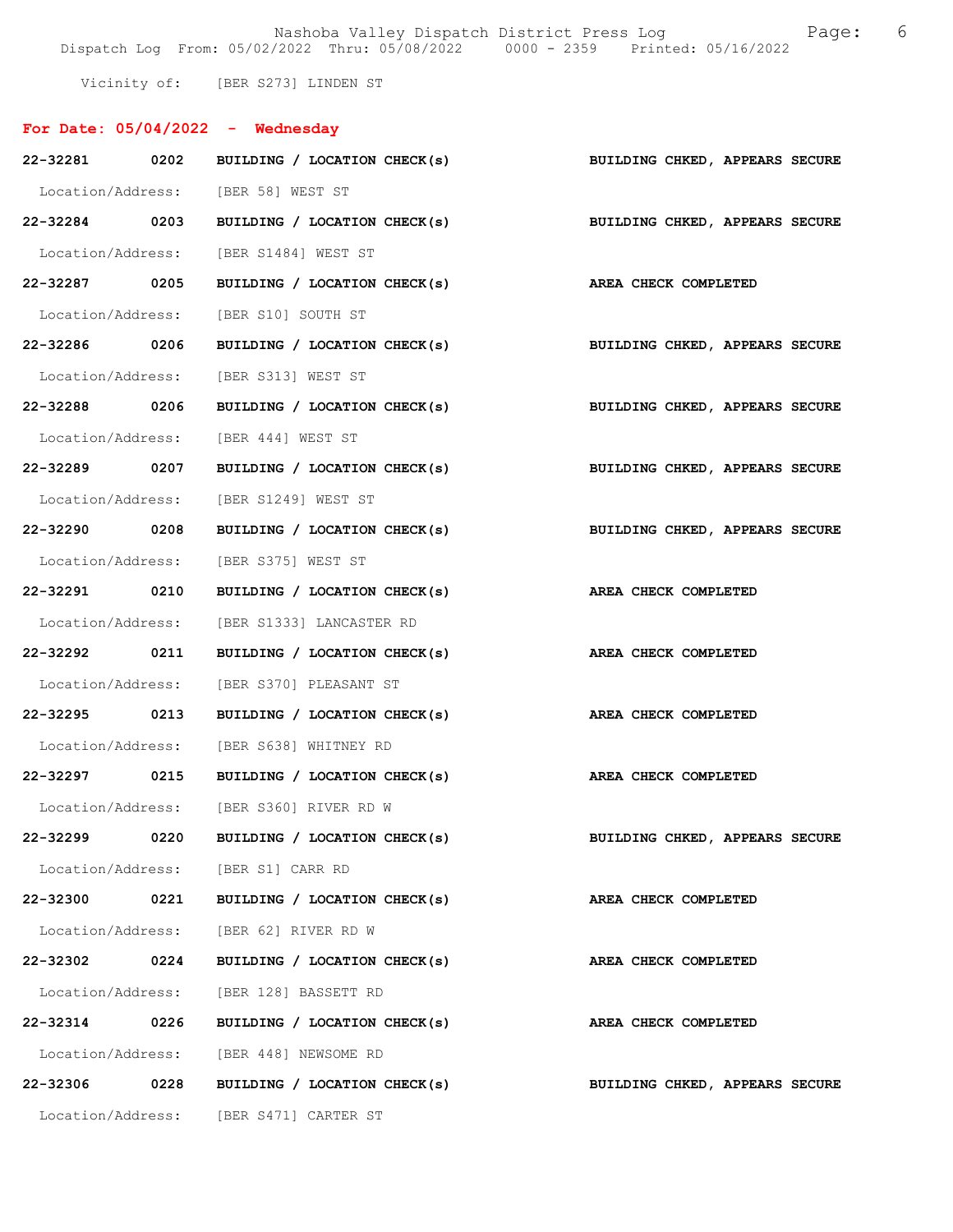|                   |              | Dispatch Log From: 05/02/2022 Thru: 05/08/2022 0000 - 2359 Printed: 05/16/2022                    | 7<br>Nashoba Valley Dispatch District Press Log Mashoba Valley Dispatch District Press Log |
|-------------------|--------------|---------------------------------------------------------------------------------------------------|--------------------------------------------------------------------------------------------|
| 22-32307 0229     |              |                                                                                                   | BUILDING / LOCATION CHECK(s) BUILDING CHKED, APPEARS SECURE                                |
|                   |              | Location/Address: [BER S184] CARTER ST                                                            |                                                                                            |
| 22-32310 0229     |              | BUILDING / LOCATION CHECK(s)                                                                      | BUILDING CHKED, APPEARS SECURE                                                             |
| Location/Address: |              | [BER S383] WEST ST                                                                                |                                                                                            |
| 22-32311 0230     |              | BUILDING / LOCATION CHECK(s)                                                                      | BUILDING CHKED, APPEARS SECURE                                                             |
| Location/Address: |              | [BER S1150] CENTRAL ST                                                                            |                                                                                            |
| 22-32312 0231     |              |                                                                                                   | BUILDING / LOCATION CHECK(s) BUILDING CHKED, APPEARS SECURE                                |
| Location/Address: |              | [BER S702] CENTRAL ST                                                                             |                                                                                            |
| 22-32313 0231     |              | BUILDING / LOCATION CHECK(s)                                                                      | BUILDING CHKED, APPEARS SECURE                                                             |
| Location/Address: |              | [BER S204] CENTRAL ST                                                                             |                                                                                            |
| 22-32316 0234     |              | BUILDING / LOCATION CHECK(s) AREA CHECK COMPLETED                                                 |                                                                                            |
| Location/Address: |              | [BER S91] CENTRAL ST                                                                              |                                                                                            |
| 22-32317 0235     |              |                                                                                                   | BUILDING / LOCATION CHECK(s) BUILDING CHKED, APPEARS SECURE                                |
| Location/Address: |              | [BER S16] COOLIDGE RD                                                                             |                                                                                            |
| 22-32318 0236     |              | BUILDING / LOCATION CHECK(s)                                                                      | BUILDING CHKED, APPEARS SECURE                                                             |
| Location/Address: |              | [BER S73] COOLIDGE RD                                                                             |                                                                                            |
| 22-32319 0237     |              | BUILDING / LOCATION CHECK(s)                                                                      | AREA CHECK COMPLETED                                                                       |
|                   | Vicinity of: | [BER S1464] HIGHLAND COMMONS E                                                                    |                                                                                            |
| $22 - 32324$      | 0245         | BUILDING / LOCATION CHECK(s)                                                                      | BUILDING CHKED, APPEARS SECURE                                                             |
|                   |              | Location/Address: [BER 96] CENTRAL ST                                                             |                                                                                            |
|                   |              | 22-32326 0248 BUILDING / LOCATION CHECK(s) AREA CHECK COMPLETED                                   |                                                                                            |
|                   |              | Location/Address: [BER 227] BASSETT RD                                                            |                                                                                            |
|                   |              | 22-32327 0328 BUILDING / LOCATION CHECK(s)                                                        | AREA CHECK COMPLETED                                                                       |
|                   |              | Location/Address: [BER S1464] HIGHLAND COMMONS E                                                  |                                                                                            |
|                   |              | 22-32328 0333 BUILDING / LOCATION CHECK(s)                                                        | AREA CHECK COMPLETED                                                                       |
|                   |              | Location/Address: [BER S73] COOLIDGE RD                                                           |                                                                                            |
|                   |              | 22-32329 0335 BUILDING / LOCATION CHECK(s)                                                        | AREA CHECK COMPLETED                                                                       |
|                   |              | Location/Address: [BER 587] CENTRAL ST                                                            |                                                                                            |
|                   |              | 22-32330 0340 BUILDING / LOCATION CHECK(s)                                                        | AREA CHECK COMPLETED                                                                       |
|                   |              | Location/Address: [BER S471] CARTER ST                                                            |                                                                                            |
|                   |              | 22-32334 0448:34 ALARM - COMMERCIAL BURGLARY                                                      | REPORTING PARTY CANCELED                                                                   |
|                   |              | Location/Address: [BER S73] COOLIDGE RD                                                           |                                                                                            |
|                   |              | 22-32347 0741:12 MOTOR VEH - ACCIDENT NO INJURY REPORT<br>Location/Address: [BER S898] CENTRAL ST |                                                                                            |
|                   |              | 22-32363 0904:12 FD-FIRE ALARM, COMMERCIAL                                                        | <b>FALSE ALARM</b>                                                                         |

Location/Address: [BER S1329] VILLAGE CT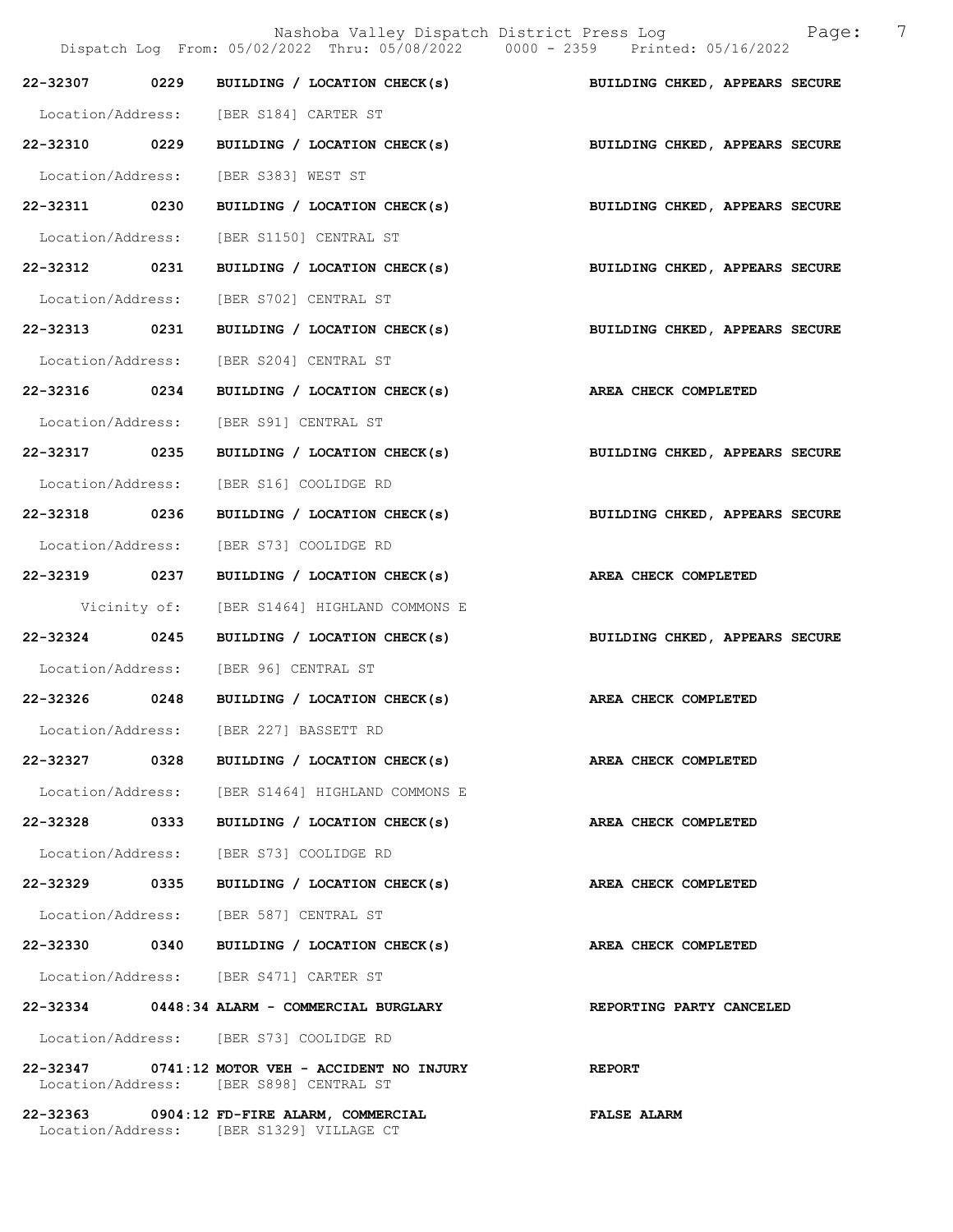|                                   |      | Dispatch Log From: 05/02/2022 Thru: 05/08/2022 0000 - 2359 Printed: 05/16/2022                                                                                 | Nashoba Valley Dispatch District Press Log and Page: | - 8 |
|-----------------------------------|------|----------------------------------------------------------------------------------------------------------------------------------------------------------------|------------------------------------------------------|-----|
|                                   |      | Refer To Fire Case: 22BER-208-IN                                                                                                                               |                                                      |     |
| 22-32374 1028:16 FD-INSPECTION    |      | Location/Address: [BER 203] CAMPBELL RD                                                                                                                        | SERVICES RENDERED                                    |     |
| 22-32382 1057:33 FD-INSPECTION    |      | Location/Address: [BER 204] CAMPBELL RD                                                                                                                        | SERVICES RENDERED                                    |     |
|                                   |      | 22-32401 1228:49 FD-FIRE TRAINING/DRILL                                                                                                                        | NO SERVICES NEEDED                                   |     |
|                                   |      | Location/Address: [BER S1476] HIGHLAND COMMONS E                                                                                                               |                                                      |     |
|                                   |      | 22-32427 1420 BUILDING / LOCATION CHECK(s)<br>Location/Address: [BER S10] SOUTH ST                                                                             | SERVICES RENDERED                                    |     |
|                                   |      | 22-32431 1439:19 FD-MEDICAL EMERGENCY<br>Location/Address: [BER 39] HIGHLAND COMMONS E<br>Refer To Fire Case: 22BER-209-IN<br>Refer To Fire Case: 22BOL-347-IN | <b>TRANSPORTED BLS</b>                               |     |
|                                   |      | 22-32440 1547:15 LARCENY/ FORGERY/ FRAUD<br>Location/Address: [BER S1464] HIGHLAND COMMONS E                                                                   | <b>REPORT</b>                                        |     |
| 22-32464 1730:18 MOTOR VEH - STOP |      |                                                                                                                                                                | CITATION/WRTTN WARNING ISSUED                        |     |
|                                   |      | Location/Address: [BER S1083] SOUTH ST                                                                                                                         |                                                      |     |
|                                   |      | 22-32465 1741 GENERAL INFO<br>Location/Address: [BER S273] LINDEN ST                                                                                           | SERVICES RENDERED                                    |     |
|                                   |      | 22-32471 1807 BUILDING / LOCATION CHECK(s) AREA CHECK COMPLETED                                                                                                |                                                      |     |
|                                   |      | Location/Address: [BER 444] WEST ST                                                                                                                            |                                                      |     |
|                                   |      | 22-32474 1827 BUILDING / LOCATION CHECK(s) AREA CHECK COMPLETED                                                                                                |                                                      |     |
|                                   |      | Location/Address: [BER S5] CENTRAL ST                                                                                                                          |                                                      |     |
|                                   |      | 22-32484 1934:44 ASSIST OTHER AGENCY<br>Vicinity of: [BER 488] ROUTE 495 NORTH HWY                                                                             | SERVICES RENDERED                                    |     |
| For Date: $05/05/2022 - Thursday$ |      |                                                                                                                                                                |                                                      |     |
| 22-32549                          | 0100 | BUILDING / LOCATION CHECK(s)                                                                                                                                   | BUILDING CHKED, APPEARS SECURE                       |     |
|                                   |      | Location/Address: [BER 58] WEST ST                                                                                                                             |                                                      |     |
| 22-32552                          | 0101 | BUILDING / LOCATION CHECK(s)                                                                                                                                   | BUILDING CHKED, APPEARS SECURE                       |     |
| Location/Address:                 |      | [BER S383] WEST ST                                                                                                                                             |                                                      |     |
| 22-32554                          | 0102 | BUILDING / LOCATION CHECK(s)                                                                                                                                   | BUILDING CHKED, APPEARS SECURE                       |     |
| Location/Address:                 |      | [BER S184] CARTER ST                                                                                                                                           |                                                      |     |
| 22-32555                          | 0102 | BUILDING / LOCATION CHECK(s)                                                                                                                                   | BUILDING CHKED, APPEARS SECURE                       |     |
|                                   |      | Location/Address: [BER S471] CARTER ST                                                                                                                         |                                                      |     |

22-32560 0106 BUILDING / LOCATION CHECK(s) BUILDING CHKED, APPEARS SECURE

22-32562 0108 BUILDING / LOCATION CHECK(s) BUILDING CHKED, APPEARS SECURE

Location/Address: [BER S638] WHITNEY RD

Location/Address: [BER S1] CARR RD

22-32564 0109 COMMUNITY POLICING SERVICES RENDERED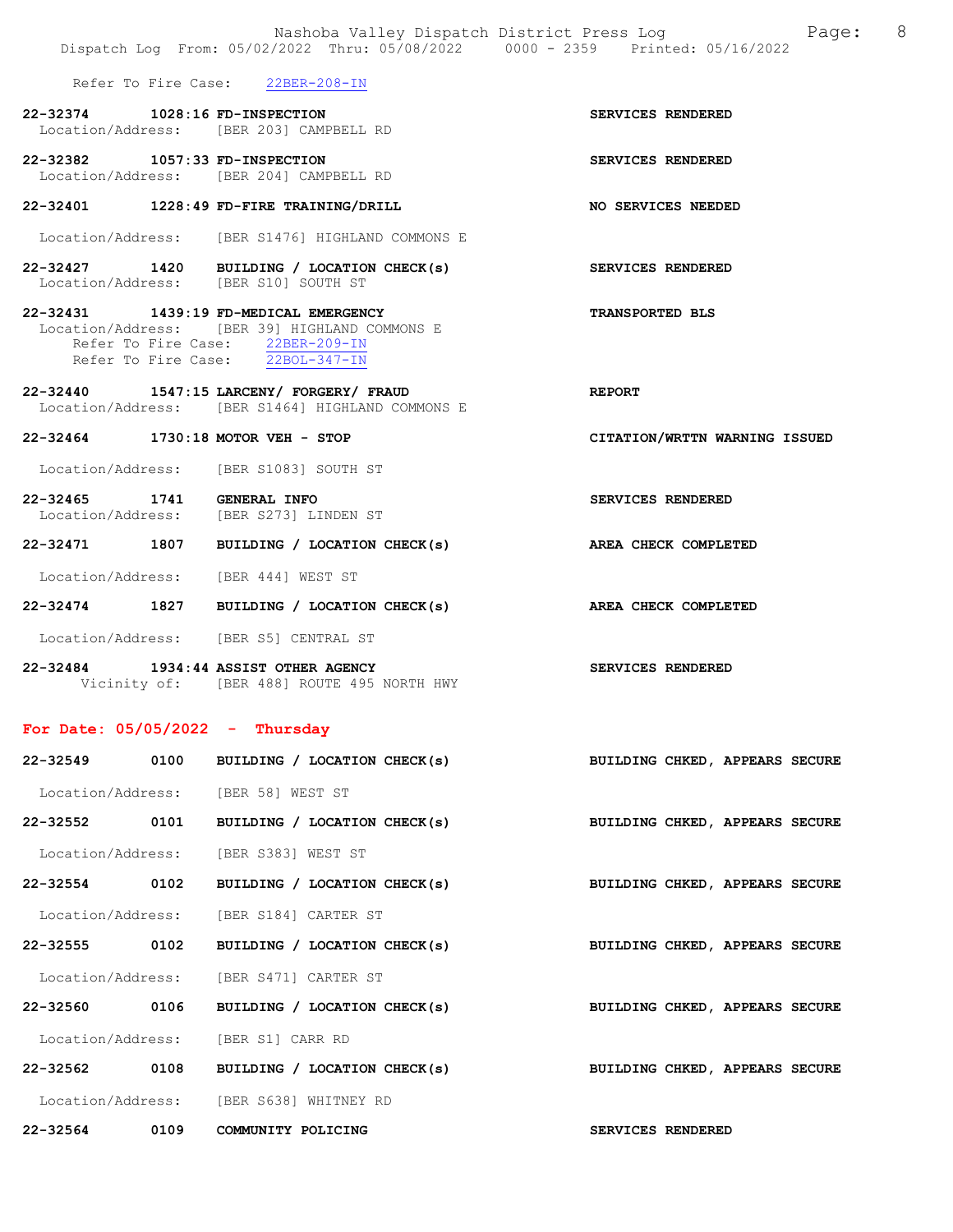|                          |      | Nashoba Valley Dispatch District Press Log X 2009:<br>Dispatch Log From: 05/02/2022 Thru: 05/08/2022 0000 - 2359 Printed: 05/16/2022 | 9                              |
|--------------------------|------|--------------------------------------------------------------------------------------------------------------------------------------|--------------------------------|
|                          |      | Location/Address: [BER S360] RIVER RD W                                                                                              |                                |
| 22-32573 0115            |      | BUILDING / LOCATION CHECK(s)                                                                                                         | AREA CHECK COMPLETED           |
| Location/Address:        |      | [BER S1333] LANCASTER RD                                                                                                             |                                |
| 22-32578 0120            |      | BUILDING / LOCATION CHECK(s) BUILDING CHKED, APPEARS SECURE                                                                          |                                |
| Location/Address:        |      | [BER 444] WEST ST                                                                                                                    |                                |
| 22-32579 0120            |      | BUILDING / LOCATION CHECK(s)                                                                                                         | BUILDING CHKED, APPEARS SECURE |
| Location/Address:        |      | [BER S1249] WEST ST                                                                                                                  |                                |
| 22-32580                 | 0121 | BUILDING / LOCATION CHECK(s)                                                                                                         | BUILDING CHKED, APPEARS SECURE |
| Location/Address:        |      | [BER S375] WEST ST                                                                                                                   |                                |
| 22-32581 0121            |      | BUILDING / LOCATION CHECK(s) BUILDING CHKED, APPEARS SECURE                                                                          |                                |
| Location/Address:        |      | [BER 62] RIVER RD W                                                                                                                  |                                |
| 22-32582 0122            |      | BUILDING / LOCATION CHECK(s)                                                                                                         | BUILDING CHKED, APPEARS SECURE |
| Location/Address:        |      | [BER 128] BASSETT RD                                                                                                                 |                                |
| 22-32583                 | 0122 | BUILDING / LOCATION CHECK(s)                                                                                                         | BUILDING CHKED, APPEARS SECURE |
| Location/Address:        |      | [BER S313] WEST ST                                                                                                                   |                                |
| 22-32585 0124            |      | RADAR OPERATIONS                                                                                                                     | AREA CHECK COMPLETED           |
| Location/Address:        |      | [BER 62] RIVER RD W                                                                                                                  |                                |
| 22-32587 0125            |      | BUILDING / LOCATION CHECK(s)                                                                                                         | BUILDING CHKED, APPEARS SECURE |
| Location/Address:        |      | [BER S1484] WEST ST                                                                                                                  |                                |
|                          |      | 22-32589 0131 BUILDING / LOCATION CHECK(s)                                                                                           | AREA CHECK COMPLETED           |
|                          |      | Location/Address: [BER S91] CENTRAL ST                                                                                               |                                |
|                          |      | 22-32594 0134:04 SUSPICIOUS ACTIVITY<br>Vicinity of: [BER S16] COOLIDGE RD                                                           | SERVICES RENDERED              |
| 22-32596                 | 0140 | BUILDING / LOCATION CHECK(s)                                                                                                         | BUILDING CHKED, APPEARS SECURE |
| Location/Address:        |      | [BER S73] COOLIDGE RD                                                                                                                |                                |
| 22-32597<br>Vicinity of: | 0143 | RADAR OPERATIONS<br>[BER S73] COOLIDGE RD                                                                                            | SERVICES RENDERED              |
| 22-32599                 | 0150 | BUILDING / LOCATION CHECK(s)                                                                                                         | BUILDING CHKED, APPEARS SECURE |
| Location/Address:        |      | [BER S1464] HIGHLAND COMMONS E                                                                                                       |                                |
| 22-32600                 | 0154 | BUILDING / LOCATION CHECK(s)                                                                                                         | BUILDING CHKED, APPEARS SECURE |
| Location/Address:        |      | [BER S1381] HIGHLAND COMMONS W                                                                                                       |                                |
| 22-32609 0206            |      | BUILDING / LOCATION CHECK(s)                                                                                                         | AREA CHECK COMPLETED           |
| Location/Address:        |      | [BER 244] TAYLOR RD                                                                                                                  |                                |
| 22-32612                 | 0208 | BUILDING / LOCATION CHECK(s)                                                                                                         | BUILDING CHKED, APPEARS SECURE |
|                          |      | Location/Address: [BER 587] CENTRAL ST                                                                                               |                                |
| 22-32615                 | 0217 | BUILDING / LOCATION CHECK(s)                                                                                                         | BUILDING CHKED, APPEARS SECURE |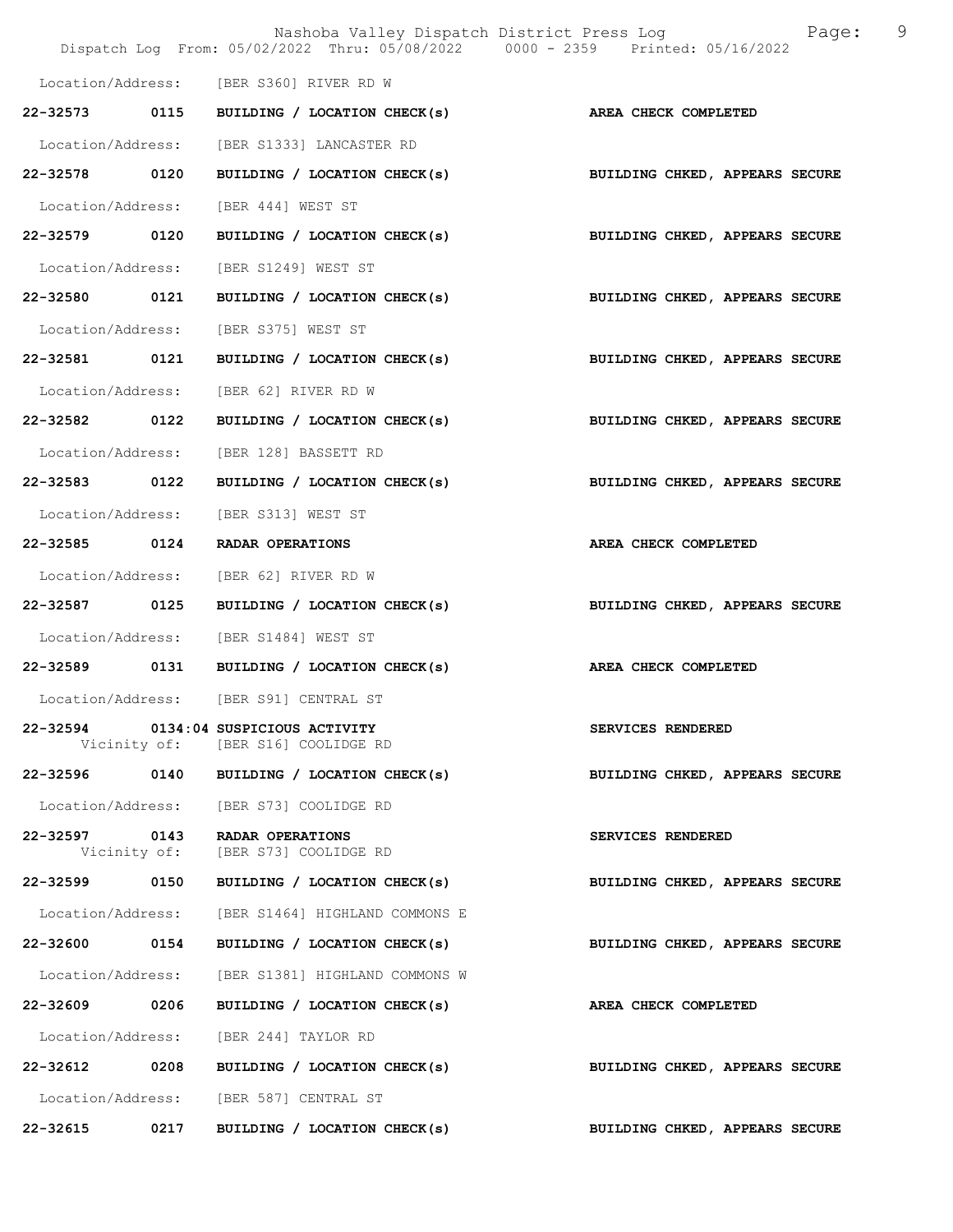|                                 | Location/Address: [BER 96] CENTRAL ST                                                                                  |                                |
|---------------------------------|------------------------------------------------------------------------------------------------------------------------|--------------------------------|
| 22-32616 0219                   | RADAR OPERATIONS<br>Location/Address: [BER S1105] WOODWARD AVE                                                         | SERVICES RENDERED              |
| 22-32626 0302                   | BUILDING / LOCATION CHECK(s)                                                                                           | BUILDING CHKED, APPEARS SECURE |
|                                 | Location/Address: [BER S204] CENTRAL ST                                                                                |                                |
| 22-32627 0303                   | BUILDING / LOCATION CHECK(s) BUILDING CHKED, APPEARS SECURE                                                            |                                |
|                                 | Location/Address: [BER S702] CENTRAL ST                                                                                |                                |
| 22-32628 0303                   | BUILDING / LOCATION CHECK(s)                                                                                           | BUILDING CHKED, APPEARS SECURE |
|                                 | Location/Address: [BER S1150] CENTRAL ST                                                                               |                                |
| 22-32630 0308                   | BUILDING / LOCATION CHECK(s)                                                                                           | BUILDING CHKED, APPEARS SECURE |
|                                 | Location/Address: [BER S10] SOUTH ST                                                                                   |                                |
| 22-32631 0312                   | COMMUNITY POLICING<br>Location/Address: [BER S360] RIVER RD W                                                          | SERVICES RENDERED              |
|                                 | 22-32645 0550 RADAR OPERATIONS<br>Vicinity of: [BER S1150] CENTRAL ST                                                  | SERVICES RENDERED              |
|                                 | 22-32657 0728 RADAR OPERATIONS                                                                                         | NO SERVICES NEEDED             |
|                                 | Location/Address: [BER S976] HIGHLAND ST                                                                               |                                |
|                                 | 22-32661 0801:22 MOTOR VEH - STOP                                                                                      | CITATION/WRTTN WARNING ISSUED  |
|                                 | Location/Address: [BER S898] CENTRAL ST                                                                                |                                |
|                                 | 22-32665 0817:02 FD-MEDICAL EMERGENCY<br>Location/Address: [BER S169] LANCASTER RD<br>Refer To Fire Case: 22BER-210-IN | TRANSPORTED BLS                |
| Location/Address: [BER] WEST ST | 22-32682 0910:50 MOTOR VEH - COMPLAINT                                                                                 | <b>UNFOUNDED</b>               |
|                                 | 22-32687 0931:10 MOTOR VEH - STOP                                                                                      | CITATION/WRTTN WARNING ISSUED  |
|                                 | Location/Address: [BER S1218] PLEASANT ST                                                                              |                                |
|                                 | $22-32690$ 0937:31 BUILDING / LOCATION CHECK(s)                                                                        | AREA CHECK COMPLETED           |
|                                 | Location/Address: [BER S179] PLEASANT ST                                                                               |                                |
|                                 | 22-32693 0951 COMMUNITY POLICING<br>Location/Address: [BER S10] SOUTH ST                                               | SERVICES RENDERED              |
|                                 | 22-32704 1034:14 MOTOR VEH - STOP                                                                                      | CITATION/WRTTN WARNING ISSUED  |
|                                 | Location/Address: [BER] CENTRAL ST                                                                                     |                                |
|                                 | 22-32718 1145 COMMUNITY POLICING<br>Location/Address: [BER S10] SOUTH ST                                               | SERVICES RENDERED              |
| 22-32737                        | 1315:14 LARCENY/ FORGERY/ FRAUD<br>Location: [BER] HUDSON TOWN LINE                                                    | SPOKEN TO                      |
|                                 | 22-32747 1346:29 MOTOR VEH - STOP                                                                                      | CITATION/WRTTN WARNING ISSUED  |
|                                 | Location/Address: [BER] SOUTH ST + LINDEN ST                                                                           |                                |

22-32753 1421:55 ASSIST CITIZEN SPOKEN TO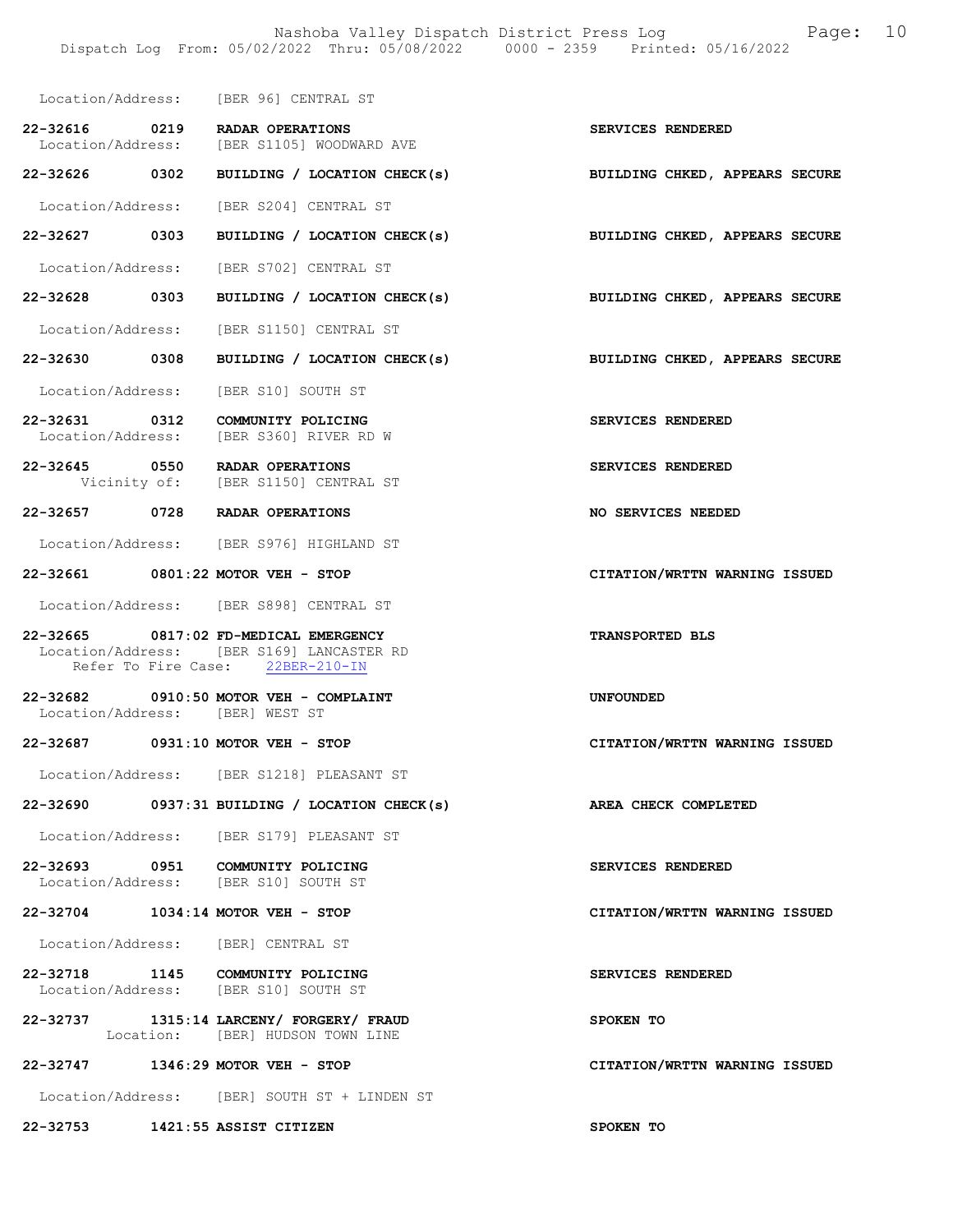|                              |      | Nashoba Valley Dispatch District Press Log<br>Dispatch Log From: 05/02/2022 Thru: 05/08/2022 0000 - 2359 Printed: 05/16/2022 | - 11<br>Paqe:                  |
|------------------------------|------|------------------------------------------------------------------------------------------------------------------------------|--------------------------------|
|                              |      | Location/Address: [BER S273] LINDEN ST                                                                                       |                                |
|                              |      | 22-32767 1556 COMMUNITY POLICING                                                                                             | AREA CHECK COMPLETED           |
|                              |      | Location/Address: [BER S73] COOLIDGE RD                                                                                      |                                |
|                              |      | 22-32783 1647:50 MOTOR VEH - STOP                                                                                            | CITATION/WRTTN WARNING ISSUED  |
|                              |      | Location/Address: [BER S1150] CENTRAL ST                                                                                     |                                |
|                              |      | 22-32787 1656:17 MOTOR VEH - STOP<br>Vicinity of: [BER S411] HIGHLAND ST                                                     | <b>VERBAL WARNING</b>          |
| 22-32791                     |      | $1710:51$ MOTOR VEH - STOP<br>Location/Address: [BER S885] CARTER ST                                                         | VERBAL WARNING                 |
|                              |      | 22-32803 1817:07 MOTOR VEH - STOP                                                                                            | CITATION/WRTTN WARNING ISSUED  |
|                              |      | Vicinity of: [BER S1231] PLEASANT ST                                                                                         |                                |
|                              |      | 22-32804 1840 BUILDING / LOCATION CHECK(s)                                                                                   | AREA CHECK COMPLETED           |
|                              |      | Location/Address: [BER S1381] HIGHLAND COMMONS W                                                                             |                                |
| 22-32807 1844:56 DISTURBANCE |      | Location/Address: [BER S1381] HIGHLAND COMMONS W                                                                             | PEACE RESTORED                 |
|                              |      | 22-32833 2102 BUILDING / LOCATION CHECK(s)                                                                                   | AREA CHECK COMPLETED           |
|                              |      | Location/Address: [BER S91] CENTRAL ST                                                                                       |                                |
| 22-32834 2104                |      | BUILDING / LOCATION CHECK(s)                                                                                                 | AREA CHECK COMPLETED           |
| Location/Address:            |      | [BER] TAYLOR RD                                                                                                              |                                |
| 22-32837 2128                |      | BUILDING / LOCATION CHECK(s)                                                                                                 | AREA CHECK COMPLETED           |
|                              |      | Location/Address: [BER S1249] WEST ST                                                                                        |                                |
| 22-32838 2133                |      | BUILDING / LOCATION CHECK(s)                                                                                                 | AREA CHECK COMPLETED           |
|                              |      | Location/Address: [BER S10] SOUTH ST                                                                                         |                                |
| 22-32852                     |      | 2330 BUILDING / LOCATION CHECK(s)                                                                                            | AREA CHECK COMPLETED           |
|                              |      | Location/Address: [BER 561] LINDEN ST                                                                                        |                                |
| 22-32853 2333                |      | BUILDING / LOCATION CHECK(s)                                                                                                 | AREA CHECK COMPLETED           |
| Location/Address:            |      | [BER] BALL HILL RD                                                                                                           |                                |
| 22-32854 2341                |      | BUILDING / LOCATION CHECK(s)                                                                                                 | BUILDING CHKED, APPEARS SECURE |
|                              |      | Location/Address: [BER S1249] WEST ST                                                                                        |                                |
| 22-32856 2343                |      | BUILDING / LOCATION CHECK(s)                                                                                                 | BUILDING CHKED, APPEARS SECURE |
|                              |      | Location/Address: [BER 444] WEST ST                                                                                          |                                |
| 22-32857                     | 2345 | BUILDING / LOCATION CHECK(s)                                                                                                 | BUILDING CHKED, APPEARS SECURE |
|                              |      | Location/Address: [BER S375] WEST ST                                                                                         |                                |
|                              |      | 22-32859 2352 BUILDING / LOCATION CHECK(s)                                                                                   | BUILDING CHKED, APPEARS SECURE |
|                              |      | Location/Address: [BER S16] COOLIDGE RD                                                                                      |                                |
| 22-32860                     | 2355 | BUILDING / LOCATION CHECK(s)                                                                                                 | AREA CHECK COMPLETED           |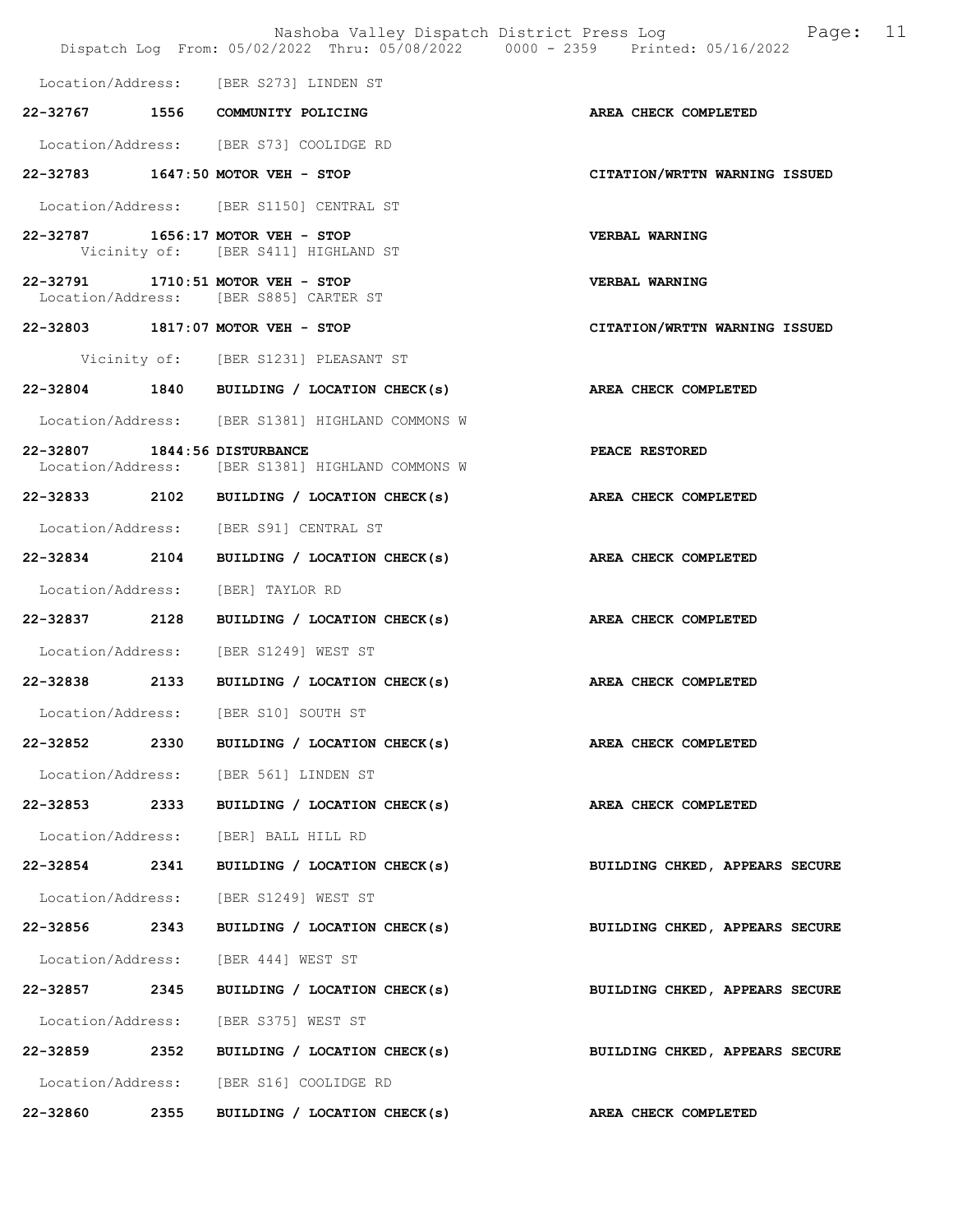Nashoba Valley Dispatch District Press Log Fage: 12

Dispatch Log From: 05/02/2022 Thru: 05/08/2022 0000 - 2359 Printed: 05/16/2022

Vicinity of: [BER S1464] HIGHLAND COMMONS E

# For Date: 05/06/2022 - Friday

| 22-32862 0001                      |      | BUILDING / LOCATION CHECK(s)                                        | BUILDING CHKED, APPEARS SECURE |
|------------------------------------|------|---------------------------------------------------------------------|--------------------------------|
|                                    |      | Location/Address: [BER S73] COOLIDGE RD                             |                                |
| 22-32864 0003                      |      | BUILDING / LOCATION CHECK(s) BUILDING CHKED, APPEARS SECURE         |                                |
|                                    |      | Location/Address: [BER S1] CARR RD                                  |                                |
| 22-32866 0011                      |      | BUILDING / LOCATION CHECK(s) AREA CHECK COMPLETED                   |                                |
|                                    |      | Location/Address: [BER S471] CARTER ST                              |                                |
| 22-32868 0013<br>Location/Address: |      | RADAR OPERATIONS<br>[BER 58] WEST ST                                | SERVICES RENDERED              |
| 22-32870 0016                      |      | BUILDING / LOCATION CHECK(s)                                        | <b>AREA CHECK COMPLETED</b>    |
|                                    |      | Location/Address: [BER] RIVER RD W                                  |                                |
| 22-32871 0018                      |      | BUILDING / LOCATION CHECK(s) AREA CHECK COMPLETED                   |                                |
|                                    |      | Vicinity of: [BER 236] TYLER RD                                     |                                |
| 22-32872 0020                      |      | BUILDING / LOCATION CHECK(s)                                        | BUILDING CHKED, APPEARS SECURE |
|                                    |      | Location/Address: [BER 128] BASSETT RD                              |                                |
| 22-32873 0021                      |      | BUILDING / LOCATION CHECK(s)                                        | BUILDING CHKED, APPEARS SECURE |
|                                    |      | Location/Address: [BER 62] RIVER RD W                               |                                |
| 22-32874 0024                      |      | BUILDING / LOCATION CHECK(s) AREA CHECK COMPLETED                   |                                |
|                                    |      | Location/Address: [BER S360] RIVER RD W                             |                                |
| 22-32876 0024                      |      | BUILDING / LOCATION CHECK(s)                                        | BUILDING CHKED, APPEARS SECURE |
|                                    |      | Location/Address: [BER S638] WHITNEY RD                             |                                |
| 22-32877 0025                      |      | BUILDING / LOCATION CHECK(s) BUILDING CHKED, APPEARS SECURE         |                                |
|                                    |      | Location/Address: [BER S370] PLEASANT ST                            |                                |
| 22-32878 0027                      |      | BUILDING / LOCATION CHECK(s) AREA CHECK COMPLETED                   |                                |
|                                    |      | Location/Address: [BER 480] PLEASANT ST                             |                                |
| 22-32879                           | 0028 | BUILDING / LOCATION CHECK(s)                                        | AREA CHECK COMPLETED           |
|                                    |      | Location/Address: [BER S675] JONES RD                               |                                |
| 22-32881 0030                      |      | BUILDING / LOCATION CHECK(s)                                        | BUILDING CHKED, APPEARS SECURE |
|                                    |      | Location/Address: [BER S10] SOUTH ST                                |                                |
|                                    |      | 22-32884 0034 RADAR OPERATIONS<br>Vicinity of: [BER 243] WEST ST    | SERVICES RENDERED              |
| 22-32896                           |      | 0054 RADAR OPERATIONS<br>Location/Address: [BER S1105] WOODWARD AVE | SERVICES RENDERED              |
|                                    |      | 22-32982 0715:08 RAILROAD COMPLAINT (S)                             | <b>NO SERVICES NEEDED</b>      |
|                                    |      | Location/Address: [BER 152] WEST ST                                 |                                |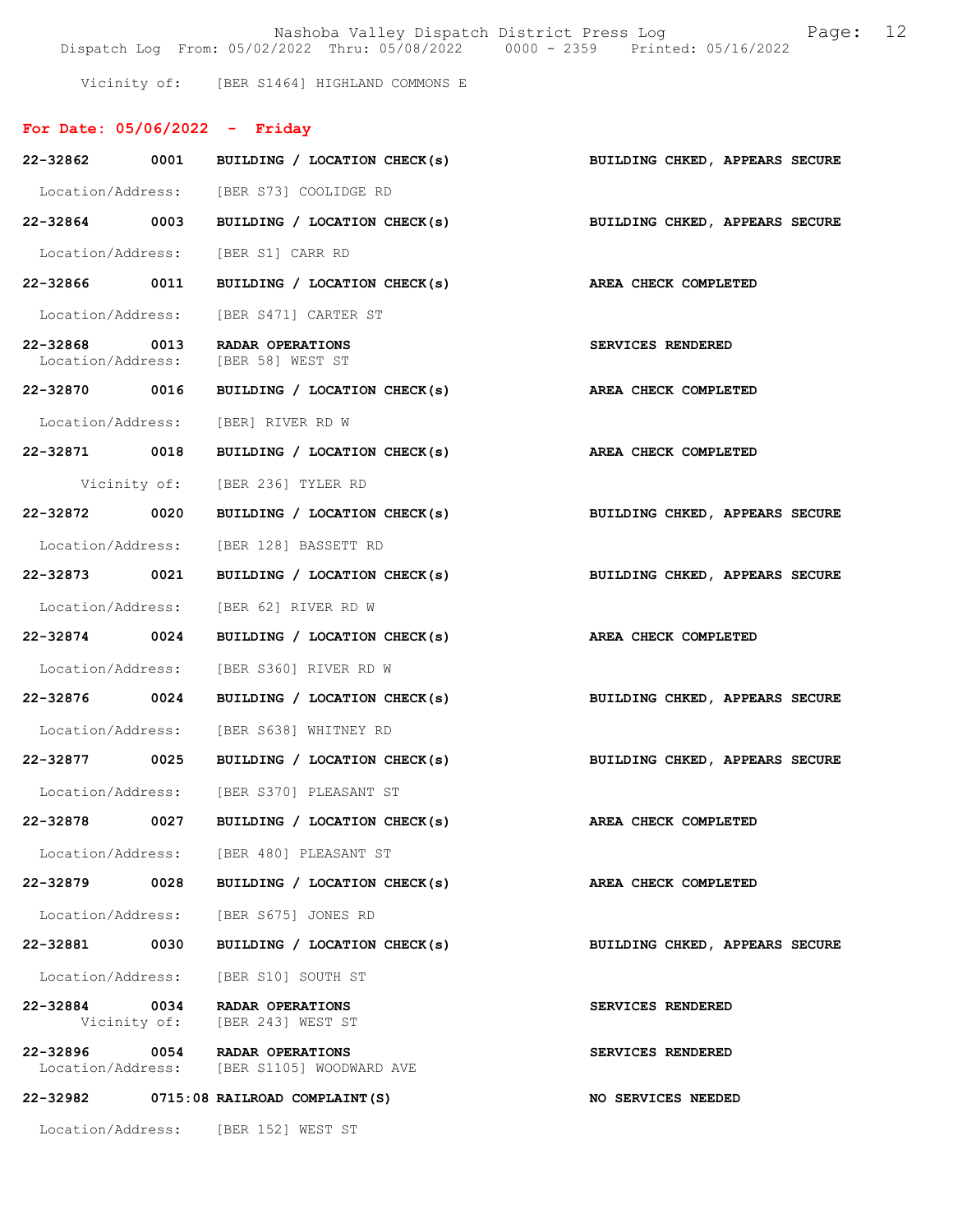# 22-32995 0817:36 MOTOR VEH - STOP CITATION/WRTTN WARNING ISSUED

Location/Address: [BER S1218] PLEASANT ST

22-33000 0848:27 MOTOR VEH - STOP CITATION/WRTTN WARNING ISSUED

Location/Address: [BER S571] PLEASANT ST

- 22-33022 1009:18 MOTOR VEH STOP CITATION/WRTTN WARNING ISSUED
- Location/Address: [BER] LINDEN ST
- 22-33027 1023 GENERAL INFO SERVICES RENDERED Location/Address: [BER S273] LINDEN ST
- 22-33081 1356:20 ROAD HAZARDS SPOKEN TO Location/Address: [BER] RIVER RD W
- 22-33106 1611 COMMUNITY POLICING AREA CHECK COMPLETED
- Location/Address: [BER S215] COOLIDGE RD
- 22-33110 1621:15 LARCENY/ FORGERY/ FRAUD REPORT Location/Address: [BER 269] TYLER RD
- 22-33126 1825:24 VANDALISM INVESTIGATED Vicinity of: [BER 543] TAYLOR RD

# 22-33133 1840:32 FD-MEDICAL EMERGENCY TRANSPORTED ALS Location/Address: [BER] PLEASANT ST Refer To Fire Case: 22BER-211-IN

- 22-33154 2023 BUILDING / LOCATION CHECK(s) AREA CHECK COMPLETED Location/Address: [BER 543] TAYLOR RD
- 22-33189 2226:09 TRESPASSING SPOKEN TO Location/Address: [BER S360] RIVER RD W

## For Date: 05/07/2022 - Saturday

|              |      | 22-33203 0014 BUILDING / LOCATION CHECK(s)                                | BUILDING CHKED, APPEARS SECURE |
|--------------|------|---------------------------------------------------------------------------|--------------------------------|
|              |      | Location/Address: [BER 96] CENTRAL ST                                     |                                |
|              |      | 22-33205 0015 BUILDING / LOCATION CHECK(s)                                | BUILDING CHKED, APPEARS SECURE |
|              |      | Location/Address: [BER 587] CENTRAL ST                                    |                                |
|              |      | 22-33210 0016 BUILDING / LOCATION CHECK(s)                                | AREA CHECK COMPLETED           |
|              |      | Location/Address: [BER 244] TAYLOR RD                                     |                                |
|              |      | 22-33218 0022 BUILDING / LOCATION CHECK(s)                                | AREA CHECK COMPLETED           |
|              |      | Location/Address: [BER S222] COOLIDGE RD                                  |                                |
|              |      | 22-33219 0023 BUILDING / LOCATION CHECK(s) BUILDING CHKED, APPEARS SECURE |                                |
|              |      | Location/Address: [BER S73] COOLIDGE RD                                   |                                |
|              |      | 22-33221 0024 BUILDING / LOCATION CHECK(s)                                | AREA CHECK COMPLETED           |
|              |      | Location/Address: [BER S1381] HIGHLAND COMMONS W                          |                                |
| $22 - 33223$ | 0026 | BUILDING / LOCATION CHECK(s) AREA CHECK COMPLETED                         |                                |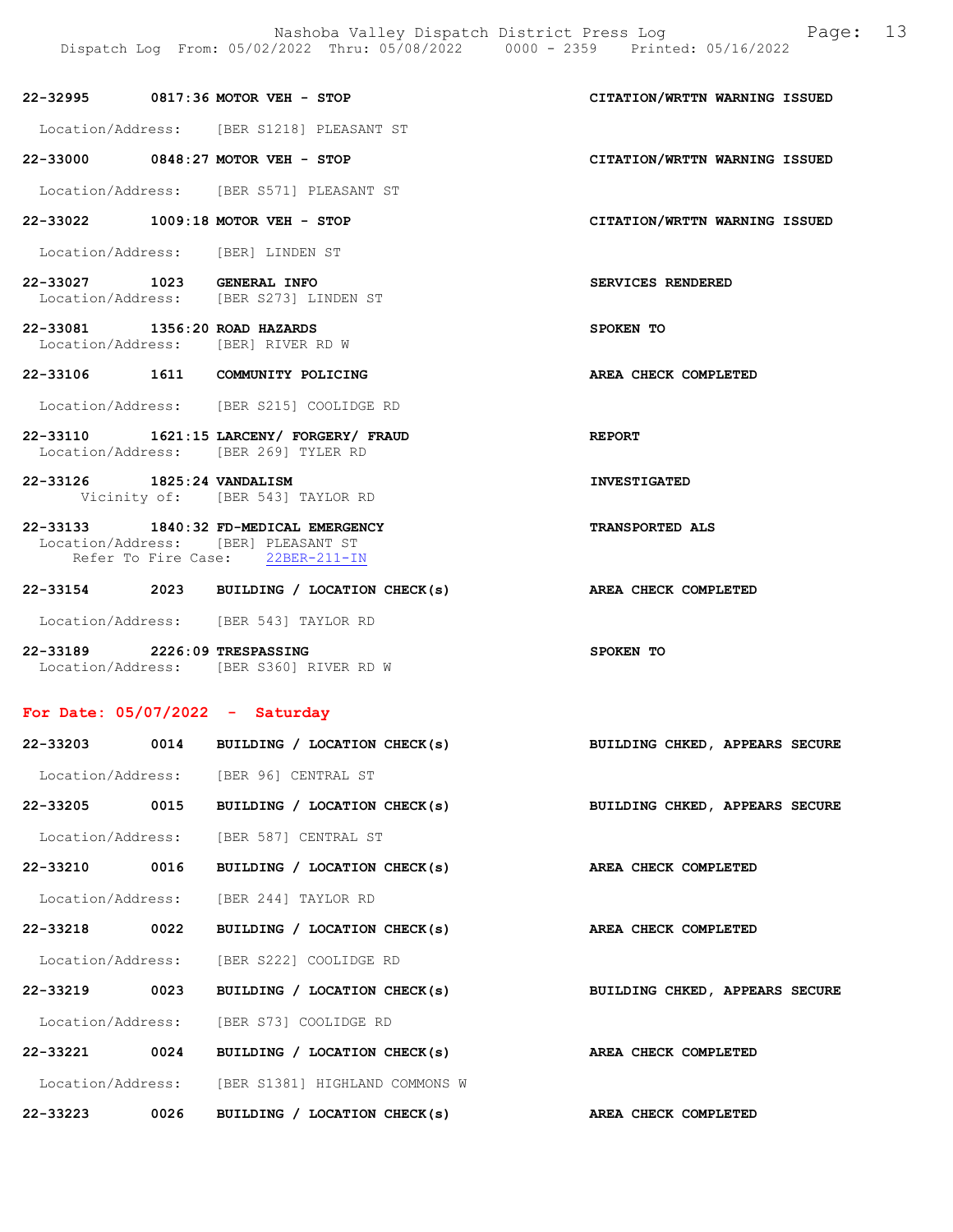|                                    |      | Nashoba Valley Dispatch District Press Log<br>Dispatch Log From: 05/02/2022 Thru: 05/08/2022 0000 - 2359 Printed: 05/16/2022 | Page:                          | 14 |
|------------------------------------|------|------------------------------------------------------------------------------------------------------------------------------|--------------------------------|----|
|                                    |      | Location/Address: [BER S1464] HIGHLAND COMMONS E                                                                             |                                |    |
| 22-33232 0036                      |      | BUILDING / LOCATION CHECK(s)                                                                                                 | BUILDING CHKED, APPEARS SECURE |    |
| Location/Address:                  |      | [BER S535] GATES POND RD                                                                                                     |                                |    |
| 22-33243 0049                      |      | BUILDING / LOCATION CHECK(s)                                                                                                 | AREA CHECK COMPLETED           |    |
| Location/Address:                  |      | [BER S2] DONALD LYNCH BLVD                                                                                                   |                                |    |
| 22-33249 0059                      |      | BUILDING / LOCATION CHECK(s)                                                                                                 | BUILDING CHKED, APPEARS SECURE |    |
| Location/Address:                  |      | [BER 128] BASSETT RD                                                                                                         |                                |    |
| 22-33252 0104                      |      | BUILDING / LOCATION CHECK(s)                                                                                                 | AREA CHECK COMPLETED           |    |
| Location/Address:                  |      | [BER 62] RIVER RD W                                                                                                          |                                |    |
| 22-33255                           | 0113 | BUILDING / LOCATION CHECK(s)                                                                                                 | BUILDING CHKED, APPEARS SECURE |    |
| Location/Address:                  |      | [BER S313] WEST ST                                                                                                           |                                |    |
| 22-33257 0116                      |      | BUILDING / LOCATION CHECK(s)                                                                                                 | BUILDING CHKED, APPEARS SECURE |    |
| Location/Address:                  |      | [BER S360] RIVER RD W                                                                                                        |                                |    |
| 22-33258 0117<br>Location/Address: |      | RADAR OPERATIONS<br>[BER S638] WHITNEY RD                                                                                    | SERVICES RENDERED              |    |
| 22-33259 0120                      |      | BUILDING / LOCATION CHECK(s)                                                                                                 | BUILDING CHKED, APPEARS SECURE |    |
| Location/Address:                  |      | [BER S1249] WEST ST                                                                                                          |                                |    |
| 22-33260 0121                      |      | BUILDING / LOCATION CHECK(s)                                                                                                 | BUILDING CHKED, APPEARS SECURE |    |
| Location/Address:                  |      | [BER 444] WEST ST                                                                                                            |                                |    |
| 22-33261 0123                      |      | BUILDING / LOCATION CHECK(s)                                                                                                 | BUILDING CHKED, APPEARS SECURE |    |
|                                    |      | Location/Address: [BER S375] WEST ST                                                                                         |                                |    |
| 22-33263                           | 0128 | BUILDING / LOCATION CHECK(s)                                                                                                 | BUILDING CHKED, APPEARS SECURE |    |
|                                    |      | Location/Address: [BER S1333] LANCASTER RD                                                                                   |                                |    |
|                                    |      | 22-33265 0140 BUILDING / LOCATION CHECK(s)                                                                                   | BUILDING CHKED, APPEARS SECURE |    |
|                                    |      | Location/Address: [BER S1] CARR RD                                                                                           |                                |    |
| 22-33266                           | 0141 | BUILDING / LOCATION CHECK(s)                                                                                                 | BUILDING CHKED, APPEARS SECURE |    |
|                                    |      | Location/Address: [BER S1484] WEST ST                                                                                        |                                |    |
| 22-33267 0143                      |      | BUILDING / LOCATION CHECK(s)                                                                                                 | <b>AREA CHECK COMPLETED</b>    |    |
| Location/Address:                  |      | [BER 559] WEST ST                                                                                                            |                                |    |
| 22-33268 0145                      |      | BUILDING / LOCATION CHECK(s)                                                                                                 | BUILDING CHKED, APPEARS SECURE |    |
| Location/Address:                  |      | [BER 444] WEST ST                                                                                                            |                                |    |
| 22-33269                           | 0146 | BUILDING / LOCATION CHECK(s)                                                                                                 | BUILDING CHKED, APPEARS SECURE |    |
|                                    |      | Location/Address: [BER S1249] WEST ST                                                                                        |                                |    |
|                                    |      | 22-33270 0147 BUILDING / LOCATION CHECK(s)                                                                                   | BUILDING CHKED, APPEARS SECURE |    |
|                                    |      | Location/Address: [BER S375] WEST ST                                                                                         |                                |    |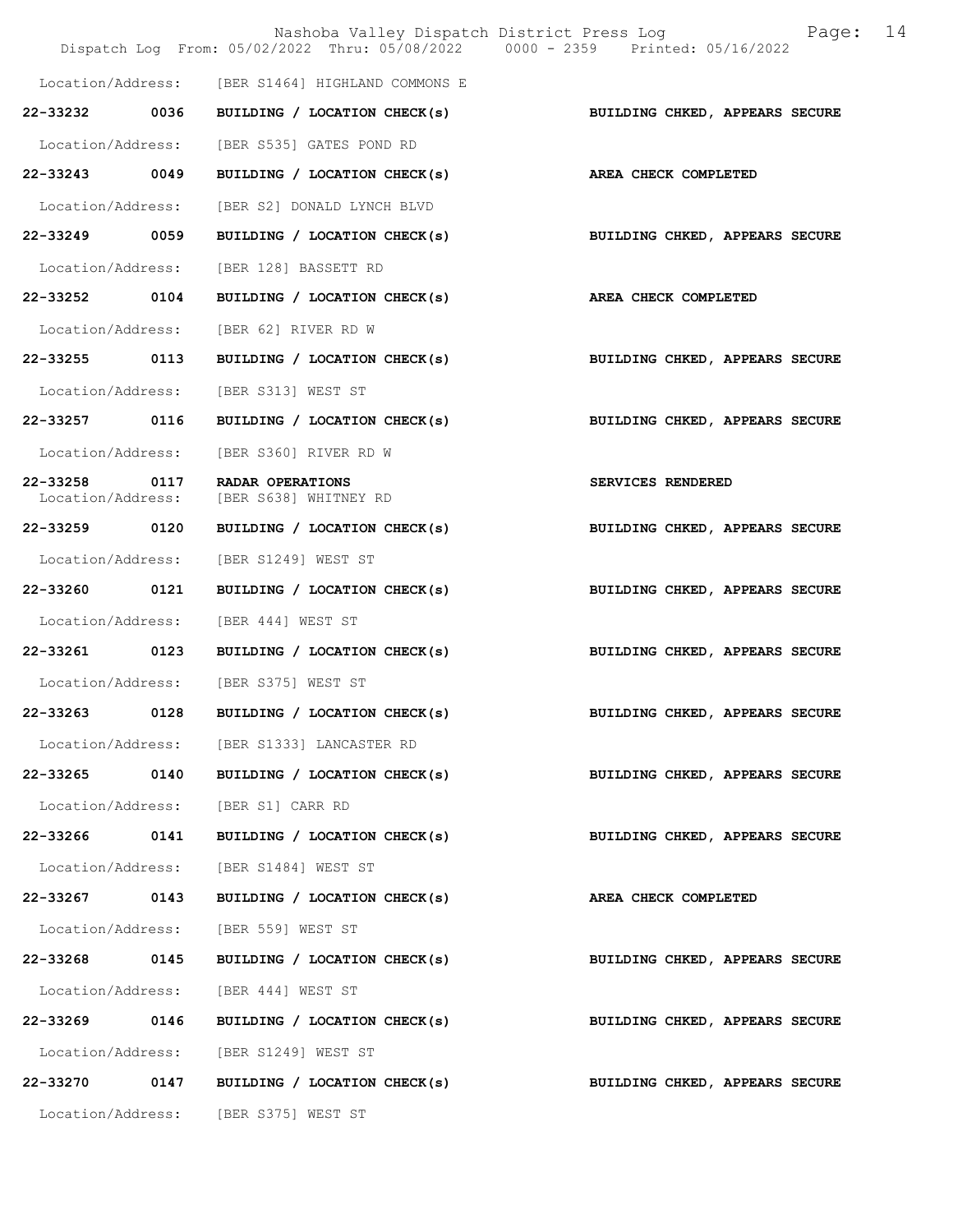|                            | Dispatch Log From: 05/02/2022 Thru: 05/08/2022 0000 - 2359 Printed: 05/16/2022                                         | Nashoba Valley Dispatch District Press Log<br>Page: 15                    |
|----------------------------|------------------------------------------------------------------------------------------------------------------------|---------------------------------------------------------------------------|
|                            |                                                                                                                        | 22-33271 0150 BUILDING / LOCATION CHECK(s) BUILDING CHKED, APPEARS SECURE |
|                            | Location/Address: [BER] WHEELER HILL ROAD                                                                              |                                                                           |
|                            |                                                                                                                        | 22-33273 0157 BUILDING / LOCATION CHECK(s) BUILDING CHKED, APPEARS SECURE |
|                            | Location/Address: [BER S471] CARTER ST                                                                                 |                                                                           |
|                            | 22-33274 0159 BUILDING / LOCATION CHECK(s)                                                                             | BUILDING CHKED, APPEARS SECURE                                            |
|                            | Location/Address: [BER S184] CARTER ST                                                                                 |                                                                           |
| 22-33275 0200              | BUILDING / LOCATION CHECK(s)                                                                                           | BUILDING CHKED, APPEARS SECURE                                            |
|                            | Location/Address: [BER S1] CARR RD                                                                                     |                                                                           |
|                            |                                                                                                                        | 22-33276 0202 BUILDING / LOCATION CHECK(s) BUILDING CHKED, APPEARS SECURE |
|                            | Location/Address: [BER S1150] CENTRAL ST                                                                               |                                                                           |
|                            |                                                                                                                        | 22-33277 0203 BUILDING / LOCATION CHECK(s) BUILDING CHKED, APPEARS SECURE |
|                            | Location/Address: [BER S702] CENTRAL ST                                                                                |                                                                           |
|                            | 22-33278 0204 BUILDING / LOCATION CHECK(s)                                                                             | BUILDING CHKED, APPEARS SECURE                                            |
|                            | Location/Address: [BER S204] CENTRAL ST                                                                                |                                                                           |
| 22-33279 0205              |                                                                                                                        | BUILDING / LOCATION CHECK(s) BUILDING CHKED, APPEARS SECURE               |
|                            | Location/Address: [BER S471] CARTER ST                                                                                 |                                                                           |
| Location/Address:          | 22-33281 0207 RADAR OPERATIONS<br>[BER S1105] WOODWARD AVE                                                             | SERVICES RENDERED                                                         |
| 22-33283 0220              | BUILDING / LOCATION CHECK(s)                                                                                           | BUILDING CHKED, APPEARS SECURE                                            |
|                            | Location/Address: [BER S48] SAWYER HILL RD                                                                             |                                                                           |
|                            | 22-33288 0246 BUILDING / LOCATION CHECK(s)                                                                             | AREA CHECK COMPLETED                                                      |
| Location/Address:          | [BER S1503] PLEASANT ST                                                                                                |                                                                           |
|                            | 22-33294 0258 BUILDING / LOCATION CHECK(s)                                                                             | BUILDING CHKED, APPEARS SECURE                                            |
|                            | Location/Address: [BER 450] BANNER RD                                                                                  |                                                                           |
|                            | 22-33347 1001:43 COMMUNITY POLICING<br>Location/Address: [BER S926] CROSBY RD                                          | SERVICES RENDERED                                                         |
|                            | 22-33361 1040:32 MOTOR VEH - DISABLED<br>Location/Address: [BER S504] WEST ST                                          | SERVICES RENDERED                                                         |
|                            | 22-33362 1051:11 MOTOR VEH - STOP                                                                                      | CITATION/WRTTN WARNING ISSUED                                             |
|                            | Vicinity of: [BER S90] CENTRAL ST                                                                                      |                                                                           |
| 22-33380 1246:56 VANDALISM | Location/Address: [BER 543] TAYLOR RD                                                                                  | <b>INVESTIGATED</b>                                                       |
|                            | 22-33384 1313:33 MOTOR VEH - STOP                                                                                      | CITATION/WRTTN WARNING ISSUED                                             |
|                            | Vicinity of: [BER S1133] WOODWARD AVE                                                                                  |                                                                           |
|                            | 22-33408 1645:27 FD-MEDICAL EMERGENCY<br>Location/Address: [BER S1206] PLEASANT ST<br>Refer To Fire Case: 22BER-212-IN | <b>TRANSPORTED BLS</b>                                                    |

22-33409 1715:55 MOTOR VEH - STOP VERBAL WARNING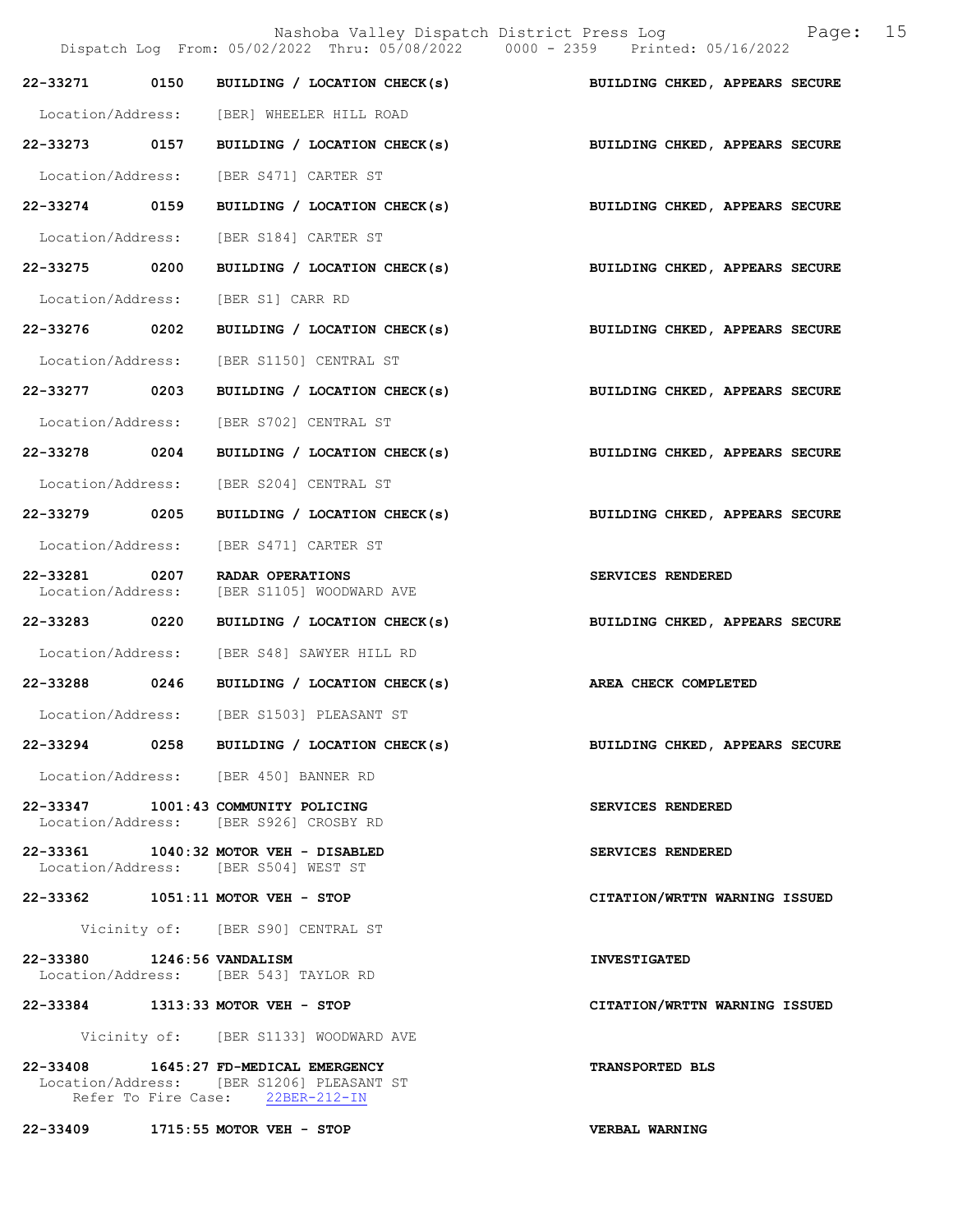|                                 |      | Nashoba Valley Dispatch District Press Log<br>Dispatch Log From: 05/02/2022 Thru: 05/08/2022 0000 - 2359 Printed: 05/16/2022 | 16<br>Page:                    |
|---------------------------------|------|------------------------------------------------------------------------------------------------------------------------------|--------------------------------|
|                                 |      | Vicinity of: [BER S905] COBURN RD                                                                                            |                                |
|                                 |      | 22-33413 1801 TRAFFIC CONTROL<br>Location/Address: [BER 58] WEST ST                                                          | SERVICES RENDERED              |
|                                 |      | 22-33415 1811:17 COOKING FIRE REQUEST                                                                                        | <b>NO SERVICES NEEDED</b>      |
|                                 |      | Location/Address: [BER S862] WOODWARD AVE                                                                                    |                                |
|                                 |      | 22-33417 1820:38 TRAFFIC COMPLAINT<br>Vicinity of: [BER] ALLEN RD                                                            | SPOKEN TO                      |
| For Date: $05/08/2022 -$ Sunday |      |                                                                                                                              |                                |
|                                 |      | 22-33470 0004 BUILDING / LOCATION CHECK(s)                                                                                   | AREA CHECK COMPLETED           |
|                                 |      | Location/Address: [BER 244] TAYLOR RD                                                                                        |                                |
|                                 |      | 22-33472 0006 BUILDING / LOCATION CHECK(s)                                                                                   | BUILDING CHKED, APPEARS SECURE |
|                                 |      | Location/Address: [BER 587] CENTRAL ST                                                                                       |                                |
| 22-33475 0009                   |      | BUILDING / LOCATION CHECK(s)                                                                                                 | AREA CHECK COMPLETED           |
|                                 |      | Location/Address: [BER S222] COOLIDGE RD                                                                                     |                                |
| 22-33479 0010                   |      | BUILDING / LOCATION CHECK(s)                                                                                                 | BUILDING CHKED, APPEARS SECURE |
| Location/Address:               |      | [BER S73] COOLIDGE RD                                                                                                        |                                |
|                                 |      | 22-33481 0012 BUILDING / LOCATION CHECK(s)                                                                                   | AREA CHECK COMPLETED           |
| Location/Address:               |      | [BER S1464] HIGHLAND COMMONS E                                                                                               |                                |
| 22-33484 0014                   |      | BUILDING / LOCATION CHECK(s)                                                                                                 | BUILDING CHKED, APPEARS SECURE |
|                                 |      | Location/Address: [BER S10] SOUTH ST                                                                                         |                                |
|                                 |      | 22-33487 0017 BUILDING / LOCATION CHECK(s)                                                                                   | BUILDING CHKED, APPEARS SECURE |
| Location/Address:               |      | [BER S675] JONES RD                                                                                                          |                                |
| 22-33489                        | 0017 | BUILDING / LOCATION CHECK(s)                                                                                                 | BUILDING CHKED, APPEARS SECURE |
|                                 |      | Location/Address: [BER S1381] HIGHLAND COMMONS W                                                                             |                                |
| 22-33491 0020                   |      | BUILDING / LOCATION CHECK(s)                                                                                                 | BUILDING CHKED, APPEARS SECURE |
| Location/Address:               |      | [BER S370] PLEASANT ST                                                                                                       |                                |
| 22-33493                        | 0021 | BUILDING / LOCATION CHECK(s)                                                                                                 | BUILDING CHKED, APPEARS SECURE |
| Location/Address:               |      | [BER S638] WHITNEY RD                                                                                                        |                                |
| 22-33496                        | 0022 | BUILDING / LOCATION CHECK(s)                                                                                                 | BUILDING CHKED, APPEARS SECURE |
| Location/Address:               |      | [BER S360] RIVER RD W                                                                                                        |                                |
| 22-33498 0025                   |      | BUILDING / LOCATION CHECK(s)                                                                                                 | BUILDING CHKED, APPEARS SECURE |
| Location/Address:               |      | [BER S535] GATES POND RD                                                                                                     |                                |
| 22-33502 0034                   |      | BUILDING / LOCATION CHECK(s)                                                                                                 | BUILDING CHKED, APPEARS SECURE |
|                                 |      | Location/Address: [BER S360] RIVER RD W                                                                                      |                                |
| 22-33519                        | 0100 | BUILDING / LOCATION CHECK(s)                                                                                                 | BUILDING CHKED, APPEARS SECURE |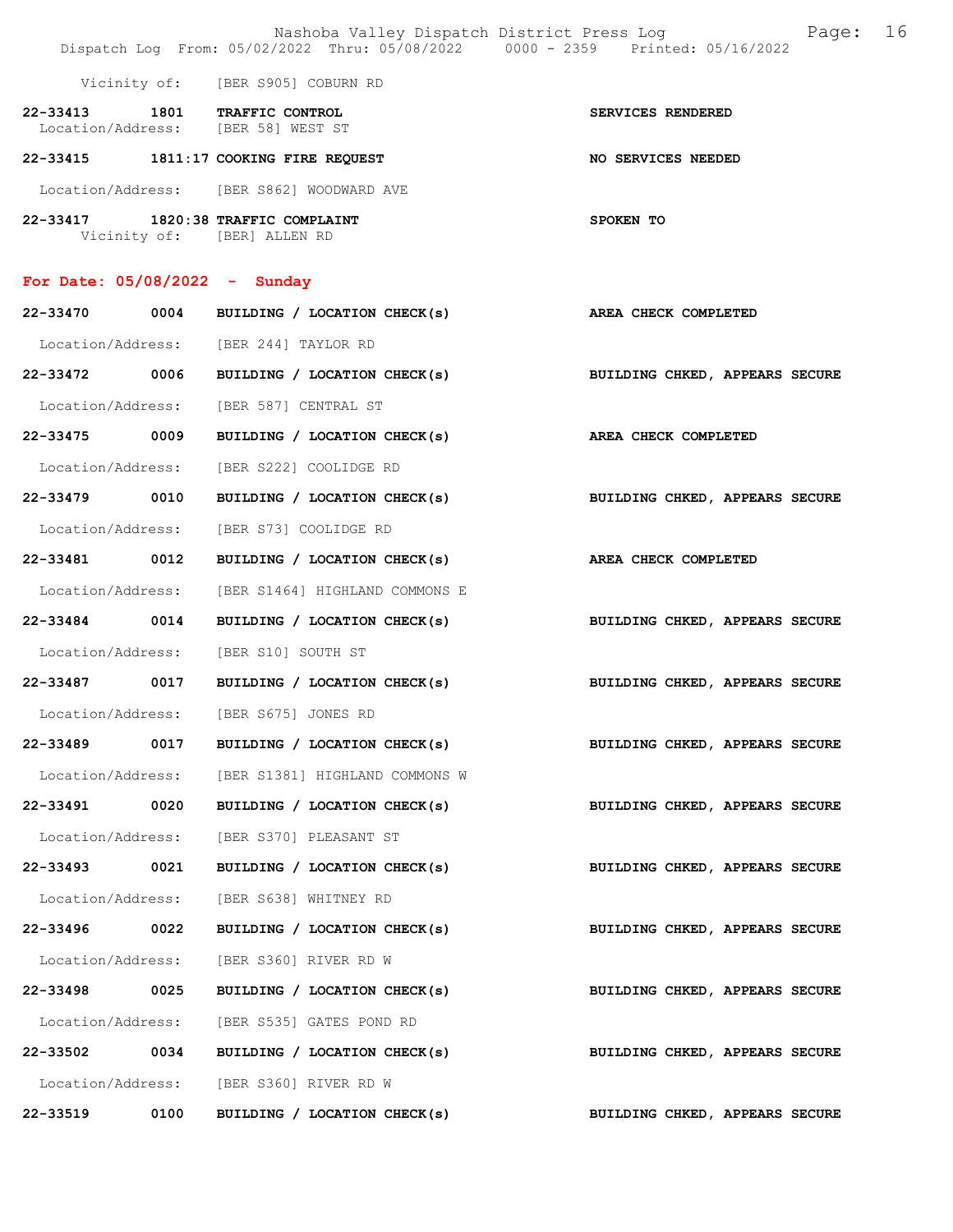|                               |                                                                                                                                                                                                | Nashoba Valley Dispatch District Press Log Fage: 17<br>Dispatch Log From: 05/02/2022 Thru: 05/08/2022 0000 - 2359 Printed: 05/16/2022 |  |
|-------------------------------|------------------------------------------------------------------------------------------------------------------------------------------------------------------------------------------------|---------------------------------------------------------------------------------------------------------------------------------------|--|
|                               | Location/Address: [BER 62] RIVER RD W                                                                                                                                                          |                                                                                                                                       |  |
|                               |                                                                                                                                                                                                | 22-33522 0104 BUILDING / LOCATION CHECK(s) AREA CHECK COMPLETED                                                                       |  |
|                               | Location/Address: [BER S2] DONALD LYNCH BLVD                                                                                                                                                   |                                                                                                                                       |  |
|                               | 22-33524 0108 RADAR OPERATIONS<br>Location/Address: [BER S1105] WOODWARD AVE                                                                                                                   | SERVICES RENDERED                                                                                                                     |  |
|                               | 22-33532 0127 BUILDING / LOCATION CHECK(s)                                                                                                                                                     | BUILDING CHKED, APPEARS SECURE                                                                                                        |  |
|                               | Location/Address: [BER 128] BASSETT RD                                                                                                                                                         |                                                                                                                                       |  |
|                               |                                                                                                                                                                                                | 22-33536 0133 BUILDING / LOCATION CHECK(s) BUILDING CHKED, APPEARS SECURE                                                             |  |
|                               | Location/Address: [BER 480] PLEASANT ST                                                                                                                                                        |                                                                                                                                       |  |
| 22-33546 0150:41 ROAD HAZARDS | Location/Address: [BER] ROUTE 495 NORTH HWY                                                                                                                                                    | SERVICES RENDERED                                                                                                                     |  |
|                               | 22-33549 0157:21 MOTOR VEH - ACCIDENT W/INJURY<br>Location/Address: [BER] PLEASANT ST<br>Refer To Fire Case: 22BER-213-IN<br>Refer To Summons: 22BER-47-AR<br>Refer To Fire Case: 22BOL-365-IN | <b>TRANSPORTED ALS</b>                                                                                                                |  |
| 22-33571 0417:21 GENERAL INFO | Location/Address: [BER S273] LINDEN ST                                                                                                                                                         | SERVICES RENDERED                                                                                                                     |  |
|                               | 22-33600 0842 COMMUNITY POLICING<br>Location/Address: [BER 527] RIVER RD W                                                                                                                     | SERVICES RENDERED                                                                                                                     |  |
|                               | 22-33603 0848 RADAR OPERATIONS                                                                                                                                                                 | BUILDING CHKED, APPEARS SECURE                                                                                                        |  |
|                               | Location/Address: [BER S507] SOUTH ST                                                                                                                                                          |                                                                                                                                       |  |
|                               | 22-33604 0849 TRAFFIC CONTROL<br>Location/Address: [BER S976] HIGHLAND ST                                                                                                                      | SERVICES RENDERED                                                                                                                     |  |
|                               | 22-33606 0859 BUILDING / LOCATION CHECK(s)                                                                                                                                                     | BUILDING CHKED, APPEARS SECURE                                                                                                        |  |
|                               | Location/Address: [BER S10] SOUTH ST                                                                                                                                                           |                                                                                                                                       |  |
|                               | 22-33608 0907 TRAFFIC CONTROL<br>Location/Address: [BER 58] WEST ST                                                                                                                            | <b>SERVICES RENDERED</b>                                                                                                              |  |
| 22-33609 0915 GENERAL INFO    | Location/Address: [BER S273] LINDEN ST                                                                                                                                                         | SERVICES RENDERED                                                                                                                     |  |
|                               | 22-33615 0943 TRAFFIC CONTROL<br>Location: [BER] WOODWARD @ CENTRAL                                                                                                                            | SERVICES RENDERED                                                                                                                     |  |
|                               | 22-33646 1328:46 FD-BRUSH FIRE<br>Location/Address: [BER S1493] HIGHLAND COMMONS E<br>Refer To Fire Case: 22BER-214-IN                                                                         | <b>EXTINGUISHED FIRE</b>                                                                                                              |  |
|                               | 22-33654 1503:20 TREE/WIRE DOWN<br>Location/Address: [BER] LYMAN RD + PRIEST RD                                                                                                                | SERVICES RENDERED                                                                                                                     |  |
|                               | 22-33660 1648:49 MOTOR VEH - PARKING VIOLATION<br>Location/Address: [BER S179] PLEASANT ST                                                                                                     | SERVICES RENDERED                                                                                                                     |  |
|                               | 22-33683 1832:53 RAILROAD COMPLAINT (S)<br>Location/Address: [BER 152] WEST ST                                                                                                                 | UNITS ADVISED                                                                                                                         |  |
| 22-33728 2323:59 FOLLOW UP    | Location/Address: [BER S471] CARTER ST                                                                                                                                                         | SERVICES RENDERED                                                                                                                     |  |
|                               | 22-33734 2340 BUILDING / LOCATION CHECK(s)                                                                                                                                                     | BUILDING CHKED, APPEARS SECURE                                                                                                        |  |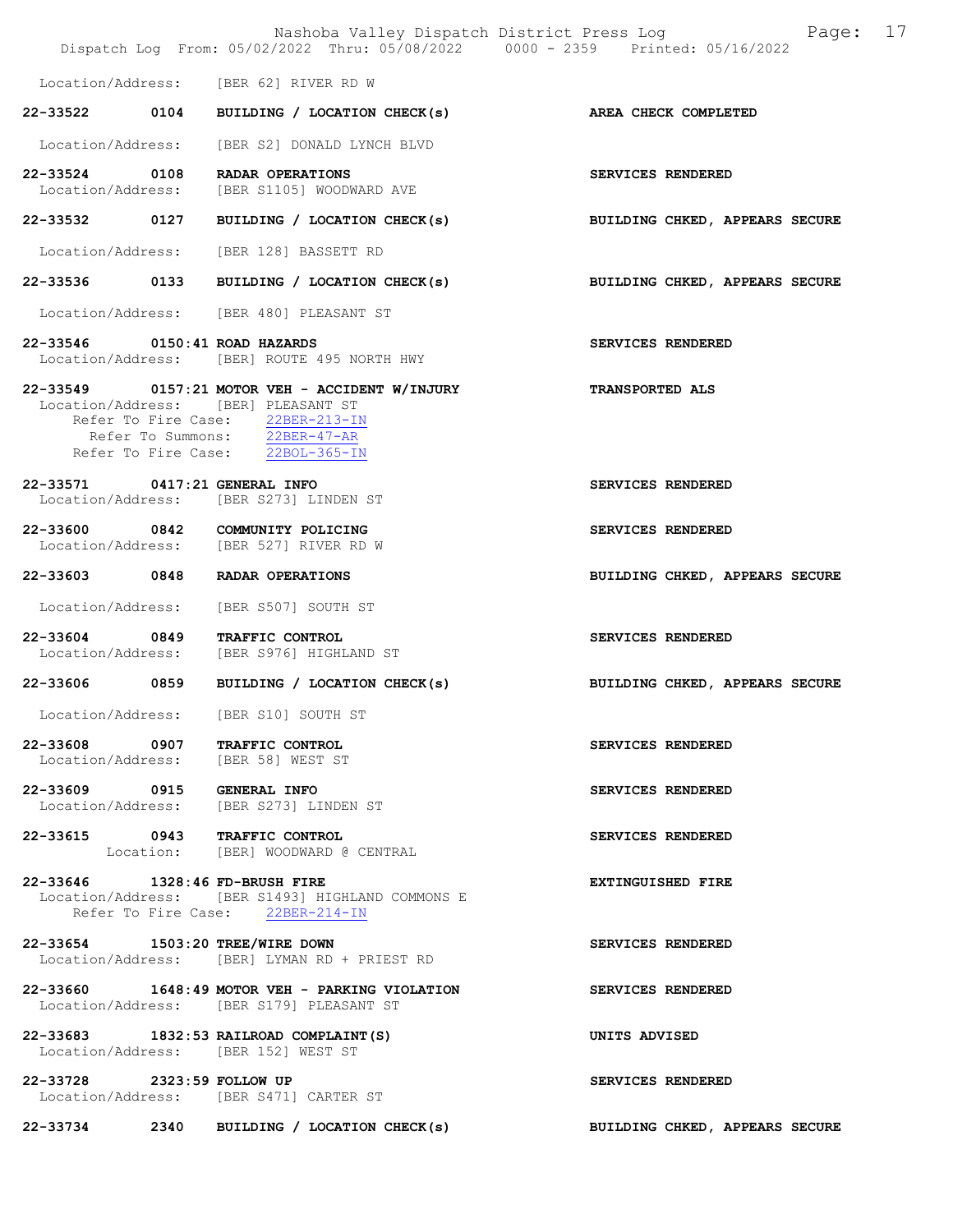|  | Location/Address: [BER S184] CARTER ST                                    |                                |
|--|---------------------------------------------------------------------------|--------------------------------|
|  | 22-33735 2342 BUILDING / LOCATION CHECK(s) BUILDING CHKED, APPEARS SECURE |                                |
|  | Location/Address: [BER S383] WEST ST                                      |                                |
|  | 22-33737 2343 BUILDING / LOCATION CHECK(s)                                | BUILDING CHKED, APPEARS SECURE |
|  | Location/Address: [BER 58] WEST ST                                        |                                |
|  | 22-33745 2352 BUILDING / LOCATION CHECK(s) BUILDING CHKED, APPEARS SECURE |                                |
|  | Location/Address: [BER 96] CENTRAL ST                                     |                                |
|  | 22-33746 2353 BUILDING / LOCATION CHECK(s) BUILDING CHKED, APPEARS SECURE |                                |
|  | Location/Address: [BER S375] WEST ST                                      |                                |
|  | 22-33749 2354 BUILDING / LOCATION CHECK(s)                                | BUILDING CHKED, APPEARS SECURE |
|  | Location/Address: [BER S1249] WEST ST                                     |                                |
|  | 22-33750 2354 BUILDING / LOCATION CHECK(s) AREA CHECK COMPLETED           |                                |
|  | Location/Address: [BER 244] TAYLOR RD                                     |                                |
|  | 22-33752 2355 BUILDING / LOCATION CHECK(s)                                | BUILDING CHKED, APPEARS SECURE |
|  | Location/Address: [BER 444] WEST ST                                       |                                |
|  | 22-33753 2355 RADAR OPERATIONS<br>Vicinity of: [BER 243] WEST ST          | SERVICES RENDERED              |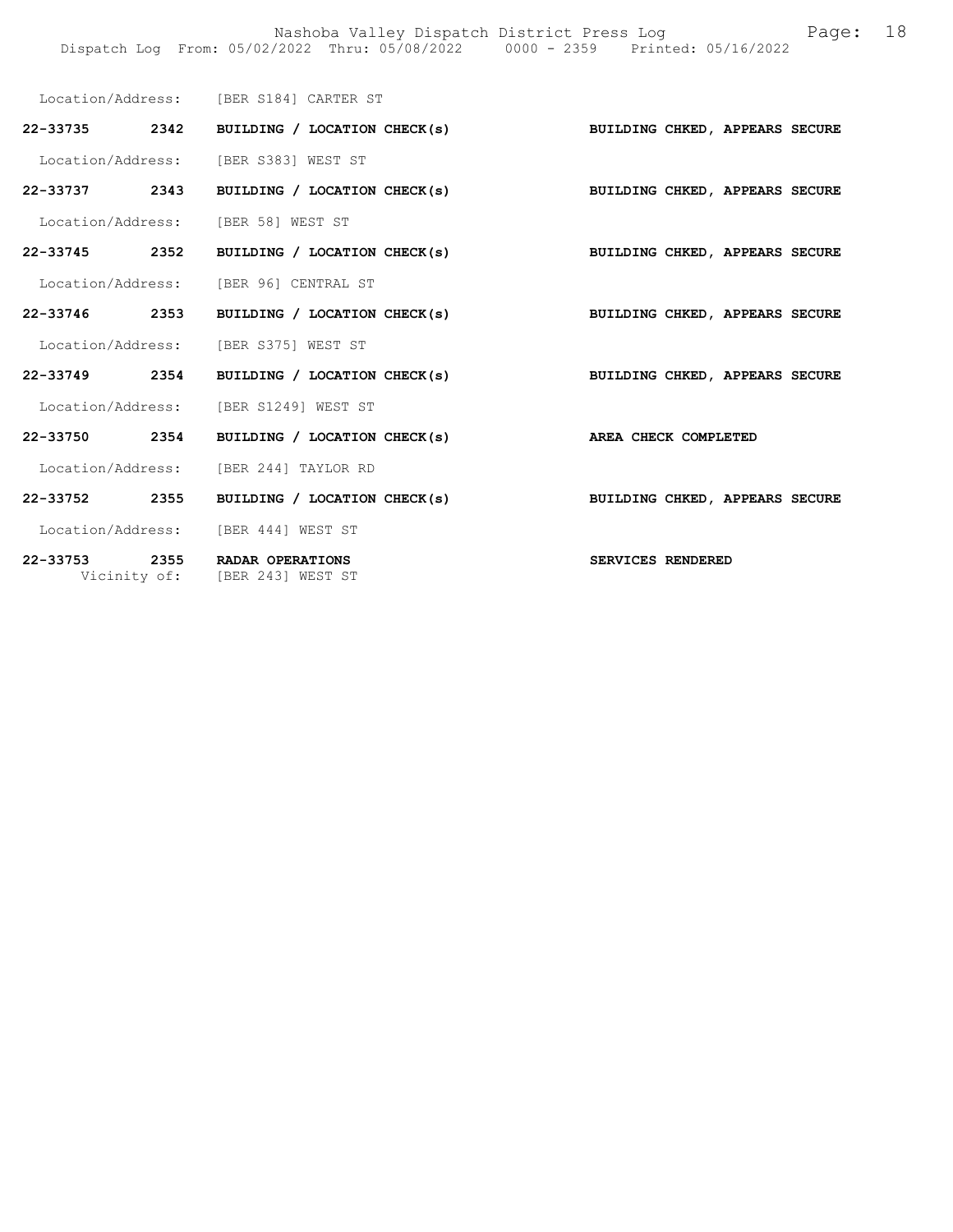Nashoba Valley Dispatch District Press Log Fage: 19 Dispatch Log From: 05/02/2022 Thru: 05/08/2022 0000 - 2359 Printed: 05/16/2022

For Jurisdiction: BOLTON, MA

# For Date: 05/02/2022 - Monday

|                                 | 22-31589 0009:43 MOTOR VEH - STOP                                              | CRIMINAL COMPLAINT            |
|---------------------------------|--------------------------------------------------------------------------------|-------------------------------|
|                                 | Location/Address: [BOL] WATTAQUADOCK HILL RD + SAWYER RD                       |                               |
|                                 | 22-31658 0144 RADAR OPERATIONS<br>Location/Address: [BOL] MAIN ST              | SERVICES RENDERED             |
|                                 | 22-31661 0146 BUILDING / LOCATION CHECK(s) AREA CHECK COMPLETED                |                               |
|                                 | Location: [BOL EAST] EAST SECTOR                                               |                               |
|                                 | 22-31664 0155:35 MOTOR VEH - STOP<br>Vicinity of: [BOL 28] MAIN ST             | <b>VEHICLE TOWED</b>          |
|                                 | 22-31679 0236 BUILDING / LOCATION CHECK(s)                                     | AREA CHECK COMPLETED          |
|                                 | Location: [BOL WEST] WEST SECTOR                                               |                               |
|                                 | 22-31682 0251:15 BUILDING / LOCATION CHECK(s) AREA CHECK COMPLETED             |                               |
|                                 | Location/Address: [BOL L0000073] MAIN ST                                       |                               |
|                                 | 22-31703 0600 RADAR OPERATIONS<br>Location/Address: [BOL] WATTAQUADOCK HILL RD | SERVICES RENDERED             |
|                                 | 22-31706 0622:22 MOTOR VEH - STOP<br>Vicinity of: [BOL] WATTAQUADOCK HILL RD   | <b>VERBAL WARNING</b>         |
|                                 | 22-31708 0632 RADAR OPERATIONS<br>Location/Address: [BOL] MAIN ST              | SERVICES RENDERED             |
|                                 | 22-31713 0653:12 MOTOR VEH - DISABLED<br>Vicinity of: [BOL 440] MAIN ST        | SERVICES RENDERED             |
|                                 | 22-31720 0826 TRAFFIC CONTROL<br>Location/Address: [BOL] MAIN ST + MECHANIC ST | SERVICES RENDERED             |
|                                 | 22-31727 0847 RADAR OPERATIONS<br>Location/Address: [BOL] FORBUSH MILL RD      | SERVICES RENDERED             |
|                                 | 22-31730 0858:30 MOTOR VEH - STOP                                              | CITATION/WRTTN WARNING ISSUED |
|                                 | Vicinity of: [BOL 742] FORBUSH MILL RD                                         |                               |
|                                 | 22-31733 0905:38 MOTOR VEH - STOP                                              | CITATION/WRTTN WARNING ISSUED |
|                                 | Vicinity of: [BOL L0000015] MAIN ST                                            |                               |
|                                 | 22-31738 0930:02 MOTOR VEH - STOP                                              | CITATION/WRTTN WARNING ISSUED |
|                                 | Vicinity of: [BOL 654] FORBUSH MILL RD                                         |                               |
|                                 | 22-31747 0951:17 MOTOR VEH - STOP<br>Vicinity of: [BOL B21] MAIN ST            | VEHICLE TOWED                 |
| Location/Address: [BOL] MAIN ST | 22-31751 1019 RADAR OPERATIONS                                                 | SERVICES RENDERED             |
|                                 | 22-31754 1044:57 MOTOR VEH - STOP                                              | CITATION/WRTTN WARNING ISSUED |
|                                 | Vicinity of: [BOL 1284] MAIN ST                                                |                               |
| 22-31756                        | $1046:50$ MOTOR VEH - STOP<br>Vicinity of: [BOL] MAIN ST + HARVARD RD          | <b>VERBAL WARNING</b>         |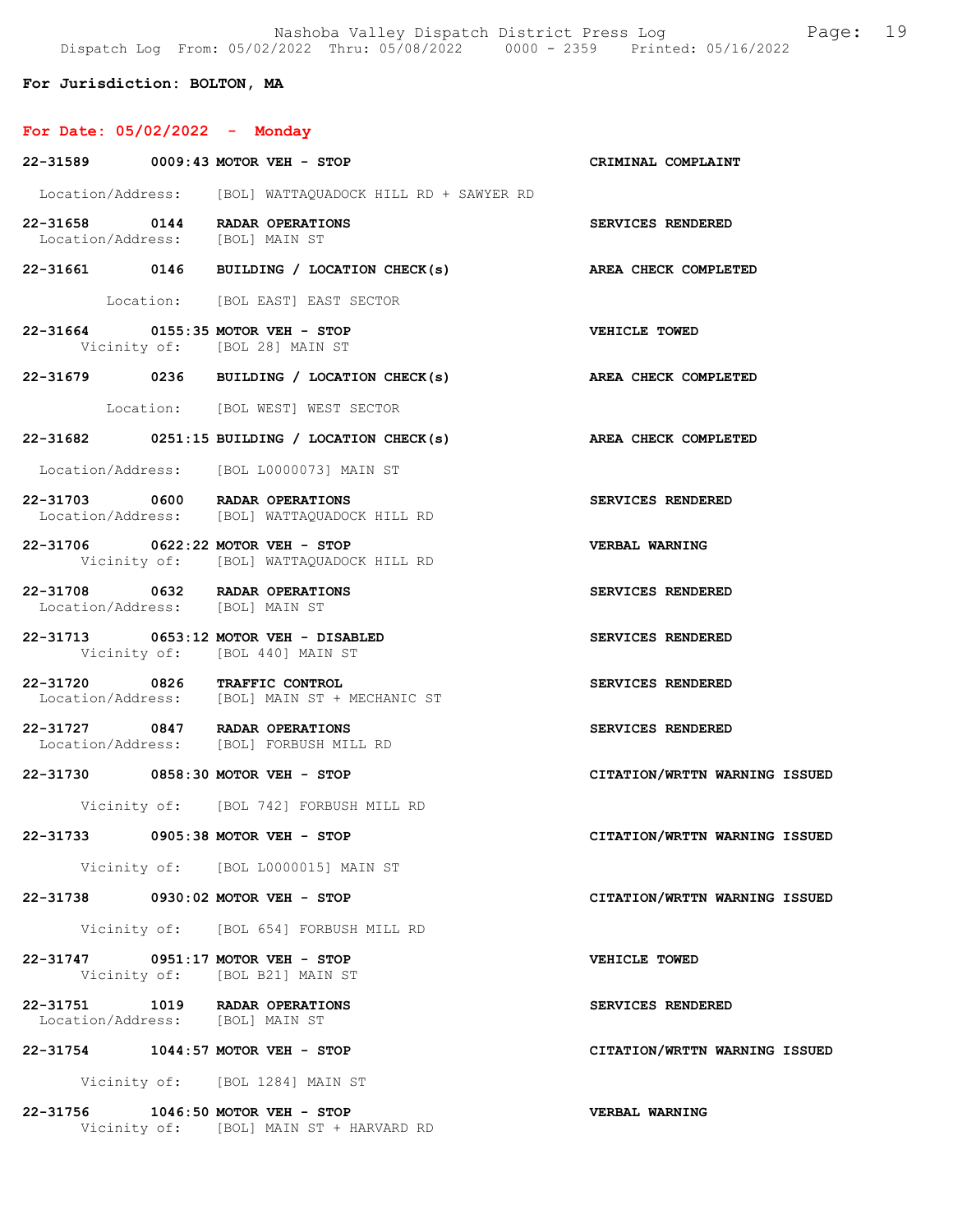Nashoba Valley Dispatch District Press Log Fage: 20 Dispatch Log From: 05/02/2022 Thru: 05/08/2022 0000 - 2359 Printed: 05/16/2022

# 22-31761 1058:56 MOTOR VEH - STOP CITATION/WRTTN WARNING ISSUED Vicinity of: [BOL 29] MAIN ST 22-31788 1413 TRAFFIC CONTROL SERVICES RENDERED Location/Address: [BOL 1] GREEN RD 22-31792 1435 COMMUNITY POLICING SERVICES RENDERED Location/Address: [BOL L0000027] MAIN ST 22-31799 1512 TRAFFIC CONTROL SERVICES RENDERED<br>Location/Address: [BOL] MAIN ST + MECHANIC ST Location/Address: [BOL] MAIN ST + MECHANIC ST 22-31801 1514:59 MOTOR VEH - STOP CITATION/WRTTN WARNING ISSUED Location/Address: [BOL 1167] MAIN ST 22-31806 1539:00 MOTOR VEH - STOP CITATION/WRTTN WARNING ISSUED Location/Address: [BOL] MAIN ST 22-31807 1546:05 MOTOR VEH - STOP CITATION/WRTTN WARNING ISSUED Vicinity of: [BOL 1720] MAIN ST 22-31808 1555:20 MOTOR VEH - STOP CITATION/WRTTN WARNING ISSUED Location/Address: [BOL L0000017] FORBUSH MILL RD 22-31810 1600:12 MOTOR VEH - STOP CITATION/WRTTN WARNING ISSUED Location/Address: [BOL 785] FORBUSH MILL RD 22-31813 1643:22 MOTOR VEH - STOP ARREST(S) MADE Location/Address: [BOL L0000027] MAIN ST Refer To Arrest: 22BOL-14-AR 22-31820 1745:59 MOTOR VEH - STOP CITATION/WRTTN WARNING ISSUED Location/Address: [BOL L0000055] WATTAQUADOCK HILL RD 22-31821 1751:14 MOTOR VEH - STOP CITATION/WRTTN WARNING ISSUED Location/Address: [BOL 1586] MAIN ST 22-31825 1813:47 MOTOR VEH - STOP CITATION/WRTTN WARNING ISSUED Location/Address: [BOL] MAIN ST + HARVARD RD 22-31828 1822:58 MOTOR VEH - STOP CITATION/WRTTN WARNING ISSUED Location/Address: [BOL L0000067] MAIN ST 22-31831 1827:22 MOTOR VEH - STOP VERBAL WARNING Location/Address: [BOL] MAIN ST + NOURSE RD 22-31832 1833:21 MOTOR VEH - STOP VERBAL WARNING Location/Address: [BOL] MAIN ST + NOURSE RD 22-31833 1834:40 FD-MEDICAL EMERGENCY TRANSPORTED ALS Location/Address: [BOL 1360] CORN RD<br>Refer To Fire Case: 22BOL-343-IN Refer To Fire Case: 22-31834 1838:41 MOTOR VEH - STOP VERBAL WARNING Vicinity of: [BOL 29] MAIN ST

22-31838 1848:51 MOTOR VEH - COMPLAINT SPOKEN TO Location/Address: [BOL] AUTUMN LN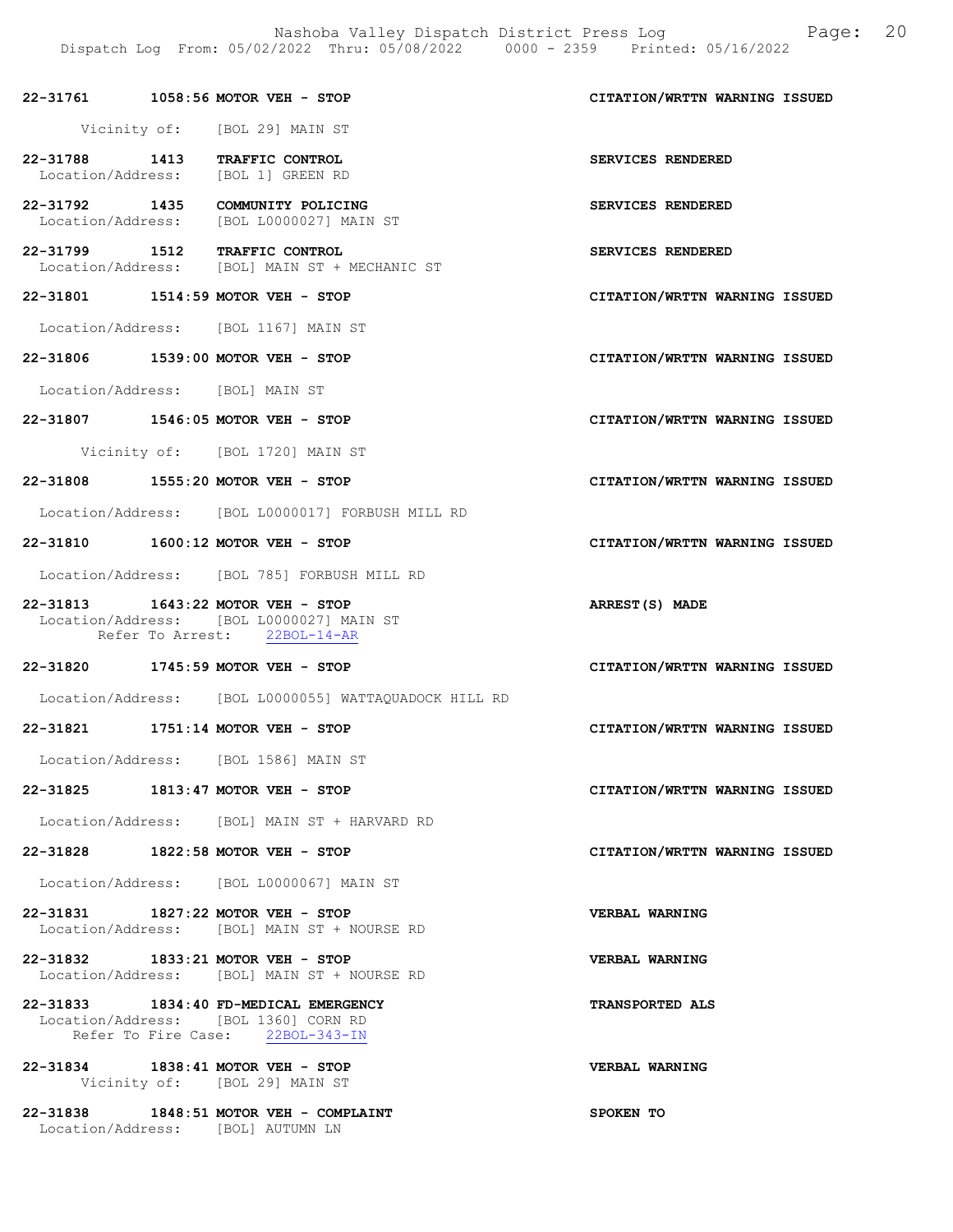# For Date: 05/03/2022 - Tuesday

|                                 | 22-31891 0029 RADAR OPERATIONS                                                                                     | NO SERVICES NEEDED        |
|---------------------------------|--------------------------------------------------------------------------------------------------------------------|---------------------------|
| Location/Address: [BOL] MAIN ST |                                                                                                                    |                           |
|                                 | 22-31893 0034 BUILDING / LOCATION CHECK(s)                                                                         | AREA CHECK COMPLETED      |
|                                 | Location: [BOL WEST] WEST SECTOR                                                                                   |                           |
|                                 | <b>INVESTIGATED</b><br>$22-31903$ 0051:47 BUILDING / LOCATION CHECK(s)<br>Location/Address: [BOL L0000057] MAIN ST |                           |
|                                 | 22-31918 0112 BUILDING / LOCATION CHECK(s)                                                                         | AREA CHECK COMPLETED      |
|                                 | Location: [BOL EAST] EAST SECTOR                                                                                   |                           |
|                                 | 22-31931 0126 RADAR OPERATIONS                                                                                     | <b>NO SERVICES NEEDED</b> |
| Location/Address: [BOL] MAIN ST |                                                                                                                    |                           |
|                                 | 22-31968 0221 BUILDING / LOCATION CHECK(s)                                                                         | AREA CHECK COMPLETED      |
|                                 | Location/Address: [BOL L0000027] MAIN ST                                                                           |                           |
|                                 | 22-31984 0525 RADAR OPERATIONS<br>Location/Address: [BOL] WATTAQUADOCK HILL RD + MANOR RD                          | <b>SERVICES RENDERED</b>  |
|                                 | 22-31994 0603 RADAR OPERATIONS<br>Location/Address: [BOL] HUDSON RD                                                | SERVICES RENDERED         |
|                                 | 22-31995 0608:41 MOTOR VEH - STOP<br>Vicinity of: [BOL] HUDSON RD + MAIN ST                                        | VERBAL WARNING            |
|                                 | 22-31998 0623:55 MOTOR VEH - STOP<br>Location/Address: [BOL] WATTAQUADOCK HILL RD + OLD BAY RD                     | VERBAL WARNING            |
|                                 | 22-31999 0623:59 MOTOR VEH - STOP<br>Vicinity of: [BOL] HUDSON RD + MAIN ST                                        | VERBAL WARNING            |
|                                 | 22-32001 0629:52 MOTOR VEH - STOP<br>Vicinity of: [BOL 886] HUDSON RD                                              | VERBAL WARNING            |
|                                 | 22-32003 0634:56 MOTOR VEH - STOP<br>Vicinity of: [BOL] WATTAQUADOCK HILL RD + OLD BAY RD                          | VERBAL WARNING            |
|                                 | 22-32006 0644:44 MOTOR VEH - STOP<br>Vicinity of: [BOL] WATTAQUADOCK HILL RD + OLD BAY RD                          | VERBAL WARNING            |
|                                 | 22-32030 0830 TRAFFIC CONTROL<br>Location/Address: [BOL] MAIN ST + MECHANIC ST                                     | SERVICES RENDERED         |
|                                 | 22-32038 0847:02 MOTOR VEH - STOP<br>Location/Address: [BOL] WATTAOUADOCK HILL RD + CHASE STREET EXT               | STOP COMPLETED            |
|                                 | 22-32048 0900:00 FIREARMS LICENSING<br>Location/Address: [BOL 2] WATTAQUADOCK HILL RD                              | SERVICES RENDERED         |
|                                 | 22-32041 0903:10 MOTOR VEH - STOP<br>Vicinity of: [BOL] WATTAQUADOCK HILL RD + CHASE STREET EXT                    | STOP COMPLETED            |
| Location/Address: [BOL] MAIN ST | 22-32051 0938:32 RADAR OPERATIONS                                                                                  | SERVICES RENDERED         |
|                                 | 22-32054 0944:09 MOTOR VEH - STOP<br>Location/Address: [BOL 1147] MAIN ST                                          | VERBAL WARNING            |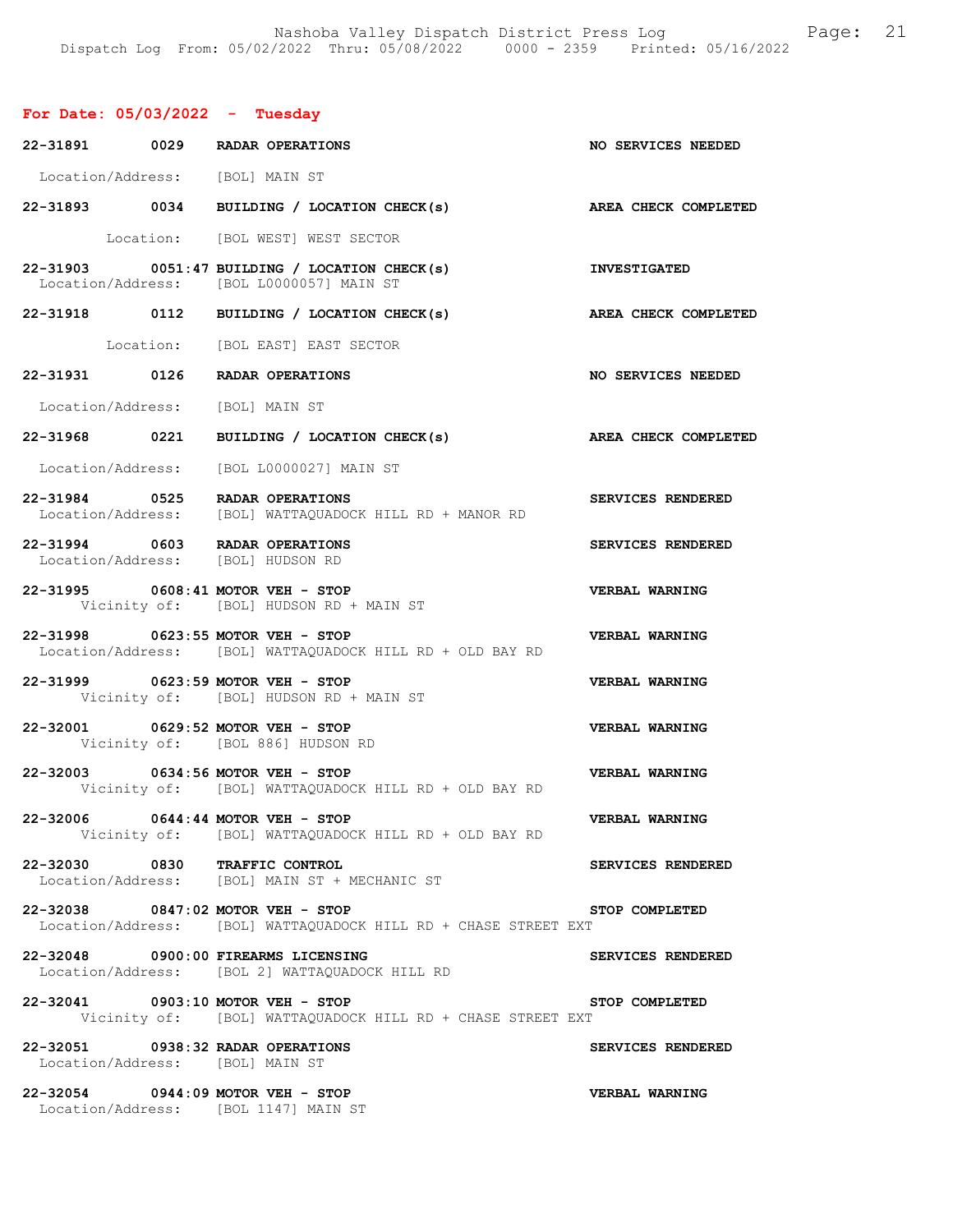|                                                                    | Dispatch Log From: 05/02/2022 Thru: 05/08/2022 0000 - 2359 Printed: 05/16/2022             | Nashoba Valley Dispatch District Press Log Fage: 22 |
|--------------------------------------------------------------------|--------------------------------------------------------------------------------------------|-----------------------------------------------------|
|                                                                    | Location/Address: [BOL 675] WATTAQUADOCK HILL RD                                           |                                                     |
|                                                                    | 22-32061 1000:57 MOTOR VEH - STOP<br>Vicinity of: [BOL] WATTAQUADOCK HILL RD + OLD BAY RD  | <b>VERBAL WARNING</b>                               |
|                                                                    | 22-32065 1012:22 MOTOR VEH - STOP<br>Vicinity of: [BOL] MAIN ST                            | SERVICES RENDERED                                   |
|                                                                    | 22-32070 1032:44 MOTOR VEH - STOP<br>Location/Address: [BOL L0000035] MAIN ST              | <b>VERBAL WARNING</b>                               |
| 22-32078 1116:41 ASSIST CITIZEN<br>Location/Address: [BOL] MAIN ST |                                                                                            | SERVICES RENDERED                                   |
|                                                                    | 22-32080 1138 RADAR OPERATIONS<br>Location/Address: [BOL] WATTAQUADOCK HILL RD             | SERVICES RENDERED                                   |
|                                                                    | 22-32081 1145:28 MOTOR VEH - STOP<br>Location/Address: [BOL] BERLIN RD + S BOLTON RD       | VERBAL WARNING                                      |
|                                                                    | 22-32083 1207:54 MOTOR VEH - STOP<br>Vicinity of: [BOL] WATTAQUADOCK HILL RD               | STOP COMPLETED                                      |
|                                                                    | 22-32087 1223:07 MOTOR VEH - STOP                                                          | CITATION/WRTTN WARNING ISSUED                       |
|                                                                    | Vicinity of: [BOL 1667] WATTAQUADOCK HILL RD                                               |                                                     |
|                                                                    | 22-32100 1317:17 MOTOR VEH - STOP<br>Location/Address: [BOL 675] WATTAQUADOCK HILL RD      | VERBAL WARNING                                      |
|                                                                    | 22-32102 1325:09 MOTOR VEH - STOP<br>Vicinity of: [BOL 983] MAIN ST                        | VEHICLE TOWED                                       |
|                                                                    | 22-32106 1354:06 MOTOR VEH - STOP<br>Location/Address: [BOL 2] WATTAQUADOCK HILL RD        | STOP COMPLETED                                      |
|                                                                    | 22-32113 1415 TRAFFIC CONTROL<br>Location/Address: [BOL 1] GREEN RD                        | SERVICES RENDERED                                   |
| 22-32121 1435:47 ROAD HAZARDS<br>Location/Address: [BOL] MAIN ST   |                                                                                            | REMOVED HAZARD                                      |
|                                                                    | 22-32127 1518:31 TRAFFIC CONTROL<br>Vicinity of: [BOL L0000034] MECHANIC ST                | SERVICES RENDERED                                   |
| 22-32143 1626:09 ANIMAL CALL                                       | Location/Address: [BOL] S BOLTON RD                                                        | <b>UNFOUNDED</b>                                    |
|                                                                    | 22-32149 1650 COMMUNITY POLICING<br>Location/Address: [BOL L0000027] MAIN ST               | SERVICES RENDERED                                   |
| Location/Address: [BOL] MAIN ST                                    | 22-32153 1658 RADAR OPERATIONS                                                             | SERVICES RENDERED                                   |
|                                                                    | 22-32157 1709:38 MOTOR VEH - STOP                                                          | CITATION/WRTTN WARNING ISSUED                       |
|                                                                    | Vicinity of: [BOL] MAIN ST + MECHANIC ST                                                   |                                                     |
|                                                                    | 22-32158 1715:05 MOTOR VEH - STOP                                                          | CITATION/WRTTN WARNING ISSUED                       |
|                                                                    | Location/Address: [BOL] MAIN ST + WILDER RD                                                |                                                     |
|                                                                    | 22-32159 1721 RADAR OPERATIONS<br>Location/Address: [BOL] WATTAQUADOCK HILL RD             | SERVICES RENDERED                                   |
|                                                                    | 22-32163 1734:44 MOTOR VEH - STOP<br>Location/Address: [BOL L0000055] WATTAQUADOCK HILL RD | VEHICLE TOWED                                       |
|                                                                    | 22-32164 1744:14 MOTOR VEH - STOP                                                          | CITATION/WRTTN WARNING ISSUED                       |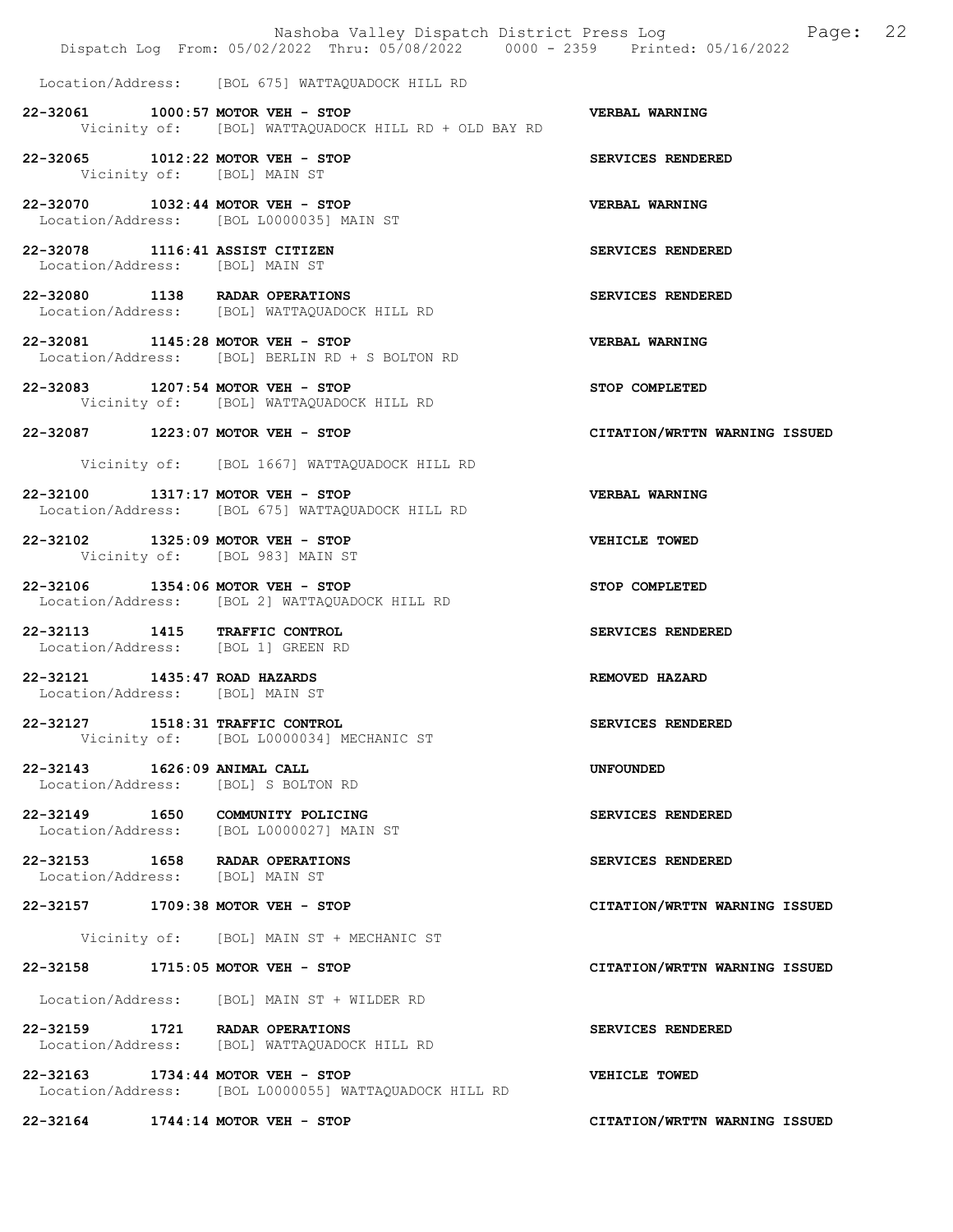|                                 |      | Dispatch Log From: 05/02/2022 Thru: 05/08/2022 0000 - 2359 Printed: 05/16/2022         | Nashoba Valley Dispatch District Press Log Fage: 23 |
|---------------------------------|------|----------------------------------------------------------------------------------------|-----------------------------------------------------|
|                                 |      | Location/Address: [BOL] MAIN ST + NOURSE RD                                            |                                                     |
|                                 |      | 22-32179 1936:23 RADAR OPERATIONS<br>Location/Address: [BOL 1667] WATTAOUADOCK HILL RD | SERVICES RENDERED                                   |
| Location/Address: [BOL] MAIN ST |      | 22-32180 1936 RADAR OPERATIONS                                                         | SERVICES RENDERED                                   |
|                                 |      | 22-32181 1943:39 MOTOR VEH - STOP                                                      | CITATION/WRTTN WARNING ISSUED                       |
|                                 |      | Location/Address: [BOL 983] MAIN ST                                                    |                                                     |
|                                 |      | 22-32183 1951:01 MOTOR VEH - STOP                                                      | CITATION/WRTTN WARNING ISSUED                       |
|                                 |      | Vicinity of: [BOL] WATTAQUADOCK HILL RD + OLD BAY RD                                   |                                                     |
|                                 |      | 22-32185 1954:10 MOTOR VEH - STOP                                                      | CITATION/WRTTN WARNING ISSUED                       |
|                                 |      | Vicinity of: [BOL 212] MAIN ST                                                         |                                                     |
|                                 |      | 22-32190 2029:31 MOTOR VEH - STOP                                                      | CITATION/WRTTN WARNING ISSUED                       |
|                                 |      | Vicinity of: [BOL] MAIN ST                                                             |                                                     |
|                                 |      | 22-32192 2046:43 MOTOR VEH - STOP<br>Location/Address: [BOL 1027] MAIN ST              | <b>VERBAL WARNING</b>                               |
|                                 |      | $22-32193$ 2050:21 BUILDING / LOCATION CHECK(s)                                        | AREA CHECK COMPLETED                                |
|                                 |      | Location/Address: [BOL L0000020] FLANAGAN RD                                           |                                                     |
|                                 |      | 22-32194 2052:38 MOTOR VEH - STOP<br>Location/Address: [BOL] MAIN ST + NOURSE RD       | VERBAL WARNING                                      |
|                                 |      | 22-32196 2057 BUILDING / LOCATION CHECK(s)                                             | AREA CHECK COMPLETED                                |
|                                 |      | Location/Address: [BOL 26] FORBUSH MILL RD                                             |                                                     |
|                                 |      | 22-32198 2057 BUILDING / LOCATION CHECK(s) AREA CHECK COMPLETED                        |                                                     |
|                                 |      | Location/Address: [BOL 654] FORBUSH MILL RD                                            |                                                     |
| 22-32197                        | 2058 | BUILDING / LOCATION CHECK(s)                                                           | AREA CHECK COMPLETED                                |
|                                 |      | Location/Address: [BOL 29] MAIN ST                                                     |                                                     |
| 22-32200 2059                   |      | BUILDING / LOCATION CHECK(s)                                                           | AREA CHECK COMPLETED                                |
| Location/Address:               |      | [BOL 785] FORBUSH MILL RD                                                              |                                                     |
| 22-32199                        | 2101 | BUILDING / LOCATION CHECK(s)                                                           | AREA CHECK COMPLETED                                |
| Location/Address:               |      | [BOL L0000034] MECHANIC ST                                                             |                                                     |
| 22-32201 2102                   |      | BUILDING / LOCATION CHECK(s)                                                           | AREA CHECK COMPLETED                                |
| Location/Address:               |      | [BOL L0000037] MECHANIC ST                                                             |                                                     |
| 22-32203 2102                   |      | BUILDING / LOCATION CHECK(s)                                                           | AREA CHECK COMPLETED                                |
| Location/Address:               |      | [BOL 1] GREEN RD                                                                       |                                                     |
| 22-32202                        | 2103 | BUILDING / LOCATION CHECK(s)                                                           | AREA CHECK COMPLETED                                |
| Location/Address:               |      | [BOL L0000070] MAIN ST                                                                 |                                                     |
| 22-32204                        | 2106 | BUILDING / LOCATION CHECK(s)                                                           | AREA CHECK COMPLETED                                |
|                                 |      | Location/Address: [BOL L0000027] MAIN ST                                               |                                                     |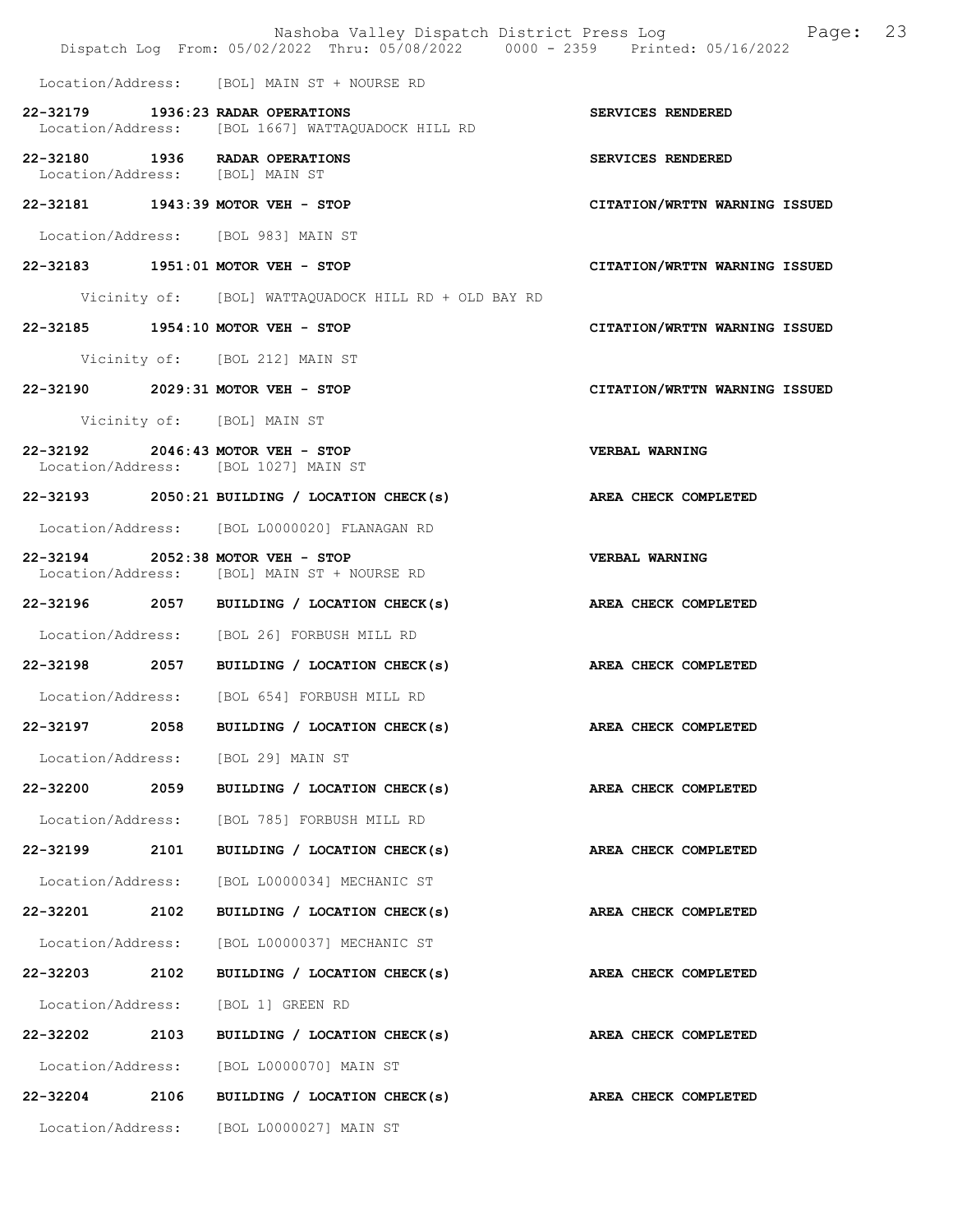|                                 | Nashoba Valley Dispatch District Press Log<br>Dispatch Log From: 05/02/2022 Thru: 05/08/2022 0000 - 2359 Printed: 05/16/2022 | 24<br>Page:                   |
|---------------------------------|------------------------------------------------------------------------------------------------------------------------------|-------------------------------|
|                                 | 22-32205 2108 BUILDING / LOCATION CHECK(s)                                                                                   | <b>AREA CHECK COMPLETED</b>   |
|                                 | Location/Address: [BOL L0000076] HUDSON RD                                                                                   |                               |
|                                 | 22-32206 2115:42 MOTOR VEH - STOP                                                                                            | CITATION/WRTTN WARNING ISSUED |
|                                 | Location/Address: [BOL] SUGAR RD + HARRIS FARM RD                                                                            |                               |
|                                 | For Date: $05/04/2022 -$ Wednesday                                                                                           |                               |
|                                 | 22-32226 0030 BUILDING / LOCATION CHECK(s) AREA CHECK COMPLETED                                                              |                               |
|                                 | Location: [BOL EAST] EAST SECTOR                                                                                             |                               |
|                                 | 22-32228 0032 BUILDING / LOCATION CHECK(s) AREA CHECK COMPLETED                                                              |                               |
|                                 | Location: [BOL WEST] WEST SECTOR                                                                                             |                               |
|                                 | 22-32258 0108 TRAFFIC CONTROL                                                                                                | NO SERVICES NEEDED            |
|                                 | Location/Address: [BOL] WATTAQUADOCK HILL RD + MAIN ST                                                                       |                               |
| Location/Address: [BOL] MAIN ST | 22-32259 0109 RADAR OPERATIONS                                                                                               | SERVICES RENDERED             |
| 22-32354 0832:21 ROAD HAZARDS   | Location/Address: [BOL] MAIN ST + SUGAR RD                                                                                   | REMOVED HAZARD                |
|                                 | 22-32356 0846:12 TRAFFIC CONTROL<br>Vicinity of: [BOL] MAIN ST + MECHANIC ST                                                 | SERVICES RENDERED             |
|                                 | 22-32361 0854 RADAR OPERATIONS<br>Location/Address: [BOL L0000067] MAIN ST                                                   | SERVICES RENDERED             |
|                                 | 22-32364 0909:14 MOTOR VEH - STOP<br>Vicinity of: [BOL] MAIN ST + MANOR RD                                                   | <b>VERBAL WARNING</b>         |
|                                 | 22-32373 1010:55 MOTOR VEH - STOP                                                                                            | CITATION/WRTTN WARNING ISSUED |
|                                 | Vicinity of: [BOL 1586] MAIN ST                                                                                              |                               |
|                                 | 22-32376 1033:28 MOTOR VEH - STOP                                                                                            | CITATION/WRTTN WARNING ISSUED |
|                                 | Vicinity of: [BOL L0000027] MAIN ST                                                                                          |                               |
|                                 | 22-32377 1040:35 MOTOR VEH - STOP                                                                                            | CITATION/WRTTN WARNING ISSUED |
|                                 | Vicinity of: [BOL] MAIN ST + SUGAR RD                                                                                        |                               |
|                                 | 22-32380 1053:31 MOTOR VEH - STOP                                                                                            | CITATION/WRTTN WARNING ISSUED |
|                                 | Vicinity of: [BOL L0000070] MAIN ST                                                                                          |                               |
|                                 | 22-32385 1115:10 MOTOR VEH - STOP                                                                                            | CITATION/WRTTN WARNING ISSUED |
|                                 | Vicinity of: [BOL 28] MAIN ST                                                                                                |                               |
|                                 | 22-32387 1124:27 MOTOR VEH - STOP                                                                                            | CITATION/WRTTN WARNING ISSUED |
|                                 | Vicinity of: [BOL] MAIN ST                                                                                                   |                               |
|                                 | 22-32392 1137:39 MOTOR VEH - STOP                                                                                            | CITATION/WRTTN WARNING ISSUED |
|                                 | Vicinity of: [BOL 902] MAIN ST                                                                                               |                               |
|                                 | 22-32397 1158:41 MOTOR VEH - STOP                                                                                            | CITATION/WRTTN WARNING ISSUED |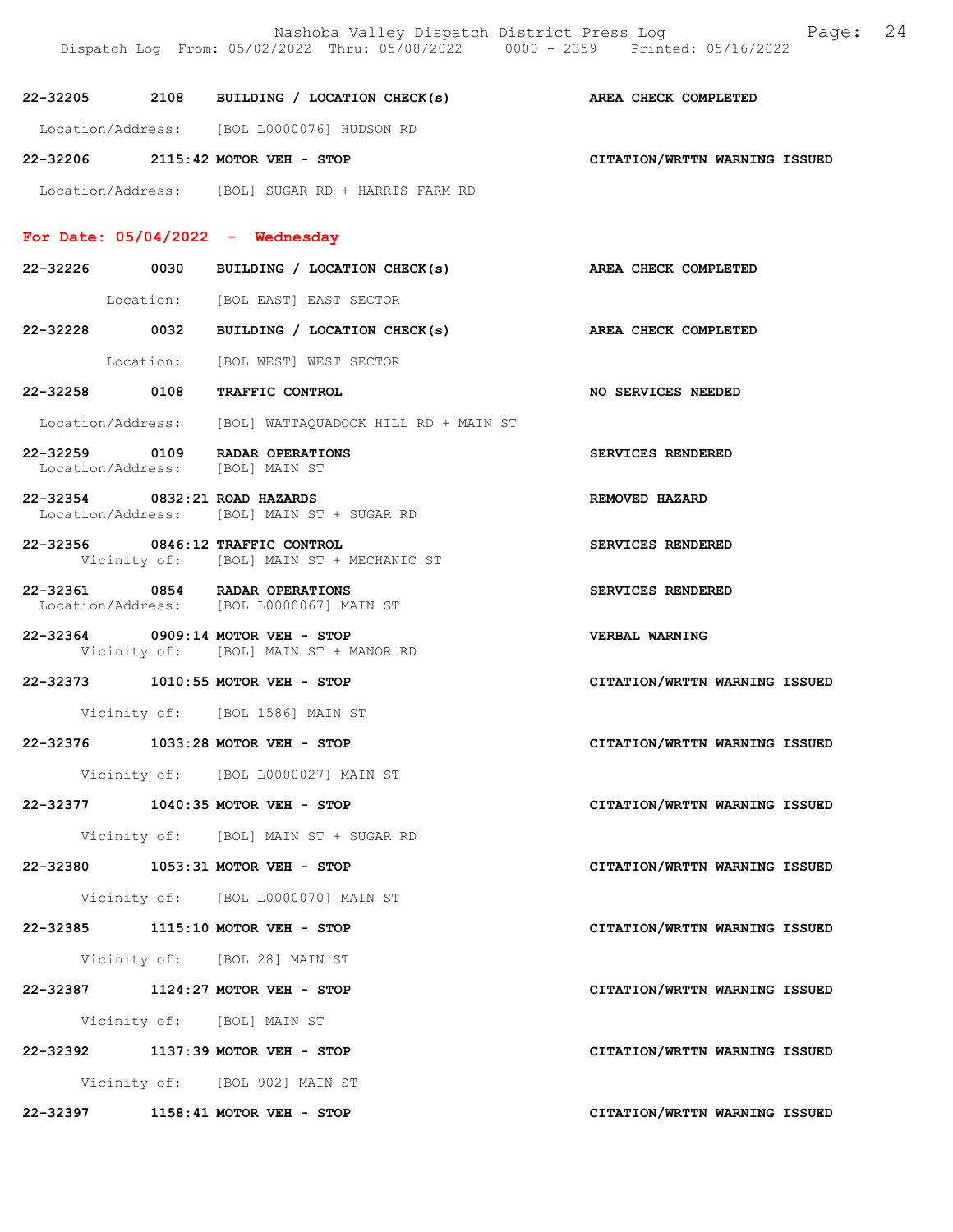|                             | Nashoba Valley Dispatch District Press Log Nashoba Valley Dispatch District Press Log<br>Dispatch Log From: 05/02/2022 Thru: 05/08/2022 0000 - 2359 Printed: 05/16/2022 |                               |
|-----------------------------|-------------------------------------------------------------------------------------------------------------------------------------------------------------------------|-------------------------------|
|                             | Vicinity of: [BOL 1227] MAIN ST                                                                                                                                         |                               |
|                             | 22-32399 1212:56 MOTOR VEH - STOP                                                                                                                                       | CITATION/WRTTN WARNING ISSUED |
|                             | Vicinity of: [BOL] MAIN ST                                                                                                                                              |                               |
|                             | 22-32402 1231:07 MOTOR VEH - STOP                                                                                                                                       | CITATION/WRTTN WARNING ISSUED |
|                             | Vicinity of: [BOL] MAIN ST + MECHANIC ST                                                                                                                                |                               |
|                             | 22-32405 1241:42 FD-FIRE ALARM, COMMERCIAL<br>Location/Address: [BOL L0000038] MAIN ST<br>Refer To Fire Case: 22BOL-346-IN                                              | <b>INVESTIGATED</b>           |
|                             | 22-32406 1251:37 MOTOR VEH - STOP                                                                                                                                       | CITATION/WRTTN WARNING ISSUED |
|                             | Vicinity of: [BOL] MAIN ST + WATTAQUADOCK HILL RD                                                                                                                       |                               |
|                             | 22-32408 1252 RADAR OPERATIONS<br>Vicinity of: [BOL] FORBUSH MILL RD                                                                                                    | SERVICES RENDERED             |
|                             | 22-32409 1303:36 MOTOR VEH - STOP                                                                                                                                       | CITATION/WRTTN WARNING ISSUED |
|                             | Vicinity of: [BOL 1227] MAIN ST                                                                                                                                         |                               |
|                             | 22-32414 1316:59 MOTOR VEH - STOP                                                                                                                                       | CITATION/WRTTN WARNING ISSUED |
|                             | Vicinity of: [BOL 1382] WATTAQUADOCK HILL RD                                                                                                                            |                               |
|                             | 22-32421 1353:07 MOTOR VEH - STOP                                                                                                                                       | CITATION/WRTTN WARNING ISSUED |
|                             | Vicinity of: [BOL 1242] MAIN ST                                                                                                                                         |                               |
|                             | 22-32429 1422 TRAFFIC CONTROL<br>Location/Address: [BOL 1] GREEN RD                                                                                                     | SERVICES RENDERED             |
|                             | 22-32434 1506 TRAFFIC CONTROL                                                                                                                                           | AREA CHECK COMPLETED          |
|                             | Location/Address: [BOL] MAIN ST + MECHANIC ST                                                                                                                           |                               |
|                             | 22-32442 1553:47 MOTOR VEH - ACCIDENT NO INJURY<br><b>EXERCITE REPORT</b><br>Vicinity of: [BOL L0000067] MAIN ST                                                        |                               |
|                             | 22-32447 1625 RADAR OPERATIONS<br>Location/Address: [BOL 122] LONG HILL RD                                                                                              | SERVICES RENDERED             |
|                             | 22-32451 1649:46 MOTOR VEH - STOP                                                                                                                                       | CITATION/WRTTN WARNING ISSUED |
|                             | Location/Address: [BOL] LONG HILL RD                                                                                                                                    |                               |
|                             | 22-32457 1709:55 MOTOR VEH - STOP                                                                                                                                       | CITATION/WRTTN WARNING ISSUED |
|                             | Vicinity of: [BOL] LONG HILL RD + MAIN ST                                                                                                                               |                               |
|                             | 22-32461 1717:58 FD-MEDICAL EMERGENCY<br>Location/Address: [BOL 1382] WATTAQUADOCK HILL RD<br>Refer To Fire Case: 22BOL-349-IN                                          | <b>TRANSPORTED BLS</b>        |
| 22-32468 1752:43 HARASSMENT | Location/Address: [BOL 565] WATTAQUADOCK HILL RD                                                                                                                        | SPOKEN TO                     |
|                             | 22-32497 2129 BUILDING / LOCATION CHECK(s)                                                                                                                              | <b>AREA CHECK COMPLETED</b>   |
|                             | Location/Address: [BOL L0000069] HUDSON RD                                                                                                                              |                               |
|                             | 22-32500 2133 BUILDING / LOCATION CHECK(s)                                                                                                                              | AREA CHECK COMPLETED          |
|                             | Location/Address: [BOL L0000070] MAIN ST                                                                                                                                |                               |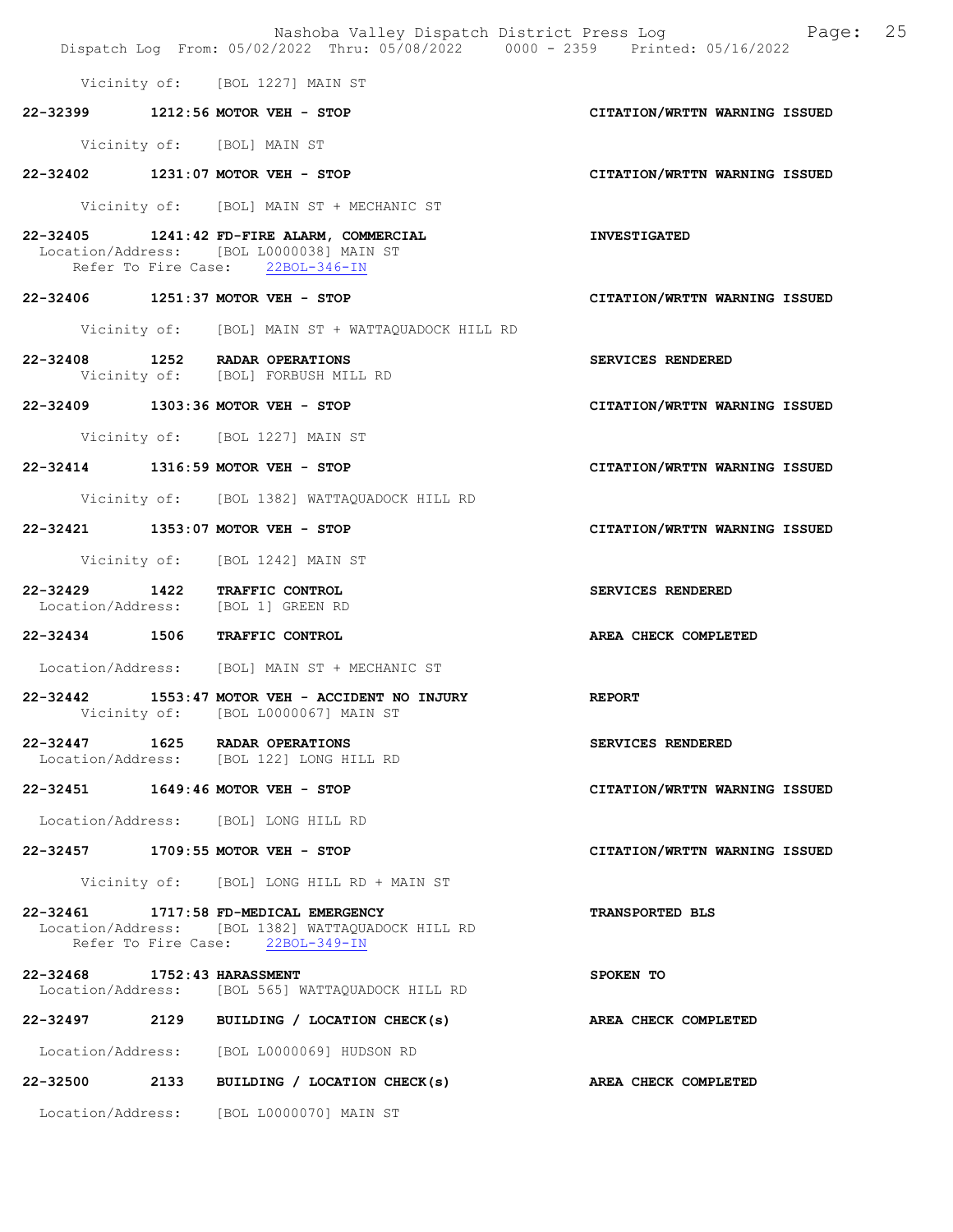|                                    |      |                                                                            | Nashoba Valley Dispatch District Press Log and Page:<br>Dispatch Log From: 05/02/2022 Thru: 05/08/2022 0000 - 2359 Printed: 05/16/2022 | 26 |
|------------------------------------|------|----------------------------------------------------------------------------|----------------------------------------------------------------------------------------------------------------------------------------|----|
| 22-32501 2135                      |      |                                                                            | BUILDING / LOCATION CHECK(s) AREA CHECK COMPLETED                                                                                      |    |
| Location/Address:                  |      | [BOL L0000037] MECHANIC ST                                                 |                                                                                                                                        |    |
| 22-32502 2137                      |      | BUILDING / LOCATION CHECK(s)                                               | AREA CHECK COMPLETED                                                                                                                   |    |
| Location/Address:                  |      | [BOL L0000034] MECHANIC ST                                                 |                                                                                                                                        |    |
| 22-32504 2139                      |      | BUILDING / LOCATION CHECK(s)                                               | AREA CHECK COMPLETED                                                                                                                   |    |
| Location/Address:                  |      | [BOL L0000059] MAIN ST                                                     |                                                                                                                                        |    |
| 22-32505 2140                      |      | BUILDING / LOCATION CHECK(s)                                               | AREA CHECK COMPLETED                                                                                                                   |    |
| Location/Address:                  |      | [BOL 1242] MAIN ST                                                         |                                                                                                                                        |    |
| 22-32506 2142                      |      |                                                                            | BUILDING / LOCATION CHECK(s) AREA CHECK COMPLETED                                                                                      |    |
| Location/Address:                  |      | [BOL 29] MAIN ST                                                           |                                                                                                                                        |    |
| 22-32516                           | 2227 | BUILDING / LOCATION CHECK(s)                                               | BUILDING CHKED, APPEARS SECURE                                                                                                         |    |
| Location/Address:                  |      | [BOL 1] GREEN RD                                                           |                                                                                                                                        |    |
| 22-32517 2232                      |      | BUILDING / LOCATION CHECK(s)                                               | BUILDING CHKED, APPEARS SECURE                                                                                                         |    |
| Location/Address:                  |      | [BOL 26] FORBUSH MILL RD                                                   |                                                                                                                                        |    |
| 22-32518 2234                      |      | BUILDING / LOCATION CHECK(s)                                               | AREA CHECK COMPLETED                                                                                                                   |    |
| Location/Address:                  |      | [BOL 654] FORBUSH MILL RD                                                  |                                                                                                                                        |    |
| 22-32519                           | 2235 | BUILDING / LOCATION CHECK(s)                                               | AREA CHECK COMPLETED                                                                                                                   |    |
|                                    |      | Location/Address: [BOL 785] FORBUSH MILL RD                                |                                                                                                                                        |    |
|                                    |      | 22-32521 2241 BUILDING / LOCATION CHECK(s)                                 | AREA CHECK COMPLETED                                                                                                                   |    |
|                                    |      | Location/Address: [BOL L0000020] FLANAGAN RD                               |                                                                                                                                        |    |
|                                    |      | For Date: $05/05/2022 - Thursday$                                          |                                                                                                                                        |    |
|                                    |      | 22-32530 0013 BUILDING / LOCATION CHECK(s)                                 | AREA CHECK COMPLETED                                                                                                                   |    |
|                                    |      | Location: [BOL WEST] WEST SECTOR                                           |                                                                                                                                        |    |
|                                    |      | 22-32541 0044 RADAR OPERATIONS                                             | NO SERVICES NEEDED                                                                                                                     |    |
|                                    |      | Location/Address: [BOL] MAIN ST                                            |                                                                                                                                        |    |
| 22-32668 0824<br>Location/Address: |      | TRAFFIC CONTROL<br>[BOL] MAIN ST + MECHANIC ST                             | SERVICES RENDERED                                                                                                                      |    |
|                                    |      | 22-32679 0901 RADAR OPERATIONS<br>Location/Address: [BOL L0000003] MAIN ST | SERVICES RENDERED                                                                                                                      |    |
|                                    |      | 22-32705 1037:21 GENERAL INFO                                              | NO SERVICES NEEDED                                                                                                                     |    |
|                                    |      | Location/Address: [BOL L0000037] MECHANIC ST                               |                                                                                                                                        |    |

22-32707 1110:21 FD-INSPECTION SERVICES RENDERED Location/Address: [BOL 1732] HUDSON RD

22-32720 1150 RADAR OPERATIONS SERVICES RENDERED Location/Address: [BOL] WATTAQUADOCK HILL RD

22-32723 1200:51 FD-INSPECTION SERVICES RENDERED Location/Address: [BOL 466] WATTAQUADOCK HILL RD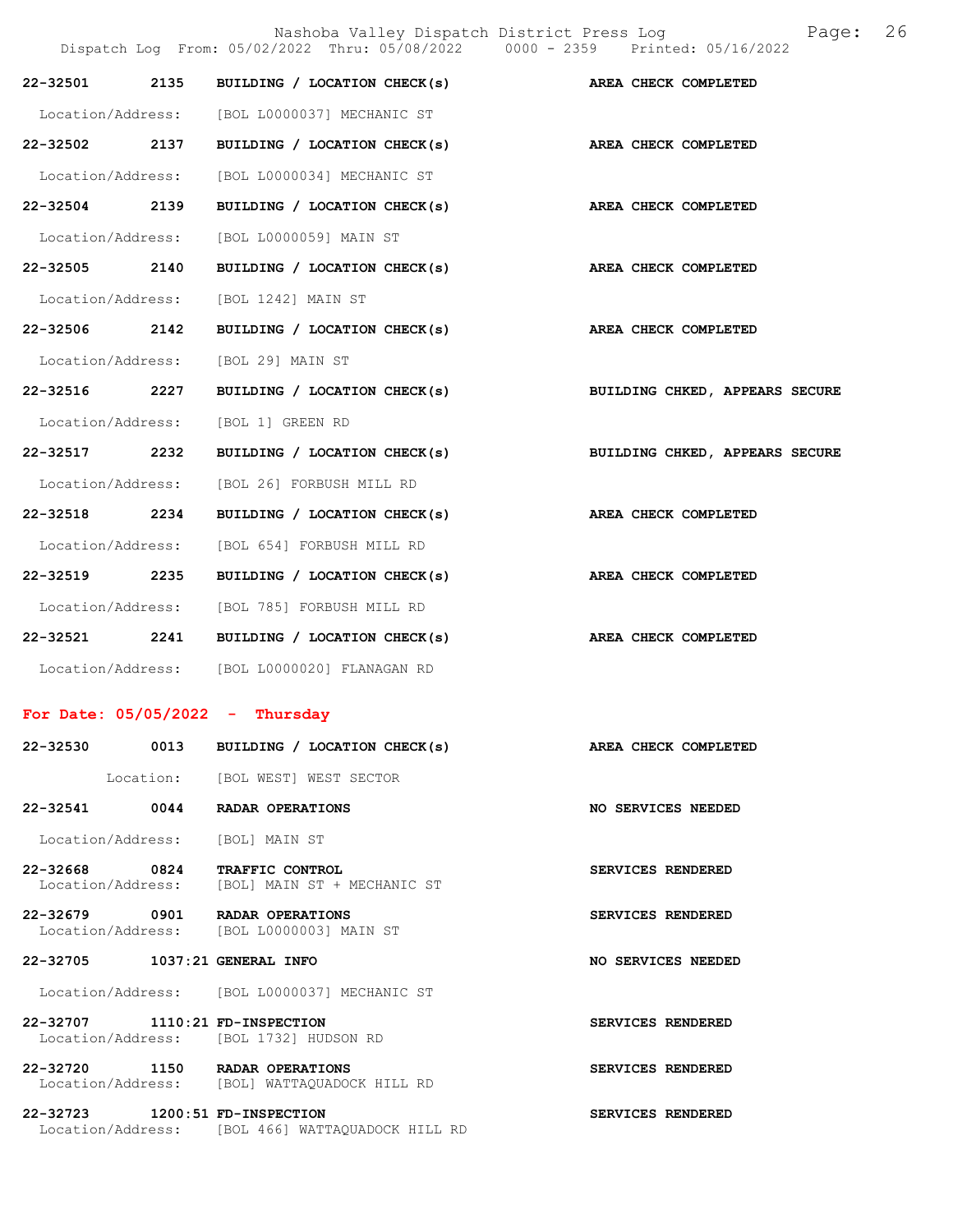22-32725 1211:14 ANIMAL CALL UNFOUNDED Vicinity of: [BOL] MAIN ST

# 22-32727 1227:35 MOTOR VEH - STOP CITATION/WRTTN WARNING ISSUED

Location/Address: [BOL] MAIN ST + MECHANIC ST

- 22-32728 1237 RADAR OPERATIONS SERVICES RENDERED Location/Address: [BOL] MAIN ST
- 22-32730 1240:51 MOTOR VEH STOP VERBAL WARNING<br>Location/Address: [BOL] MAIN ST + MANOR RD Location/Address: [BOL] MAIN ST + MANOR RD
- 22-32732 1249:16 MOTOR VEH STOP CITATION/WRTTN WARNING ISSUED
	- Vicinity of: [BOL] MAIN ST + JOHN POWERS LN
- 22-32740 1319:59 MOTOR VEH STOP VERBAL WARNING Vicinity of: [BOL 1242] MAIN ST
- 22-32742 1329 RADAR OPERATIONS SERVICES RENDERED Location/Address: [BOL] WATTAQUADOCK HILL RD
- 22-32752 1417:56 MOTOR VEH ACCIDENT NO INJURY VEHICLE TOWED Vicinity of: [BOL] BERLIN RD + WATTAQUADOCK HILL RD
- 22-32761 1529 TRAFFIC CONTROL SERVICES RENDERED Location/Address: [BOL L0000034] MECHANIC ST
- 22-32765 1544:34 MOTOR VEH ACCIDENT NO INJURY UNFOUNDED Location/Address: [BOL 1227] MAIN ST
- 22-32766 1553:38 MOTOR VEH STOP VERBAL WARNING Location/Address: [BOL 734] S BOLTON RD
- 22-32771 1601:45 FD-MEDICAL EMERGENCY TRANSPORTED ALS Location/Address: [BOL 1267] MAIN ST Refer To Fire Case: 22BOL-353-IN
- 22-32780 1644 COMMUNITY POLICING<br>
Location/Address: [BOL L0000027] MAIN ST Location/Address: [BOL L0000027] MAIN ST
- 22-32782 1645 RADAR OPERATIONS SERVICES RENDERED Location/Address: [BOL] LONG HILL RD
- 22-32784 1651 RADAR OPERATIONS SERVICES RENDERED<br>
Location/Address: [BOL] SUGAR RD Location/Address:
- 22-32786 1655:44 MOTOR VEH STOP CITATION/WRTTN WARNING ISSUED
- Location/Address: [BOL] SUGAR RD
- 22-32789 1701:50 MOTOR VEH STOP CITATION/WRTTN WARNING ISSUED
- Location/Address: [BOL 122] LONG HILL RD
- 22-32792 1718:16 MOTOR VEH STOP CITATION/WRTTN WARNING ISSUED
	- Location/Address: [BOL 122] LONG HILL RD
- 22-32797 1739:15 ILLEGAL DUMPING REPORT Location/Address: [BOL] SARGENT RD
- 22-32812 1919:09 FD-FIRE ALARM, RESIDENTAL INVESTIGATED Location/Address: [BOL 479] CENTURY MILL RD Refer To Fire Case: 22BOL-355-IN

22-32820 2003 RADAR OPERATIONS SERVICES RENDERED

- 
- 
- 
- 
- 
- 
- 
- 
- 
- 
- 
- 
- 
- 
- -
-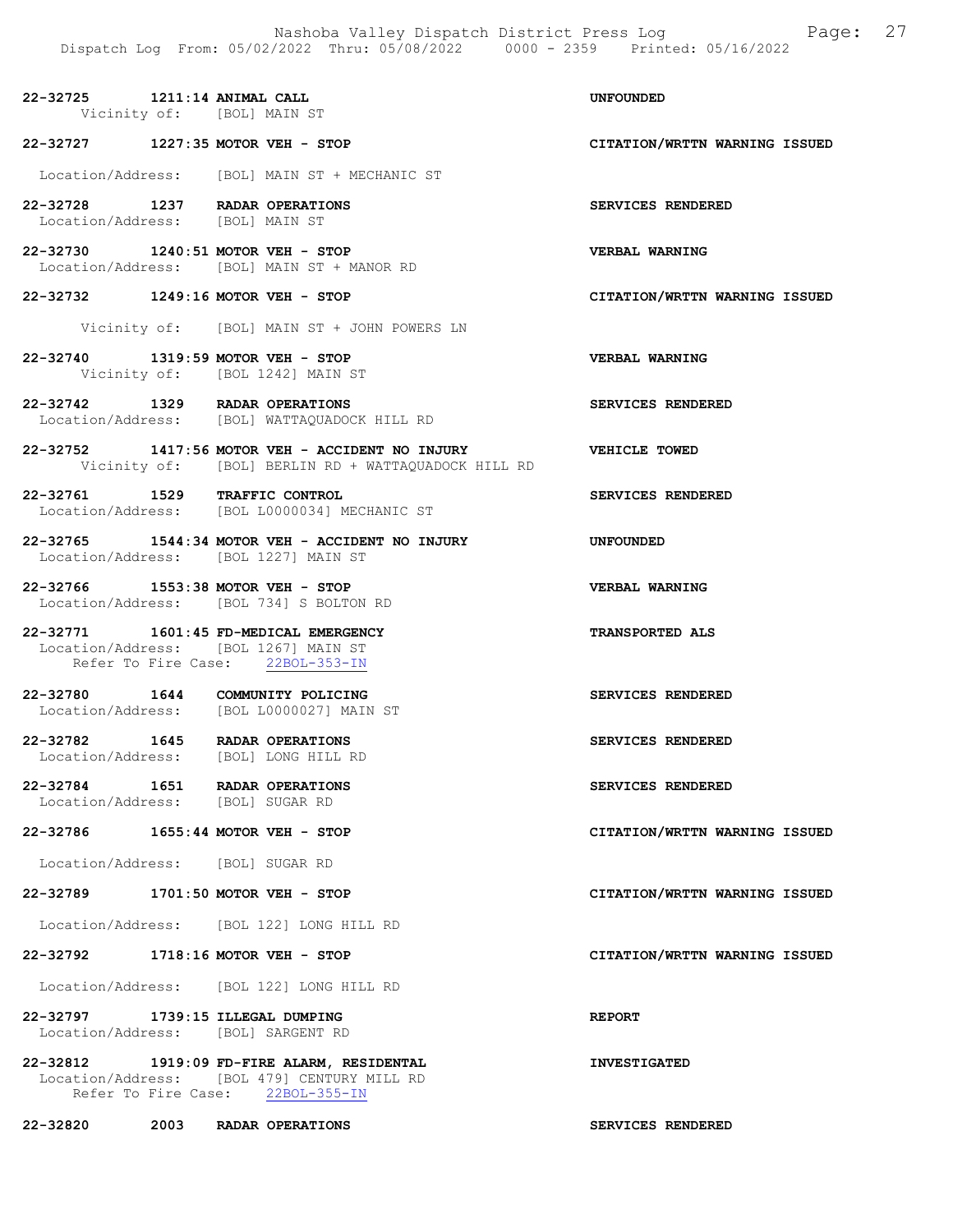|                                 | Dispatch Log From: 05/02/2022 Thru: 05/08/2022 0000 - 2359 Printed: 05/16/2022                                                | Nashoba Valley Dispatch District Press Log<br>Page: 28 |  |
|---------------------------------|-------------------------------------------------------------------------------------------------------------------------------|--------------------------------------------------------|--|
|                                 | Location/Address: [BOL] MAIN ST                                                                                               |                                                        |  |
|                                 | 22-32822 2012:27 MOTOR VEH - STOP                                                                                             | CITATION/WRTTN WARNING ISSUED                          |  |
|                                 | Vicinity of: [BOL 1124] MAIN ST                                                                                               |                                                        |  |
|                                 | 22-32823 2018:02 BUILDING / LOCATION CHECK(s) AREA CHECK COMPLETED                                                            |                                                        |  |
|                                 | Location/Address: [BOL 1586] MAIN ST                                                                                          |                                                        |  |
|                                 | 22-32824 2023:14 MOTOR VEH - STOP                                                                                             | CITATION/WRTTN WARNING ISSUED                          |  |
|                                 | Vicinity of: [BOL L0000070] MAIN ST                                                                                           |                                                        |  |
|                                 | 22-32832 2101:52 MOTOR VEH - STOP<br>Vicinity of: [BOL L0000057] MAIN ST                                                      | VEHICLE TOWED                                          |  |
|                                 | 22-32840 2139 BUILDING / LOCATION CHECK(s)                                                                                    | AREA CHECK COMPLETED                                   |  |
|                                 | Location/Address: [BOL L0000020] FLANAGAN RD                                                                                  |                                                        |  |
|                                 | 22-32841 2146 BUILDING / LOCATION CHECK(s) AREA CHECK COMPLETED                                                               |                                                        |  |
|                                 | Location/Address: [BOL 1] GREEN RD                                                                                            |                                                        |  |
|                                 | 22-32842 2150 BUILDING / LOCATION CHECK(s) AREA CHECK COMPLETED                                                               |                                                        |  |
|                                 | Location/Address: [BOL L0000060] MAIN ST                                                                                      |                                                        |  |
|                                 | 22-32843 2152:03 BUILDING / LOCATION CHECK(s) AREA CHECK COMPLETED                                                            |                                                        |  |
|                                 | Location/Address: [BOL 93] MAIN ST                                                                                            |                                                        |  |
|                                 | 22-32844 2153 BUILDING / LOCATION CHECK(s) AREA CHECK COMPLETED                                                               |                                                        |  |
|                                 | Location/Address: [BOL 26] FORBUSH MILL RD                                                                                    |                                                        |  |
|                                 | 22-32845 2153 BUILDING / LOCATION CHECK(s) AREA CHECK COMPLETED                                                               |                                                        |  |
|                                 | Location/Address: [BOL 654] FORBUSH MILL RD                                                                                   |                                                        |  |
|                                 | 22-32846 2154 BUILDING / LOCATION CHECK(s) AREA CHECK COMPLETED                                                               |                                                        |  |
|                                 | Location/Address: [BOL 785] FORBUSH MILL RD                                                                                   |                                                        |  |
|                                 | 22-32847 2156 BUILDING / LOCATION CHECK(s) AREA CHECK COMPLETED                                                               |                                                        |  |
|                                 | Location/Address: [BOL L0000014] STILL RIVER RD                                                                               |                                                        |  |
|                                 | 22-32848 2202:14 MOTOR VEH - STOP<br>Vicinity of: [BOL L0000067] MAIN ST                                                      | VERBAL WARNING                                         |  |
|                                 | 22-32849 2224:11 FD-STRUCTURE/BLDG FIRE<br>Location/Address: [BOL 2] WATTAQUADOCK HILL RD<br>Refer To Fire Case: 22BOL-356-IN | <b>INVESTIGATED</b>                                    |  |
|                                 | 22-32855 2343 RADAR OPERATIONS                                                                                                | NO SERVICES NEEDED                                     |  |
|                                 | Location/Address: [BOL] MAIN ST                                                                                               |                                                        |  |
|                                 | 22-32858 2347:25 MOTOR VEH - STOP<br>Vicinity of: [BOL L0000060] MAIN ST                                                      | VERBAL WARNING                                         |  |
| For Date: $05/06/2022 -$ Friday |                                                                                                                               |                                                        |  |

22-32869 0015 BUILDING / LOCATION CHECK(s) AREA CHECK COMPLETED Location: [BOL WEST] WEST SECTOR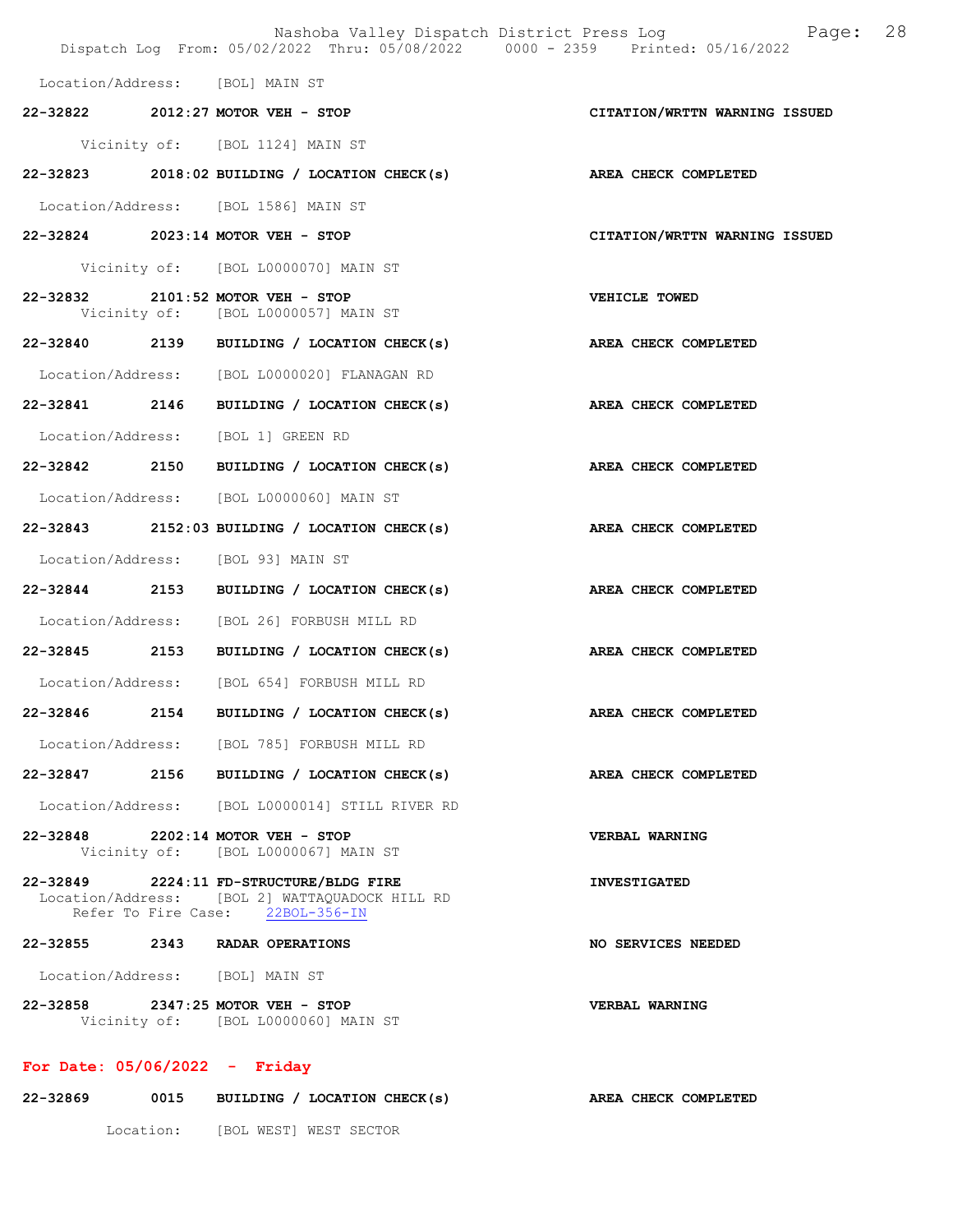Nashoba Valley Dispatch District Press Log Fage: 29

Dispatch Log From: 05/02/2022 Thru: 05/08/2022 0000 - 2359 Printed: 05/16/2022

|                                 | 22-32885 0035 BUILDING / LOCATION CHECK(s) AREA CHECK COMPLETED                                                       |                               |
|---------------------------------|-----------------------------------------------------------------------------------------------------------------------|-------------------------------|
|                                 | Location: [BOL EAST] EAST SECTOR                                                                                      |                               |
|                                 | 22-32889 0043 RADAR OPERATIONS                                                                                        | NO SERVICES NEEDED            |
|                                 | Location/Address: [BOL] MAIN ST                                                                                       |                               |
|                                 | 22-32926 0206 BUILDING / LOCATION CHECK(s) AREA CHECK COMPLETED                                                       |                               |
|                                 | Location/Address: [BOL L0000027] MAIN ST                                                                              |                               |
|                                 | 22-32966 0606 RADAR OPERATIONS<br>Location/Address: [BOL] HUDSON RD                                                   | <b>VERBAL WARNING</b>         |
|                                 | 22-32968 0607 RADAR OPERATIONS                                                                                        | NO SERVICES NEEDED            |
|                                 | Location/Address: [BOL] WATTAQUADOCK HILL RD                                                                          |                               |
|                                 | 22-32970 0616:56 MOTOR VEH - STOP<br>Vicinity of: [BOL] HUDSON RD                                                     | <b>VERBAL WARNING</b>         |
|                                 | 22-32976 0636:36 MOTOR VEH - STOP<br>Vicinity of: [BOL 675] WATTAQUADOCK HILL RD                                      | VERBAL WARNING                |
|                                 | 22-32978 0640:33 MOTOR VEH - STOP<br>Vicinity of: [BOL] HUDSON RD                                                     | VERBAL WARNING                |
|                                 | 22-32981 0717:05 ILLEGAL DUMPING<br>Location/Address: [BOL B5] ANNIE MOORE RD                                         | SPOKEN TO                     |
|                                 | 22-32997 0821 TRAFFIC CONTROL<br>Location/Address: [BOL L0000034] MECHANIC ST                                         | SERVICES RENDERED             |
|                                 | 22-32998 0825:33 FD-MEDICAL EMERGENCY<br>Location/Address: [BOL 47] GOLDEN RUN RD<br>Refer To Fire Case: 22BOL-357-IN | <b>TRANSPORTED ALS</b>        |
|                                 | 22-33007 0908:17 MOTOR VEH - DISABLED<br>Location/Address: [BOL] WATTAQUADOCK HILL RD + MAIN ST                       | SERVICES RENDERED             |
|                                 | 22-33028 1028 RADAR OPERATIONS<br>Location/Address: [BOL] WATTAQUADOCK HILL RD                                        | SERVICES RENDERED             |
|                                 | 22-33041 1044:58 MOTOR VEH - STOP<br>Vicinity of: [BOL] WATTAQUADOCK HILL RD                                          | VERBAL WARNING                |
|                                 | 22-33045 1050:03 MOTOR VEH - STOP                                                                                     | CITATION/WRTTN WARNING ISSUED |
|                                 | Location/Address: [BOL 675] WATTAQUADOCK HILL RD                                                                      |                               |
|                                 | 22-33050 1137:08 MOTOR VEH - STOP                                                                                     | CITATION/WRTTN WARNING ISSUED |
|                                 | Vicinity of: [BOL 1728] MAIN ST                                                                                       |                               |
| 22-33052 1143:49 ASSIST CITIZEN | Location/Address: [BOL 2] WATTAQUADOCK HILL RD                                                                        | SERVICES RENDERED             |
|                                 | 22-33053 1144:54 MOTOR VEH - STOP                                                                                     | CITATION/WRTTN WARNING ISSUED |
|                                 | Location/Address: [BOL] MAIN ST + WATTAQUADOCK HILL RD                                                                |                               |
|                                 | 22-33058 1158:16 MOTOR VEH - STOP                                                                                     | CITATION/WRTTN WARNING ISSUED |
|                                 | Vicinity of: [BOL 122] LONG HILL RD                                                                                   |                               |

22-33060 1206:47 MOTOR VEH - STOP CITATION/WRTTN WARNING ISSUED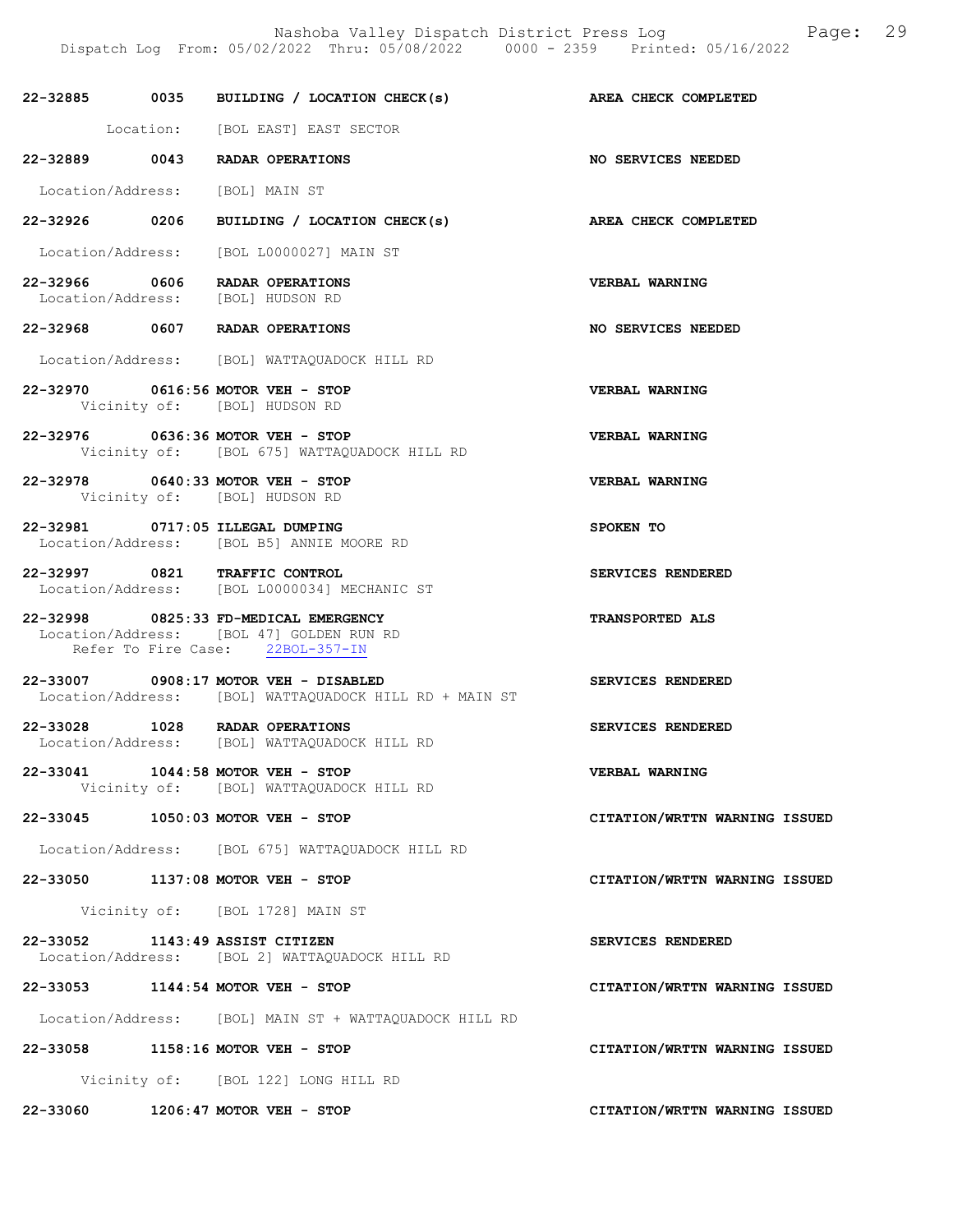Nashoba Valley Dispatch District Press Log Fage: 30 Dispatch Log From: 05/02/2022 Thru: 05/08/2022 0000 - 2359 Printed: 05/16/2022 Vicinity of: [BOL] LONG HILL RD 22-33066 1240:55 MOTOR VEH - STOP CITATION/WRTTN WARNING ISSUED Vicinity of: [BOL] MAIN ST + SUGAR RD 22-33069 1306:13 MOTOR VEH - STOP CITATION/WRTTN WARNING ISSUED Vicinity of: [BOL L0000070] MAIN ST 22-33074 1327:48 MOTOR VEH - STOP CITATION/WRTTN WARNING ISSUED Vicinity of: [BOL 1260] MAIN ST 22-33076 1341:16 MOTOR VEH - STOP CITATION/WRTTN WARNING ISSUED Vicinity of: [BOL] LONG HILL RD + TEELE RD 22-33079 1350:35 MOTOR VEH - STOP CITATION/WRTTN WARNING ISSUED Vicinity of: [BOL 848] LONG HILL RD 22-33086 1418:46 MOTOR VEH - STOP CITATION/WRTTN WARNING ISSUED Vicinity of: [BOL 705] WATTAQUADOCK HILL RD 22-33091 1434 COMMUNITY POLICING SERVICES RENDERED Location/Address: [BOL L0000027] MAIN ST 22-33104 1543:10 FD-MEDICAL EMERGENCY TRANSPORTED ALS Location/Address: [BOL 1267] MAIN ST<br>Refer To Fire Case: 22BOL-359-IN Refer To Fire Case: 22-33108 1618:37 RADAR OPERATIONS NO SERVICES NEEDED Location/Address: [BOL] FORBUSH MILL RD 22-33109 1621:08 REQUEST TO SPEAK TO AN OFFICER SPOKEN TO Location/Address: [BOL] ANNIE MOORE RD 22-33115 1722:49 GENERAL INFO<br>
Location/Address: [BOL 1494] QUAKER LN<br>
UNITS ADVISED [BOL 1494] QUAKER LN 22-33118 1731:49 MOTOR VEH - STOP CITATION/WRTTN WARNING ISSUED Vicinity of: [BOL 1027] MAIN ST 22-33124 1811 RADAR OPERATIONS NO SERVICES NEEDED Location/Address: [BOL] MAIN ST 22-33125 1818:43 MOTOR VEH - STOP VEHICLE TOWED Vicinity of: [BOL 440] MAIN ST 22-33140 1916:43 MOTOR VEH - STOP CITATION/WRTTN WARNING ISSUED Vicinity of: [BOL 1227] MAIN ST 22-33158 2059 BUILDING / LOCATION CHECK(s) AREA CHECK COMPLETED Location/Address: [BOL L0000020] FLANAGAN RD 22-33159 2106 BUILDING / LOCATION CHECK(s) AREA CHECK COMPLETED Location/Address: [BOL 1] GREEN RD 22-33160 2108 BUILDING / LOCATION CHECK(s) AREA CHECK COMPLETED Location/Address: [BOL L0000060] MAIN ST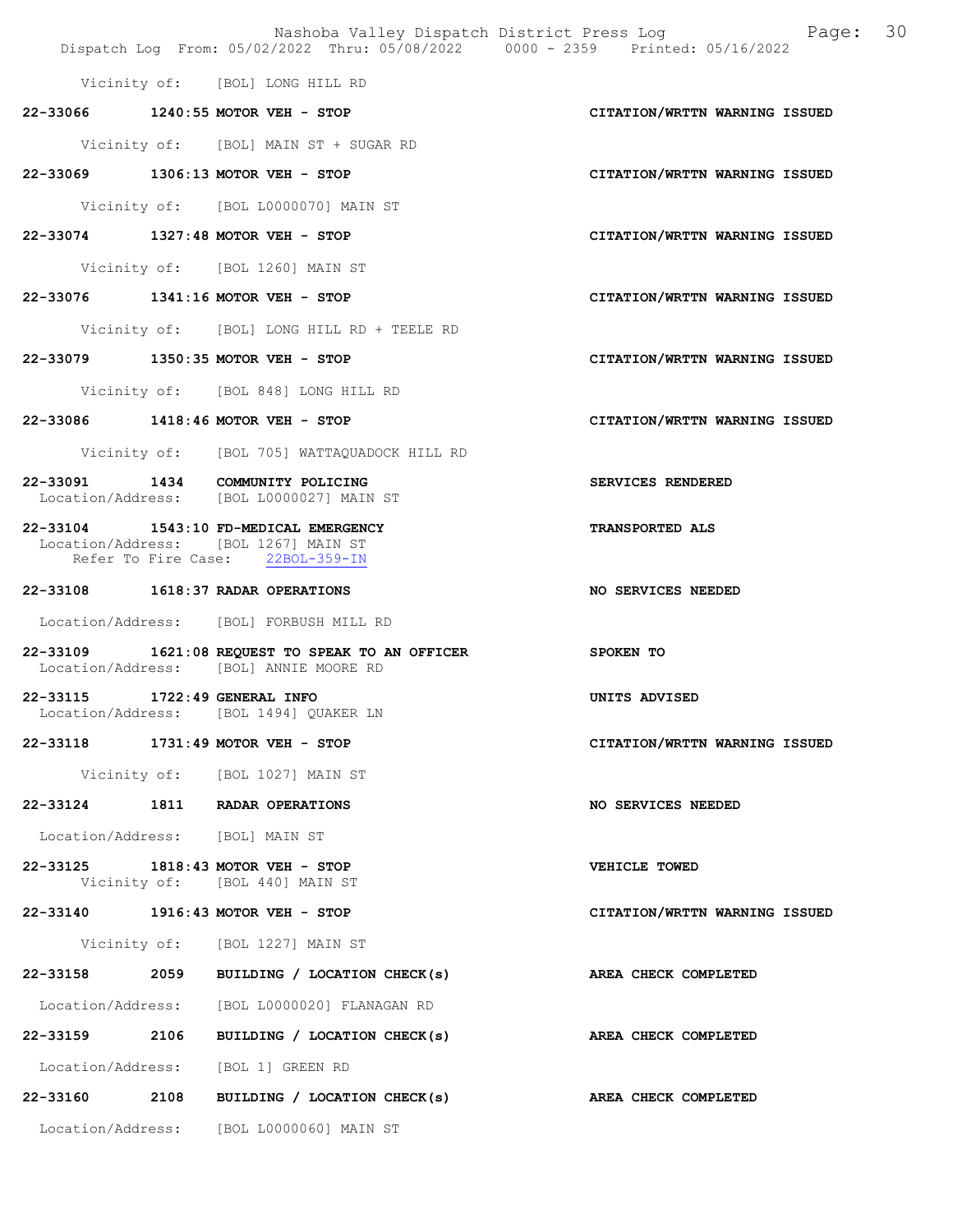|                               |      |                                                                                                                      | Dispatch Log From: 05/02/2022 Thru: 05/08/2022 0000 - 2359 Printed: 05/16/2022 |
|-------------------------------|------|----------------------------------------------------------------------------------------------------------------------|--------------------------------------------------------------------------------|
|                               |      | 22-33163 2110 BUILDING / LOCATION CHECK(s)                                                                           | <b>AREA CHECK COMPLETED</b>                                                    |
|                               |      | Location/Address: [BOL 26] FORBUSH MILL RD                                                                           |                                                                                |
|                               |      | 22-33164 2111 BUILDING / LOCATION CHECK(s)                                                                           | AREA CHECK COMPLETED                                                           |
|                               |      | Location/Address: [BOL 654] FORBUSH MILL RD                                                                          |                                                                                |
|                               |      | 22-33165 2112 BUILDING / LOCATION CHECK(s)                                                                           | AREA CHECK COMPLETED                                                           |
|                               |      | Location/Address: [BOL 785] FORBUSH MILL RD                                                                          |                                                                                |
| 22-33171 2122                 |      | BUILDING / LOCATION CHECK(s)                                                                                         | AREA CHECK COMPLETED                                                           |
|                               |      | Location/Address: [BOL L0000014] STILL RIVER RD                                                                      |                                                                                |
|                               |      | 22-33192 2323 BUILDING / LOCATION CHECK(s)                                                                           | AREA CHECK COMPLETED                                                           |
|                               |      | Location: [BOL WEST] WEST SECTOR                                                                                     |                                                                                |
|                               |      | 22-33195 2357 BUILDING / LOCATION CHECK(s)                                                                           | AREA CHECK COMPLETED                                                           |
|                               |      | Location: [BOL EAST] EAST SECTOR                                                                                     |                                                                                |
|                               |      | For Date: $05/07/2022 - Saturday$                                                                                    |                                                                                |
|                               |      | 22-33323 0749:53 FD-MEDICAL EMERGENCY<br>Location/Address: [BOL 300] MAIN ST<br>Refer To Fire Case: 22BOL-361-IN     | <b>TRANSPORTED ALS</b>                                                         |
|                               |      | 22-33328 0836:41 FD-MEDICAL EMERGENCY<br>Location/Address: [BOL 1449] OLD BAY RD<br>Refer To Fire Case: 22BOL-362-IN | <b>TRANSPORTED BLS</b>                                                         |
|                               |      | 22-33335 0919 COMMUNITY POLICING<br>Location/Address: [BOL L0000027] MAIN ST                                         | SERVICES RENDERED                                                              |
|                               |      | 22-33338 0924:21 COMMUNITY POLICING<br>Location/Address: [BOL L0000037] MECHANIC ST                                  | SERVICES RENDERED                                                              |
| Location/Address:             |      | 22-33340 0938 RADAR OPERATIONS<br>[BOL] MAIN ST                                                                      | SERVICES RENDERED                                                              |
| 22-33341<br>Location/Address: | 0939 | RADAR OPERATIONS<br>[BOL] SUGAR RD + GOLDEN RUN RD                                                                   | SERVICES RENDERED                                                              |
|                               |      | 22-33343 0940:53 MOTOR VEH - STOP<br>Vicinity of: [BOL L0000015] MAIN ST                                             | <b>VERBAL WARNING</b>                                                          |
| 22-33351                      |      | $1015:18$ MOTOR VEH - STOP                                                                                           | CITATION/WRTTN WARNING ISSUED                                                  |

Vicinity of: [BOL 1140] SUGAR RD

# 22-33359 1034:55 COMMUNITY POLICING NO SERVICES NEEDED

Vicinity of: [BOL L0000034] MECHANIC ST

# 22-33360 1035 COMMUNITY POLICING 100 SERVICES NEEDED

Location/Address: [BOL L0000037] MECHANIC ST

22-33364 1111:11 GENERAL INFO SPOKEN TO Location/Address: [BOL 1615] MILLBROOK LN

22-33368 1138:44 MOTOR VEH - STOP STOP COMPLETED Vicinity of: [BOL] WATTAQUADOCK HILL RD + OLD BAY RD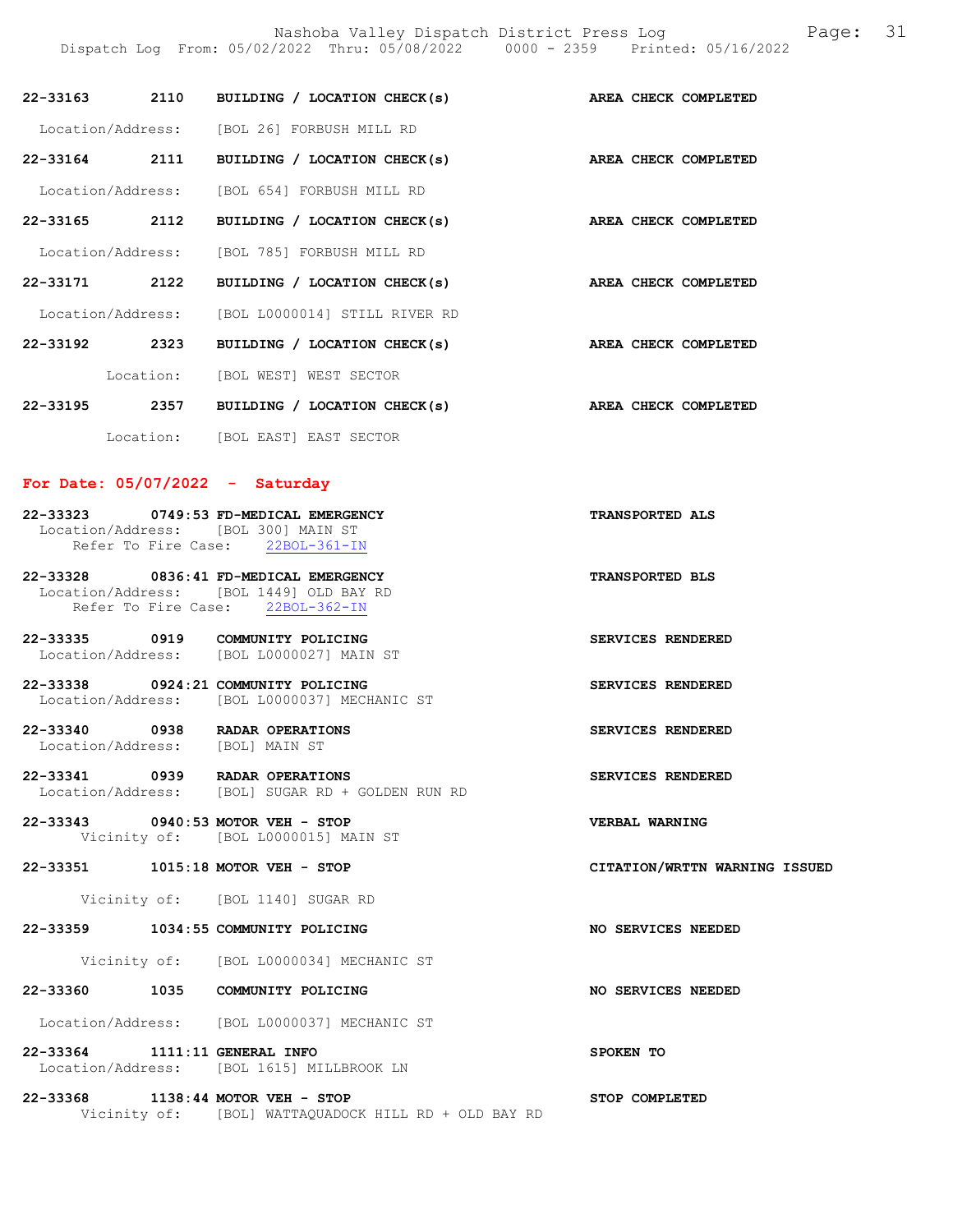22-33370 1154:06 MOTOR VEH - STOP VERBAL WARNING Vicinity of: [BOL] TEELE RD

22-33375 1225:39 RADAR OPERATIONS SERVICES RENDERED Location/Address: [BOL] FORBUSH MILL RD

22-33379 1247:35 MOTOR VEH - STOP CITATION/WRTTN WARNING ISSUED

Vicinity of: [BOL] MAIN ST + FORBUSH MILL RD

22-33381 1250:36 MOTOR VEH - ACCIDENT NO INJURY SERVICES RENDERED Location/Address: [BOL 1068] SUGAR RD

22-33406 1624:20 FD-MEDICAL EMERGENCY TRANSPORTED BLS Location/Address: [BOL 300] MAIN ST Refer To Fire Case: 22BOL-363-IN

- 22-33412 1755:14 FD-MEDICAL EMERGENCY TRANSPORTED ALS Location/Address: [BOL 1118] VAUGHN HILL RD Refer To Fire Case: 22BOL-364-IN
- 22-33448 2148:13 SUSPICIOUS ACTIVITY SPOKEN TO Vicinity of: [BOL 990] CIDER CIR
- 22-33457 2328 RADAR OPERATIONS SERVICES RENDERED Location/Address: [BOL] MAIN ST

22-33459 2333:38 MOTOR VEH - STOP CITATION/WRTTN WARNING ISSUED

Vicinity of: [BOL] MAIN ST + WATTAQUADOCK HILL RD

- 22-33460 2334 RADAR OPERATIONS SERVICES RENDERED Location/Address: [BOL] MAIN ST
- 22-33461 2335 RADAR OPERATIONS SERVICES RENDERED Location/Address: [BOL] MAIN ST
- 22-33463 2347:51 MOTOR VEH STOP VERBAL WARNING Vicinity of: [BOL] MAIN ST + STILL RIVER RD

# For Date: 05/08/2022 - Sunday

| 22-33492          | 0020 | RADAR OPERATIONS |  |  |                                         |  | <b>SERVICES RENDERED</b> |  |
|-------------------|------|------------------|--|--|-----------------------------------------|--|--------------------------|--|
| Location/Address: |      |                  |  |  | [BOL] OLD BAY RD + WATTAQUADOCK HILL RD |  |                          |  |

22-33500 0029:49 MOTOR VEH - STOP CITATION/WRTTN WARNING ISSUED

Vicinity of: [BOL] WATTAQUADOCK HILL RD + MANOR RD

- 22-33506 0046 RADAR OPERATIONS SERVICES RENDERED Location/Address: [BOL] WATTAQUADOCK HILL RD + MANOR RD
- 22-33513 0054 RADAR OPERATIONS SERVICES RENDERED Location/Address: [BOL] HUDSON RD

22-33542 0143 BUILDING / LOCATION CHECK(s) AREA CHECK COMPLETED

Location: [BOL EAST] EAST SECTOR

22-33548 0153 BUILDING / LOCATION CHECK(s) AREA CHECK COMPLETED

Location: [BOL WEST] WEST SECTOR

22-33553 0210:26 BUILDING / LOCATION CHECK(s) AREA CHECK COMPLETED Vicinity of: [BOL 1] GREEN RD

22-33618 0952 RADAR OPERATIONS SERVICES RENDERED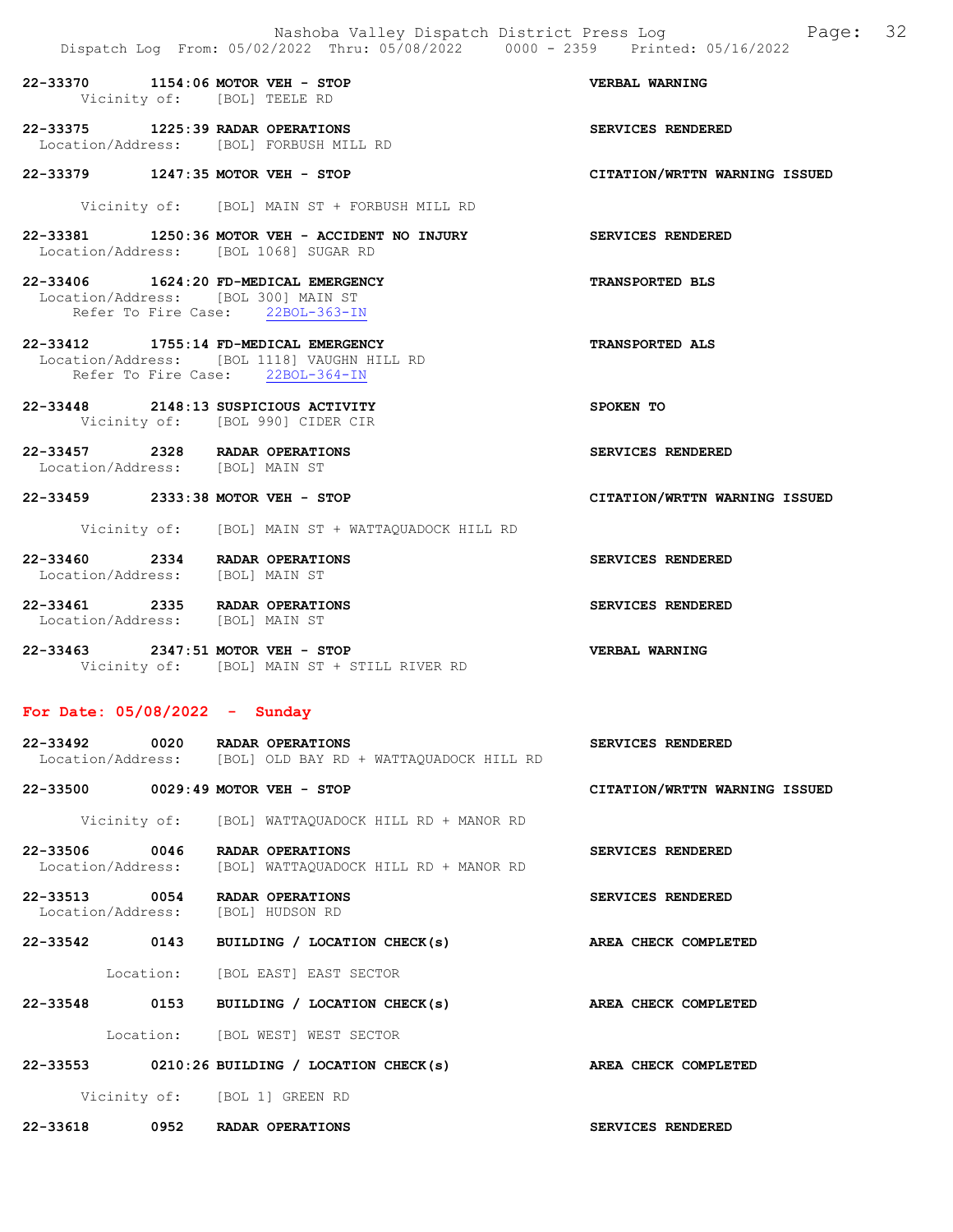Dispatch Log From: 05/02/2022 Thru: 05/08/2022 0000 - 2359 Printed: 05/16/2022 Location/Address: [BOL] MAIN ST 22-33619 0959:54 MOTOR VEH - STOP VERBAL WARNING Location/Address: [BOL 1242] MAIN ST 22-33628 1012:27 MOTOR VEH - STOP CITATION/WRTTN WARNING ISSUED Location/Address: [BOL L0000034] MECHANIC ST 22-33634 1124 RADAR OPERATIONS SERVICES RENDERED Location/Address: [BOL] MAIN ST 22-33642 1311:53 COOKING FIRE REQUEST NO SERVICES NEEDED Location/Address: [BOL 1701] BERLIN RD 22-33645 1327:35 MOTOR VEH - DISABLED SERVICES RENDERED Location/Address: [BOL 1402] VAUGHN HILL RD 22-33655 1542:00 FD-MEDICAL EMERGENCY PATIENT REFUSAL, NO TRANSPORT Location/Address: [BOL 1] GREEN RD Refer To Fire Case: 22BOL-367-IN 22-33657 1602 RADAR OPERATIONS SERVICES RENDERED Location/Address: [BOL] MAIN ST 22-33663 1655 RADAR OPERATIONS SERVICES RENDERED Location/Address: [BOL L0000035] MAIN ST 22-33665 1708:37 MOTOR VEH - STOP VERBAL WARNING Location/Address: [BOL 1612] MAIN ST 22-33667 1715:51 MOTOR VEH - STOP VERBAL WARNING Location/Address: [BOL] WATTAQUADOCK HILL RD + MAIN ST 22-33670 1724:12 MOTOR VEH - STOP VERBAL WARNING Location/Address: [BOL 983] MAIN ST 22-33675 1747:41 MOTOR VEH - STOP VERBAL WARNING Vicinity of: [BOL L0000067] MAIN ST 22-33703 2117 BUILDING / LOCATION CHECK(s) AREA CHECK COMPLETED Location: [BOL WEST] WEST SECTOR 22-33705 2119 BUILDING / LOCATION CHECK(s) AREA CHECK COMPLETED Location/Address: [BOL 29] MAIN ST 22-33706 2121 BUILDING / LOCATION CHECK(s) AREA CHECK COMPLETED Location/Address: [BOL 1242] MAIN ST 22-33707 2122 BUILDING / LOCATION CHECK(s) AREA CHECK COMPLETED Location/Address: [BOL L0000059] MAIN ST 22-33708 2125 BUILDING / LOCATION CHECK(s) AREA CHECK COMPLETED Location/Address: [BOL L0000034] MECHANIC ST 22-33709 2125 BUILDING / LOCATION CHECK(s) AREA CHECK COMPLETED Location/Address: [BOL L0000037] MECHANIC ST 22-33710 2126 BUILDING / LOCATION CHECK(s) AREA CHECK COMPLETED Location/Address: [BOL L0000070] MAIN ST

Nashoba Valley Dispatch District Press Log Fage: 33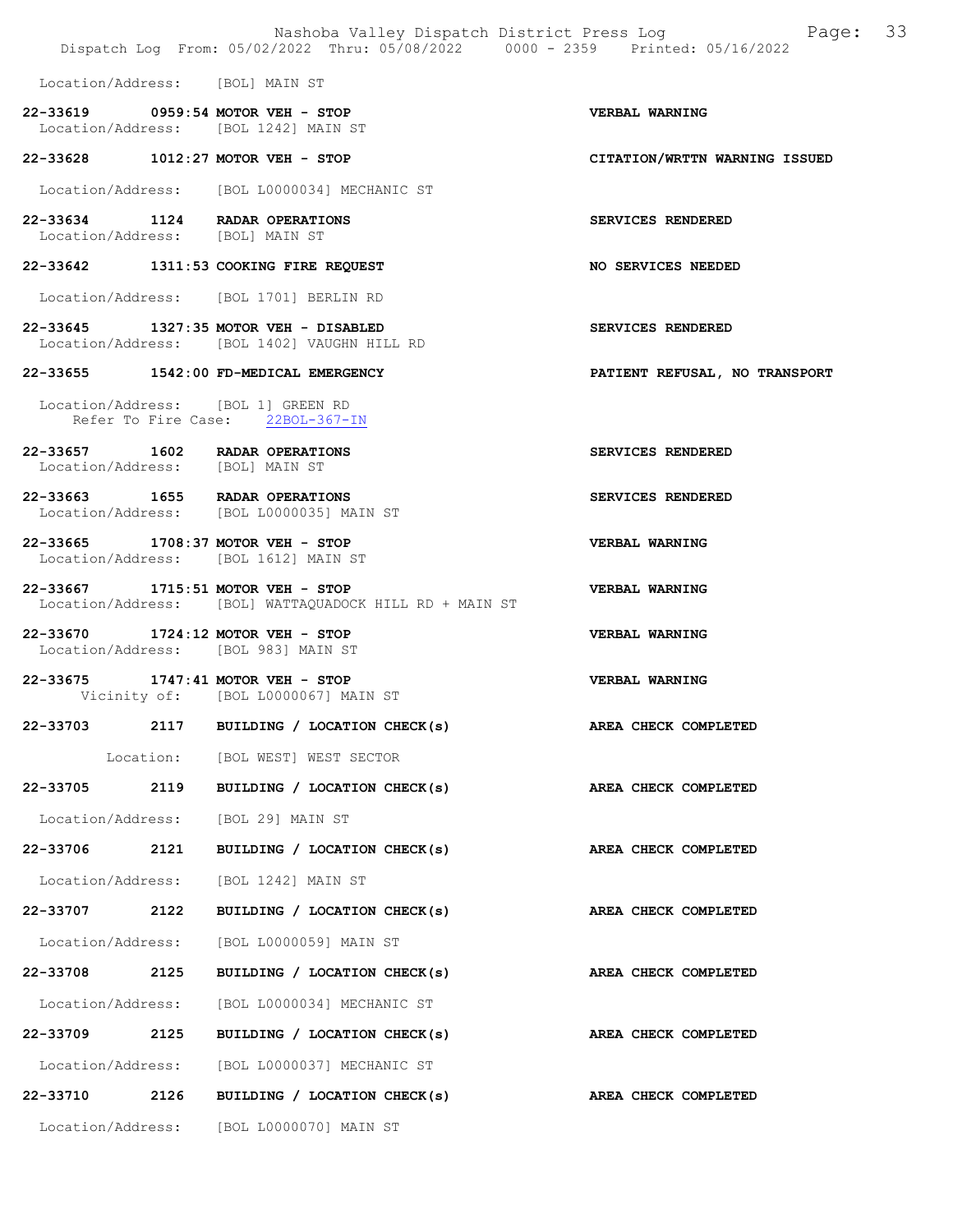| 22-33712          | 2130 | BUILDING / LOCATION CHECK(s)               |     | AREA CHECK COMPLETED |
|-------------------|------|--------------------------------------------|-----|----------------------|
|                   |      | Location/Address: [BOL L0000027] MAIN ST   |     |                      |
| 22-33713          | 2131 | BUILDING / LOCATION CHECK(s)               |     | AREA CHECK COMPLETED |
| Location/Address: |      | [BOL L0000052] MAIN ST                     |     |                      |
| 22-33715          | 2132 | BUILDING / LOCATION CHECK(s)               |     | AREA CHECK COMPLETED |
|                   |      | Location/Address: [BOL L0000069] HUDSON RD |     |                      |
| 22-33717          | 2134 | BUILDING / LOCATION CHECK(s)               |     | AREA CHECK COMPLETED |
| Location/Address: |      | [BOL L0000076] HUDSON RD                   |     |                      |
| 22-33733          | 2340 | <b>RADAR OPERATIONS</b>                    | NO. | SERVICES NEEDED      |
| Location/Address: |      | [BOL] MAIN ST                              |     |                      |

Dispatch Log From: 05/02/2022 Thru: 05/08/2022 0000 - 2359 Printed: 05/16/2022

22-33742 2349:20 MOTOR VEH - STOP VERBAL WARNING Vicinity of: [BOL] MAIN ST + GREEN RD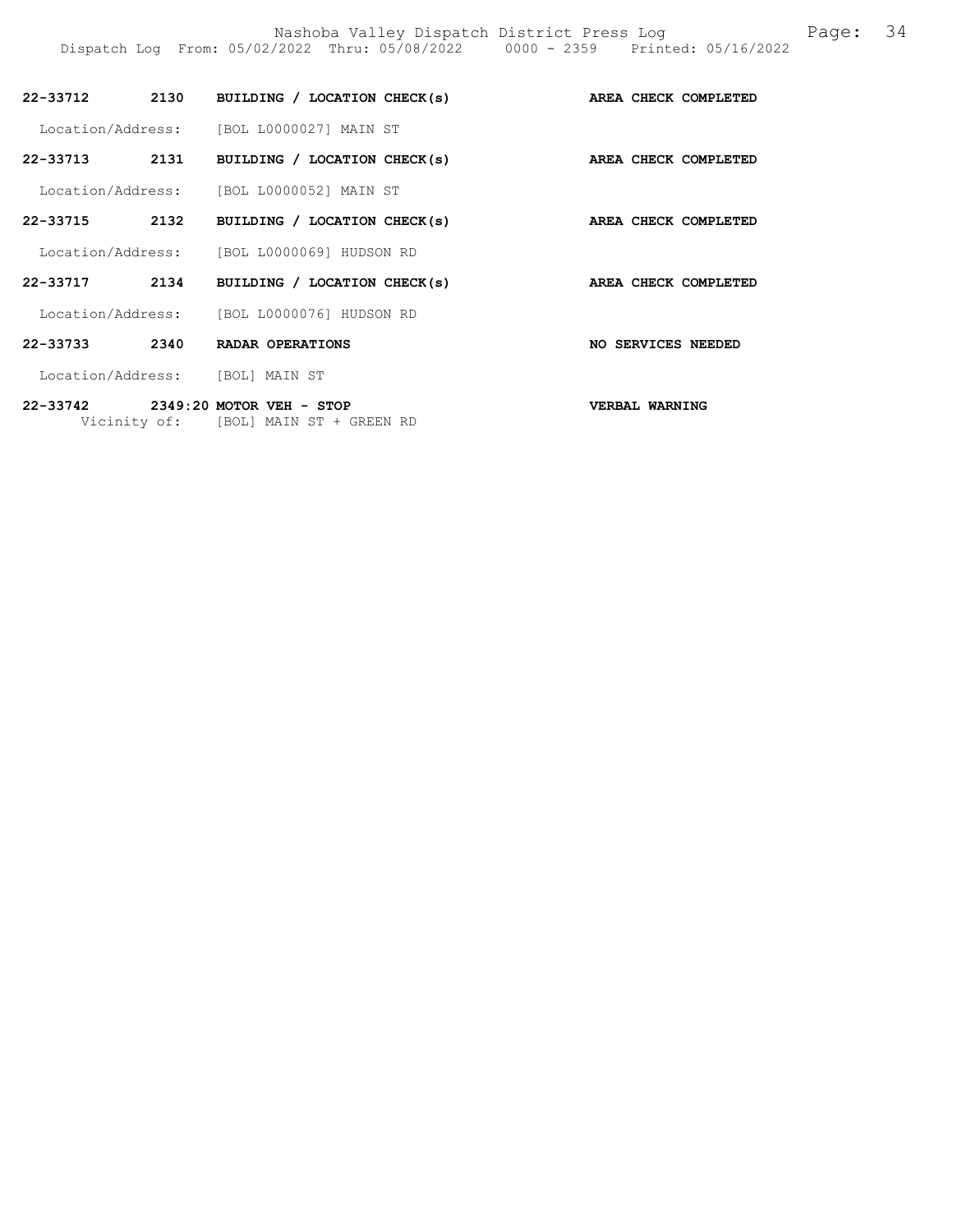## For Jurisdiction: DEVENS, MA

#### For Date: 05/02/2022 - Monday

- 22-31740 0933:14 FD-UNEXPLODED ORDINANCE INVESTIGATED Location/Address: [DEV 4] JACKSON RD<br>Refer To Fire Case: 22DEV-259-IN Refer To Fire Case:
- 22-31775 1211:18 FD-FIRE ALARM (BOX DETAIL) SERVICES RENDERED Location/Address: [DEV 558] JACKSON RD Refer To Fire Case: 22DEV-261-IN
- 22-31778 1221:06 FD-FIRE ALARM (BOX DETAIL) SERVICES RENDERED Location/Address: [DEV 262] BULGE RD
- 22-31782 1303:58 FD-MEDICAL EMERGENCY TRANSPORTED BLS Location/Address: [DEV 246] SARATOGA BLVD Refer To Fire Case: 22DEV-260-IN

## For Date: 05/03/2022 - Tuesday

- 22-31981 0438:54 MOTOR VEH ACCIDENT NO INJURY SERVICES RENDERED Location/Address: [DEV 416] INDEPENDENCE DR
- 22-32016 0754:57 FD-FIRE TRAINING/DRILL SERVICES RENDERED Location/Address: [DEV 385] SHERMAN AVE
- 22-32020 0811:29 FD-FIRE ALARM (BOX DETAIL) SERVICES RENDERED Location/Address: [DEV 51] INDEPENDENCE DR Refer To Fire Case: 22DEV-263-IN
- 22-32023 0827:59 FD-FIRE ALARM (BOX DETAIL) SERVICES RENDERED Location/Address: [DEV 564] BARNUM RD
- 22-32037 0846:41 ALARM COMMERCIAL BURGLARY FALSE ALARM Location/Address: [DEV 421] JACKSON RD
- 22-32039 0859:36 FD-FIRE ALARM (BOX DETAIL) SERVICES RENDERED Location/Address: [DEV 159] ANTIETAM ST
- 22-32053 0940:35 MOTOR VEH ACCIDENT W/INJURY TRANSPORTED BLS Vicinity of: [DEV] JACKSON RD + SHERMAN AVE Refer To Fire Case: 22DEV-262-IN
- 22-32066 1022:08 FD-INSPECTION SERVICES RENDERED Location/Address: [DEV 516] CHANCE ST

# For Date: 05/04/2022 - Wednesday

- 22-32332 0431:27 ALARM COMMERCIAL BURGLARY FALSE ALARM Location/Address: [DEV 348] ANDREWS PKWY
- 22-32348 0749:42 FD-FIRE TRAINING/DRILL SERVICES RENDERED Location/Address: [DEV 555] HOSPITAL RD

#### 22-32370 0947:11 FD-FIRE ALARM (BOX DETAIL) NO SERVICES NEEDED

 Location/Address: [DEV 51] INDEPENDENCE DR Refer To Fire Case: 22DEV-264-IN

# 22-32523 2320:16 ALARM - COMMERCIAL BURGLARY BUILDING CHKED, APPEARS SECURE

Location/Address: [DEV 208] SARATOGA BLVD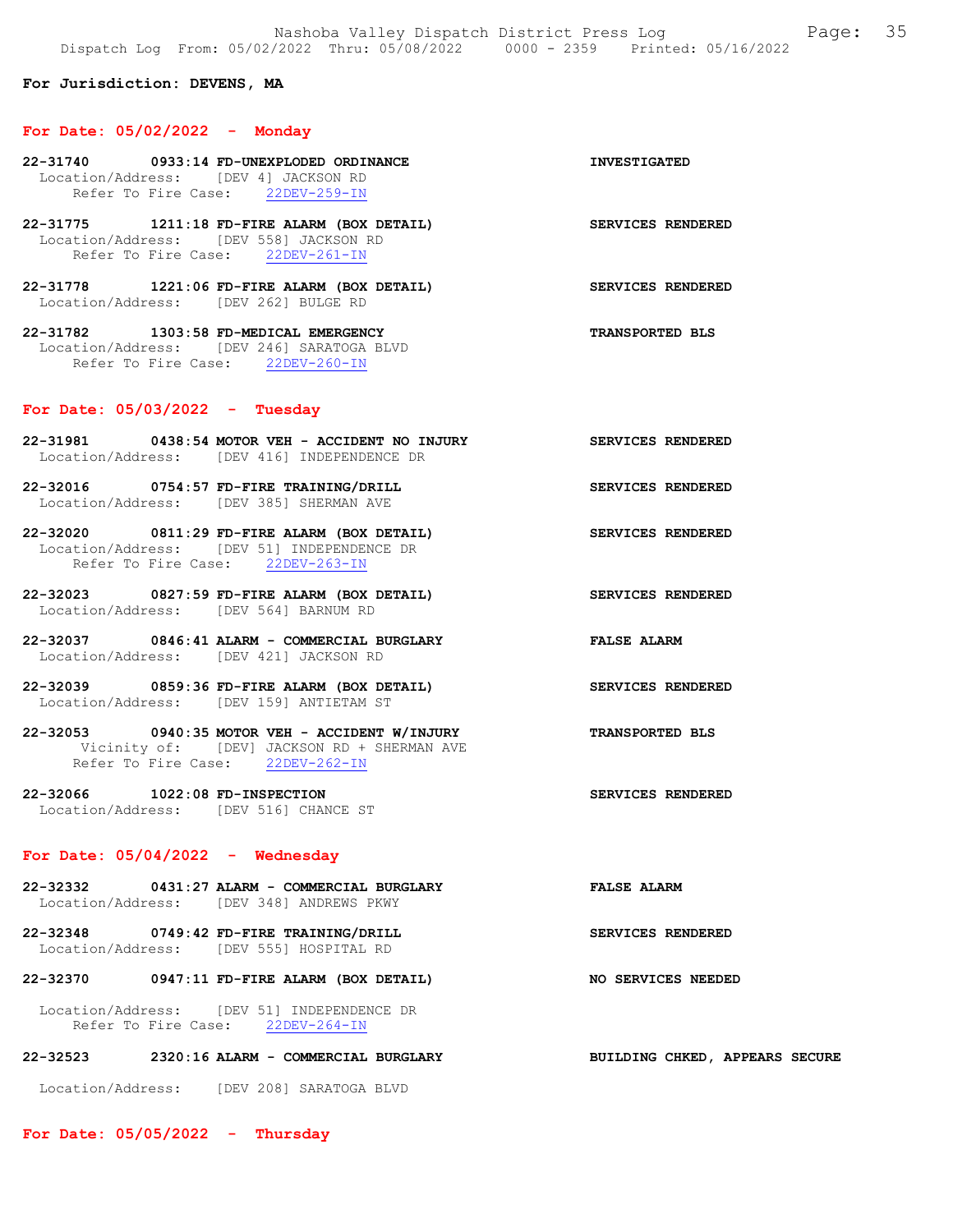22-32603 0156:55 ALARM - COMMERCIAL BURGLARY BUILDING CHKED, APPEARS SECURE

Location/Address: [DEV 208] SARATOGA BLVD

Location/Address: [DEV 546] HOSPITAL RD

22-32673 0835:40 FD-FIRE ALARM (BOX DETAIL) SERVICES RENDERED Location/Address: [DEV 51] INDEPENDENCE DR

22-32759 1525:10 FD-MEDICAL EMERGENCY TRANSPORTED BLS Location/Address: [DEV 443] ANDREWS PKWY Refer To Fire Case: 22DEV-265-IN

#### For Date: 05/06/2022 - Friday

22-32996 0820:35 FD-FIRE ALARM (BOX DETAIL) SERVICES RENDERED Location/Address: [DEV 233] PATTON RD Refer To Fire Case: 22DEV-266-IN

- 22-33005 0905:31 FD-FIRE ALARM (BOX DETAIL) SERVICES RENDERED Location/Address: [DEV 51] INDEPENDENCE DR
- 22-33034 1033:13 FD-FIRE ALARM (BOX DETAIL) SERVICES RENDERED Location/Address: [DEV 230] INDEPENDENCE DR
- 22-33036 1034:33 FD-MEDICAL EMERGENCY TRANSPORTED BLS Location/Address: [DEV 246] SARATOGA BLVD Refer To Fire Case: 22DEV-267-IN
- 22-33077 1345:31 MOTOR VEH STOP VERBAL WARNING Vicinity of: [DEV] QUEBEC ST

# 22-33128 1830:18 MOTOR VEH - DISABLED NO SERVICES NEEDED

Location/Address: [DEV] BARNUM RD

22-33193 2330:05 FD-MEDICAL EMERGENCY UNATTENDED DEATH Location/Address: [DEV 546] HOSPITAL RD Refer To Fire Case: 22DEV-268-IN

# For Date: 05/07/2022 - Saturday

- 22-33322 0712:34 FD-MEDICAL EMERGENCY TRANSPORTED ALS Vicinity of: [DEV 457] STUDIO WAY Refer To Fire Case: 22DEV-269-IN
- 22-33348 1006:20 FD-FIRE ALARM (BOX DETAIL) SERVICES RENDERED Location/Address: [DEV 4] JACKSON RD
- 22-33350 1012:08 FD-FIRE ALARM (BOX DETAIL) SERVICES RENDERED Location/Address: [DEV 445] SARATOGA BLVD
- 22-33354 1017:27 FD-FIRE ALARM (BOX DETAIL) SERVICES RENDERED Location/Address: [DEV 262] BULGE RD
- 22-33357 1028:33 FD-FIRE ALARM (BOX DETAIL) SERVICES RENDERED Location/Address: [DEV 379] CHARLESTOWN ST
- 22-33403 1553:42 FD-FIRE ALARM, TROUBLE SERVICES RENDERED Location/Address: [DEV 564] BARNUM RD Refer To Fire Case: 22DEV-270-IN
- 22-33422 1926:23 FD-MEDICAL EMERGENCY TRANSPORTED ALS Location/Address: [DEV 21] ELM RD

22-32669 0826:06 ANIMAL CALL SEARCHED AREA, NEGATIVE RESULT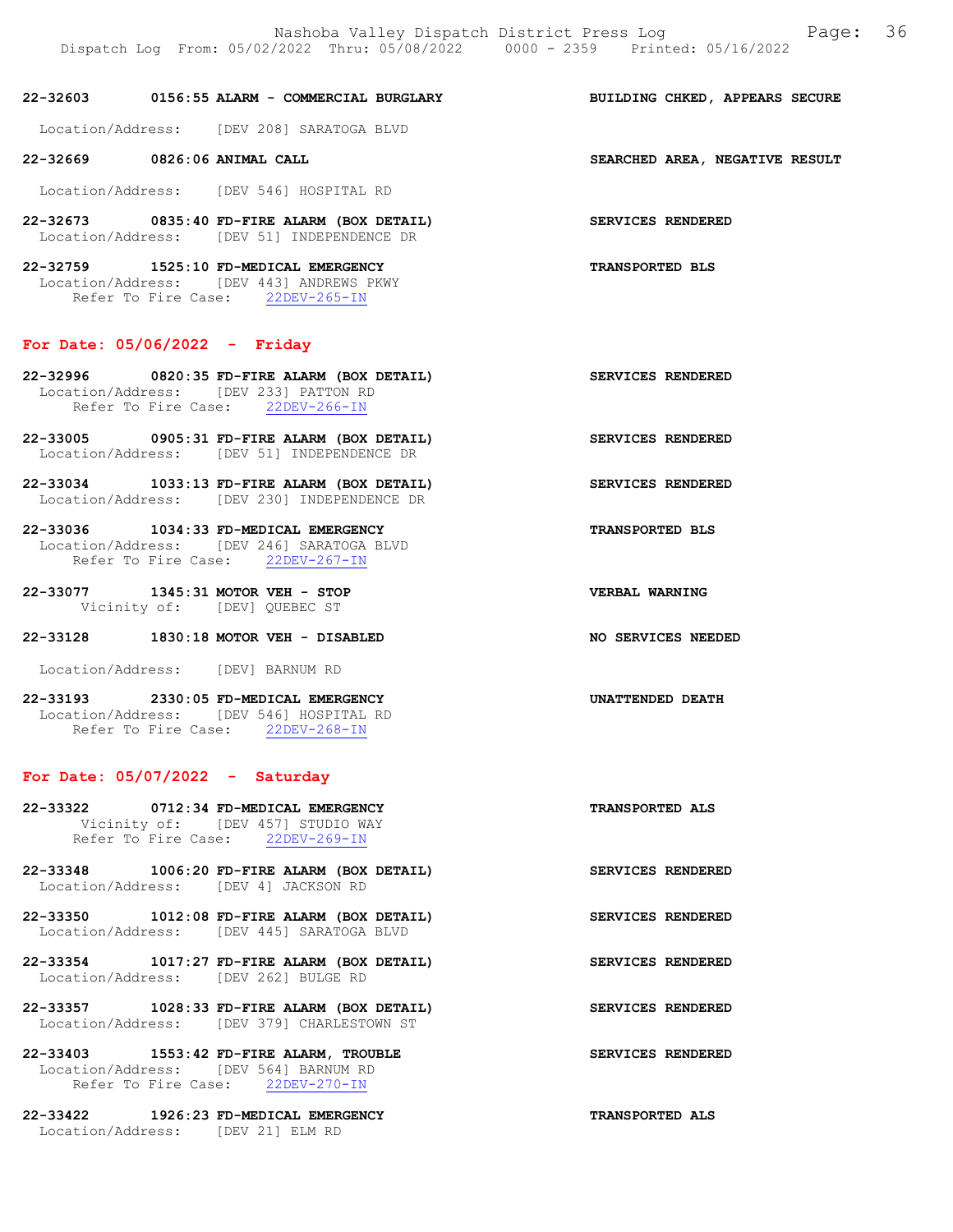Refer To Fire Case: 22DEV-271-IN

# 22-33452 2228:03 FD-FIRE ALARM, MASTER BOX SERVICES RENDERED Location/Address: [DEV 342] ANDREWS PKWY Refer To Fire Case: 22DEV-272-IN

#### For Date: 05/08/2022 - Sunday

- 22-33621 1002:01 TRAFFIC CONTROL SERVICES RENDERED Location/Address: [DEV 116] JACKSON RD
- 22-33694 2021:36 MOTOR VEH STOP VERBAL WARNING Vicinity of: [DEV 348] ANDREWS PKWY

# 22-33726 2211:30 FD-HAZMAT INCIDENT EXTINGUISHED FIRE Location/Address: [DEV 564] BARNUM RD Refer To Fire Case: 22DEV-273-IN

|  | Refer To Fire Case: | $22$ LAN-396-IN    |
|--|---------------------|--------------------|
|  | Refer To Fire Case: | $22LUN - 152 - IN$ |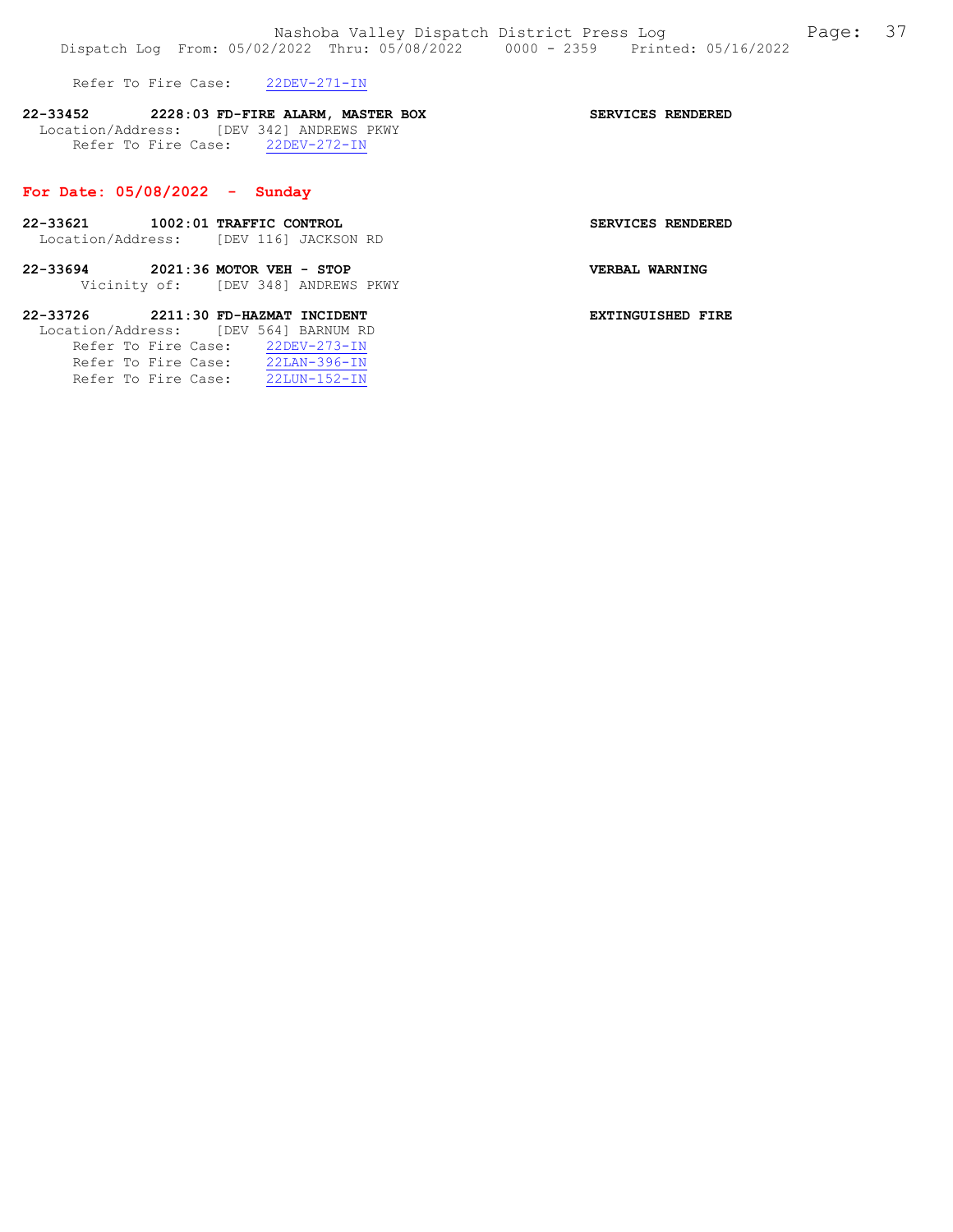# For Jurisdiction: HARVARD, MA

| For Date: $05/02/2022 -$ Monday                                            |                                  |                                                                 |                                |
|----------------------------------------------------------------------------|----------------------------------|-----------------------------------------------------------------|--------------------------------|
|                                                                            |                                  | 22-31607 0033 BUILDING / LOCATION CHECK(s) AREA CHECK COMPLETED |                                |
|                                                                            |                                  | Location/Address: [HAR 1830] LANCASTER COUNTY RD                |                                |
|                                                                            |                                  | 22-31617 0043 BUILDING / LOCATION CHECK(s) AREA CHECK COMPLETED |                                |
| Location/Address: [HAR 2098] DEPOT RD                                      |                                  |                                                                 |                                |
|                                                                            |                                  | 22-31621 0047 BUILDING / LOCATION CHECK(s)                      | AREA CHECK COMPLETED           |
|                                                                            |                                  | Location/Address: [HAR 2044] PROSPECT HILL RD                   |                                |
|                                                                            |                                  | 22-31623 0048 BUILDING / LOCATION CHECK(s)                      | AREA CHECK COMPLETED           |
|                                                                            |                                  | Location/Address: [HAR 1833] PROSPECT HILL RD                   |                                |
|                                                                            |                                  | 22-31630 0053 BUILDING / LOCATION CHECK(s)                      | AREA CHECK COMPLETED           |
|                                                                            |                                  | Location/Address: [HAR 2247] STILL RIVER RD                     |                                |
|                                                                            |                                  | 22-31633 0059 BUILDING / LOCATION CHECK(s)                      | <b>AREA CHECK COMPLETED</b>    |
| Location/Address: [HAR 2034] MASS AVE                                      |                                  |                                                                 |                                |
|                                                                            |                                  | 22-31639 0105 BUILDING / LOCATION CHECK(s)                      | AREA CHECK COMPLETED           |
|                                                                            |                                  | Location/Address: [HAR 2049] PINNACLE RD                        |                                |
|                                                                            |                                  | 22-31644 0111 BUILDING / LOCATION CHECK(s)                      | AREA CHECK COMPLETED           |
|                                                                            |                                  | Location/Address: [HAR 2893] TRAIL RIDGE WAY                    |                                |
| 22-31699 0531 RADAR OPERATIONS<br>Location/Address: [HAR 2283] MASS AVE    |                                  |                                                                 | SERVICES RENDERED              |
| 22-31728 0850:04 RADAR OPERATIONS<br>Location/Address: [HAR 2033] MASS AVE |                                  |                                                                 | SERVICES RENDERED              |
| 22-31731 0903:06 MOTOR VEH - STOP                                          |                                  | Vicinity of: [HAR] MASS AVE + SLOUGH RD                         | <b>VERBAL WARNING</b>          |
| 22-31743 0942:14 FD-MEDICAL EMERGENCY                                      |                                  | Location/Address: [HAR 591] JACOB GATES RD                      | <b>TRANSPORTED BLS</b>         |
| 22-31746 0948 RADAR OPERATIONS                                             |                                  | Location/Address: [HAR 1415] STILL RIVER RD                     | SERVICES RENDERED              |
| 22-31781 1301:10 FD-INVESTIGATION<br>Location/Address: [HAR 103] AYER RD   | Refer To Fire Case: 22HAR-100-IN |                                                                 | EXTINGUISHED FIRE              |
| Location/Address: [HAR 2541] AYER RD                                       |                                  | 22-31815 1712:56 JUVENILE PROBLEM GENERAL                       | <b>REPORT</b>                  |
| 22-31817 1735:00 SERVE SUMMONS<br>Location/Address: [HAR] OAK HILL RD      |                                  |                                                                 | SERVED IN HAND                 |
| 22-31818 1735 RADAR OPERATIONS<br>Location/Address: [HAR] OAK HILL RD      |                                  |                                                                 | SERVICES RENDERED              |
| Location/Address: [HAR 2024] AYER RD                                       |                                  | 22-31826 1819 BUILDING / LOCATION CHECK(s)                      | SERVICES RENDERED              |
|                                                                            |                                  | 22-31835 1840 BUILDING / LOCATION CHECK(s)                      | BUILDING CHKED, APPEARS SECURE |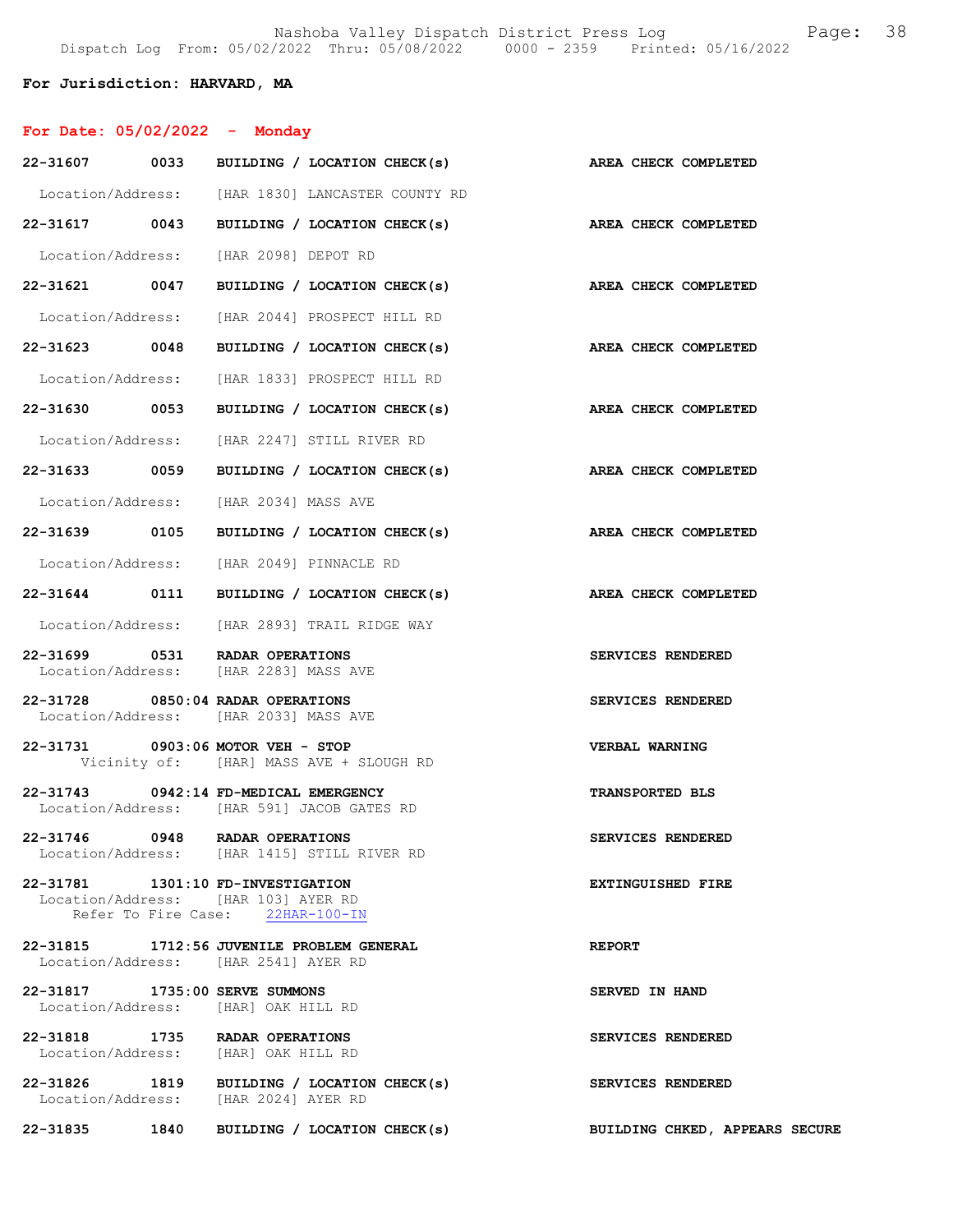|                                  |                                                                                                | Nashoba Valley Dispatch District Press Log<br>Dispatch Log From: 05/02/2022 Thru: 05/08/2022 0000 - 2359 Printed: 05/16/2022 | 39<br>Page: |
|----------------------------------|------------------------------------------------------------------------------------------------|------------------------------------------------------------------------------------------------------------------------------|-------------|
|                                  | Location/Address: [HAR 1833] PROSPECT HILL RD                                                  |                                                                                                                              |             |
|                                  | 22-31839 1851 BUILDING / LOCATION CHECK(s)<br>Location/Address: [HAR 1830] LANCASTER COUNTY RD | SERVICES RENDERED                                                                                                            |             |
|                                  | 22-31851 2136:50 FD-MEDICAL EMERGENCY<br>Location/Address: [HAR 1128] PENINSULA RD             | <b>TRANSPORTED BLS</b>                                                                                                       |             |
|                                  | 22-31852 2200 BUILDING / LOCATION CHECK(s)<br>Location/Address: [HAR 2695] AYER RD             | SERVICES RENDERED                                                                                                            |             |
|                                  | 22-31853 2207 BUILDING / LOCATION CHECK(s)<br>Location/Address: [HAR 1833] PROSPECT HILL RD    | SERVICES RENDERED                                                                                                            |             |
|                                  | 22-31855 2222:05 MOTOR VEH - STOP<br>Vicinity of: [HAR 484] FAIRBANKS ST                       | VERBAL WARNING                                                                                                               |             |
| For Date: $05/03/2022 - Tuesday$ |                                                                                                |                                                                                                                              |             |
|                                  | 22-31897 0040 BUILDING / LOCATION CHECK(s)                                                     | AREA CHECK COMPLETED                                                                                                         |             |
|                                  | Location/Address: [HAR 2034] MASS AVE                                                          |                                                                                                                              |             |
|                                  | 22-31900 0048 BUILDING / LOCATION CHECK(s)                                                     | AREA CHECK COMPLETED                                                                                                         |             |
|                                  | Location/Address: [HAR 2049] PINNACLE RD                                                       |                                                                                                                              |             |
| 22-31901 0049                    | BUILDING / LOCATION CHECK(s)                                                                   | BUILDING CHKED, APPEARS SECURE                                                                                               |             |
|                                  | Location/Address: [HAR 1830] LANCASTER COUNTY RD                                               |                                                                                                                              |             |
| 22-31905 0054                    | BUILDING / LOCATION CHECK(s)                                                                   | AREA CHECK COMPLETED                                                                                                         |             |

 Location/Address: [HAR 2893] TRAIL RIDGE WAY 22-31911 0102 BUILDING / LOCATION CHECK(s) BUILDING CHKED, APPEARS SECURE

Location/Address: [HAR 2044] PROSPECT HILL RD

22-31923 0117 BUILDING / LOCATION CHECK(s) BUILDING CHKED, APPEARS SECURE

Location/Address: [HAR 2247] STILL RIVER RD

22-31925 0118 BUILDING / LOCATION CHECK(s) BUILDING CHKED, APPEARS SECURE

Location/Address: [HAR 2028] STILL RIVER RD

### 22-31975 0401:51 FD-FIRE ALARM, RESIDENTAL SERVICES RENDERED Location/Address: [HAR 624] LITTLETON RD<br>Refer To Fire Case: 22HAR-101-IN Refer To Fire Case:

22-31986 0535 RADAR OPERATIONS SERVICES RENDERED Location/Address: [HAR 2147] AYER RD Location/Address:

22-32024 0827 TRAFFIC CONTROL NO SERVICES NEEDED

Location/Address: [HAR 2033] MASS AVE

22-32026 0829 TRAFFIC CONTROL SERVICES RENDERED Location/Address: [HAR 2033] MASS AVE

22-32040 0901:27 TRAFFIC CONTROL Merge: 22-32026 By: 0171 Vicinity of: [HAR 2033] MASS AVE

22-32044 0904 RADAR OPERATIONS NO SERVICES NEEDED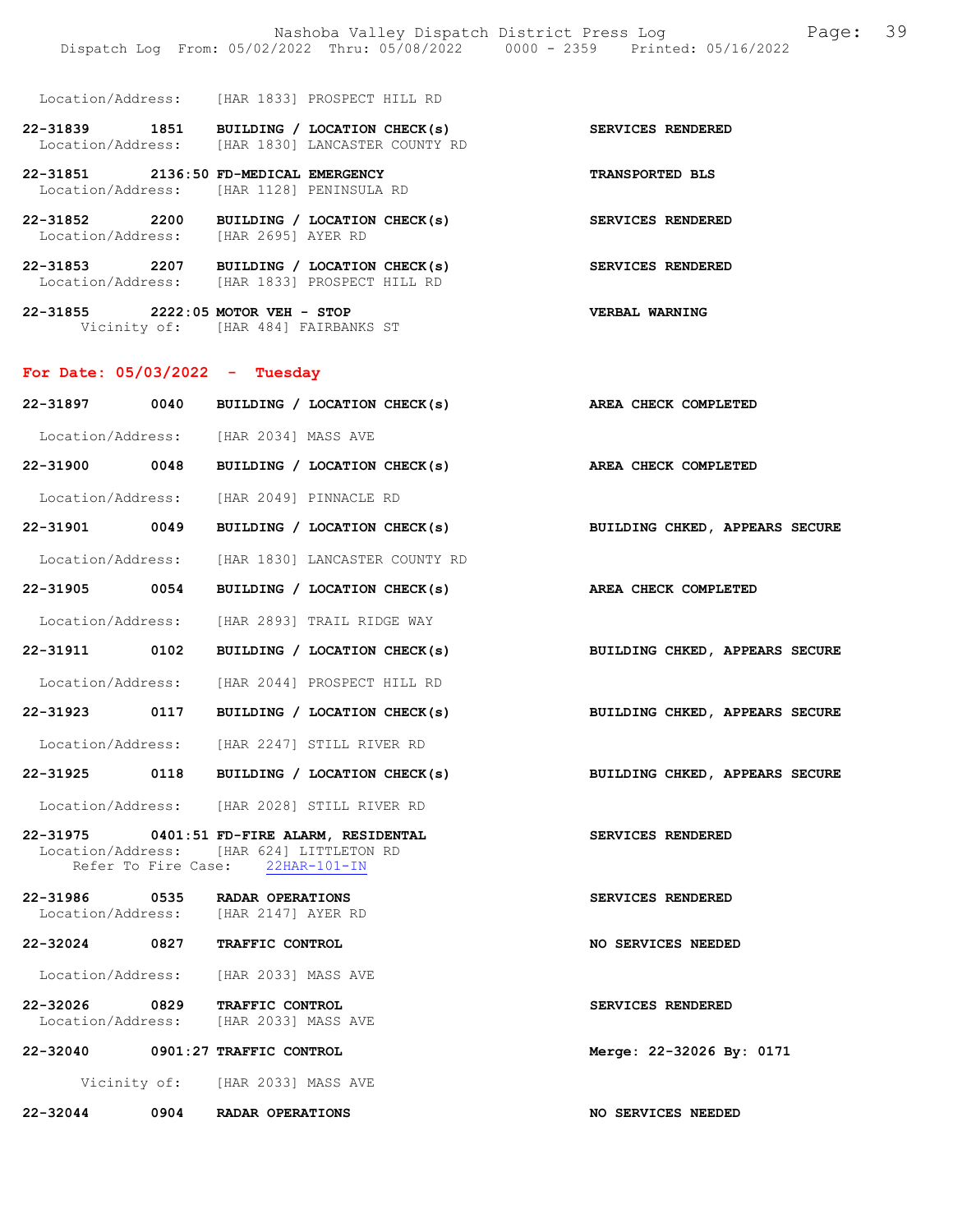|                                  | Nashoba Valley Dispatch District Press Log<br>Dispatch Log From: 05/02/2022 Thru: 05/08/2022 0000 - 2359 Printed: 05/16/2022 | Page: 40             |
|----------------------------------|------------------------------------------------------------------------------------------------------------------------------|----------------------|
|                                  | Location/Address: [HAR] STILL RIVER RD                                                                                       |                      |
| Location/Address: [HAR] POND RD  | 22-32052 0942 RADAR OPERATIONS                                                                                               | SERVICES RENDERED    |
| 22-32062 1001:40 FD-INSPECTION   | Location/Address: [HAR 436] EAST BARE HILL RD                                                                                | SERVICES RENDERED    |
| 22-32069 1027:06 FD-INSPECTION   | Location/Address: [HAR 729] LITTLETON COUNTY RD                                                                              | SERVICES RENDERED    |
|                                  | 22-32094 1304:14 MOTOR VEH - DISABLED<br>Location/Address: [HAR] LITTLETON RD + WHITNEY RD                                   | SERVICES RENDERED    |
|                                  | 22-32096 1308:57 FD-FIRE ALARM, TROUBLE<br>Location/Address: [HAR 2541] AYER RD<br>Refer To Fire Case: 22HAR-102-IN          | <b>INVESTIGATED</b>  |
|                                  | 22-32101 1319 RADAR OPERATIONS<br>Location/Address: [HAR] OAK HILL RD                                                        | SERVICES RENDERED    |
| 22-32107 1358:54 ROAD HAZARDS    | Vicinity of: [HAR] W BARE HILL RD + STILL RIVER RD                                                                           | SPOKEN TO            |
|                                  | 22-32112 1413:59 FIREARMS LICENSING<br>Location/Address: [HAR 2541] AYER RD                                                  | SERVICES RENDERED    |
|                                  | 22-32124 1505:36 ASSIST OTHER AGENCY                                                                                         | ADVISED CIVIL ACTION |
|                                  | Location/Address: [HAR 2541] AYER RD                                                                                         |                      |
| 22-32132 1534:54 ASSIST CITIZEN  | Location/Address: [HAR 2541] AYER RD                                                                                         | SPOKEN TO            |
|                                  | 22-32155 1704:13 RADAR OPERATIONS                                                                                            | NO SERVICES NEEDED   |
| Location/Address: [HAR] MASS AVE |                                                                                                                              |                      |
|                                  | 22-32169 1809 RADAR OPERATIONS                                                                                               | NO SERVICES NEEDED   |
|                                  | Location/Address: [HAR] OAK HILL RD                                                                                          |                      |
|                                  | 22-32171 1813:56 MOTOR VEH - STOP<br>Vicinity of: [HAR] AYER RD                                                              | VERBAL WARNING       |
|                                  | 22-32178 1910 BUILDING / LOCATION CHECK(s) BUILDING CHKED, APPEARS SECURE                                                    |                      |
|                                  | Location/Address: [HAR 1833] PROSPECT HILL RD                                                                                |                      |
|                                  | 22-32189 2021:18 BUILDING / LOCATION CHECK(s)                                                                                | AREA CHECK COMPLETED |
|                                  | Location/Address: [HAR 1830] LANCASTER COUNTY RD                                                                             |                      |
|                                  | 22-32191 2045:35 BUILDING / LOCATION CHECK(s)                                                                                | AREA CHECK COMPLETED |
|                                  | Location/Address: [HAR 1833] PROSPECT HILL RD                                                                                |                      |
|                                  | 22-32212 2146:00 BUILDING / LOCATION CHECK(s) AREA CHECK COMPLETED                                                           |                      |
|                                  | Vicinity of: [HAR 2026] AYER RD                                                                                              |                      |
|                                  | 22-32214 2157:42 BUILDING / LOCATION CHECK(s) AREA CHECK COMPLETED                                                           |                      |
|                                  | Location/Address: [HAR 2034] MASS AVE                                                                                        |                      |
|                                  | 22-32215 2158:11 BUILDING / LOCATION CHECK(s) AREA CHECK COMPLETED                                                           |                      |
|                                  | Location/Address: [HAR 2033] MASS AVE                                                                                        |                      |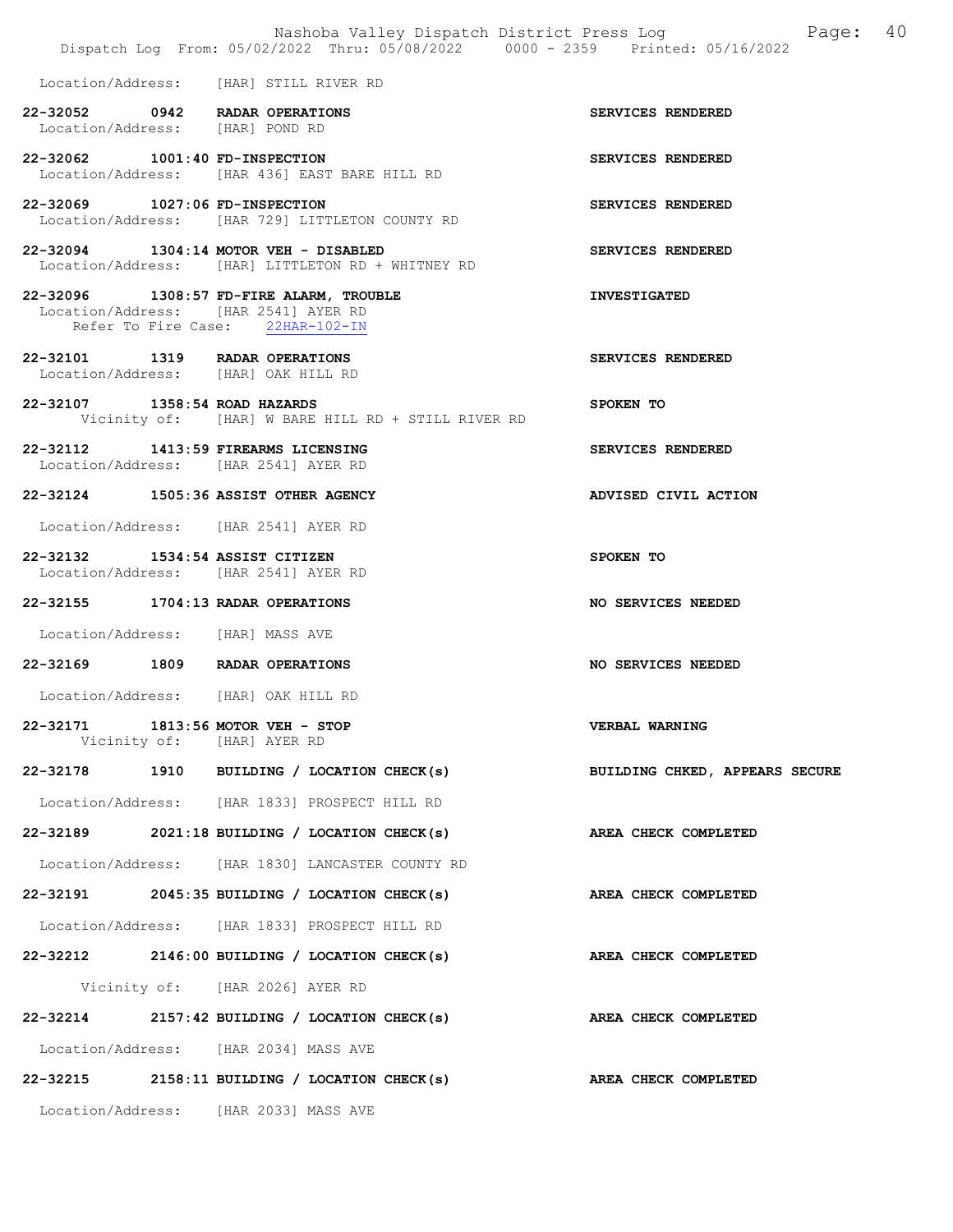| For Date: $05/04/2022 -$ Wednesday |                                                                                                     |                               |
|------------------------------------|-----------------------------------------------------------------------------------------------------|-------------------------------|
|                                    | $22-32229$ 0032:54 BUILDING / LOCATION CHECK(s)<br>Location/Address: [HAR 1830] LANCASTER COUNTY RD | <b>SPOKEN TO</b>              |
|                                    | 22-32231 0040 BUILDING / LOCATION CHECK(s)                                                          | AREA CHECK COMPLETED          |
|                                    | Location/Address: [HAR 2033] MASS AVE                                                               |                               |
|                                    | 22-32232 0041 BUILDING / LOCATION CHECK(s)                                                          | AREA CHECK COMPLETED          |
|                                    | Location/Address: [HAR 2044] PROSPECT HILL RD                                                       |                               |
|                                    | 22-32235 0042:36 MOTOR VEH - STOP<br>Vicinity of: [HAR 1833] PROSPECT HILL RD                       | SPOKEN TO                     |
|                                    | 22-32237 0043 BUILDING / LOCATION CHECK(s)                                                          | AREA CHECK COMPLETED          |
|                                    | Location/Address: [HAR 2034] MASS AVE                                                               |                               |
|                                    | 22-32239 0045 BUILDING / LOCATION CHECK(s)                                                          | AREA CHECK COMPLETED          |
|                                    | Location/Address: [HAR 2348] POND RD                                                                |                               |
|                                    | 22-32241 0047 BUILDING / LOCATION CHECK(s)                                                          | AREA CHECK COMPLETED          |
|                                    | Location/Address: [HAR 2247] STILL RIVER RD                                                         |                               |
| 22-32247 0050                      | BUILDING / LOCATION CHECK(s)                                                                        | AREA CHECK COMPLETED          |
|                                    | Location/Address: [HAR 2049] PINNACLE RD                                                            |                               |
| 22-32337 0533                      | RADAR OPERATIONS<br>Location/Address: [HAR 2283] MASS AVE                                           | SERVICES RENDERED             |
|                                    | 22-32339 0539 RADAR OPERATIONS<br>Location/Address: [HAR 2292] STILL RIVER RD                       | SERVICES RENDERED             |
| 22-32357 0846<br>Location/Address: | TRAFFIC CONTROL<br>[HAR 2033] MASS AVE                                                              | SERVICES RENDERED             |
| 22-32359 0851 TRAFFIC CONTROL      | Location/Address: [HAR 2033] MASS AVE                                                               | SERVICES RENDERED             |
|                                    | 22-32362 0902 RADAR OPERATIONS                                                                      | NO SERVICES NEEDED            |
|                                    | Location/Address: [HAR] BOLTON RD                                                                   |                               |
|                                    | 22-32367 0934 RADAR OPERATIONS<br>Location/Address: [HAR 2301] STILL RIVER RD                       | SERVICES RENDERED             |
| 22-32369 0940 RADAR OPERATIONS     | Location/Address: [HAR] BOLTON RD                                                                   | SERVICES RENDERED             |
|                                    | 22-32371 0954:53 MOTOR VEH - STOP                                                                   | CITATION/WRTTN WARNING ISSUED |
|                                    | Location/Address: [HAR 1432] STILL RIVER RD                                                         |                               |
|                                    | 22-32378 1042:39 COMMUNITY POLICING<br>Location/Address: [HAR 2034] MASS AVE                        | SERVICES RENDERED             |
|                                    | 22-32395 1147:11 COMMUNITY POLICING<br>Location/Address: [HAR 2033] MASS AVE                        | SERVICES RENDERED             |
|                                    | 22-32413 1314 BUILDING / LOCATION CHECK(s)<br>Location/Address: [HAR 1830] LANCASTER COUNTY RD      | SERVICES RENDERED             |
| 22-32416                           | 1321 BUILDING / LOCATION CHECK(s)                                                                   | SERVICES RENDERED             |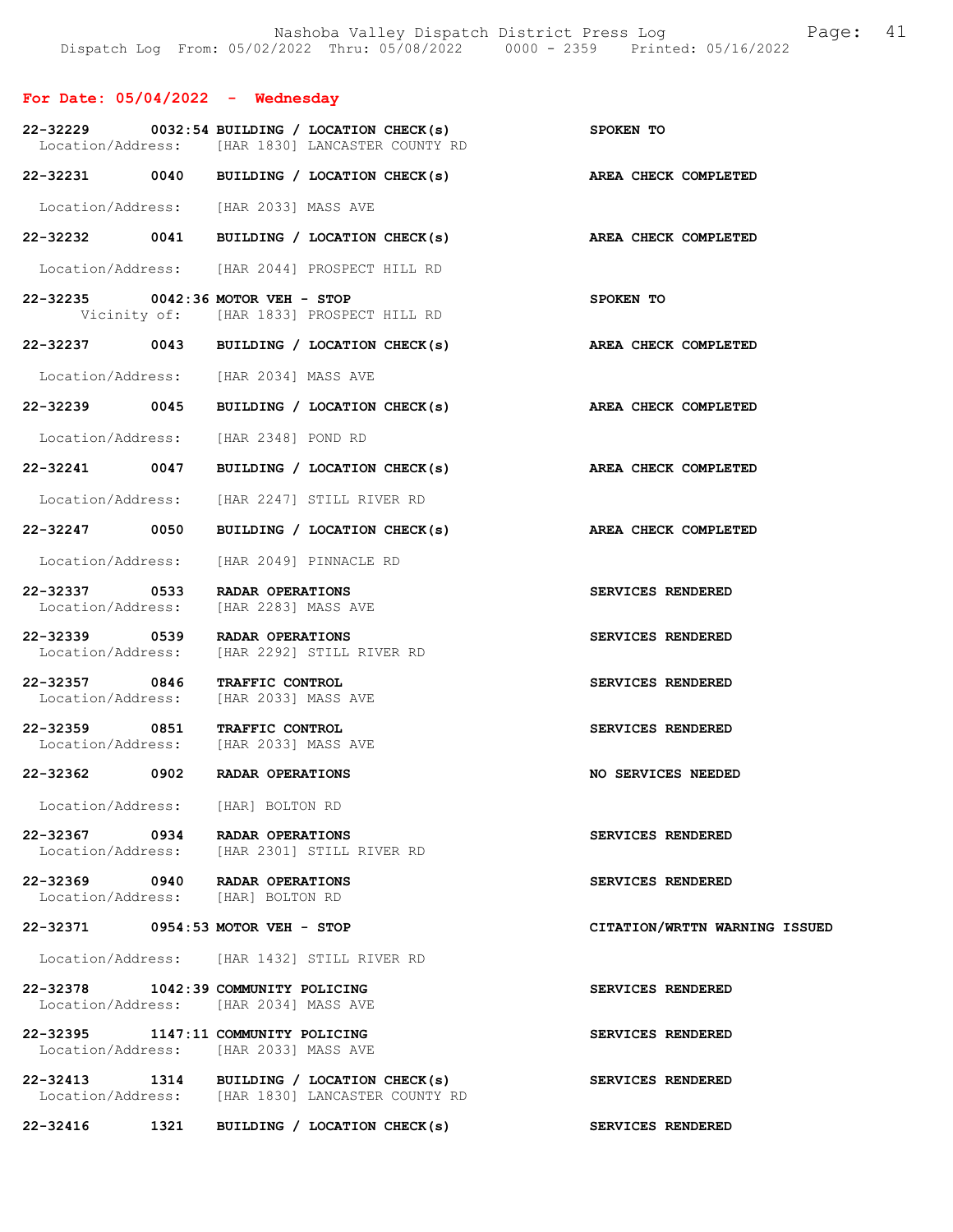|                                                                             |      |                     |                                                                                                | Nashoba Valley Dispatch District Press Log Mashoba Valley Dispatch District Press Log<br>Dispatch Log From: 05/02/2022 Thru: 05/08/2022 0000 - 2359 Printed: 05/16/2022 |  |
|-----------------------------------------------------------------------------|------|---------------------|------------------------------------------------------------------------------------------------|-------------------------------------------------------------------------------------------------------------------------------------------------------------------------|--|
| Location/Address: [HAR 2049] PINNACLE RD                                    |      |                     |                                                                                                |                                                                                                                                                                         |  |
|                                                                             |      |                     | 22-32417 1330 BUILDING / LOCATION CHECK(s) AREA CHECK COMPLETED                                |                                                                                                                                                                         |  |
| Location/Address: [HAR 2348] POND RD                                        |      |                     |                                                                                                |                                                                                                                                                                         |  |
|                                                                             |      |                     | 22-32418 1334 BUILDING / LOCATION CHECK(s)<br>Location: [HAR 1832] SCHOOLS-TOWN BEACH-LIBRARY  | SERVICES RENDERED                                                                                                                                                       |  |
|                                                                             |      |                     | 22-32420 1345 BUILDING / LOCATION CHECK(s)<br>Location/Address: [HAR F266] LITTLETON COUNTY RD | SERVICES RENDERED                                                                                                                                                       |  |
| 22-32425 1403 RADAR OPERATIONS                                              |      |                     | Location/Address: [HAR 2301] STILL RIVER RD                                                    | SERVICES RENDERED                                                                                                                                                       |  |
| 22-32426 1418:01 MOTOR VEH - STOP                                           |      |                     |                                                                                                | CITATION/WRTTN WARNING ISSUED                                                                                                                                           |  |
|                                                                             |      |                     | Vicinity of: [HAR 1441] STILL RIVER RD                                                         |                                                                                                                                                                         |  |
| 22-32432 1453:00 WELL BEING CHECK<br>Location/Address: [HAR 2966] SHAKER RD |      |                     |                                                                                                | <b>TRANSPORTED BLS</b>                                                                                                                                                  |  |
| 22-32438 1538:52 FD-MEDICAL EMERGENCY                                       |      |                     | Location/Address: [HAR F152] LANCASTER COUNTY RD                                               | <b>TRANSPORTED BLS</b>                                                                                                                                                  |  |
| 22-32459 1716 RADAR OPERATIONS<br>Location/Address: [HAR] MASS AVE          |      |                     |                                                                                                | SERVICES RENDERED                                                                                                                                                       |  |
| 22-32462 1722:57 FD-MEDICAL EMERGENCY                                       |      |                     | Location/Address: [HAR 2779] EAST BARE HILL RD                                                 | <b>TRANSPORTED BLS</b>                                                                                                                                                  |  |
| 22-32469 1756 RADAR OPERATIONS197                                           |      |                     | Location/Address: [HAR 1407] STILL RIVER RD                                                    | SERVICES RENDERED                                                                                                                                                       |  |
| 22-32470 1758:04 ASSIST OTHER AGENCY<br>Location/Address: [HAR] AYER RD     |      |                     |                                                                                                | SERVICES RENDERED                                                                                                                                                       |  |
| 22-32508 2147:34 ASSIST CITIZEN<br>Location/Address: [HAR 2695] AYER RD     |      |                     |                                                                                                | UNITS ADVISED                                                                                                                                                           |  |
| For Date: $05/05/2022 - Thursday$                                           |      |                     |                                                                                                |                                                                                                                                                                         |  |
| 22-32536                                                                    |      |                     | 0037 BUILDING / LOCATION CHECK(s)                                                              | AREA CHECK COMPLETED                                                                                                                                                    |  |
| Location/Address: [HAR 2034] MASS AVE                                       |      |                     |                                                                                                |                                                                                                                                                                         |  |
| 22-32538 0040                                                               |      |                     | BUILDING / LOCATION CHECK(s)                                                                   | AREA CHECK COMPLETED                                                                                                                                                    |  |
| Location/Address:                                                           |      | [HAR 2348] POND RD  |                                                                                                |                                                                                                                                                                         |  |
| 22-32540 0042                                                               |      |                     | BUILDING / LOCATION CHECK(s)                                                                   | AREA CHECK COMPLETED                                                                                                                                                    |  |
| Location/Address:                                                           |      | [HAR 2033] MASS AVE |                                                                                                |                                                                                                                                                                         |  |
| 22-32542                                                                    | 0044 |                     | BUILDING / LOCATION CHECK(s)                                                                   | AREA CHECK COMPLETED                                                                                                                                                    |  |
| Location/Address: [HAR 2049] PINNACLE RD                                    |      |                     |                                                                                                |                                                                                                                                                                         |  |

22-32546 0056 BUILDING / LOCATION CHECK(s) AREA CHECK COMPLETED Location/Address: [HAR 2024] AYER RD 22-32550 0059 BUILDING / LOCATION CHECK(s) AREA CHECK COMPLETED

 Location/Address: [HAR 1830] LANCASTER COUNTY RD 22-32567 0059 BUILDING / LOCATION CHECK(s) AREA CHECK COMPLETED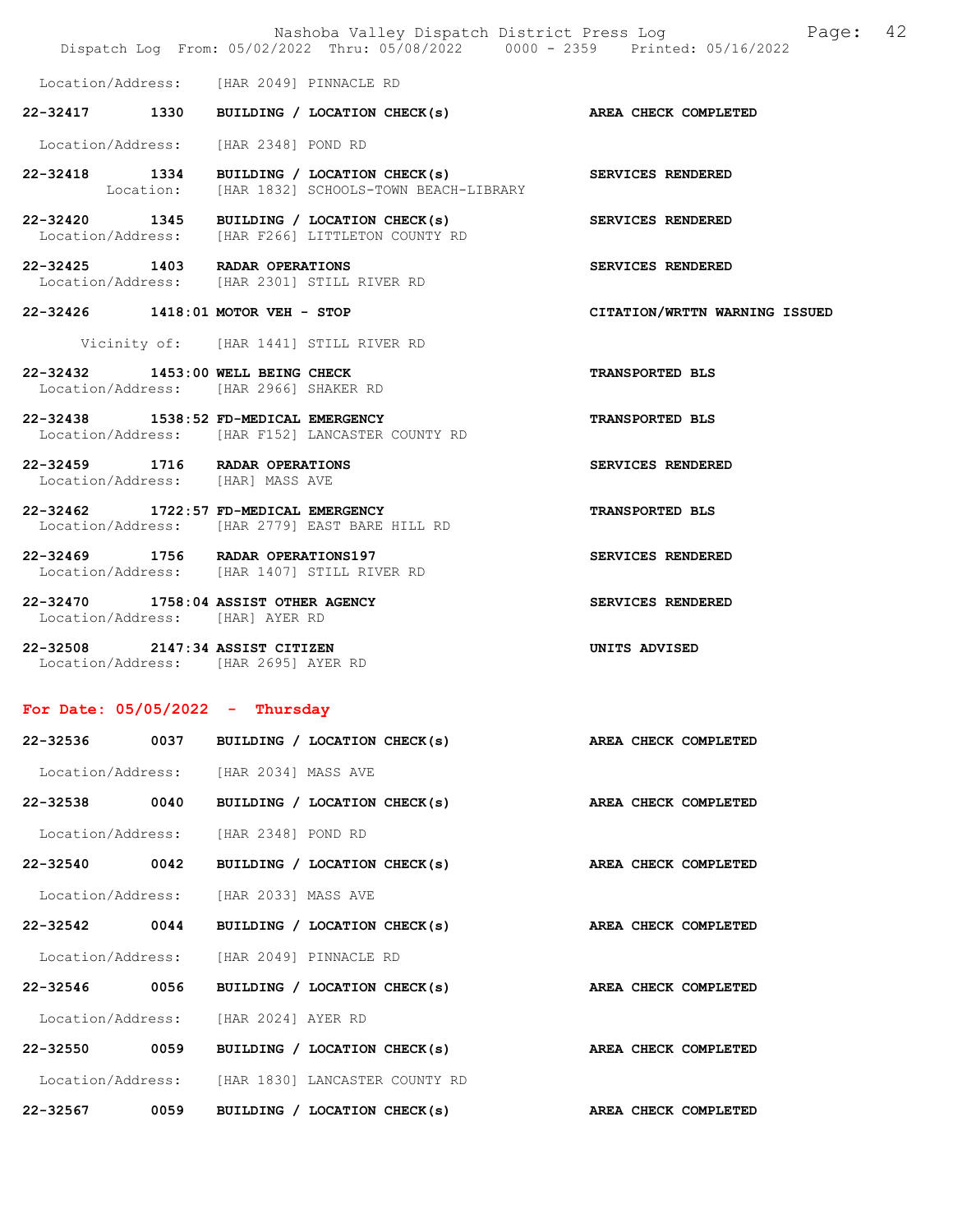|                                                                               |                                                                                        | $\mathbb{P}$<br>Nashoba Valley Dispatch District Press Log<br>Dispatch Log From: 05/02/2022 Thru: 05/08/2022 0000 - 2359 Printed: 05/16/2022 |
|-------------------------------------------------------------------------------|----------------------------------------------------------------------------------------|----------------------------------------------------------------------------------------------------------------------------------------------|
|                                                                               |                                                                                        |                                                                                                                                              |
|                                                                               | Location/Address: [HAR 1833] PROSPECT HILL RD                                          |                                                                                                                                              |
|                                                                               | 22-32569 0112 BUILDING / LOCATION CHECK(s) AREA CHECK COMPLETED                        |                                                                                                                                              |
|                                                                               | Location/Address: [HAR 2247] STILL RIVER RD                                            |                                                                                                                                              |
| 22-32637 0532 RADAR OPERATIONS                                                | Location/Address: [HAR 2248] STILL RIVER RD                                            | SERVICES RENDERED                                                                                                                            |
| 22-32638 0534 RADAR OPERATIONS<br>Location/Address: [HAR 2147] AYER RD        |                                                                                        | SERVICES RENDERED                                                                                                                            |
| 22-32641 0541:22 MOTOR VEH - STOP                                             | Vicinity of: [HAR] LITTLETON RD                                                        | <b>VERBAL WARNING</b>                                                                                                                        |
|                                                                               | 22-32649 0615:44 FD-MEDICAL EMERGENCY<br>Location/Address: [HAR 432] EAST BARE HILL RD | SERVICES RENDERED                                                                                                                            |
| 22-32676 0849 TRAFFIC CONTROL                                                 | Location/Address: [HAR 2033] MASS AVE                                                  | SERVICES RENDERED                                                                                                                            |
| 22-32677 0852:32 TRAFFIC CONTROL                                              |                                                                                        | NO SERVICES NEEDED                                                                                                                           |
|                                                                               | Location/Address: [HAR 2033] MASS AVE                                                  |                                                                                                                                              |
| 22-32696 0959:42 COMMUNITY POLICING                                           | Location/Address: [HAR 2223] MASS AVE                                                  | SERVICES RENDERED                                                                                                                            |
| 22-32697 1004:15 FD-INSPECTION                                                | Location/Address: [HAR 2784] BOLTON RD                                                 | SERVICES RENDERED                                                                                                                            |
| 22-32706 1048:29 FD-INSPECTION                                                | Location/Address: [HAR 3062] PINE HILL WAY                                             | SERVICES RENDERED                                                                                                                            |
| 22-32708 1111:21 FD-INSPECTION                                                | Location/Address: [HAR 1794] WOODCHUCK HILL RD                                         | SERVICES RENDERED                                                                                                                            |
| 22-32711 1116:26 FD-MEDICAL EMERGENCY<br>Location/Address: [HAR 2909] AYER RD | Refer To Fire Case: 22BOL-351-IN                                                       | TRANSPORTED ALS                                                                                                                              |
|                                                                               |                                                                                        |                                                                                                                                              |
| 22-32717 1125:31 GENERAL INFO<br>Location/Address: [HAR 2541] AYER RD         |                                                                                        | <b>REPORT</b>                                                                                                                                |
| 22-32726 1222:33 FD-MEDICAL EMERGENCY                                         | Location/Address: [HAR 2033] MASS AVE<br>Refer To Fire Case: 22BOL-352-IN              | <b>TRANSPORTED BLS</b>                                                                                                                       |
| 22-32734 1249:26 WELL BEING CHECK                                             |                                                                                        | RETURNED TO HOME OR FAMILY                                                                                                                   |
|                                                                               | Location/Address: [HAR 454] EAST BARE HILL RD                                          |                                                                                                                                              |
| 22-32735 1255:57 FD-INSPECTION                                                |                                                                                        | SERVICES RENDERED                                                                                                                            |
|                                                                               | Location/Address: [HAR 2279] STILL RIVER RD                                            |                                                                                                                                              |
| 22-32736 1300:29 FD-INSPECTION                                                | Location/Address: [HAR 2493] PROSPECT HILL RD                                          | SERVICES RENDERED                                                                                                                            |
| 22-32749 1400:29 FD-VEHICLE FIRE                                              | Location/Address: [HAR 2570] ROUTE 2 WEST HWY<br>Refer To Fire Case: 22HAR-103-IN      | EXTINGUISHED FIRE                                                                                                                            |
| 22-32754 1501:11 RADAR OPERATIONS                                             | Location/Address: [HAR] STILL RIVER RD                                                 | SERVICES RENDERED                                                                                                                            |
|                                                                               | 22-32755 1501 RADAR OPERATIONS<br>Vicinity of: [HAR F251] MASSACHUSETTS AVE            | SERVICES RENDERED                                                                                                                            |
| 22-32757 1520:42 MOTOR VEH - STOP                                             |                                                                                        | <b>VERBAL WARNING</b>                                                                                                                        |

Page: 43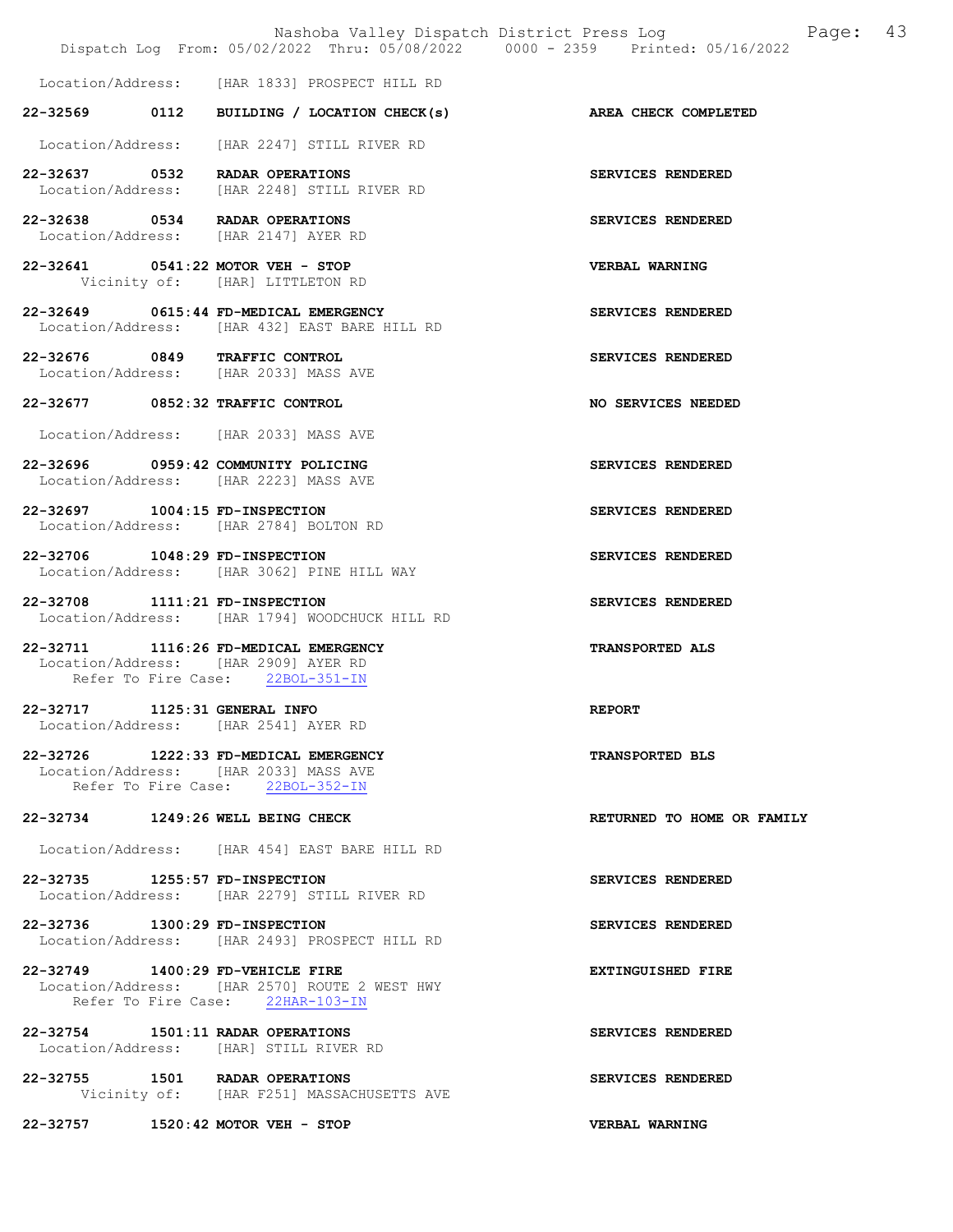|                                                             | Nashoba Valley Dispatch District Press Log Mashoba Valley Dispatch District Press Log<br>Dispatch Log From: 05/02/2022 Thru: 05/08/2022 0000 - 2359 Printed: 05/16/2022 |                          |  |
|-------------------------------------------------------------|-------------------------------------------------------------------------------------------------------------------------------------------------------------------------|--------------------------|--|
|                                                             | Vicinity of: [HAR] MASS AVE + SLOUGH RD                                                                                                                                 |                          |  |
| 22-32758 1523:21 MOTOR VEH - STOP                           | Vicinity of: [HAR] STILL RIVER RD + PINNACLE RD                                                                                                                         | VERBAL WARNING           |  |
| 22-32760 1528:10 FD-BRUSH FIRE<br>Original Call #: 22-32749 | Location/Address: [HAR 2570] ROUTE 2 WEST HWY<br>Refer To Fire Case: 22HAR-104-IN                                                                                       | <b>EXTINGUISHED FIRE</b> |  |
| 22-32763 1534:02 MOTOR VEH - STOP                           | Vicinity of: [HAR] MASS AVE                                                                                                                                             | VERBAL WARNING           |  |
| 22-32768 1558:55 FD-INSPECTION                              | Location/Address: [HAR 1397] STILL RIVER RD                                                                                                                             | SERVICES RENDERED        |  |
| Location/Address: [HAR] AYER RD                             | 22-32774 1625:31 JUVENILE PROBLEM GENERAL                                                                                                                               | Gone on Arrival          |  |
| 22-32776 1630 RADAR OPERATIONS                              |                                                                                                                                                                         | NO SERVICES NEEDED       |  |
| Location/Address: [HAR] BOLTON RD                           |                                                                                                                                                                         |                          |  |
| 22-32790 1707 RADAR OPERATIONS                              | Location/Address: [HAR 1407] STILL RIVER RD                                                                                                                             | SERVICES RENDERED        |  |
| For Date: $05/06/2022 -$ Friday                             |                                                                                                                                                                         |                          |  |
|                                                             | 22-32890 0049 BUILDING / LOCATION CHECK(s) AREA CHECK COMPLETED                                                                                                         |                          |  |
|                                                             | Location/Address: [HAR 1830] LANCASTER COUNTY RD                                                                                                                        |                          |  |
|                                                             | 22-32897 0055 BUILDING / LOCATION CHECK(s) AREA CHECK COMPLETED                                                                                                         |                          |  |

| Location/Address: |      | [HAR 2044] PROSPECT HILL RD  |  |  |                      |
|-------------------|------|------------------------------|--|--|----------------------|
| 22-32898          | 0056 | BUILDING / LOCATION CHECK(s) |  |  | AREA CHECK COMPLETED |
| Location/Address: |      | [HAR 1833] PROSPECT HILL RD  |  |  |                      |

22-32901 0100 BUILDING / LOCATION CHECK(s) AREA CHECK COMPLETED

Location/Address: [HAR 2247] STILL RIVER RD

22-32902 0104 BUILDING / LOCATION CHECK(s) BUILDING CHKED, APPEARS SECURE

Location: [HAR 1832] SCHOOLS-TOWN BEACH-LIBRARY

Location/Address: [HAR 2893] TRAIL RIDGE WAY

22-32914 0122 BUILDING / LOCATION CHECK(s) BUILDING CHKED, APPEARS SECURE

Location/Address: [HAR 2049] PINNACLE RD

22-32972 0623 RADAR OPERATIONS SERVICES RENDERED Location/Address: [HAR 2147] AYER RD

22-32974 0627 RADAR OPERATIONS SERVICES RENDERED Location/Address: [HAR] LITTLETON RD

22-32985 0744:52 SUSPICIOUS ACTIVITY SPOKEN TO Location/Address: [HAR 2024] AYER RD

22-32999 0846 TRAFFIC CONTROL SERVICES RENDERED Location/Address: [HAR 2033] MASS AVE

22-32908 0114 BUILDING / LOCATION CHECK(s) BUILDING CHKED, APPEARS SECURE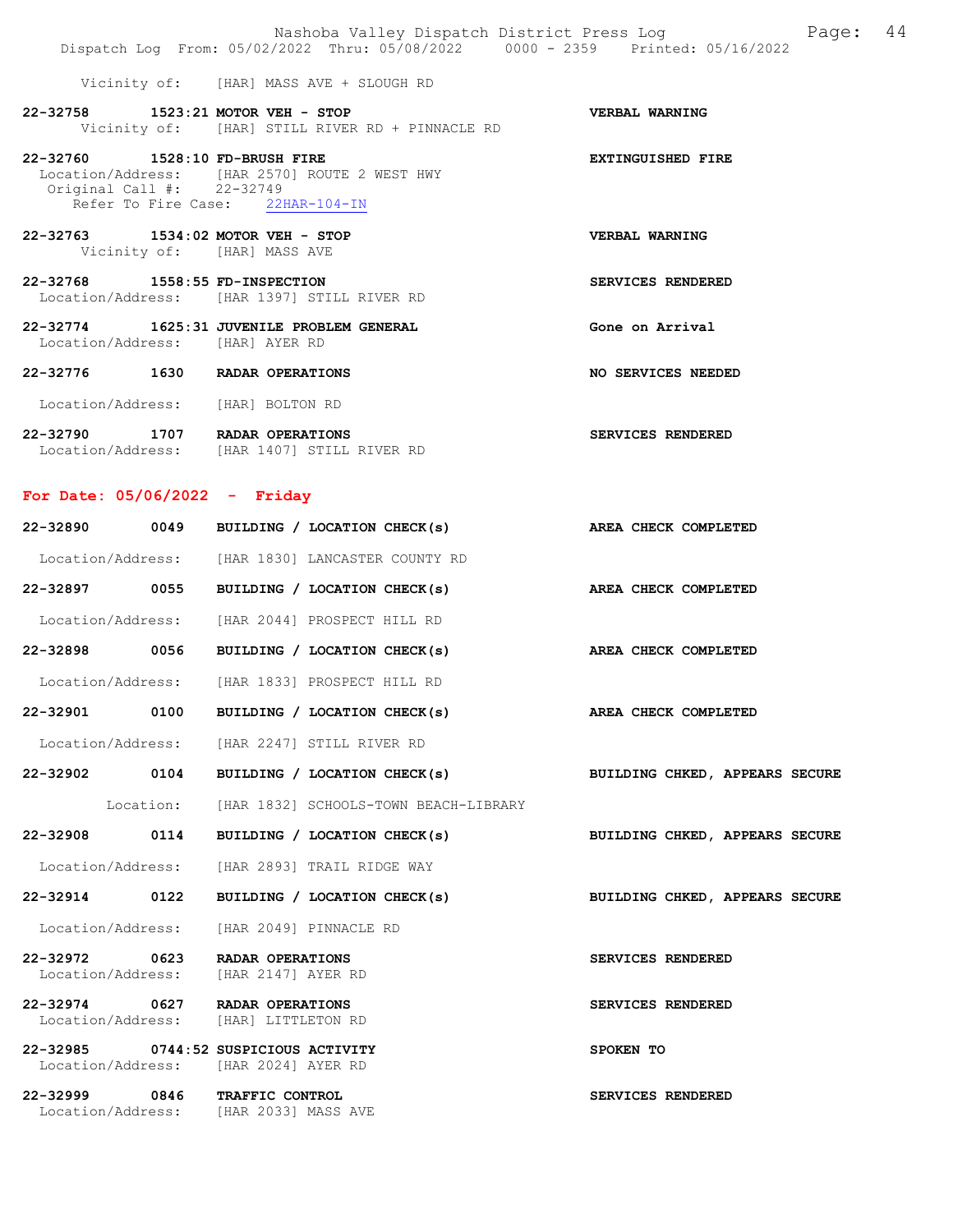|                               |      | Nashoba Valley Dispatch District Press Log<br>Dispatch Log From: 05/02/2022 Thru: 05/08/2022 0000 - 2359 Printed: 05/16/2022 | 45<br>Page:                   |
|-------------------------------|------|------------------------------------------------------------------------------------------------------------------------------|-------------------------------|
|                               |      | 22-33004 0904 COMMUNITY POLICING<br>Location/Address: [HAR 2034] MASS AVE                                                    | SERVICES RENDERED             |
|                               |      | 22-33008 0916:11 FD-MEDICAL EMERGENCY                                                                                        | RETURNED TO HOME OR FAMILY    |
|                               |      | Location/Address: [HAR 457] EAST BARE HILL RD                                                                                |                               |
|                               |      | 22-33020 1007:03 ALARM - COMMERCIAL BURGLARY<br>Location/Address: [HAR 2033] MASS AVE                                        | <b>FALSE ALARM</b>            |
|                               |      | 22-33026 1021 RADAR OPERATIONS<br>Location/Address: [HAR 1415] STILL RIVER RD                                                | SERVICES RENDERED             |
|                               |      | 22-33082 1355:50 SUSPICIOUS ACTIVITY<br>Location/Address: [HAR 2244] SOUTH SHAKER RD                                         | SPOKEN TO                     |
|                               |      | 22-33093 1453 RADAR OPERATIONS<br>Location/Address: [HAR] AYER RD                                                            | SERVICES RENDERED             |
|                               |      | 22-33096 1505:11 MOTOR VEH - DISABLED                                                                                        | NO SERVICES NEEDED            |
|                               |      | Location/Address: [HAR 2558] AYER RD                                                                                         |                               |
|                               |      | 22-33112 1705:23 RADAR OPERATIONS<br>Location/Address: [HAR] BOLTON RD                                                       | SERVICES RENDERED             |
|                               |      | 22-33114 1716 RADAR OPERATIONS<br>Location/Address: [HAR 1407] STILL RIVER RD                                                | SERVICES RENDERED             |
|                               |      | 22-33117 1729:57 MOTOR VEH - STOP                                                                                            | CITATION/WRTTN WARNING ISSUED |
|                               |      | Vicinity of: [HAR 230] BOLTON RD                                                                                             |                               |
|                               |      | 22-33121 1755:58 FD-MEDICAL EMERGENCY<br>Location/Address: [HAR 251] BOLTON RD                                               | UNABLE TO SERVE               |
|                               |      | 22-33135 1849:47 MOTOR VEH - STOP<br>Location/Address: [HAR 223] BOLTON RD                                                   | VERBAL WARNING                |
|                               |      | 22-33143 1934:28 SUSPICIOUS ACTIVITY<br>Vicinity of: [HAR 2409] LANCASTER COUNTY RD                                          | SPOKEN TO                     |
|                               |      | 22-33145 2002 BUILDING / LOCATION CHECK(s)                                                                                   | AREA CHECK COMPLETED          |
|                               |      | Location/Address: [HAR 2026] AYER RD                                                                                         |                               |
|                               |      | 22-33147 2003 BUILDING / LOCATION CHECK(s) AREA CHECK COMPLETED                                                              |                               |
|                               |      | Location/Address: [HAR 2033] MASS AVE                                                                                        |                               |
| 22-33148<br>Location/Address: | 2006 | BUILDING / LOCATION CHECK(s)<br>[HAR 2660] MASS AVE                                                                          | SERVICES RENDERED             |
| 22-33149 2010                 |      | BUILDING / LOCATION CHECK(s)                                                                                                 | AREA CHECK COMPLETED          |
|                               |      | Location/Address: [HAR 2348] POND RD                                                                                         |                               |
| 22-33150 2014                 |      | BUILDING / LOCATION CHECK(s)                                                                                                 | AREA CHECK COMPLETED          |
|                               |      | Location/Address: [HAR 2223] MASS AVE                                                                                        |                               |
|                               |      | 22-33152 2023 BUILDING / LOCATION CHECK(s)                                                                                   | AREA CHECK COMPLETED          |
|                               |      | Location/Address: [HAR 2049] PINNACLE RD                                                                                     |                               |
| 22-33156 2033:08 FOLLOW UP    |      | Location/Address: [HAR 251] BOLTON RD                                                                                        | SPOKEN TO                     |
|                               |      | 22-33161 2107:57 ALARM - RESIDENTIAL BURGLARY                                                                                | REPORTING PARTY CANCELED      |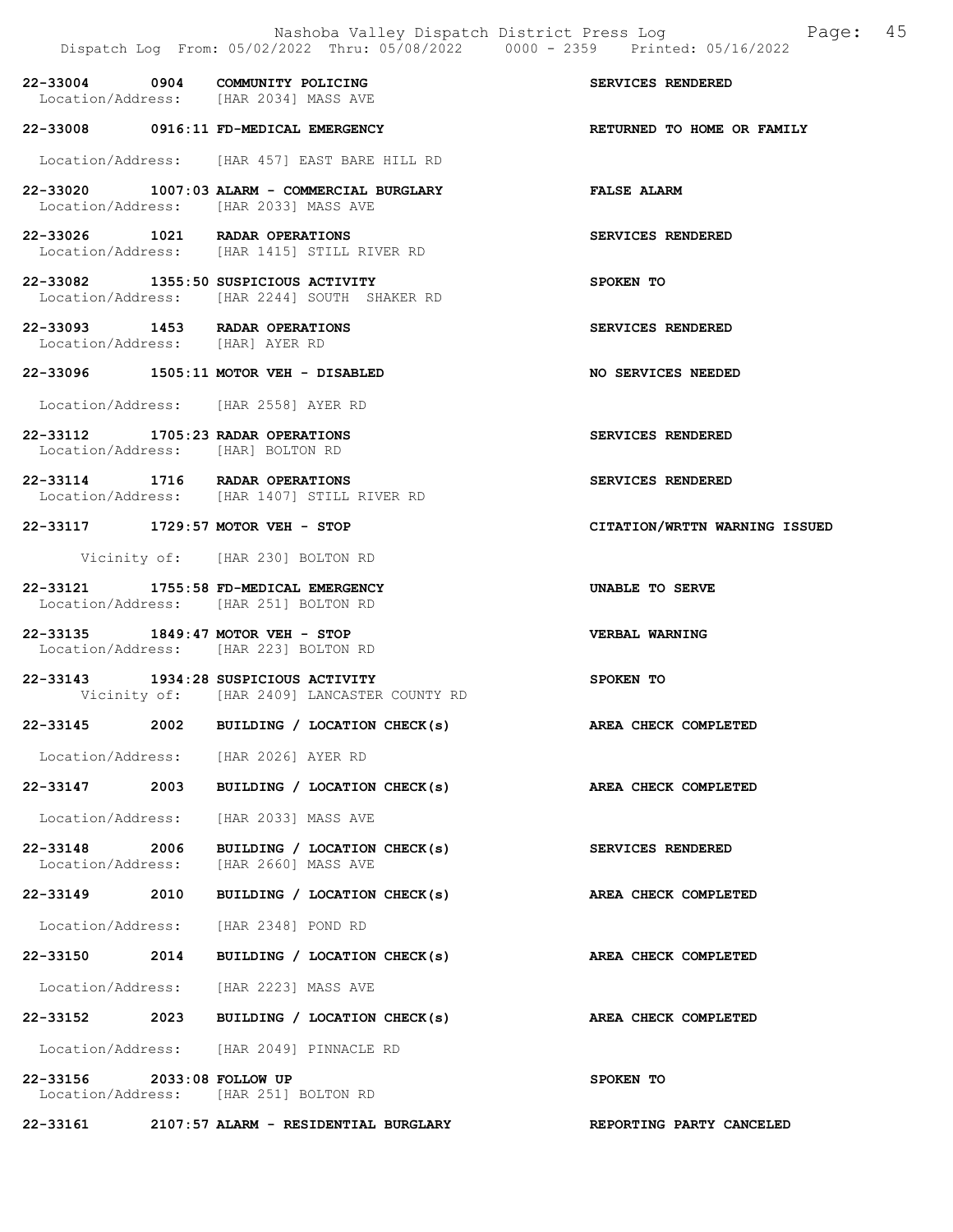- Location/Address: [HAR 1325] SLOUGH RD 22-33166 2115 BUILDING / LOCATION CHECK(s) SERVICES RENDERED<br>Location/Address: [HAR] MURRAY LN Location/Address: 22-33168 2120 RADAR OPERATIONS SERVICES RENDERED Location/Address: [HAR] MASS AVE 22-33175 2134:08 MOTOR VEH - STOP CITATION/WRTTN WARNING ISSUED Vicinity of: [HAR] MASS AVE 22-33179 2144:22 FD-MEDICAL EMERGENCY TRANSPORTED BLS
- Refer To Fire Case: 22BOL-360-IN 22-33183 2205:20 WELL BEING CHECK UNITS ADVISED Location/Address: [HAR 251] BOLTON RD

# For Date: 05/07/2022 - Saturday

Location/Address: [HAR 1172] POOR FARM RD

| 22-33212 0014 | BUILDING / LOCATION CHECK(s)                                                                    | AREA CHECK COMPLETED        |
|---------------|-------------------------------------------------------------------------------------------------|-----------------------------|
|               | Location/Address: [HAR 2033] MASS AVE                                                           |                             |
| 22-33215 0020 | BUILDING / LOCATION CHECK(s)                                                                    | AREA CHECK COMPLETED        |
|               | Location/Address: [HAR 2034] MASS AVE                                                           |                             |
| 22-33220 0024 | BUILDING / LOCATION CHECK(s)                                                                    | AREA CHECK COMPLETED        |
|               | Location/Address: [HAR 2348] POND RD                                                            |                             |
| 22-33228 0031 | BUILDING / LOCATION CHECK(s)                                                                    | AREA CHECK COMPLETED        |
|               | Location/Address: [HAR 2049] PINNACLE RD                                                        |                             |
|               | 22-33238 0041 BUILDING / LOCATION CHECK(s)                                                      | AREA CHECK COMPLETED        |
|               | Location/Address: [HAR 2024] AYER RD                                                            |                             |
| 22-33240 0042 | BUILDING / LOCATION CHECK(s)                                                                    | AREA CHECK COMPLETED        |
|               | Location/Address: [HAR 1830] LANCASTER COUNTY RD                                                |                             |
| 22-33245 0053 | BUILDING / LOCATION CHECK(s)                                                                    | AREA CHECK COMPLETED        |
|               | Location/Address: [HAR 1833] PROSPECT HILL RD                                                   |                             |
|               | 22-33246 0055 BUILDING / LOCATION CHECK(s)                                                      | <b>AREA CHECK COMPLETED</b> |
|               | Location/Address: [HAR 2247] STILL RIVER RD                                                     |                             |
|               | 22-33321 0657:57 ALARM - RESIDENTIAL BURGLARY<br>Location/Address: [HAR 1491] STOW RD           | <b>FALSE ALARM</b>          |
|               | 22-33332 0849 RADAR OPERATIONS<br>Location/Address: [HAR] LITTLETON RD                          | SERVICES RENDERED           |
|               | 22-33344 0941:03 ALARM - RESIDENTIAL BURGLARY<br>Location/Address: [HAR 1896] WEST BARE HILL RD | <b>FALSE ALARM</b>          |
|               | 22-33349 1007:14 RADAR OPERATIONS<br>Location/Address: [HAR 1407] STILL RIVER RD                | SERVICES RENDERED           |

22-33355 1020:48 REQUEST TO SPEAK TO AN OFFICER SPOKEN TO Location: [HAR] HEART OF MARY CHAPEL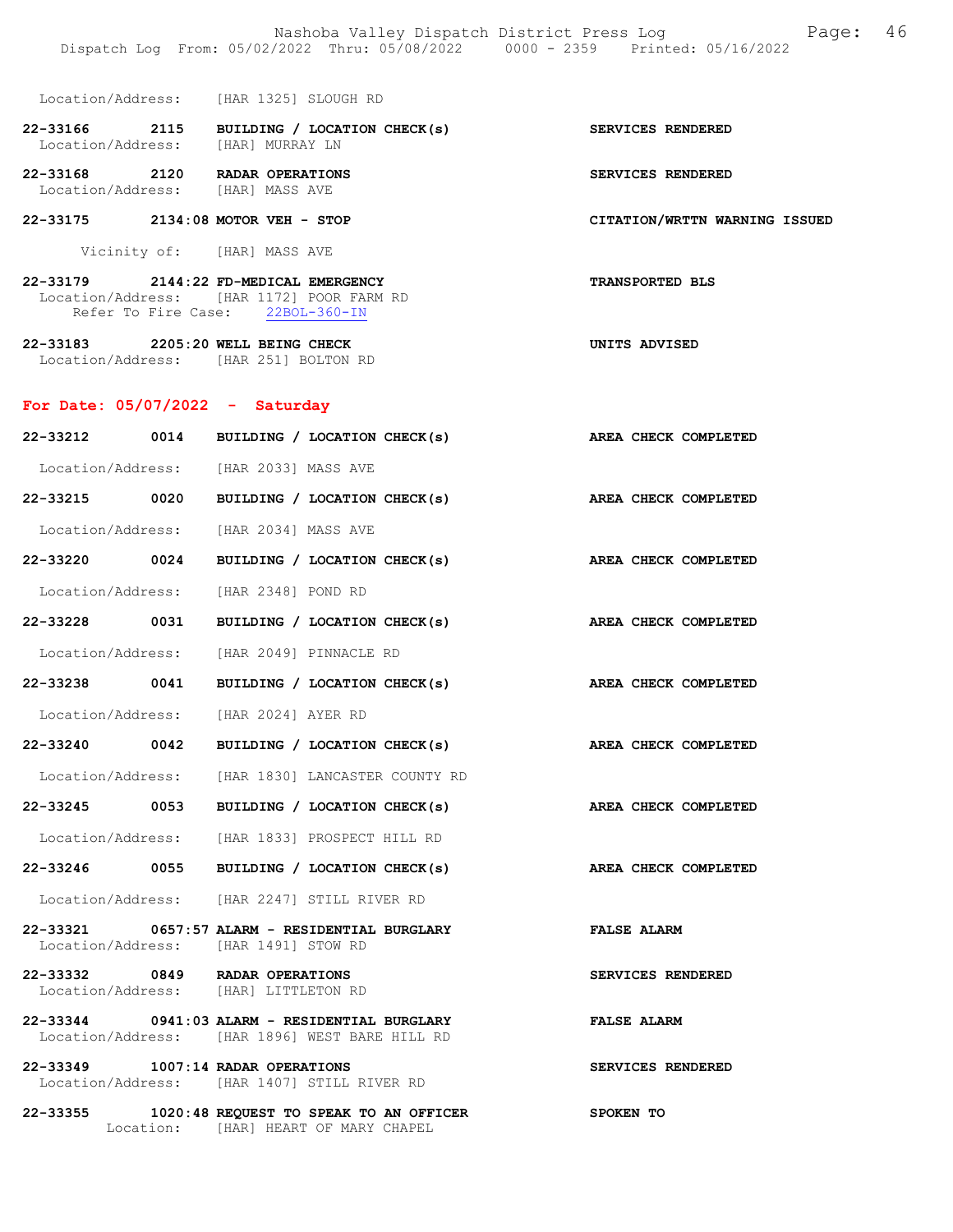| 22-33372<br>Location/Address:         | 1202:31 WELL BEING CHECK<br>[HAR 251] BOLTON RD                    | <b>REPORT</b>      |
|---------------------------------------|--------------------------------------------------------------------|--------------------|
| 22-33391<br>Location/Address:         | 1416:21 MOTOR VEH - COMPLAINT<br>[HAR] STILL RIVER RD + MADIGAN LN | <b>UNFOUNDED</b>   |
| 22-33393<br>1422                      | RADAR OPERATIONS                                                   | NO SERVICES NEEDED |
| Location/Address:                     | [HAR] BOLTON RD                                                    |                    |
| 22-33410<br>1725<br>Location/Address: | <b>RADAR OPERATIONS</b><br>[HAR 1407]<br>STILL RIVER RD            | SERVICES RENDERED  |

# For Date: 05/08/2022 - Sunday

| 22-33510      | 0049 | BUILDING / LOCATION CHECK(s)                                                     | AREA CHECK COMPLETED           |
|---------------|------|----------------------------------------------------------------------------------|--------------------------------|
|               |      | Location/Address: [HAR 1830] LANCASTER COUNTY RD                                 |                                |
|               |      | 22-33514 0054 BUILDING / LOCATION CHECK(s) AREA CHECK COMPLETED                  |                                |
|               |      | Location/Address: [HAR 2044] PROSPECT HILL RD                                    |                                |
|               |      | 22-33515 0055 BUILDING / LOCATION CHECK(s)                                       | AREA CHECK COMPLETED           |
|               |      | Location/Address: [HAR 1833] PROSPECT HILL RD                                    |                                |
|               |      | 22-33518 0100 BUILDING / LOCATION CHECK(s)                                       | AREA CHECK COMPLETED           |
|               |      | Location/Address: [HAR 2247] STILL RIVER RD                                      |                                |
| 22-33525 0109 |      | BUILDING / LOCATION CHECK(s)                                                     | AREA CHECK COMPLETED           |
|               |      | Location/Address: [HAR 2034] MASS AVE                                            |                                |
|               |      | 22-33527 0112 BUILDING / LOCATION CHECK(s)                                       | BUILDING CHKED, APPEARS SECURE |
|               |      | Location/Address: [HAR 2049] PINNACLE RD                                         |                                |
|               |      | 22-33530 0114 BUILDING / LOCATION CHECK(s)                                       | AREA CHECK COMPLETED           |
|               |      | Location/Address: [HAR 2033] MASS AVE                                            |                                |
|               |      | 22-33543 0144 BUILDING / LOCATION CHECK(s)                                       | BUILDING CHKED, APPEARS SECURE |
|               |      | Location/Address: [HAR 2893] TRAIL RIDGE WAY                                     |                                |
|               |      | 22-33585 0629 RADAR OPERATIONS                                                   | NO SERVICES NEEDED             |
|               |      | Location/Address: [HAR] LITTLETON RD                                             |                                |
|               |      | 22-33586 0634 RADAR OPERATIONS<br>Location/Address: [HAR 2147] AYER RD           | <b>SERVICES RENDERED</b>       |
|               |      | 22-33588 0714 BUILDING / LOCATION CHECK(s)                                       | AREA CHECK COMPLETED           |
|               |      | Location/Address: [HAR 2629] STILL RIVER RD                                      |                                |
|               |      | 22-33593 0817:36 RADAR OPERATIONS<br>Location/Address: [HAR] MASS AVE            | SERVICES RENDERED              |
|               |      | 22-33596 0821:51 RADAR OPERATIONS<br>Location/Address: [HAR 2151] STILL RIVER RD | SERVICES RENDERED              |
|               |      | 22-33598 0836:39 TREE/WIRE DOWN<br>Location/Address: [HAR 58] AYER RD            | SERVICES RENDERED              |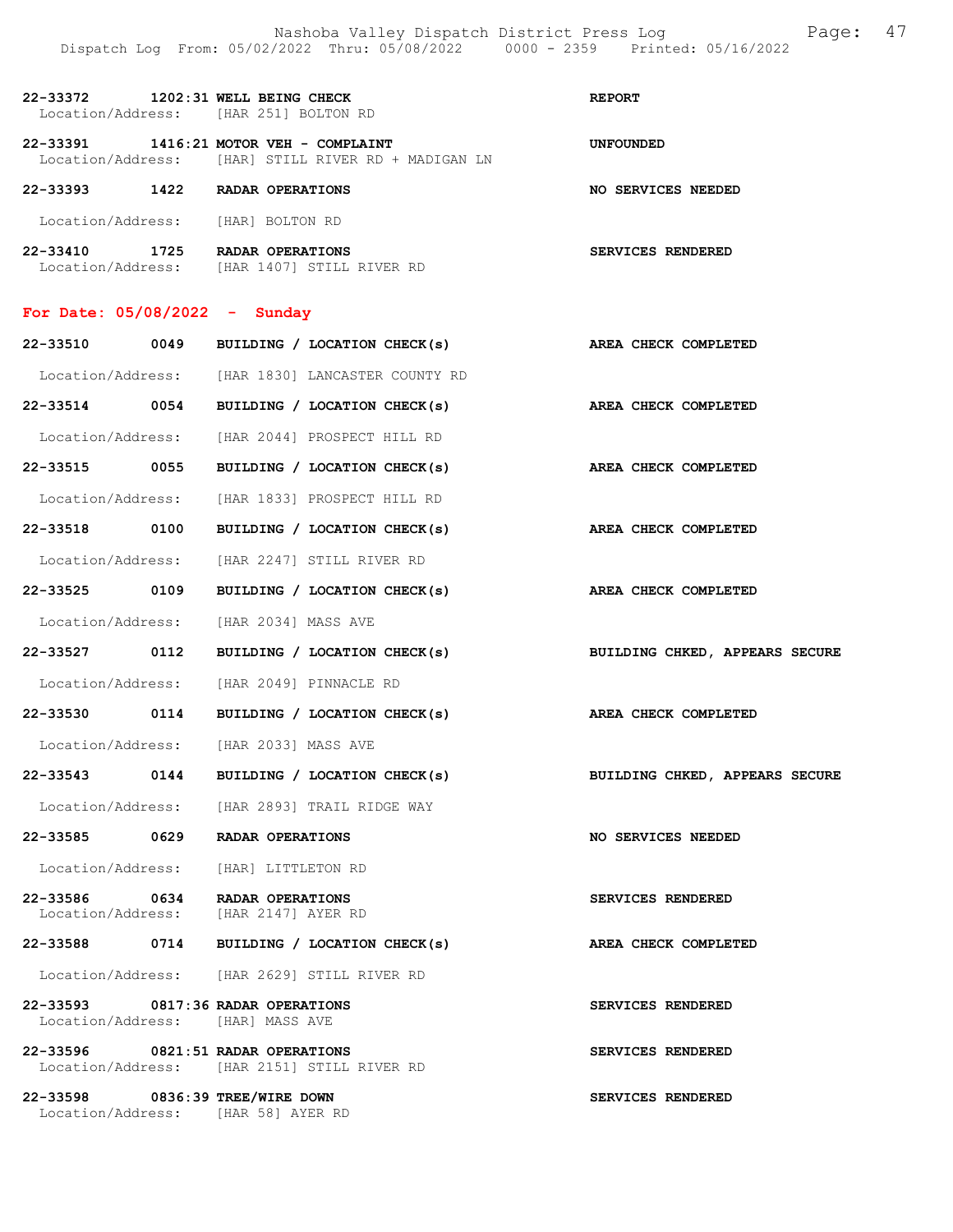|                                 | 22-33605 0859:31 MOTOR VEH - STOP                                                         | CITATION/WRTTN WARNING ISSUED  |
|---------------------------------|-------------------------------------------------------------------------------------------|--------------------------------|
|                                 |                                                                                           |                                |
| Location/Address: [HAR] AYER RD |                                                                                           |                                |
|                                 | 22-33610 0915 BUILDING / LOCATION CHECK(s) AREA CHECK COMPLETED                           |                                |
|                                 | Location/Address: [HAR 2044] PROSPECT HILL RD                                             |                                |
|                                 | 22-33612 0919 BUILDING / LOCATION CHECK(s)                                                | AREA CHECK COMPLETED           |
|                                 | Location/Address: [HAR 2125] STILL RIVER DEPOT RD                                         |                                |
|                                 | 22-33613 0922 COMMUNITY POLICING<br>Location/Address: [HAR 2828] STILL RIVER RD           | SERVICES RENDERED              |
| 22-33616 0944:56 ASSIST CITIZEN | Location/Address: [HAR 58] AYER RD                                                        | SERVICES RENDERED              |
|                                 | 22-33681 1810 RADAR OPERATIONS<br>Location/Address: [HAR] BOLTON RD                       | <b>SERVICES RENDERED</b>       |
|                                 | 22-33686 1913 BUILDING / LOCATION CHECK(s)                                                | BUILDING CHKED, APPEARS SECURE |
|                                 | Location/Address: [HAR 1833] PROSPECT HILL RD                                             |                                |
|                                 | 22-33687 1926 BUILDING / LOCATION CHECK(s)<br>Location/Address: [HAR F663] STILL RIVER RD | SERVICES RENDERED              |
|                                 | 22-33688 1929 BUILDING / LOCATION CHECK(s)<br>Location/Address: [HAR 2247] STILL RIVER RD | SERVICES RENDERED              |
|                                 | 22-33689 1932 RADAR OPERATIONS<br>Location/Address: [HAR 1833] PROSPECT HILL RD           | SERVICES RENDERED              |
|                                 | 22-33692 1956:11 MOTOR VEH - STOP<br>Location/Address: [HAR 2044] PROSPECT HILL RD        | VERBAL WARNING                 |
|                                 | 22-33699 2047:30 FD-FIRE ALARM, TROUBLE<br>Location/Address: [HAR 2065] AYER RD           | SERVICES RENDERED              |

Refer To Fire Case: 22HAR-105-IN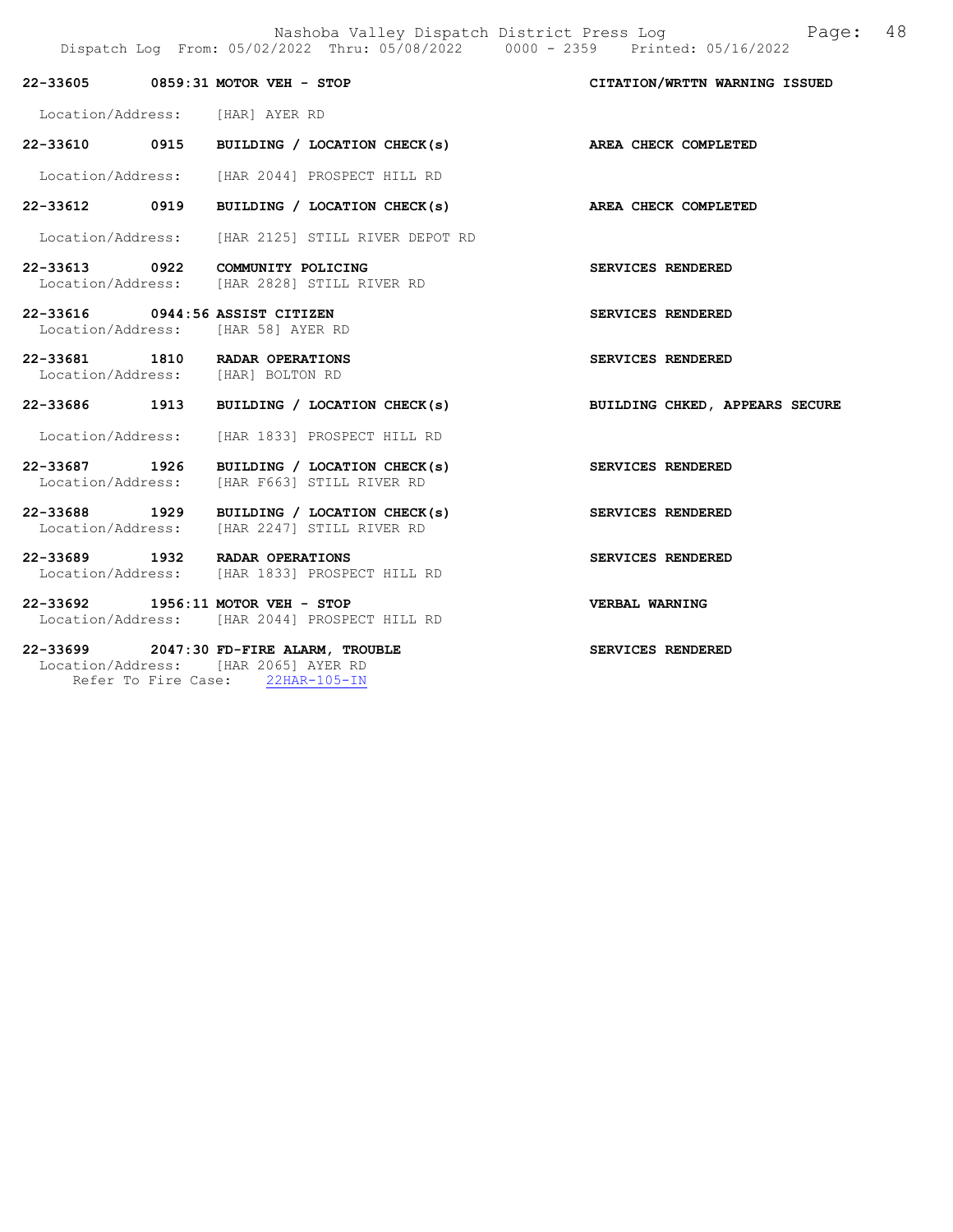# For Jurisdiction: LANCASTER, MA

| For Date: 05/02/2022 - Monday                                            |                                                                                 |                                |
|--------------------------------------------------------------------------|---------------------------------------------------------------------------------|--------------------------------|
|                                                                          | 22-31650 0121 BUILDING / LOCATION CHECK(s) AREA CHECK COMPLETED                 |                                |
|                                                                          | Location/Address: [LAN 856] LUNENBURG RD                                        |                                |
|                                                                          | 22-31651 0127 BUILDING / LOCATION CHECK(s) BUILDING CHKED, APPEARS SECURE       |                                |
|                                                                          | Location/Address: [LAN 1062] OLD UNION TPKE                                     |                                |
|                                                                          | 22-31687 0354 BUILDING / LOCATION CHECK(s)                                      | BUILDING CHKED, APPEARS SECURE |
|                                                                          | Location/Address: [LAN 96] HIGH STREET EXT                                      |                                |
|                                                                          | 22-31688 0359 BUILDING / LOCATION CHECK(s) BUILDING CHKED, APPEARS SECURE       |                                |
|                                                                          | Location/Address: [LAN 790] SOUTH MAIN ST                                       |                                |
|                                                                          | 22-31689 0416 BUILDING / LOCATION CHECK(s) BUILDING CHKED, APPEARS SECURE       |                                |
|                                                                          | Location: [LAN] SOUTH SIDE AREA CHECKS                                          |                                |
|                                                                          | 22-31690 0440:43 MOTOR VEH - ACCIDENT W/INJURY                                  | REPORTING PARTY CANCELED       |
| Location/Address: [LAN] LANGEN RD                                        | Refer To Fire Case: 22LAN-373-IN                                                |                                |
| 22-31704 0601:15 MOTOR VEH - STOP                                        |                                                                                 | CITATION/WRTTN WARNING ISSUED  |
|                                                                          | Vicinity of: [LAN] LUNENBURG RD                                                 |                                |
| 22-31707 0629:26 MOTOR VEH - STOP                                        | Vicinity of: [LAN 855] OLD UNION TPKE                                           | VERBAL WARNING                 |
| 22-31714                                                                 | 0657:33 PRISONER TRANSPORT<br>Location: [LAN] LANCASTER                         | <b>TRANSPORTED PARTY</b>       |
| 22-31723 0840 RADAR OPERATIONS<br>Location/Address: [LAN] NORTH MAIN ST  |                                                                                 | SERVICES RENDERED              |
| 22-31726 0844:09 MOTOR VEH - STOP                                        |                                                                                 | CITATION/WRTTN WARNING ISSUED  |
| Location/Address: [LAN] NORTH MAIN ST                                    |                                                                                 |                                |
| 22-31737 0921 RADAR OPERATIONS<br>Location/Address: [LAN] OLD UNION TPKE |                                                                                 | SERVICES RENDERED              |
| 22-31745 0945 RADAR OPERATIONS                                           | Location/Address: [LAN] NORTH SHIRLEY RD                                        | <b>SERVICES RENDERED</b>       |
| 22-31752 1021:00 ASSIST CITIZEN                                          | Location/Address: [LAN 837] SOUTH MAIN ST                                       | SERVICES RENDERED              |
| 22-31759 1052 RADAR OPERATIONS<br>Location/Address: [LAN] SOUTH MAIN ST  |                                                                                 | <b>SERVICES RENDERED</b>       |
| 22-31763                                                                 | $1107:50$ MOTOR VEH - STOP                                                      | CITATION/WRTTN WARNING ISSUED  |
|                                                                          |                                                                                 |                                |
| Location/Address: [LAN] SOUTH MAIN ST                                    |                                                                                 |                                |
| 22-31766 1132:01 FD-INSPECTION                                           | Location/Address: [LAN 3073] CLEVERLY COVE RD<br>Refer To Permit: 22LAN-3.84-PM | SERVICES RENDERED              |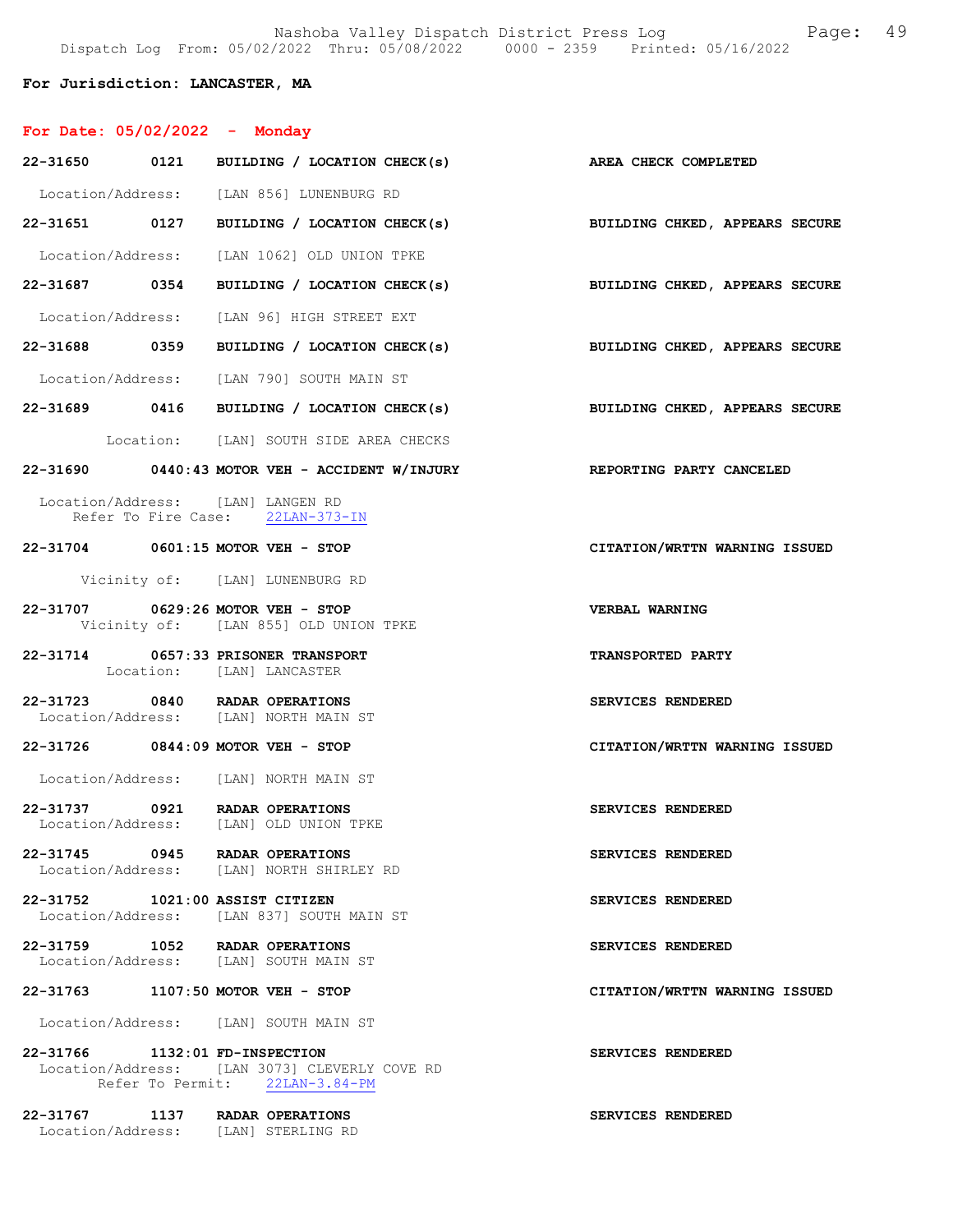22-31770 1146:28 MOTOR VEH - STOP VERBAL WARNING Location/Address: [LAN] STERLING RD 22-31772 1152:36 MOTOR VEH - STOP CITATION/WRTTN WARNING ISSUED Location/Address: [LAN] STERLING RD 22-31774 1202:17 MOTOR VEH - STOP CITATION/WRTTN WARNING ISSUED Location/Address: [LAN] STERLING RD 22-31783 1302:56 VANDALISM REPORT Location/Address: [LAN 353] GEORGE HILL RD 22-31791 1436:52 TREE/WIRE DOWN REPORT Location/Address: [LAN 2121] FITCH RD 22-31796 1508:12 MOTOR VEH - ACCIDENT W/INJURY TRANSPORTED BLS Vicinity of: [LAN] BROCKELMAN RD Refer To Fire Case: 22LAN-374-IN 22-31811 1626:15 MOTOR VEH - COMPLAINT STOP COMPLETED Location/Address: [LAN 844] MAIN ST 22-31819 1744:23 MOTOR VEH - STOP VERBAL WARNING Location/Address: [LAN 2803] NORTH MAIN ST 22-31836 1840:36 ASSIST CITIZEN SERVICES RENDERED Location/Address: [LAN 844] MAIN ST 22-31844 1957:02 ALARM - COMMERCIAL BURGLARY BUILDING CHKED, APPEARS SECURE

Location/Address: [LAN 1011] FORT POND RD

22-31846 2009:02 MOTOR VEH - ACCIDENT W/INJURY PATIENT REFUSAL, NO TRANSPORT

 Vicinity of: [LAN 1072] ROUTE 2 WEST HWY Refer To Fire Case: 22LAN-375-IN

22-31850 2105:06 BUILDING / LOCATION CHECK(s) BUILDING CHKED, APPEARS SECURE Location/Address: [LAN 927] NORTH MAIN ST 22-31856 2322 BUILDING / LOCATION CHECK(s) BUILDING CHKED, APPEARS SECURE

Location/Address: [LAN 1062] OLD UNION TPKE

### For Date: 05/03/2022 - Tuesday

| 22-31876          | 0018 | BUILDING / LOCATION CHECK(s)         | AREA CHECK COMPLETED           |
|-------------------|------|--------------------------------------|--------------------------------|
| Location/Address: |      | [LAN 566] HOLLYWOOD DR               |                                |
| $22 - 31904$      | 0053 | BUILDING / LOCATION CHECK(s)         | AREA CHECK COMPLETED           |
| Location/Address: |      | [LAN 96] HIGH STREET EXT             |                                |
| $22 - 31953$      | 0152 | BUILDING / LOCATION CHECK(s)         | AREA CHECK COMPLETED           |
| Location/Address: |      | [LAN 901] PARKER RD                  |                                |
| 22-31958          | 0157 | BUILDING / LOCATION CHECK(s)         | BUILDING CHKED, APPEARS SECURE |
| Location/Address: |      | [LAN 12] SOUTH MAIN ST               |                                |
| 22-31961          | 0201 | LOCATION CHECK(s)<br><b>BUILDING</b> | BUILDING CHKED, APPEARS SECURE |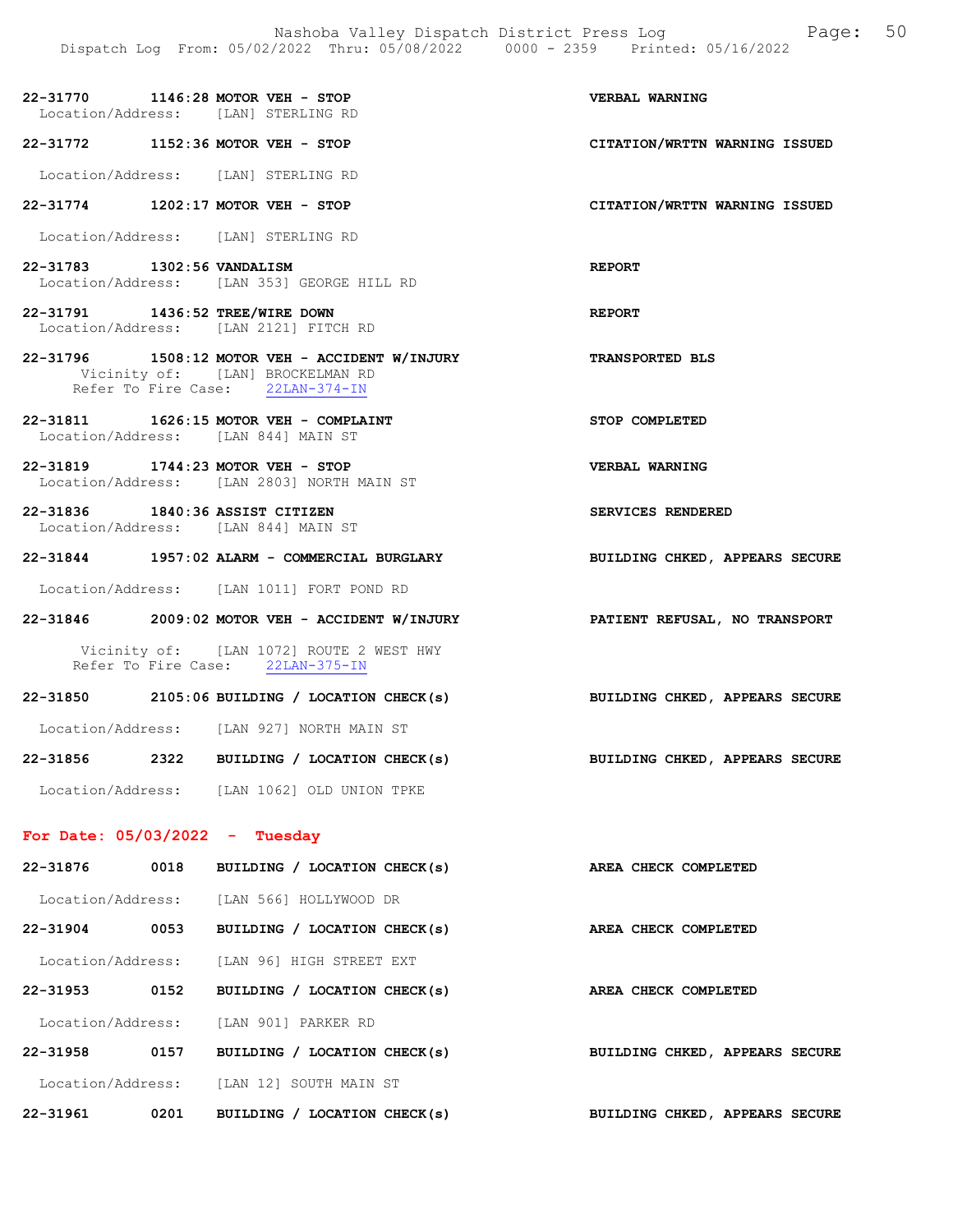|                                       | Nashoba Valley Dispatch District Press Log<br>Dispatch Log From: 05/02/2022 Thru: 05/08/2022 0000 - 2359 Printed: 05/16/2022 | 51<br>Page:                    |
|---------------------------------------|------------------------------------------------------------------------------------------------------------------------------|--------------------------------|
|                                       | Location/Address: [LAN 790] SOUTH MAIN ST                                                                                    |                                |
| 22-31965 0207:47 FD-MEDICAL EMERGENCY | Location/Address: [LAN 957] BIGELOW GARDENS<br>Refer To Fire Case: 22LAN-376-IN                                              | TRANSPORTED BLS                |
| 22-31966 0215                         | BUILDING / LOCATION CHECK(s)                                                                                                 | AREA CHECK COMPLETED           |
|                                       | Location/Address: [LAN 7] SOUTH MAIN ST                                                                                      |                                |
|                                       | 22-31969 0228 BUILDING / LOCATION CHECK(s) AREA CHECK COMPLETED                                                              |                                |
| Location/Address:                     | [LAN 1005] PACKARD ST                                                                                                        |                                |
| 22-31970 0229                         | BUILDING / LOCATION CHECK(s)                                                                                                 | BUILDING CHKED, APPEARS SECURE |
| Location/Address: [LAN 1042] MAIN ST  |                                                                                                                              |                                |
| 22-31973 0310                         | BUILDING / LOCATION CHECK(s)                                                                                                 | AREA CHECK COMPLETED           |
|                                       | Location/Address: [LAN 855] OLD UNION TPKE                                                                                   |                                |
| 22-31974 0325                         | BUILDING / LOCATION CHECK(s) AREA CHECK COMPLETED                                                                            |                                |
|                                       | Location/Address: [LAN 1696] LUNENBURG RD                                                                                    |                                |
|                                       | 22-31979 0420 BUILDING / LOCATION CHECK(s)                                                                                   | AREA CHECK COMPLETED           |
|                                       | Location/Address: [LAN 1695] LUNENBURG RD                                                                                    |                                |
| Location/Address: [LAN 870] MAIN ST   | 22-32033 0833:59 ALARM - COMMERCIAL BURGLARY                                                                                 | <b>FALSE ALARM</b>             |
| 22-32042 0904:30 FD-INSPECTION        | Location/Address: [LAN 355] OLD COMMON RD                                                                                    | SERVICES RENDERED              |
| 22-32057 0945:51 MOTOR VEH - STOP     | Vicinity of: [LAN] STILL RIVER RD                                                                                            | VERBAL WARNING                 |
| $22 - 32074$                          | 1055:01 FOLLOW UP<br>Location/Address: [LAN 1517] GEORGE HILL RD                                                             | SERVICES RENDERED              |
| 22-32079 1129:28 FOLLOW UP            | Location/Address: [LAN 566] HOLLYWOOD DR                                                                                     | SERVICES RENDERED              |
| 22-32116 1417 RADAR OPERATIONS        | Location/Address: [LAN] HIGH STREET EXT                                                                                      | SERVICES RENDERED              |
| 22-32118 1422:12 MOTOR VEH - STOP     |                                                                                                                              | CITATION/WRTTN WARNING ISSUED  |
|                                       | Location/Address: [LAN] HIGH STREET EXT                                                                                      |                                |
| 22-32122 1456:37 MOTOR VEH - STOP     | Location/Address: [LAN] HIGH STREET EXT                                                                                      | VERBAL WARNING                 |
| 22-32125 1506:33 MOTOR VEH - STOP     | Location/Address: [LAN] HIGH STREET EXT                                                                                      | VERBAL WARNING                 |
| 22-32126 1512:26 MOTOR VEH - STOP     | Location/Address: [LAN] HIGH STREET EXT                                                                                      | VERBAL WARNING                 |
| 22-32128 1523 RADAR OPERATIONS        | Location/Address: [LAN] CENTERBRIDGE RD                                                                                      | SERVICES RENDERED              |
| 22-32133 1542:15 MOTOR VEH - STOP     | Location/Address: [LAN] CENTERBRIDGE RD                                                                                      | VERBAL WARNING                 |
| 22-32136 1553:05 MOTOR VEH - STOP     | Location/Address: [LAN] CENTERBRIDGE RD                                                                                      | VERBAL WARNING                 |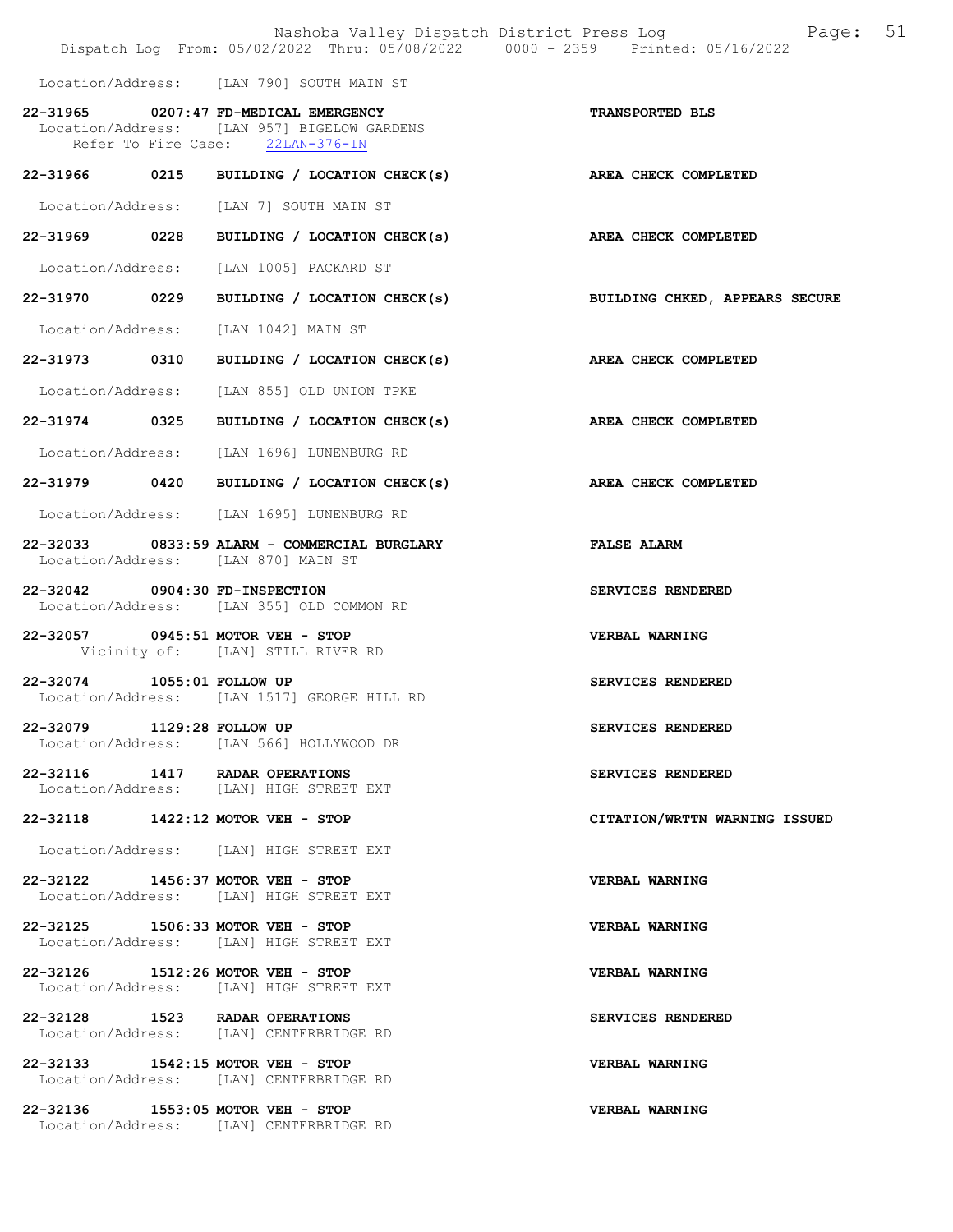| 22-32142 1618:54 FD-MEDICAL EMERGENCY                                                     | <b>TRANSPORTED ALS</b> |
|-------------------------------------------------------------------------------------------|------------------------|
| Location/Address: [LAN 141] NORTH MAIN ST                                                 |                        |
| Refer To Fire Case: 22BOL-344-IN                                                          |                        |
| Refer To Fire Case: 22LAN-377-IN                                                          |                        |
| 22-32154 1703:38 ALARM - COMMERCIAL BURGLARY<br>Location/Address: [LAN 32] SOUTH MAIN ST  | <b>FALSE ALARM</b>     |
| $22-32160$ 1729:22 PROPERTY - Found or Lost<br>Location/Address: [LAN 96] HIGH STREET EXT | SERVICES RENDERED      |
| 22-32170 1810:35 SUSPICIOUS ACTIVITY                                                      | SPOKEN TO              |
| Vicinity of: [LAN 906] SOUTH MAIN ST                                                      |                        |
| 22-32174 1836:25 FD-MEDICAL EMERGENCY                                                     | <b>TRANSPORTED BLS</b> |
| Location/Address: [LAN 101] ROUTE 2 WEST HWY                                              |                        |
| Refer To Fire Case: 22BOL-345-IN                                                          |                        |
| Refer To Fire Case: 22LAN-378-IN                                                          |                        |
|                                                                                           |                        |
| 22-32177 1857:09 FD-MEDICAL EMERGENCY                                                     | <b>TRANSPORTED BLS</b> |

Refer To Fire Case: 22LAN-379-IN 22-32182 1944:10 MOTOR VEH - LOCKOUT SERVICES RENDERED Location/Address: [LAN 190] PINFEATHER LN

Refer To Fire Case: 22LAN-380-IN

# For Date: 05/04/2022 - Wednesday

|               | 22-32223 0015 BUILDING / LOCATION CHECK(s) AREA CHECK COMPLETED |                                |
|---------------|-----------------------------------------------------------------|--------------------------------|
|               | Location/Address: [LAN 566] HOLLYWOOD DR                        |                                |
| 22-32225 0028 | BUILDING / LOCATION CHECK(s) AREA CHECK COMPLETED               |                                |
|               | Location/Address: [LAN 866] OLD UNION TPKE                      |                                |
| 22-32227 0031 | BUILDING / LOCATION CHECK(s) AREA CHECK COMPLETED               |                                |
|               | Location/Address: [LAN 928] BROCKELMAN RD                       |                                |
| 22-32230 0034 | BUILDING / LOCATION CHECK(s) AREA CHECK COMPLETED               |                                |
|               | Location/Address: [LAN 855] OLD UNION TPKE                      |                                |
| 22-32233 0041 | BUILDING / LOCATION CHECK(s)                                    | BUILDING CHKED, APPEARS SECURE |
|               | Location/Address: [LAN 1013] PRESCOTT ST                        |                                |
| 22-32234 0042 | BUILDING / LOCATION CHECK(s) AREA CHECK COMPLETED               |                                |
|               | Location/Address: [LAN 1696] LUNENBURG RD                       |                                |
| 22-32236 0042 | BUILDING / LOCATION CHECK(s) BUILDING CHKED, APPEARS SECURE     |                                |
|               | Location/Address: [LAN 790] SOUTH MAIN ST                       |                                |
| 22-32238 0043 | BUILDING / LOCATION CHECK(s) BUILDING CHKED, APPEARS SECURE     |                                |
|               | Location/Address: [LAN 76] SOUTH MAIN ST                        |                                |
| 22-32240 0047 | BUILDING / LOCATION CHECK(s) BUILDING CHKED, APPEARS SECURE     |                                |
|               | Location/Address: [LAN 8] SOUTH MAIN ST                         |                                |
| 22-32242 0049 | BUILDING / LOCATION CHECK(s)                                    | BUILDING CHKED, APPEARS SECURE |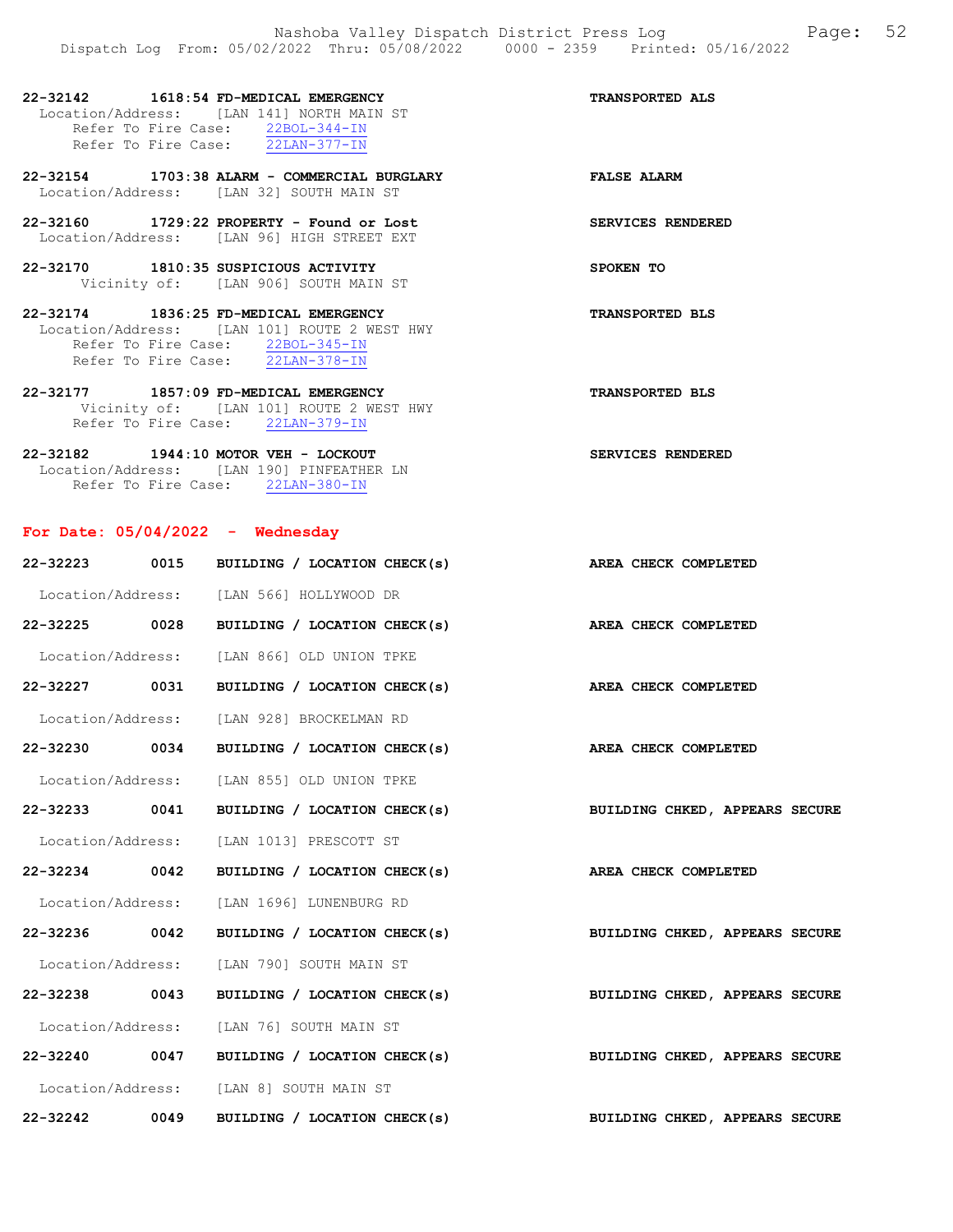|                              |                                                                                                                                                        | Nashoba Valley Dispatch District Press Log Fage: 53<br>Dispatch Log From: 05/02/2022 Thru: 05/08/2022 0000 - 2359 Printed: 05/16/2022 |
|------------------------------|--------------------------------------------------------------------------------------------------------------------------------------------------------|---------------------------------------------------------------------------------------------------------------------------------------|
|                              | Location/Address: [LAN 12] SOUTH MAIN ST                                                                                                               |                                                                                                                                       |
|                              | 22-32251 0053 BUILDING / LOCATION CHECK(s)                                                                                                             | AREA CHECK COMPLETED                                                                                                                  |
|                              | Location/Address: [LAN 856] LUNENBURG RD                                                                                                               |                                                                                                                                       |
|                              |                                                                                                                                                        | 22-32252 0059 BUILDING / LOCATION CHECK(s) BUILDING CHKED, APPEARS SECURE                                                             |
|                              | Location: [LAN] SOUTH SIDE AREA CHECKS                                                                                                                 |                                                                                                                                       |
|                              | 22-32269 0128 BUILDING / LOCATION CHECK(s)                                                                                                             | AREA CHECK COMPLETED                                                                                                                  |
|                              | Location/Address: [LAN 1695] LUNENBURG RD                                                                                                              |                                                                                                                                       |
|                              | 22-32272 0142 BUILDING / LOCATION CHECK(s) AREA CHECK COMPLETED                                                                                        |                                                                                                                                       |
|                              | Location/Address: [LAN 96] HIGH STREET EXT                                                                                                             |                                                                                                                                       |
|                              |                                                                                                                                                        | 22-32279 0157 BUILDING / LOCATION CHECK(s) BUILDING CHKED, APPEARS SECURE                                                             |
|                              | Location/Address: [LAN 1062] OLD UNION TPKE                                                                                                            |                                                                                                                                       |
|                              | 22-32320 0239:28 MOTOR VEH - PARKING VIOLATION                                                                                                         | CITATION/WRTTN WARNING ISSUED                                                                                                         |
|                              | Location/Address: [LAN 1592] HIGH STREET EXT                                                                                                           |                                                                                                                                       |
|                              | 22-32325 0249 BUILDING / LOCATION CHECK(s)                                                                                                             | AREA CHECK COMPLETED                                                                                                                  |
|                              | Location/Address: [LAN 7] SOUTH MAIN ST                                                                                                                |                                                                                                                                       |
|                              | 22-32331 0352 RADAR OPERATIONS<br>Location/Address: [LAN 927] NORTH MAIN ST                                                                            | SERVICES RENDERED                                                                                                                     |
| 22-32349 0814:29 ANIMAL CALL |                                                                                                                                                        | REFERRED TO OTHER AGENCY                                                                                                              |
|                              | Vicinity of: [LAN] MAIN ST + PINFEATHER LN                                                                                                             |                                                                                                                                       |
|                              | 22-32375    1031:15 FD-INSPECTION<br>Location/Address: [LAN 2634] NORTH MAIN ST<br>Refer To Permit: 22LAN-6.91-PM                                      | SERVICES RENDERED                                                                                                                     |
|                              | 22-32381 1054:52 FD-INSPECTION<br>Location/Address: [LAN 1454] FIRE #7 RD<br>Refer To Permit: 22LAN-7.91-PM                                            | SERVICES RENDERED                                                                                                                     |
|                              | 22-32411 1308:45 FD-INSPECTION<br>Location/Address: [LAN 2779] HILL TOP RD                                                                             | SERVICES RENDERED                                                                                                                     |
|                              | 22-32415 1315:52 SUSPICIOUS ACTIVITY<br>Location/Address: [LAN 2653] MOUNTAIN LAUREL LN                                                                | Gone on Arrival                                                                                                                       |
|                              | 22-32441 1551:15 FD-INSPECTION<br>Location/Address: [LAN 2779] HILL TOP RD<br>Refer To Permit: 22LAN-8.91-PM                                           | SERVICES RENDERED                                                                                                                     |
|                              | 22-32456 1707:37 FD-MEDICAL EMERGENCY<br>Vicinity of: [LAN 1063] MCGOVERN BLVD<br>Refer To Fire Case: 22BOL-348-IN<br>Refer To Fire Case: 22LAN-381-IN | <b>TRANSPORTED ALS</b>                                                                                                                |
|                              | 22-32491 2055:41 FD-MEDICAL EMERGENCY<br>Location/Address: [LAN 39] NORTH SHIRLEY RD<br>Refer To Fire Case: 22LAN-383-IN                               | <b>TRANSPORTED ALS</b>                                                                                                                |
|                              | 22-32520 2239:24 ALARM - COMMERCIAL BURGLARY                                                                                                           | BUILDING CHKED, APPEARS SECURE                                                                                                        |

Location/Address: [LAN 29] DUVAL RD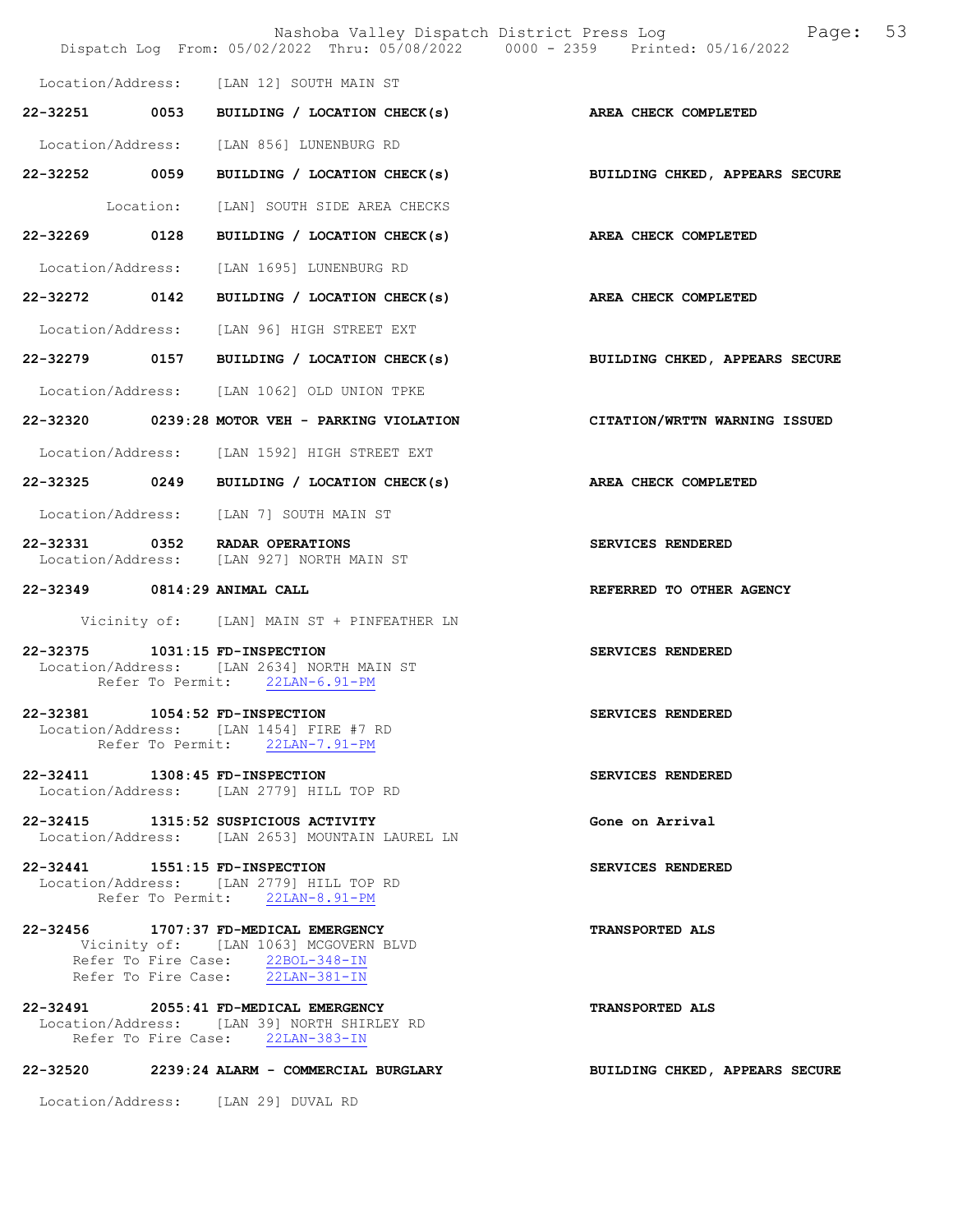|                                   |                                                                                                                                                               | Nashoba Valley Dispatch District Press Log Faqe: 54<br>Dispatch Log From: 05/02/2022 Thru: 05/08/2022 0000 - 2359 Printed: 05/16/2022 |  |
|-----------------------------------|---------------------------------------------------------------------------------------------------------------------------------------------------------------|---------------------------------------------------------------------------------------------------------------------------------------|--|
| For Date: $05/05/2022 - Thursday$ |                                                                                                                                                               |                                                                                                                                       |  |
|                                   | 22-32532 0019 BUILDING / LOCATION CHECK(s)                                                                                                                    | AREA CHECK COMPLETED                                                                                                                  |  |
|                                   | Location/Address: [LAN 29] DUVAL RD                                                                                                                           |                                                                                                                                       |  |
|                                   | 22-32534 0033 BUILDING / LOCATION CHECK(s)                                                                                                                    | AREA CHECK COMPLETED                                                                                                                  |  |
|                                   | Location/Address: [LAN 866] OLD UNION TPKE                                                                                                                    |                                                                                                                                       |  |
|                                   | 22-32539 0040 BUILDING / LOCATION CHECK(s) AREA CHECK COMPLETED                                                                                               |                                                                                                                                       |  |
|                                   | Location/Address: [LAN 855] OLD UNION TPKE                                                                                                                    |                                                                                                                                       |  |
|                                   | 22-32543 0048:30 COMMUNITY POLICING<br>Vicinity of: [LAN] LUNENBURG RD                                                                                        | SERVICES RENDERED                                                                                                                     |  |
|                                   | 22-32544 0052 BUILDING / LOCATION CHECK(s)                                                                                                                    | BUILDING CHKED, APPEARS SECURE                                                                                                        |  |
|                                   | Location/Address: [LAN 856] LUNENBURG RD                                                                                                                      |                                                                                                                                       |  |
|                                   | 22-32547 0057 BUILDING / LOCATION CHECK(s)                                                                                                                    | BUILDING CHKED, APPEARS SECURE                                                                                                        |  |
|                                   | Location/Address: [LAN 1695] LUNENBURG RD                                                                                                                     |                                                                                                                                       |  |
|                                   |                                                                                                                                                               | BUILDING CHKED, APPEARS SECURE                                                                                                        |  |
|                                   | Location/Address: [LAN 1696] LUNENBURG RD                                                                                                                     |                                                                                                                                       |  |
|                                   | 22-32556 0103 BUILDING / LOCATION CHECK(s)                                                                                                                    | AREA CHECK COMPLETED                                                                                                                  |  |
|                                   | Location/Address: [LAN 7] SOUTH MAIN ST                                                                                                                       |                                                                                                                                       |  |
|                                   | 22-32574 0117 RADAR OPERATIONS                                                                                                                                | <b>NO SERVICES NEEDED</b>                                                                                                             |  |
|                                   | Location/Address: [LAN 854] LUNENBURG RD                                                                                                                      |                                                                                                                                       |  |
|                                   | 22-32622 0243 BUILDING / LOCATION CHECK(s)                                                                                                                    | AREA CHECK COMPLETED                                                                                                                  |  |
|                                   | Location/Address: [LAN 96] HIGH STREET EXT                                                                                                                    |                                                                                                                                       |  |
|                                   | 22-32634 0437 BUILDING / LOCATION CHECK(s) AREA CHECK COMPLETED                                                                                               |                                                                                                                                       |  |
|                                   | Location/Address: [LAN 1696] LUNENBURG RD                                                                                                                     |                                                                                                                                       |  |
|                                   | 22-32635 0507 RADAR OPERATIONS                                                                                                                                | NO SERVICES NEEDED                                                                                                                    |  |
|                                   | Location/Address: [LAN 889] NORTH MAIN ST                                                                                                                     |                                                                                                                                       |  |
| Location/Address: [LAN] LANGEN RD | 22-32644 0550:28 MOTOR VEH - STOP                                                                                                                             | <b>VERBAL WARNING</b>                                                                                                                 |  |
|                                   | 22-32647 0556 RADAR OPERATIONS                                                                                                                                | NO SERVICES NEEDED                                                                                                                    |  |
|                                   | Location/Address: [LAN] STERLING RD                                                                                                                           |                                                                                                                                       |  |
| 22-32659 0758:51 FD-INSPECTION    | Location/Address: [LAN 3005] PINFEATHER LN                                                                                                                    | SERVICES RENDERED                                                                                                                     |  |
|                                   | 22-32660 0759:46 MOTOR VEH - ACCIDENT W/INJURY<br>Vicinity of: [LAN] ROUTE 2 EAST HWY<br>Refer To Fire Case: 22BOL-350-IN<br>Refer To Fire Case: 22LAN-384-IN | <b>TRANSPORTED ALS</b>                                                                                                                |  |
|                                   | 22-32666 0819:33 FD-MEDICAL EMERGENCY<br>Location/Address: [LAN 222] HOLLYWOOD DR<br>Refer To Fire Case: 22LAN-385-IN                                         | <b>TRANSPORTED BLS</b>                                                                                                                |  |

22-32672 0829:27 MOTOR VEH - ACCIDENT NO INJURY REPORT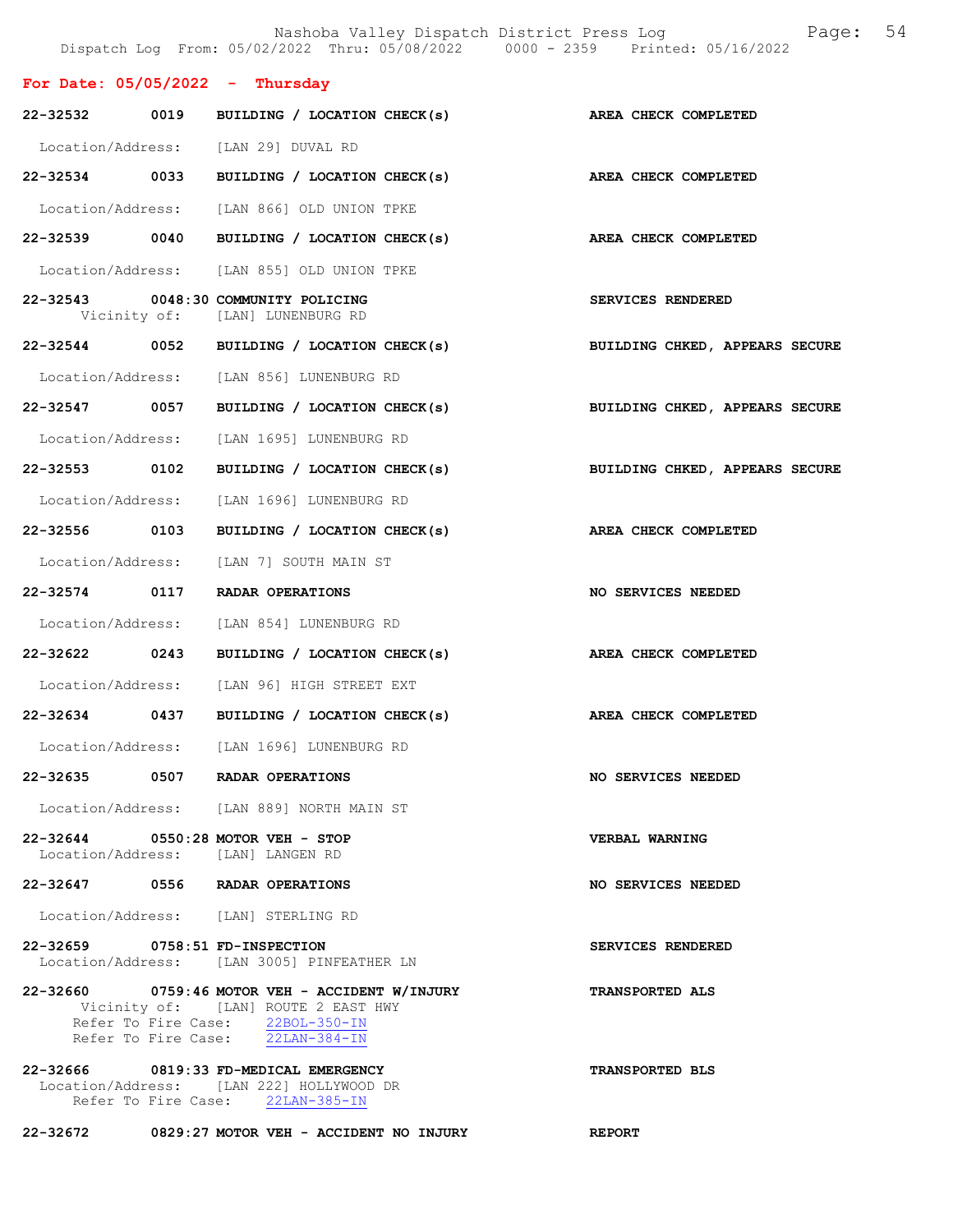|                                     | Dispatch Log From: 05/02/2022 Thru: 05/08/2022 0000 - 2359 Printed: 05/16/2022                                             | Nashoba Valley Dispatch District Press Log Mashoba Valley Dispatch District Press Log |  |
|-------------------------------------|----------------------------------------------------------------------------------------------------------------------------|---------------------------------------------------------------------------------------|--|
|                                     | Location/Address: [LAN] N MAIN ST + LUNENBURG RD                                                                           |                                                                                       |  |
| 22-32678 0857:04 FD-INSPECTION      | Location/Address: [LAN 583] CHARLOTTE ST                                                                                   | SERVICES RENDERED                                                                     |  |
|                                     | 22-32681 0903:36 MOTOR VEH - COMPLAINT                                                                                     | SEARCHED AREA, NEGATIVE RESULT                                                        |  |
| Location/Address: [LAN 659] MAIN ST |                                                                                                                            |                                                                                       |  |
| 22-32699 1006:11 FD-SERVICE CALL    | Location/Address: [LAN 689] MILL STREET EXT<br>Refer To Fire Case: 22LAN-386-IN                                            | <b>INVESTIGATED</b>                                                                   |  |
|                                     | 22-32702 1032:20 LARCENY/ FORGERY/ FRAUD<br>Location/Address: [LAN 2744] CHACE HILL RD                                     | <b>REPORT</b>                                                                         |  |
|                                     | 22-32703 1032:51 FD-MEDICAL EMERGENCY<br>Location/Address: [LAN 141] NORTH MAIN ST<br>Refer To Fire Case: 22LAN-387-IN     | <b>TRANSPORTED BLS</b>                                                                |  |
|                                     | 22-32733 1248:45 MOTOR VEH - ACCIDENT NO INJURY VEHICLE TOWED<br>Location/Address: [LAN 1275] BOLTON RD                    |                                                                                       |  |
| 22-32739 1309:10 TRAFFIC CONTROL    | Location/Address: [LAN] MILL ST + HIGH STREET EXT                                                                          | SERVICES RENDERED                                                                     |  |
| 22-32744 1333:22 MOTOR VEH - STOP   |                                                                                                                            | CITATION/WRTTN WARNING ISSUED                                                         |  |
|                                     | Vicinity of: [LAN 1599] HIGH STREET EXT                                                                                    |                                                                                       |  |
| 22-32748 1347:26 MOTOR VEH - STOP   | Vicinity of: [LAN] STERLING RD + MARY CATHERINE DR                                                                         | VERBAL WARNING                                                                        |  |
|                                     | 22-32777 1636:33 FD-CO DETECTOR ACTIVATION<br>Location/Address: [LAN 2447] WHITCOMB DR<br>Refer To Fire Case: 22LAN-388-IN | <b>INVESTIGATED</b>                                                                   |  |
|                                     | 22-32819 1959:58 FD-FIRE ALARM, RESIDENTAL<br>Location/Address: [LAN 1156] HILL TOP RD<br>Refer To Fire Case: 22LAN-389-IN | <b>FALSE ALARM</b>                                                                    |  |
| 22-32835                            | 2115 BUILDING / LOCATION CHECK(s) THE BUILDING CHKED, APPEARS SECURE                                                       |                                                                                       |  |
|                                     | Location/Address: [LAN 855] OLD UNION TPKE                                                                                 |                                                                                       |  |
| 22-32836                            | 2121 BUILDING / LOCATION CHECK(s)                                                                                          | BUILDING CHKED, APPEARS SECURE                                                        |  |
| Location/Address: [LAN 29] DUVAL RD |                                                                                                                            |                                                                                       |  |
| 22-32839                            | 2137 BUILDING / LOCATION CHECK(s)                                                                                          | BUILDING CHKED, APPEARS SECURE                                                        |  |
|                                     | Location/Address: [LAN 1011] FORT POND RD                                                                                  |                                                                                       |  |
| For Date: $05/06/2022 -$ Friday     |                                                                                                                            |                                                                                       |  |
| 22-32880                            | 0030 BUILDING / LOCATION CHECK(s)                                                                                          | AREA CHECK COMPLETED                                                                  |  |
|                                     | Location/Address: [LAN 566] HOLLYWOOD DR                                                                                   |                                                                                       |  |
| 22-32882                            | 0030 BUILDING / LOCATION CHECK(s)                                                                                          | BUILDING CHKED, APPEARS SECURE                                                        |  |

22-32887 0035 BUILDING / LOCATION CHECK(s) BUILDING CHKED, APPEARS SECURE

Location/Address: [LAN 96] HIGH STREET EXT

Location/Address: [LAN 868] HARVARD RD

22-32888 0037 BUILDING / LOCATION CHECK(s) AREA CHECK COMPLETED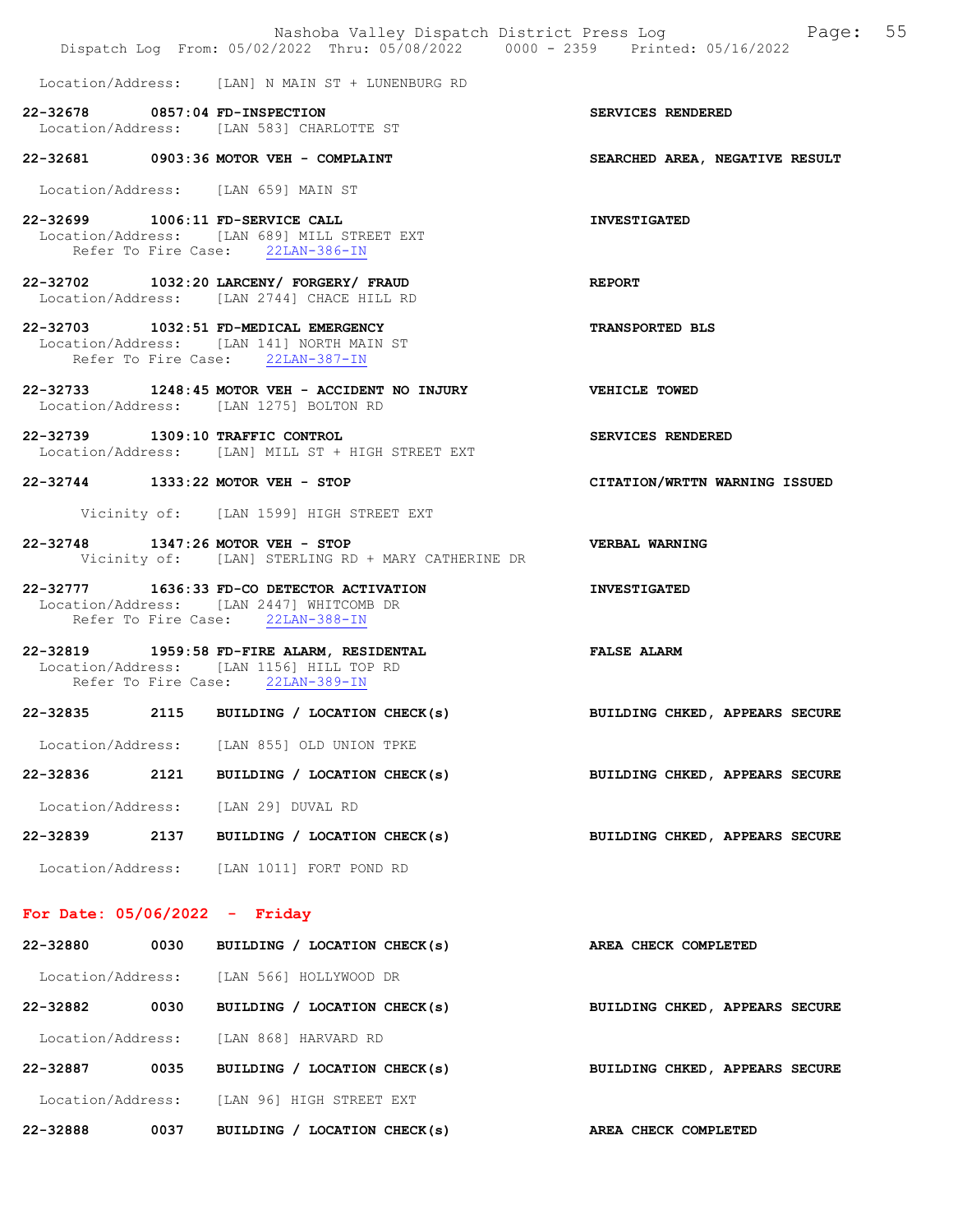Nashoba Valley Dispatch District Press Log Fage: 56 Dispatch Log From: 05/02/2022 Thru: 05/08/2022 0000 - 2359 Printed: 05/16/2022

|                               | Location/Address: [LAN 1696] LUNENBURG RD                                           |                                |
|-------------------------------|-------------------------------------------------------------------------------------|--------------------------------|
|                               | 22-32891 0048 BUILDING / LOCATION CHECK(s)                                          | BUILDING CHKED, APPEARS SECURE |
|                               | Location/Address: [LAN 1013] PRESCOTT ST                                            |                                |
|                               | 22-32892 0050 BUILDING / LOCATION CHECK(s) AREA CHECK COMPLETED                     |                                |
|                               | Location/Address: [LAN 1695] LUNENBURG RD                                           |                                |
| 22-32893 0052                 | BUILDING / LOCATION CHECK(s)                                                        | BUILDING CHKED, APPEARS SECURE |
|                               | Location/Address: [LAN 76] SOUTH MAIN ST                                            |                                |
| 22-32895 0053                 | BUILDING / LOCATION CHECK(s)                                                        | <b>AREA CHECK COMPLETED</b>    |
|                               | Location/Address: [LAN 855] OLD UNION TPKE                                          |                                |
|                               | 22-32899 0100 BUILDING / LOCATION CHECK(s) BUILDING CHKED, APPEARS SECURE           |                                |
|                               | Location/Address: [LAN 837] SOUTH MAIN ST                                           |                                |
|                               | 22-32905 0109 RADAR OPERATIONS                                                      | NO SERVICES NEEDED             |
|                               | Location/Address: [LAN 889] NORTH MAIN ST                                           |                                |
|                               | 22-32911 0121 BUILDING / LOCATION CHECK(s) AREA CHECK COMPLETED                     |                                |
|                               | Location/Address: [LAN 1011] FORT POND RD                                           |                                |
| 22-32915 0124                 | BUILDING / LOCATION CHECK(s) AREA CHECK COMPLETED                                   |                                |
|                               | Location/Address: [LAN 933] OLD UNION TPKE                                          |                                |
| 22-32917 0128                 | BUILDING / LOCATION CHECK(s)                                                        | AREA CHECK COMPLETED           |
|                               | Location/Address: [LAN 866] OLD UNION TPKE                                          |                                |
| 22-32921 0152                 | BUILDING / LOCATION CHECK(s)                                                        | BUILDING CHKED, APPEARS SECURE |
|                               | Location/Address: [LAN 7] SOUTH MAIN ST                                             |                                |
|                               | 22-32925 0206 BUILDING / LOCATION CHECK(s) AREA CHECK COMPLETED                     |                                |
|                               | Location/Address: [LAN 856] LUNENBURG RD                                            |                                |
|                               | $22-32945$ 0302 BUILDING / LOCATION CHECK(s)                                        | AREA CHECK COMPLETED           |
|                               | Location/Address: [LAN 7] SOUTH MAIN ST                                             |                                |
| 22-32947 0307                 | BUILDING / LOCATION CHECK(s)                                                        | AREA CHECK COMPLETED           |
|                               | Location/Address: [LAN 96] HIGH STREET EXT                                          |                                |
|                               | 22-32949 0308:56 ASSIST OTHER AGENCY<br>Location/Address: [LAN] ROUTE 190 NORTH HWY | SERVICES RENDERED              |
|                               | 22-32967 0607 RADAR OPERATIONS                                                      | NO SERVICES NEEDED             |
|                               | Location/Address: [LAN] BOLTON RD                                                   |                                |
| 22-32971 0619:30 GENERAL INFO | Location/Address: [LAN 863] OLD UNION TPKE                                          | SERVICES RENDERED              |
|                               | 22-33006 0905 RADAR OPERATIONS<br>Location/Address: [LAN] SOUTH MAIN ST             | SERVICES RENDERED              |
|                               | 22-33009 0924:02 MOTOR VEH - STOP                                                   | CITATION/WRTTN WARNING ISSUED  |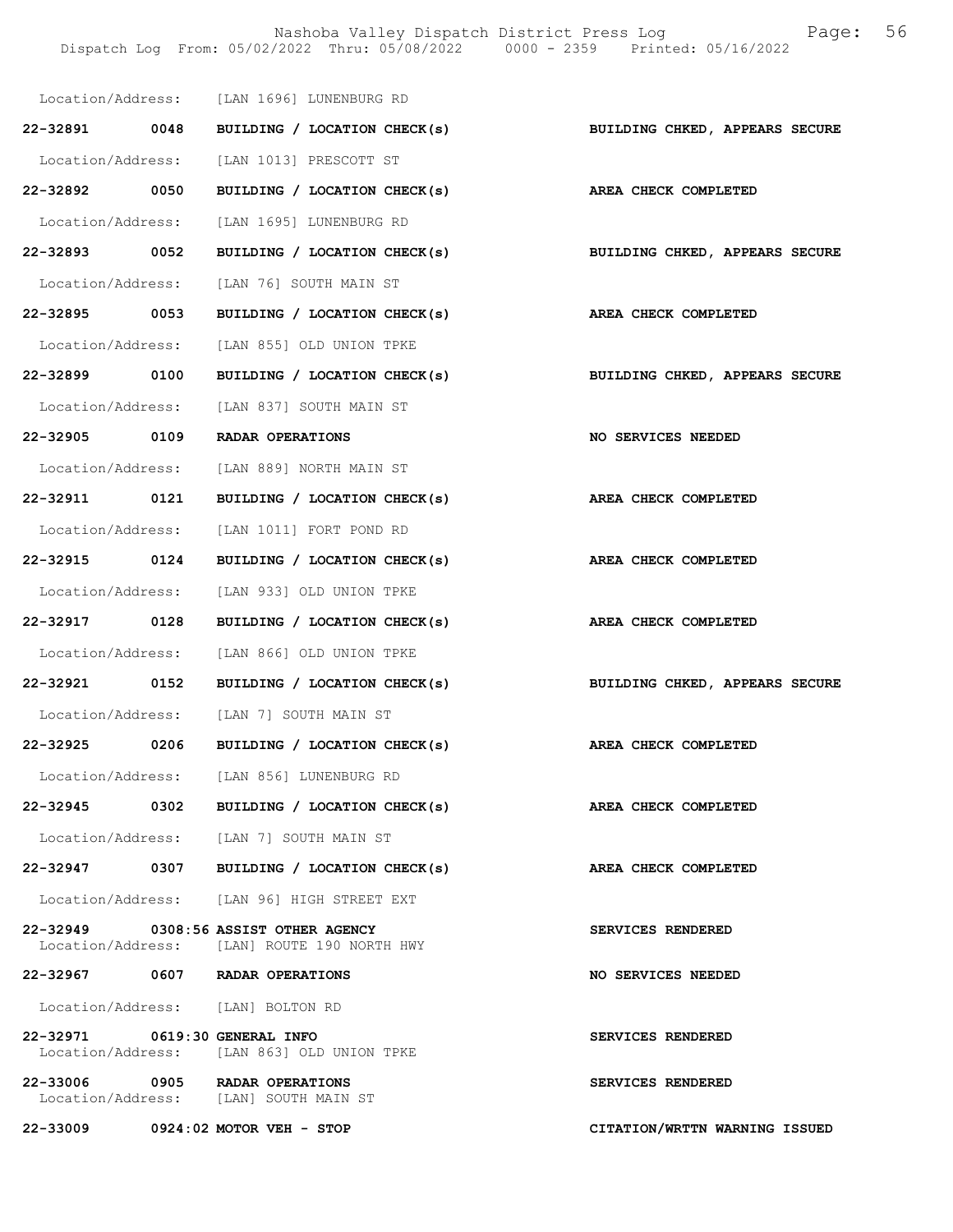Location/Address: [LAN 910] THAYER MEMORIAL DR

22-33011 0929 RADAR OPERATIONS SERVICES RENDERED<br>Location/Address: [LAN] HIGH STREET EXT Location/Address: [LAN] HIGH STREET EXT

22-33012 0933:27 MOTOR VEH - STOP CITATION/WRTTN WARNING ISSUED

Location/Address: [LAN] HIGH STREET EXT

- 22-33014 0954:48 FD-MEDICAL EMERGENCY TRANSPORTED ALS Location/Address: [LAN 1592] HIGH STREET EXT Refer To Fire Case:  $\frac{22BOL-358-IN}{22LAN-390-IN}$ Refer To Fire Case:
- 22-33016 0959:59 MOTOR VEH STOP CITATION/WRTTN WARNING ISSUED

Location/Address: [LAN] HIGH STREET EXT

- 22-33024 1018:45 RADAR OPERATIONS SERVICES RENDERED Vicinity of: [LAN] HIGH STREET EXT
- 22-33032 1031:41 MOTOR VEH STOP CITATION/WRTTN WARNING ISSUED
- Location/Address: [LAN] CHACE HILL RD + STERLING ST
- 22-33035 1033:44 MOTOR VEH STOP VERBAL WARNING Location/Address: [LAN] HIGH STREET EXT
- 22-33047 1112:04 MOTOR VEH STOP VERBAL WARNING Location/Address: [LAN 856] LUNENBURG RD

#### 22-33049 1134:56 ASSIST OTHER AGENCY REFERRED TO OTHER AGENCY

Location/Address: [LAN 1092] ROUTE 2 EAST HWY

- 22-33051 1142 RADAR OPERATIONS SERVICES RENDERED Location/Address: [LAN] BOLTON RD
- 22-33055 1145:58 MOTOR VEH STOP VERBAL WARNING Location/Address: [LAN] BOLTON RD
- 22-33062 1219:26 MOTOR VEH STOP VERBAL WARNING Location/Address: [LAN] BOLTON RD
- 22-33072 1314 RADAR OPERATIONS SERVICES RENDERED Location/Address: [LAN] SEVEN BRIDGE RD
- 22-33111 1649:01 MOTOR VEH STOP VERBAL WARNING Vicinity of: [LAN] N MAIN ST + DEVONSHIRE WAY

#### 22-33129 1833:09 FD-MEDICAL EMERGENCY PARTIENT REFUSAL, NO TRANSPORT

 Location/Address: [LAN 1672] IVY CT Refer To Fire Case: 22LAN-391-IN

- 22-33141 1920:21 JUVENILE PROBLEM GENERAL Gone on Arrival Vicinity of: [LAN 901] PARKER RD
- 22-33174 2126:47 FD-MEDICAL EMERGENCY TRANSPORTED ALS Location/Address: [LAN 271] STERLING RD Refer To Fire Case: 22LAN-392-IN
- 22-33176 2134:12 SUSPICIOUS ACTIVITY Gone on Arrival Vicinity of: [LAN 266] SOUTH MAIN ST
- 22-33191 2239:05 MOTOR VEH DISABLED SERVICES RENDERED Vicinity of: [LAN 1011] FORT POND RD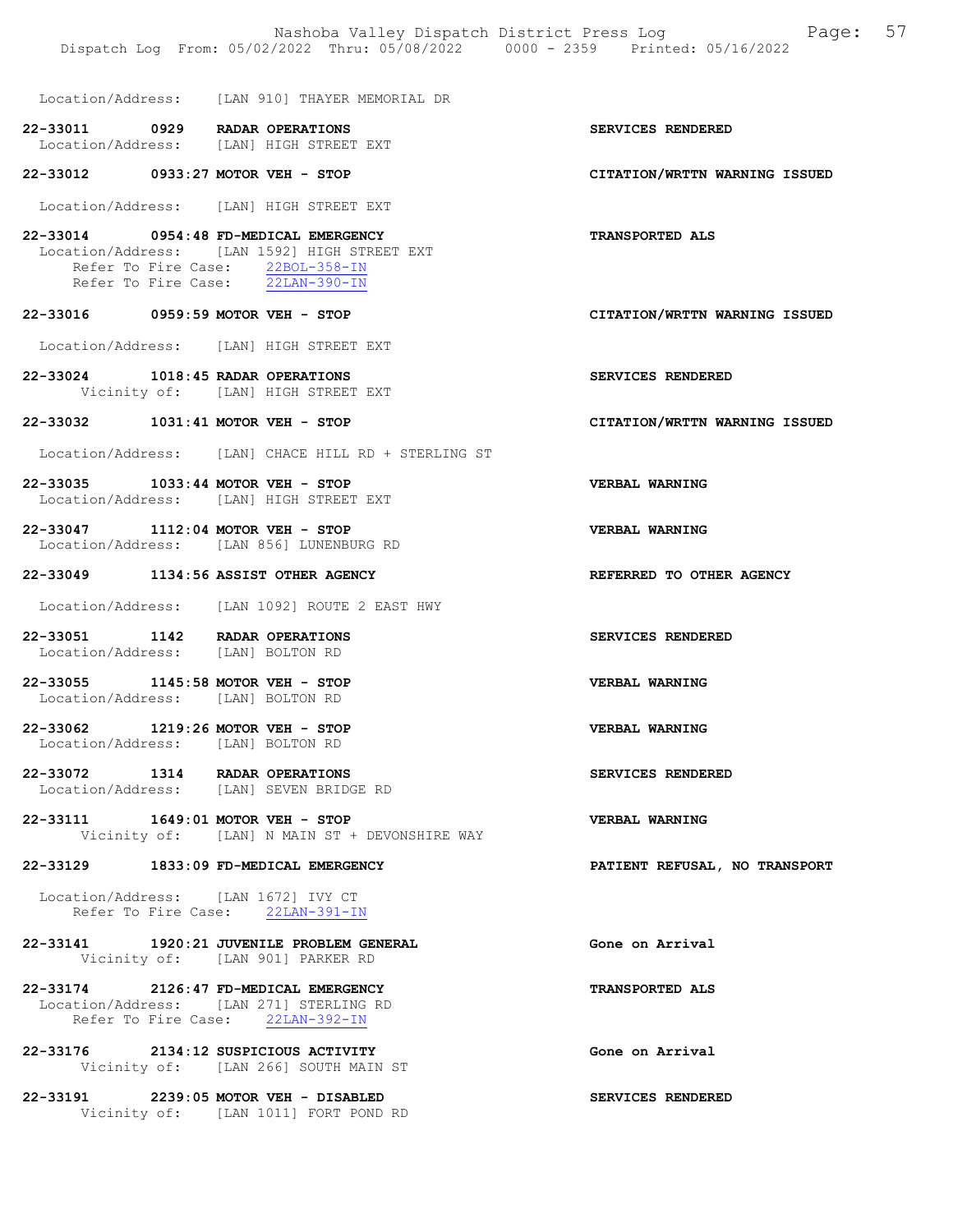# For Date: 05/07/2022 - Saturday

|               |      | 22-33197 0006 BUILDING / LOCATION CHECK(s)                                  | BUILDING CHKED, APPEARS SECURE |
|---------------|------|-----------------------------------------------------------------------------|--------------------------------|
|               |      | Location/Address: [LAN 222] HOLLYWOOD DR                                    |                                |
| 22-33201 0013 |      | BUILDING / LOCATION CHECK(s) BUILDING CHKED, APPEARS SECURE                 |                                |
|               |      | Location/Address: [LAN 1013] PRESCOTT ST                                    |                                |
|               |      | 22-33206 0015 BUILDING / LOCATION CHECK(s) BUILDING CHKED, APPEARS SECURE   |                                |
|               |      | Location/Address: [LAN 856] LUNENBURG RD                                    |                                |
| 22-33208 0016 |      | BUILDING / LOCATION CHECK(s)                                                | BUILDING CHKED, APPEARS SECURE |
|               |      | Location/Address: [LAN 76] SOUTH MAIN ST                                    |                                |
| 22-33211 0018 |      | BUILDING / LOCATION CHECK(s)                                                | BUILDING CHKED, APPEARS SECURE |
|               |      | Location/Address: [LAN 1695] LUNENBURG RD                                   |                                |
| 22-33213 0020 |      | BUILDING / LOCATION CHECK(s) BUILDING CHKED, APPEARS SECURE                 |                                |
|               |      | Location/Address: [LAN 1696] LUNENBURG RD                                   |                                |
| 22-33217 0021 |      | BUILDING / LOCATION CHECK(s) BUILDING CHKED, APPEARS SECURE                 |                                |
|               |      | Location/Address: [LAN 1063] MCGOVERN BLVD                                  |                                |
| 22-33224 0027 |      | BUILDING / LOCATION CHECK(s)                                                | BUILDING CHKED, APPEARS SECURE |
|               |      | Location/Address: [LAN 7] SOUTH MAIN ST                                     |                                |
| 22-33225 0027 |      | BUILDING / LOCATION CHECK(s) BUILDING CHKED, APPEARS SECURE                 |                                |
|               |      | Location/Address: [LAN 855] OLD UNION TPKE                                  |                                |
| 22-33230 0032 |      | BUILDING / LOCATION CHECK(s)                                                | BUILDING CHKED, APPEARS SECURE |
|               |      | Location/Address: [LAN 1040] OLD UNION TPKE                                 |                                |
| 22-33233 0037 |      | BUILDING / LOCATION CHECK(s) AREA CHECK COMPLETED                           |                                |
|               |      | Location/Address: [LAN 96] HIGH STREET EXT                                  |                                |
| 22-33234      | 0037 | BUILDING / LOCATION CHECK(s)                                                | BUILDING CHKED, APPEARS SECURE |
|               |      | Location/Address: [LAN 933] OLD UNION TPKE                                  |                                |
|               |      | 22-33236 0040 BUILDING / LOCATION CHECK(s)                                  | BUILDING CHKED, APPEARS SECURE |
|               |      | Location/Address: [LAN 1011] FORT POND RD                                   |                                |
|               |      | 22-33239 0040 RADAR OPERATIONS                                              | NO SERVICES NEEDED             |
|               |      | Location/Address: [LAN 878] HIGH STREET EXT                                 |                                |
|               |      | 22-33264 0129 BUILDING / LOCATION CHECK(s)                                  | BUILDING CHKED, APPEARS SECURE |
|               |      | Location: [LAN 1829] SOUTH SIDE AREA CHECKS                                 |                                |
| 22-33353      |      | 1016:51 VEHICLE IDENTIFICATION CHECK<br>Location/Address: [LAN 844] MAIN ST | SERVICES RENDERED              |
|               |      | 22-33356 1024:03 COOKING FIRE REQUEST                                       | NO SERVICES NEEDED             |
|               |      | Location/Address: [LAN 1950] MILL STREET EXT                                |                                |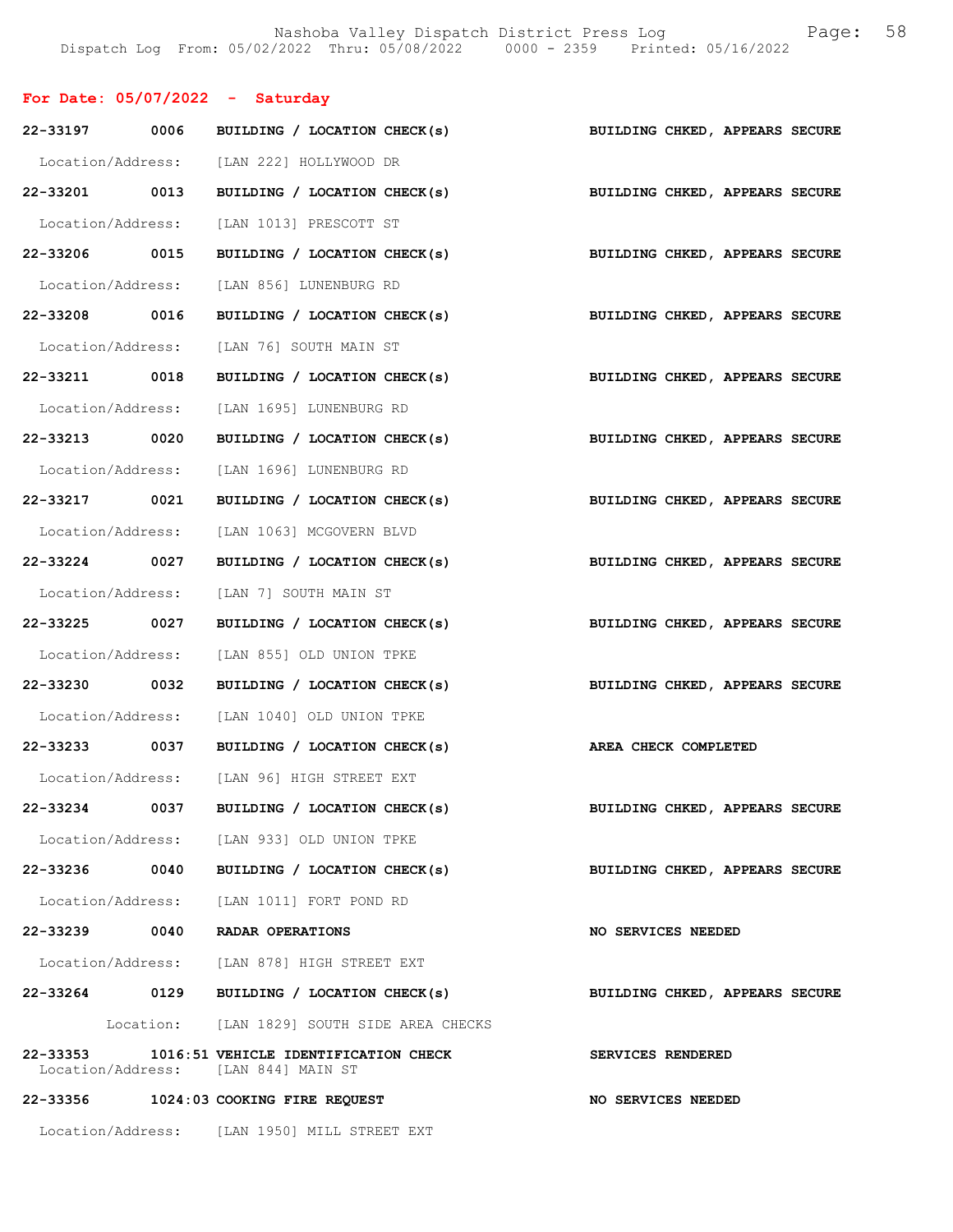# 22-33382 1252:44 FD-MEDICAL EMERGENCY PATIENT REFUSAL, NO TRANSPORT

- Location/Address: [LAN] SEVEN BRIDGE RD + CREAMERY RD Refer To Fire Case: 22LAN-393-IN
- 22-33385 1338 BUILDING / LOCATION CHECK(s) BUILDING CHKED, APPEARS SECURE

Location/Address: [LAN 353] GEORGE HILL RD

- 22-33386 1345 BUILDING / LOCATION CHECK(s) SERVICES RENDERED Location/Address: [LAN 916] GEORGE HILL RD
- 22-33388 1355 RADAR OPERATIONS SERVICES RENDERED Location/Address: [LAN] SEVEN BRIDGE RD
- 22-33390 1403:27 MOTOR VEH STOP VERBAL WARNING Location/Address: [LAN] SEVEN BRIDGE RD
- 22-33392 1423:01 MOTOR VEH STOP VERBAL WARNING<br>
Location/Address: [LAN] SEVEN BRIDGE RD [LAN] SEVEN BRIDGE RD
- 22-33418 1847 BUILDING / LOCATION CHECK(s) BUILDING CHKED, APPEARS SECURE
- Location/Address: [LAN 910] THAYER MEMORIAL DR
- 22-33437 2049 BUILDING / LOCATION CHECK(s) BUILDING CHKED, APPEARS SECURE
- Location/Address: [LAN 855] OLD UNION TPKE
- 22-33443 2111:25 ANIMAL CALL UNITS ADVISED Location/Address: [LAN 591] BURBANK LN
- 22-33444 2124:54 ANIMAL CALL RETURNED TO HOME OR FAMILY
- Location/Address: [LAN 1338] BURBANK LN
- 22-33453 2228:26 MOTOR VEH COMPLAINT REFERRED TO OTHER AGENCY Vicinity of: [LAN] SEVEN BRIDGE RD

# For Date: 05/08/2022 - Sunday

| 22-33526      |      | 0112 BUILDING / LOCATION CHECK(s)           | AREA CHECK COMPLETED           |
|---------------|------|---------------------------------------------|--------------------------------|
|               |      | Location/Address: [LAN 1040] OLD UNION TPKE |                                |
|               |      | 22-33531 0125 BUILDING / LOCATION CHECK(s)  | AREA CHECK COMPLETED           |
|               |      | Location/Address: [LAN 855] OLD UNION TPKE  |                                |
|               |      | 22-33538 0136 BUILDING / LOCATION CHECK(s)  | BUILDING CHKED, APPEARS SECURE |
|               |      | Location/Address: [LAN 856] LUNENBURG RD    |                                |
|               |      | 22-33539 0141 BUILDING / LOCATION CHECK(s)  | AREA CHECK COMPLETED           |
|               |      | Location/Address: [LAN 1695] LUNENBURG RD   |                                |
| 22-33541 0143 |      | BUILDING / LOCATION CHECK(s)                | AREA CHECK COMPLETED           |
|               |      | Location/Address: [LAN] SOUTH MAIN ST       |                                |
| 22-33545 0148 |      | BUILDING / LOCATION CHECK(s)                | BUILDING CHKED, APPEARS SECURE |
|               |      | Location/Address: [LAN 1696] LUNENBURG RD   |                                |
| 22-33547      | 0152 | BUILDING / LOCATION CHECK(s)                | AREA CHECK COMPLETED           |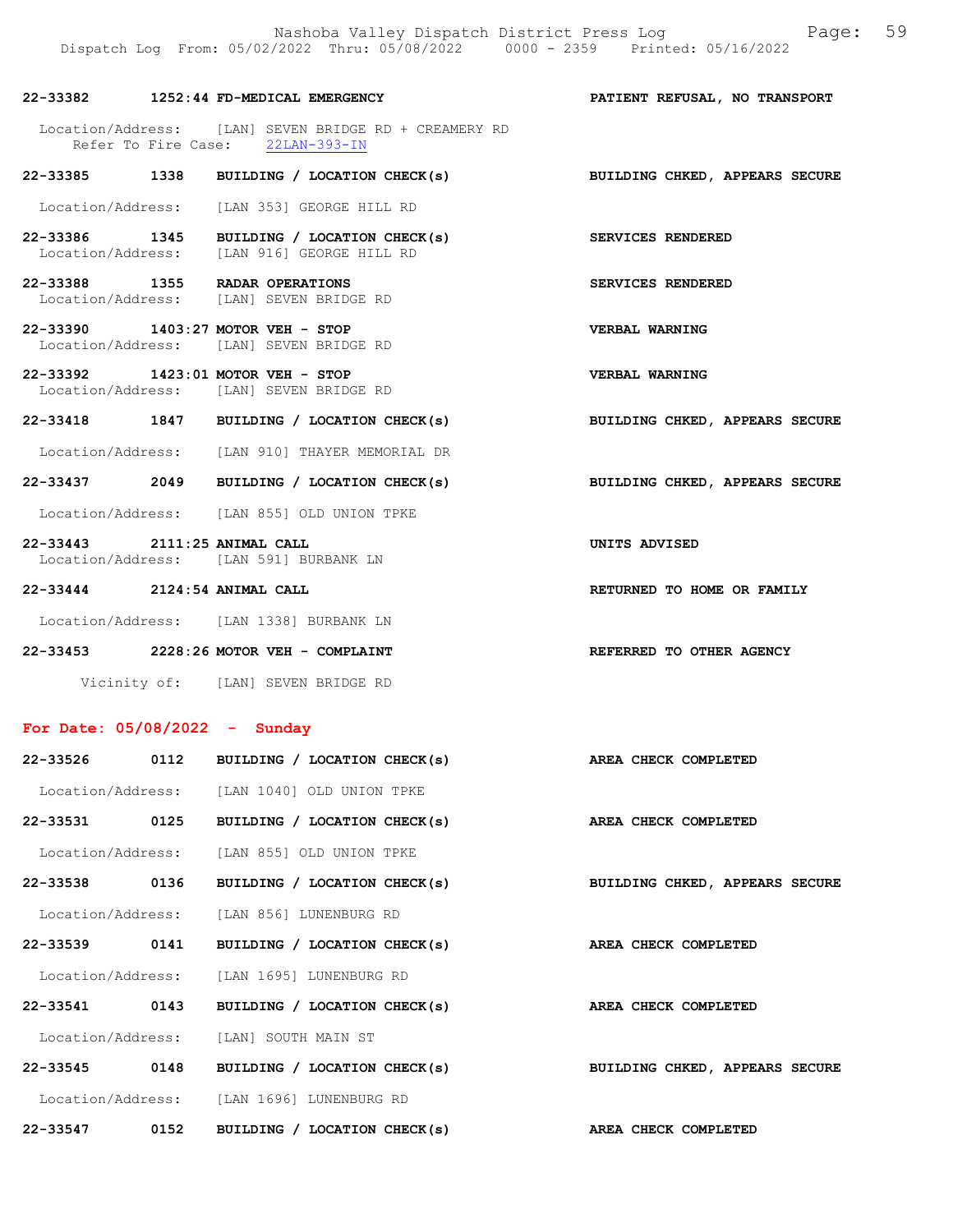Nashoba Valley Dispatch District Press Log Fage: 60 Dispatch Log From: 05/02/2022 Thru: 05/08/2022 0000 - 2359 Printed: 05/16/2022 Location/Address: [LAN 96] HIGH STREET EXT 22-33557 0214 RADAR OPERATIONS NO SERVICES NEEDED Location/Address: [LAN 927] NORTH MAIN ST 22-33569 0308 BUILDING / LOCATION CHECK(s) AREA CHECK COMPLETED Location/Address: [LAN 1062] OLD UNION TPKE 22-33574 0532:50 FD-MEDICAL EMERGENCY UNATTENDED DEATH Location/Address: [LAN] NORTH MAIN ST Refer To Fire Case:  $\frac{22BOL-366-IN}{22LAN-394-IN}$ Refer To Fire Case: 22-33607 0906 BUILDING / LOCATION CHECK(s) BUILDING CHKED, APPEARS SECURE Location/Address: [LAN 2760] GEORGE HILL RD 22-33611 0916 RADAR OPERATIONS SERVICES RENDERED<br>
Location/Address: [LAN] LANGEN RD Location/Address: 22-33623 1005 RADAR OPERATIONS SERVICES RENDERED Location/Address: [LAN] NORTH MAIN ST 22-33624 1007:05 MOTOR VEH - ACCIDENT W/INJURY VEHICLE TOWED Location/Address: [LAN 1042] MAIN ST Refer To Fire Case: 22LAN-395-IN 22-33638 1244 RADAR OPERATIONS SERVICES RENDERED Location/Address: [LAN] NORTH MAIN ST 22-33640 1256:34 MOTOR VEH - STOP VERBAL WARNING Location/Address: [LAN] NORTH MAIN ST 22-33641 1305:01 MOTOR VEH - STOP VERBAL WARNING Location/Address: [LAN] NORTH MAIN ST 22-33649 1333:38 MOTOR VEH - STOP VERBAL WARNING Location/Address: [LAN] NORTH MAIN ST 22-33651 1403:51 ASSIST OTHER AGENCY SPOKEN TO Location/Address: [LAN 813] NORTH MAIN ST 22-33658 1629:32 ASSIST OTHER AGENCY SERVICES RENDERED Location/Address: [LAN 813] NORTH MAIN ST 22-33668 1717:31 ASSIST CITIZEN SERVICES RENDERED Location/Address: [LAN 2395] STERLING RD 22-33690 1934 RADAR OPERATIONS SERVICES RENDERED Location/Address: [LAN] HIGH STREET EXT + MILL STREET EXT 22-33691 1953:07 MOTOR VEH - STOP VERBAL WARNING Vicinity of: [LAN] HIGH STREET EXT + MILL ST 22-33693 2005:00 MOTOR VEH - STOP CITATION/WRTTN WARNING ISSUED Location/Address: [LAN 1598] HIGH STREET EXT 22-33695 2021:57 MOTOR VEH - STOP CITATION/WRTTN WARNING ISSUED Location/Address: [LAN 288] HIGH STREET EXT 22-33718 2102 RADAR OPERATIONS NO SERVICES NEEDED

Location/Address: [LAN 889] NORTH MAIN ST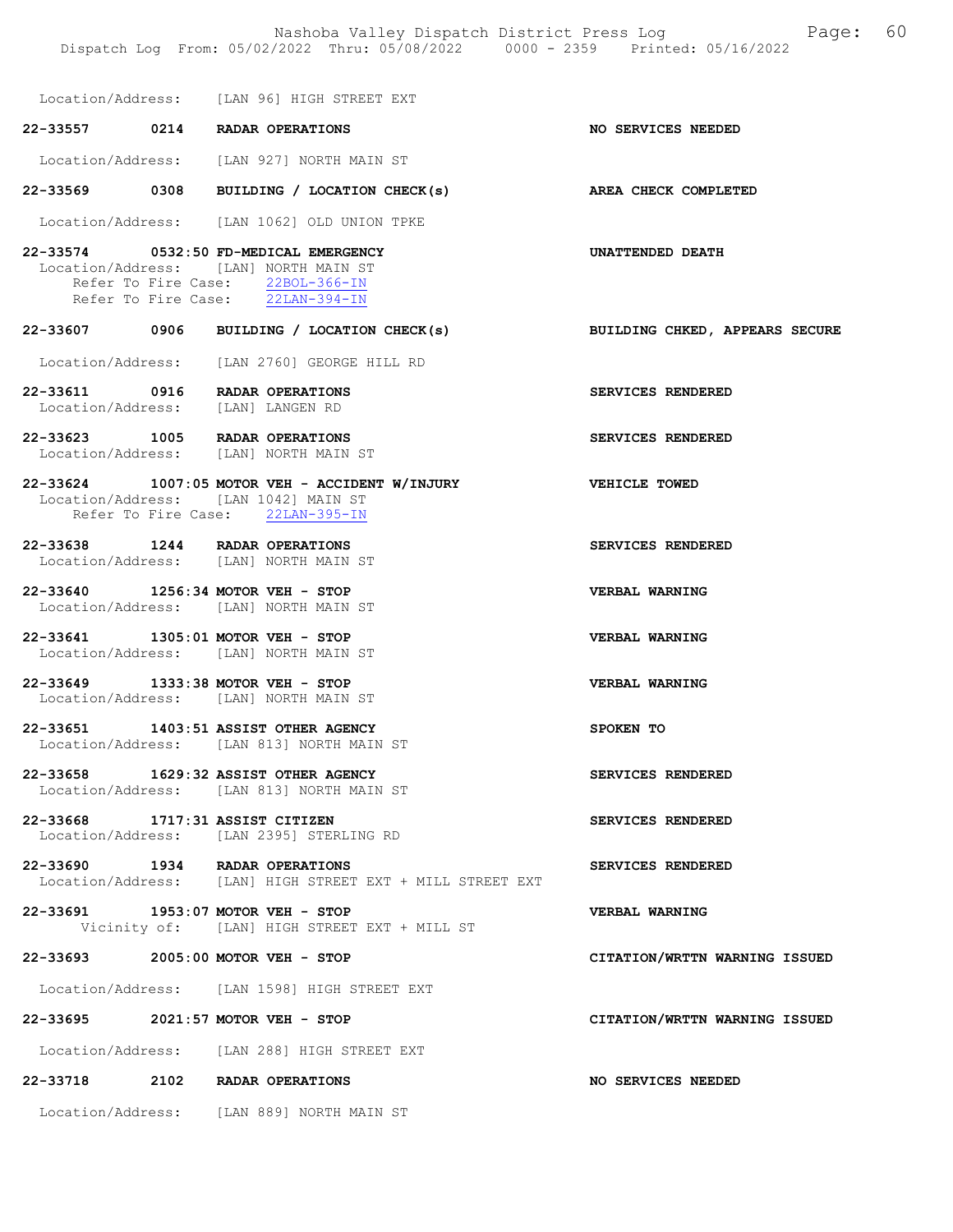# 22-33725 2205 BUILDING / LOCATION CHECK(s) BUILDING CHKED, APPEARS SECURE

Location/Address: [LAN 868] HARVARD RD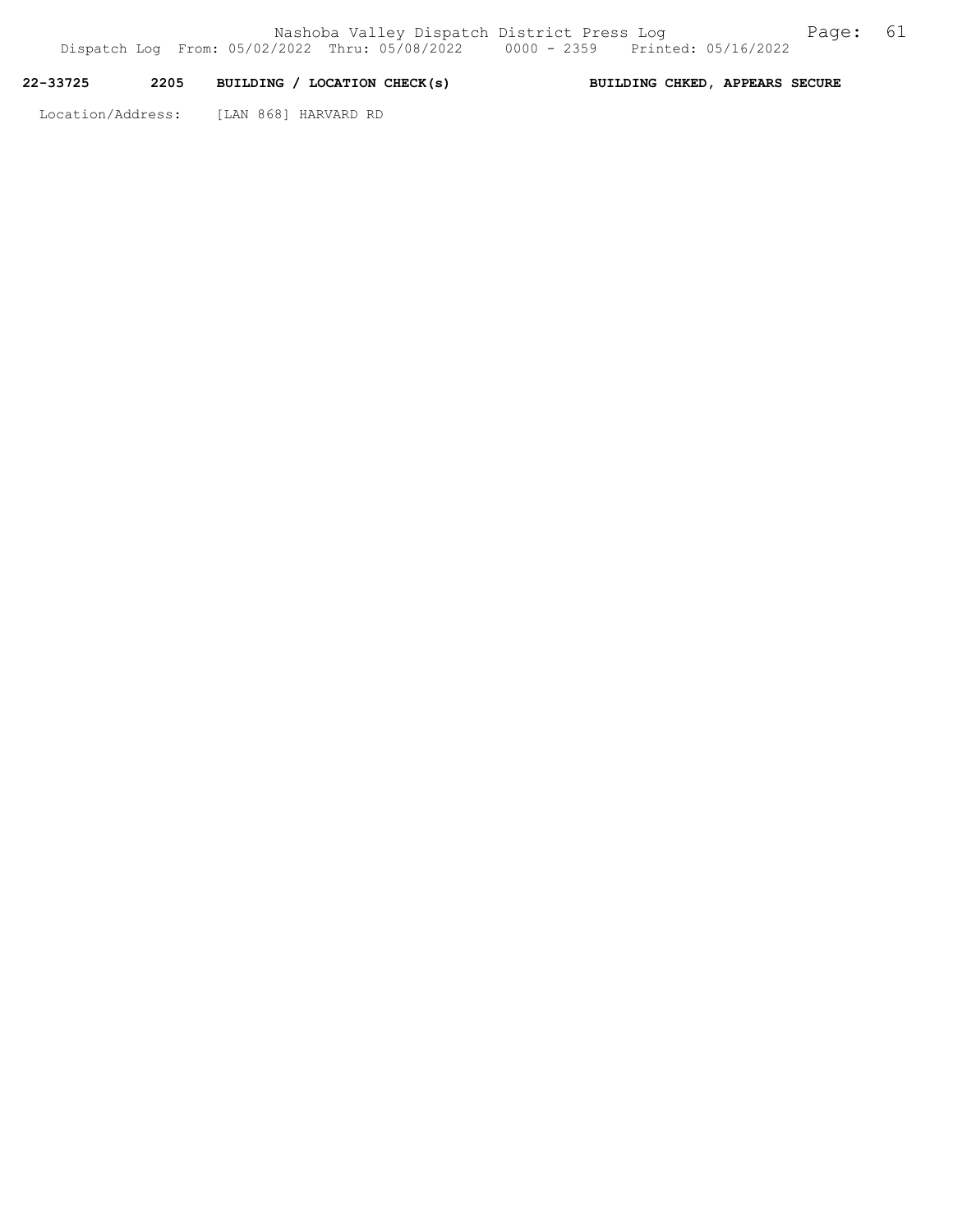Nashoba Valley Dispatch District Press Log Fage: 62 Dispatch Log From: 05/02/2022 Thru: 05/08/2022 0000 - 2359 Printed: 05/16/2022

For Jurisdiction: LUNENBURG, MA

| For Date: $05/02/2022 -$ Monday        |                                                                           |                                |
|----------------------------------------|---------------------------------------------------------------------------|--------------------------------|
| 22-31587 0000:06 MOTOR VEH - STOP      |                                                                           | CITATION/WRTTN WARNING ISSUED  |
|                                        | Vicinity of: [LUN] LAKEFRONT AVE                                          |                                |
|                                        | 22-31590 0010 BUILDING / LOCATION CHECK(s) BUILDING CHKED, APPEARS SECURE |                                |
|                                        | Location/Address: [LUN 4488] ELECTRIC AVE                                 |                                |
| 22-31624 0010                          | BUILDING / LOCATION CHECK(s)                                              | BUILDING CHKED, APPEARS SECURE |
|                                        | Location/Address: [LUN 4248] WHALOM RD                                    |                                |
| 22-31591 0014                          | BUILDING / LOCATION CHECK(s)                                              | AREA CHECK COMPLETED           |
|                                        | Location/Address: [LUN 83] LAKEFRONT AVE                                  |                                |
| 22-31594 0017                          | BUILDING / LOCATION CHECK(s) AREA CHECK COMPLETED                         |                                |
| Location/Address: [LUN] NORTHFIELD RD  |                                                                           |                                |
| 22-31593 0019                          | BUILDING / LOCATION CHECK(s) AREA CHECK COMPLETED                         |                                |
|                                        | Location/Address: [LUN 3670] SUMMER ST                                    |                                |
| 22-31596 0022                          | BUILDING / LOCATION CHECK(s)                                              | AREA CHECK COMPLETED           |
| Location/Address: [LUN 4732] SUMMER ST |                                                                           |                                |
| 22-31598 0023                          | BUILDING / LOCATION CHECK(s)                                              | AREA CHECK COMPLETED           |
| Location/Address: [LUN 3539] SCHOOL ST |                                                                           |                                |
| 22-31600 0025                          | BUILDING / LOCATION CHECK(s)                                              | AREA CHECK COMPLETED           |
|                                        | Location/Address: [LUN 3651] SUMMER ST                                    |                                |
| 22-31601 0028                          | BUILDING / LOCATION CHECK(s) AREA CHECK COMPLETED                         |                                |
|                                        | Location/Address: [LUN 1130] ELECTRIC AVE                                 |                                |
| 22-31604 0029                          | BUILDING / LOCATION CHECK(s)                                              | AREA CHECK COMPLETED           |
|                                        | Location/Address: [LUN 4777] ELECTRIC AVE                                 |                                |
| 22-31605<br>0030                       | BUILDING / LOCATION CHECK(s)                                              | AREA CHECK COMPLETED           |
|                                        | Location/Address: [LUN 4488] ELECTRIC AVE                                 |                                |
| 0034<br>22-31608                       | BUILDING / LOCATION CHECK(s)                                              | AREA CHECK COMPLETED           |
|                                        | Location/Address: [LUN 246] MASSACHUSETTS AVE                             |                                |
| 22-31610<br>0034                       | BUILDING / LOCATION CHECK(s)                                              | BUILDING CHKED, APPEARS SECURE |
| Location/Address:                      | [LUN 2475] MASSACHUSETTS AVE                                              |                                |
| 22-31612<br>0037                       | BUILDING / LOCATION CHECK(s)                                              | BUILDING CHKED, APPEARS SECURE |
| Location/Address:                      | [LUN 4693] MASSACHUSETTS AVE                                              |                                |
| 22-31614<br>0040                       | BUILDING / LOCATION CHECK(s)                                              | AREA CHECK COMPLETED           |
| Location/Address:                      | [LUN 247] MASSACHUSETTS AVE                                               |                                |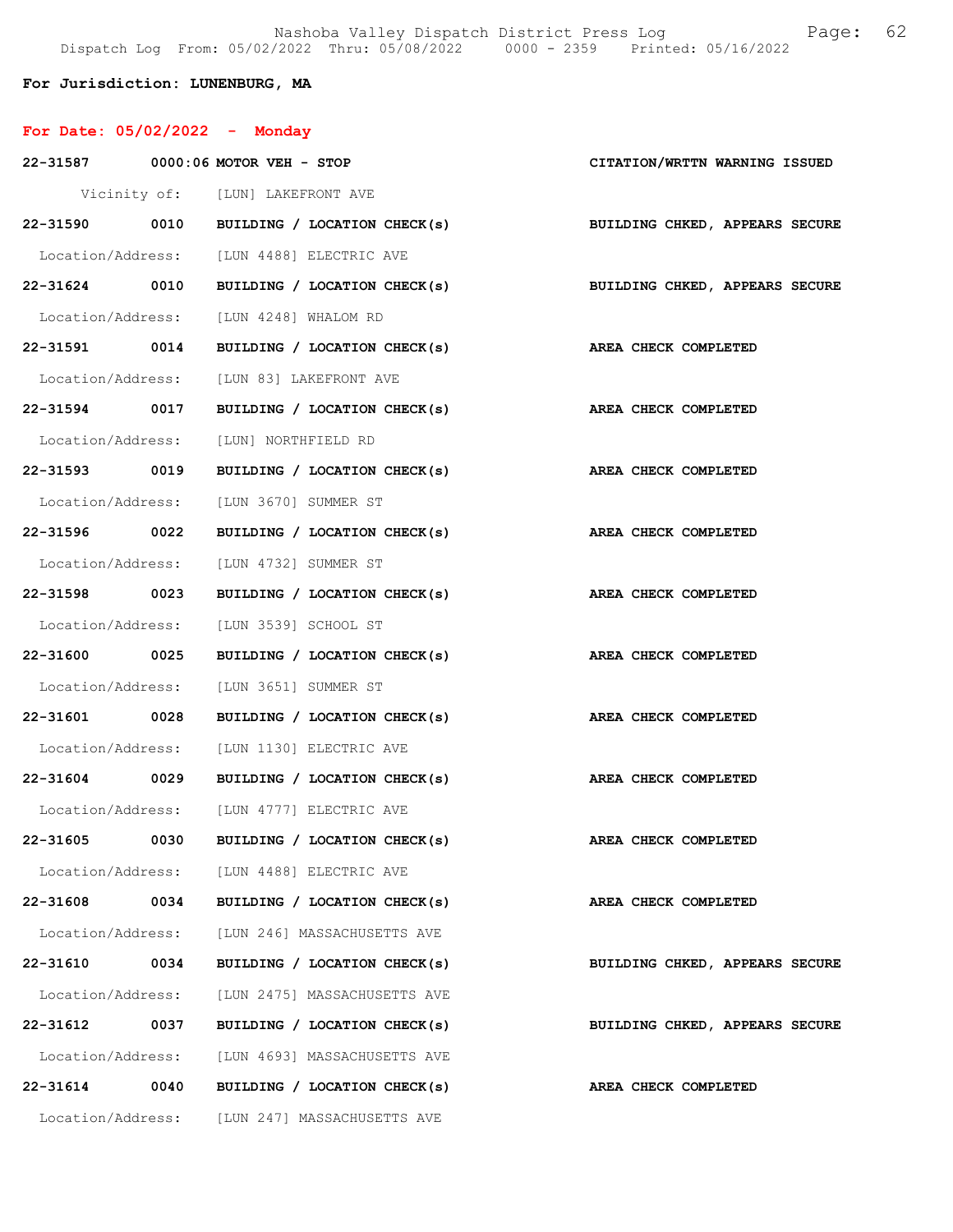|                                    |      | Nashoba Valley Dispatch District Press Log<br>Dispatch Log From: 05/02/2022 Thru: 05/08/2022 0000 - 2359 Printed: 05/16/2022 | Page: 63                       |
|------------------------------------|------|------------------------------------------------------------------------------------------------------------------------------|--------------------------------|
|                                    |      | 22-31619 0046 BUILDING / LOCATION CHECK(s) AREA CHECK COMPLETED                                                              |                                |
|                                    |      | Location/Address: [LUN 2431] MASSACHUSETTS AVE                                                                               |                                |
|                                    |      | 22-31620 0047 BUILDING / LOCATION CHECK(s) AREA CHECK COMPLETED                                                              |                                |
|                                    |      | Location/Address: [LUN 2455] MASSACHUSETTS AVE                                                                               |                                |
| 22-31622 0048                      |      | BUILDING / LOCATION CHECK(s) AREA CHECK COMPLETED                                                                            |                                |
|                                    |      | Location/Address: [LUN 2268] MAIN ST                                                                                         |                                |
| 22-31625 0049                      |      | BUILDING / LOCATION CHECK(s)                                                                                                 | AREA CHECK COMPLETED           |
|                                    |      | Location/Address: [LUN 2495] MASSACHUSETTS AVE                                                                               |                                |
|                                    |      | 22-31626 0050 BUILDING / LOCATION CHECK(s)                                                                                   | AREA CHECK COMPLETED           |
|                                    |      | Location/Address: [LUN 2509] MASSACHUSETTS AVE                                                                               |                                |
|                                    |      | 22-31627 0051 BUILDING / LOCATION CHECK(s)                                                                                   | BUILDING CHKED, APPEARS SECURE |
|                                    |      | Location/Address: [LUN 4996] ELECTRIC AVE                                                                                    |                                |
|                                    |      | 22-31632 0051 BUILDING / LOCATION CHECK(s)                                                                                   | AREA CHECK COMPLETED           |
|                                    |      | Location/Address: [LUN 2310] MASSACHUSETTS AVE                                                                               |                                |
|                                    |      | 22-31628 0052 BUILDING / LOCATION CHECK(s)                                                                                   | AREA CHECK COMPLETED           |
|                                    |      | Location/Address: [LUN 94] MASSACHUSETTS AVE                                                                                 |                                |
|                                    |      | 22-31629 0053:02 ASSIST OTHER AGENCY<br>Location/Address: [LUN] CHASE RD                                                     | SERVICES RENDERED              |
|                                    |      | 22-31634 0101 BUILDING / LOCATION CHECK(s)                                                                                   | BUILDING CHKED, APPEARS SECURE |
|                                    |      | Location/Address: [LUN 2328] MASSACHUSETTS AVE                                                                               |                                |
|                                    |      | 22-31636 0102 BUILDING / LOCATION CHECK(s)                                                                                   | BUILDING CHKED, APPEARS SECURE |
|                                    |      | Location/Address: [LUN 196] LEOMINSTER-SHIRLEY RD                                                                            |                                |
|                                    |      | 22-31637 0103 BUILDING / LOCATION CHECK(s)                                                                                   | AREA CHECK COMPLETED           |
|                                    |      | Location/Address: [LUN 2143] LEOMINSTER-SHIRLEY RD                                                                           |                                |
| 22-31638 0103                      |      | BUILDING / LOCATION CHECK(s)                                                                                                 | BUILDING CHKED, APPEARS SECURE |
| Location/Address:                  |      | [LUN 246] MASSACHUSETTS AVE                                                                                                  |                                |
| 22-31641 0106<br>Location/Address: |      | RADAR OPERATIONS<br>[LUN 4996] ELECTRIC AVE                                                                                  | SERVICES RENDERED              |
| 22-31642 0107                      |      | BUILDING / LOCATION CHECK(s)                                                                                                 | BUILDING CHKED, APPEARS SECURE |
| Location/Address:                  |      | [LUN 2144] LEOMINSTER-SHIRLEY RD                                                                                             |                                |
| 22-31648 0114                      |      | BUILDING / LOCATION CHECK(s)                                                                                                 | BUILDING CHKED, APPEARS SECURE |
| Location/Address:                  |      | [LUN 837] CHASE RD                                                                                                           |                                |
| 22-31647 0116                      |      | BUILDING / LOCATION CHECK(s)                                                                                                 | BUILDING CHKED, APPEARS SECURE |
|                                    |      | Location/Address: [LUN 2234] LEOMINSTER RD                                                                                   |                                |
| 22-31655                           | 0139 | BUILDING / LOCATION CHECK(s)                                                                                                 | BUILDING CHKED, APPEARS SECURE |

Location/Address: [LUN 2431] MASSACHUSETTS AVE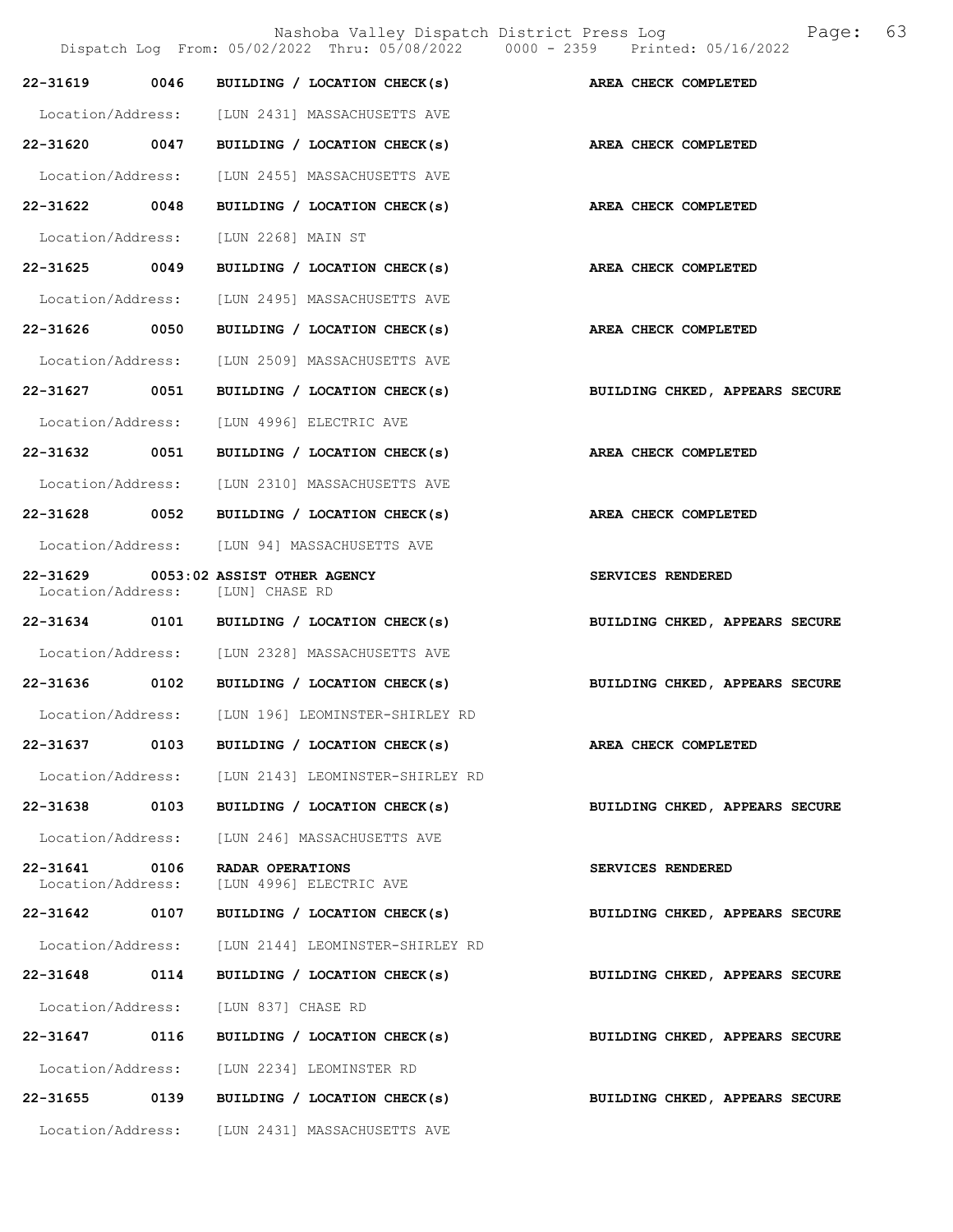|                   |      | Nashoba Valley Dispatch District Press Log<br>Dispatch Log From: 05/02/2022 Thru: 05/08/2022 0000 - 2359 Printed: 05/16/2022 | Page:                          | 64 |
|-------------------|------|------------------------------------------------------------------------------------------------------------------------------|--------------------------------|----|
|                   |      | 22-31656 0141 BUILDING / LOCATION CHECK(s)                                                                                   | BUILDING CHKED, APPEARS SECURE |    |
|                   |      | Location/Address: [LUN 2455] MASSACHUSETTS AVE                                                                               |                                |    |
|                   |      | 22-31657 0142 BUILDING / LOCATION CHECK(s)                                                                                   | BUILDING CHKED, APPEARS SECURE |    |
|                   |      | Location/Address: [LUN 4656] MASSACHUSETTS AVE                                                                               |                                |    |
|                   |      | 22-31659 0144:43 MOTOR VEH - STOP                                                                                            | CITATION/WRTTN WARNING ISSUED  |    |
|                   |      | Vicinity of: [LUN 1130] ELECTRIC AVE                                                                                         |                                |    |
|                   |      | 22-31662 0151 BUILDING / LOCATION CHECK(s)                                                                                   | BUILDING CHKED, APPEARS SECURE |    |
|                   |      | Location/Address: [LUN 2154] LEOMINSTER-SHIRLEY RD                                                                           |                                |    |
|                   |      | 22-31663 0154 RADAR OPERATIONS                                                                                               | NO SERVICES NEEDED             |    |
| Location/Address: |      | [LUN] ELECTRIC AVE + WHALOM RD                                                                                               |                                |    |
| 22-31665 0157     |      | BUILDING / LOCATION CHECK(s)                                                                                                 | BUILDING CHKED, APPEARS SECURE |    |
| Location/Address: |      | [LUN 4777] ELECTRIC AVE                                                                                                      |                                |    |
| 22-31666 0158     |      | BUILDING / LOCATION CHECK(s)                                                                                                 | BUILDING CHKED, APPEARS SECURE |    |
| Location/Address: |      | [LUN 1130] ELECTRIC AVE                                                                                                      |                                |    |
| 22-31668 0159     |      | BUILDING / LOCATION CHECK(s)                                                                                                 | BUILDING CHKED, APPEARS SECURE |    |
| Location/Address: |      | [LUN 1123] ELECTRIC AVE                                                                                                      |                                |    |
| 22-31669 0159     |      | <b>RADAR OPERATIONS</b>                                                                                                      | NO SERVICES NEEDED             |    |
| Location/Address: |      | [LUN 4526] LANCASTER AVE                                                                                                     |                                |    |
| 22-31670 0200     |      | BUILDING / LOCATION CHECK(s)                                                                                                 | BUILDING CHKED, APPEARS SECURE |    |
|                   |      | Location/Address: [LUN 4487] ELECTRIC AVE                                                                                    |                                |    |
| 22-31672          | 0201 | BUILDING / LOCATION CHECK(s)                                                                                                 | AREA CHECK COMPLETED           |    |
|                   |      | Location/Address: [LUN 1093] ELECTRIC AVE                                                                                    |                                |    |
|                   |      | 22-31673 0202 BUILDING / LOCATION CHECK(s)                                                                                   | BUILDING CHKED, APPEARS SECURE |    |
|                   |      | Location/Address: [LUN 1116] ELECTRIC AVE                                                                                    |                                |    |
|                   |      | 22-31674 0202 BUILDING / LOCATION CHECK(s)                                                                                   | BUILDING CHKED, APPEARS SECURE |    |
|                   |      | Location/Address: [LUN 6] ELECTRIC AVE                                                                                       |                                |    |
|                   |      | 22-31675 0204 BUILDING / LOCATION CHECK(s)                                                                                   | BUILDING CHKED, APPEARS SECURE |    |
|                   |      | Location/Address: [LUN 1113] ELECTRIC AVE                                                                                    |                                |    |
|                   |      | 22-31676 0204 BUILDING / LOCATION CHECK(s)                                                                                   | BUILDING CHKED, APPEARS SECURE |    |
|                   |      | Location/Address: [LUN 2370] ELECTRIC AVE                                                                                    |                                |    |
|                   |      | 22-31678 0205:14 FD-FIRE ALARM, COMMERCIAL<br>Location/Address: [LUN] TRI-TOWN DR<br>Refer To Fire Case: 22LUN-144-IN        | SERVICES RENDERED              |    |
|                   |      | 22-31680 0246 BUILDING / LOCATION CHECK(s)                                                                                   | BUILDING CHKED, APPEARS SECURE |    |

Location/Address: [LUN 2383] MASSACHUSETTS AVE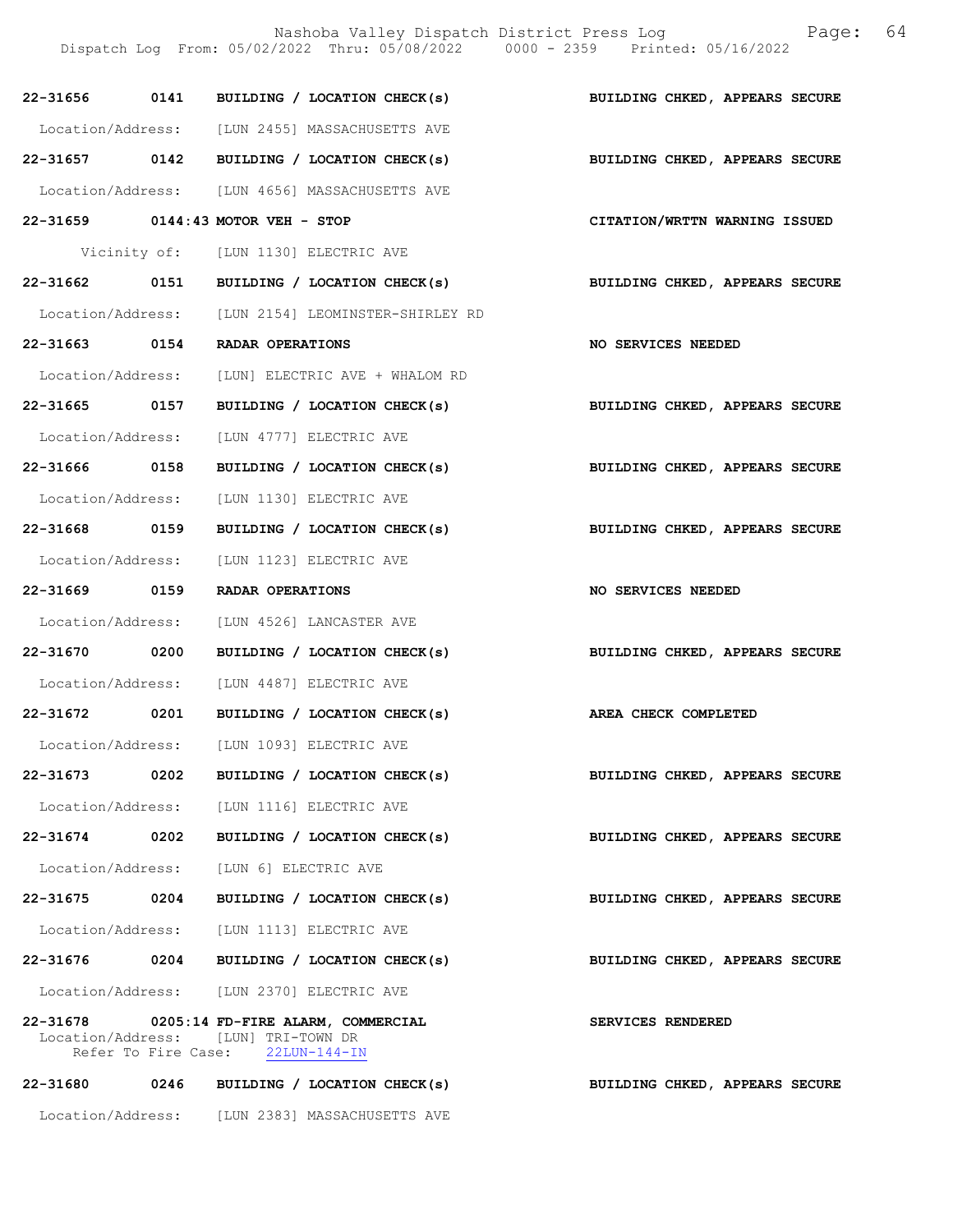|                                  | Nashoba Valley Dispatch District Press Log<br>Dispatch Log From: 05/02/2022 Thru: 05/08/2022 0000 - 2359 Printed: 05/16/2022 | 65<br>Page:                    |
|----------------------------------|------------------------------------------------------------------------------------------------------------------------------|--------------------------------|
|                                  | 22-31681 0247 RADAR OPERATIONS<br>Location/Address: [LUN] MASSACHUSETTS AVE                                                  | SERVICES RENDERED              |
|                                  | 22-31683 0306 BUILDING / LOCATION CHECK(s)                                                                                   | BUILDING CHKED, APPEARS SECURE |
|                                  | Location/Address: [LUN 2495] MASSACHUSETTS AVE                                                                               |                                |
|                                  | 22-31686 0354:52 FD-MEDICAL EMERGENCY<br>Location/Address: [LUN 3936] VALLEY RD<br>Refer To Fire Case: 22TOW-478-IN          | TRANSPORTED ALS                |
|                                  | 22-31691 0446:24 911 ABANDONED/MISDIAL/HANGUP<br>Location/Address: [LUN 4073] WEST ST                                        | SPOKEN TO                      |
|                                  | 22-31693 0511 BUILDING / LOCATION CHECK(s)                                                                                   | <b>ACCIDENTAL 911 CALL</b>     |
|                                  | Location/Address: [LUN] PLEASANT ST                                                                                          |                                |
|                                  | 22-31695 0518 RADAR OPERATIONS<br>Location/Address: [LUN 2012] LANCASTER AVE                                                 | SERVICES RENDERED              |
|                                  | 22-31696 0518 BUILDING / LOCATION CHECK(s)                                                                                   | AREA CHECK COMPLETED           |
|                                  | Location/Address: [LUN 2375] MASSACHUSETTS AVE                                                                               |                                |
|                                  | 22-31697 0519 RADAR OPERATIONS                                                                                               | NO SERVICES NEEDED             |
| Location/Address: [LUN] CHASE RD |                                                                                                                              |                                |
|                                  | 22-31700 0543:46 MOTOR VEH - STOP                                                                                            | CITATION/WRTTN WARNING ISSUED  |
|                                  | Vicinity of: [LUN 2014] LANCASTER AVE                                                                                        |                                |
|                                  | 22-31701 0550 BUILDING / LOCATION CHECK(s)                                                                                   | AREA CHECK COMPLETED           |
|                                  | Location/Address: [LUN 4471] CHASE RD                                                                                        |                                |
|                                  | 22-31702 0550:51 MOTOR VEH - STOP<br>Vicinity of: [LUN 1998] LANCASTER AVE                                                   | <b>VERBAL WARNING</b>          |
|                                  | 22-31705 0600 BUILDING / LOCATION CHECK(s)                                                                                   | BUILDING CHKED, APPEARS SECURE |
|                                  | Location/Address: [LUN 4732] SUMMER ST                                                                                       |                                |
|                                  | 22-31716 0738 RADAR OPERATIONS                                                                                               | AREA CHECK COMPLETED           |
| Location/Address: [LUN] OAK AVE  |                                                                                                                              |                                |
|                                  | 22-31717 0741:50 MOTOR VEH - STOP<br>Vicinity of: [LUN] WHALOM RD + PRATT ST                                                 | <b>VERBAL WARNING</b>          |
|                                  | 22-31725 0841 RADAR OPERATIONS<br>Location/Address: [LUN 94] MASSACHUSETTS AVE                                               | SERVICES RENDERED              |
| 22-31729 0856:26 DISTURBANCE     |                                                                                                                              | SEARCHED AREA, NEGATIVE RESULT |
|                                  | Location/Address: [LUN] FLAT HILL RD                                                                                         |                                |
|                                  | 22-31736 0919 BUILDING / LOCATION CHECK(s)                                                                                   | AREA CHECK COMPLETED           |
|                                  | Location/Address: [LUN] BURRAGE ST                                                                                           |                                |
|                                  | 22-31741 0938 RADAR OPERATIONS                                                                                               | AREA CHECK COMPLETED           |
|                                  | Location/Address: [LUN] HIGHLAND ST + HOLMAN ST                                                                              |                                |
|                                  | 22-31744 0942:43 MOTOR VEH - STOP<br>Location/Address: [LUN 1592] HIGHLAND ST                                                | <b>VERBAL WARNING</b>          |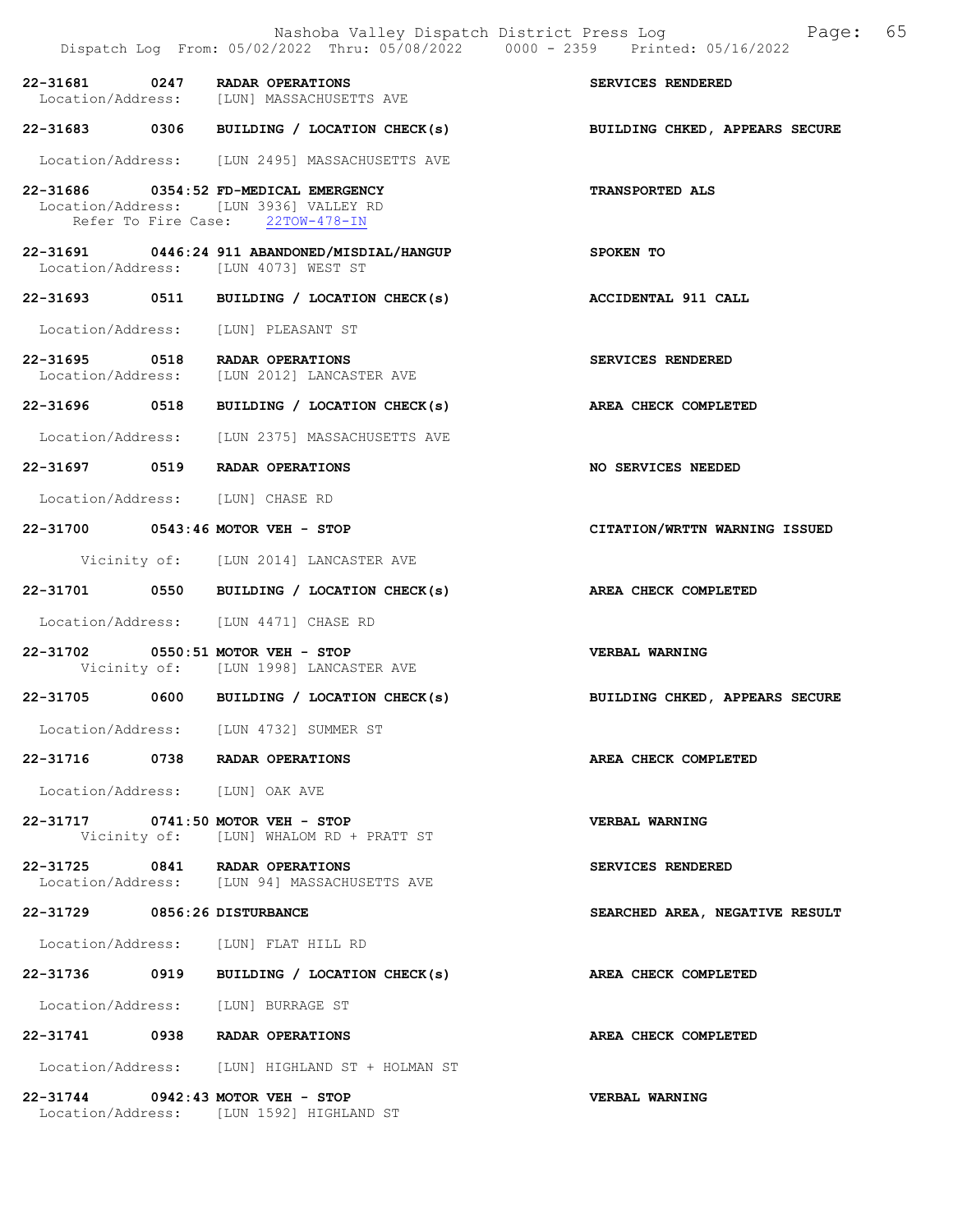|                                  | Nashoba Valley Dispatch District Press Log<br>Dispatch Log From: 05/02/2022 Thru: 05/08/2022 0000 - 2359 Printed: 05/16/2022         | 66<br>Page:                    |
|----------------------------------|--------------------------------------------------------------------------------------------------------------------------------------|--------------------------------|
|                                  | $22-31749$ 0954:29 MOTOR VEH - COMPLAINT<br>Location/Address: [LUN 4483] CUSHING LN                                                  | Gone on Arrival                |
| 22-31753 1037:22 GENERAL INFO    | Location/Address: [LUN 5006] MASSACHUSETTS AVE                                                                                       | SERVICES RENDERED              |
| 22-31757 1050:22 VANDALISM       | Location/Address: [LUN 4965] MAIN ST                                                                                                 | <b>REPORT</b>                  |
|                                  | 22-31777 1216:12 FD-MEDICAL EMERGENCY<br>Location/Address: [LUN 4907] RILEY RD<br>Refer To Fire Case: 22TOW-482-IN                   | <b>TRANSPORTED ALS</b>         |
|                                  | 22-31779 1248:08 FD-FIRE ALARM, COMMERCIAL<br>Location/Address: [LUN 2144] LEOMINSTER-SHIRLEY RD<br>Refer To Fire Case: 22LUN-145-IN | <b>INVESTIGATED</b>            |
| 22-31780 1253:01 FOLLOW UP       | Location/Address: [LUN 1794] HUNTING HILL RD                                                                                         | SERVICES RENDERED              |
| 22-31784 1317:52 VANDALISM       | Location/Address: [LUN 2469] MASSACHUSETTS AVE                                                                                       | <b>REPORT</b>                  |
| 22-31785 1342 FOLLOW UP          |                                                                                                                                      | AREA CHECK COMPLETED           |
|                                  | Location/Address: [LUN 2469] MASSACHUSETTS AVE                                                                                       |                                |
|                                  | 22-31787 1359:59 MOTOR VEH - STOP                                                                                                    | CITATION/WRTTN WARNING ISSUED  |
|                                  | Vicinity of: [LUN] MASSACHUSETTS AVE                                                                                                 |                                |
|                                  | 22-31795 1505 BUILDING / LOCATION CHECK(s)                                                                                           | BUILDING CHKED, APPEARS SECURE |
|                                  | Location/Address: [LUN 2234] LEOMINSTER RD                                                                                           |                                |
|                                  | 22-31798 1512 RADAR OPERATIONS<br>Location/Address: [LUN] LEOMINSTER-SHIRLEY RD                                                      | SERVICES RENDERED              |
|                                  | 22-31802 1516 BUILDING / LOCATION CHECK(s)                                                                                           | AREA CHECK COMPLETED           |
|                                  | Location/Address: [LUN 2310] MASSACHUSETTS AVE                                                                                       |                                |
|                                  | 22-31804 1535:37 MOTOR VEH - STOP<br>Location/Address: [LUN 2347] MASSACHUSETTS AVE<br>Refer To Summons: 22LUN-114-AR                | VEHICLE TOWED                  |
|                                  | 22-31805 1536:30 MOTOR VEH - STOP                                                                                                    | CITATION/WRTTN WARNING ISSUED  |
|                                  | Location/Address: [LUN 196] LEOMINSTER-SHIRLEY RD                                                                                    |                                |
| 22-31812                         | 1631 RADAR OPERATIONS                                                                                                                | NO SERVICES NEEDED             |
|                                  | Location/Address: [LUN] SUMMER ST                                                                                                    |                                |
|                                  | 22-31816 1728 RADAR OPERATIONS<br>Location/Address: [LUN 2317] MASSACHUSETTS AVE                                                     | SERVICES RENDERED              |
|                                  | 22-31824 1809:50 ALARM - COMMERCIAL BURGLARY                                                                                         | BUILDING CHKED, APPEARS SECURE |
|                                  | Location/Address: [LUN 4487] ELECTRIC AVE                                                                                            |                                |
|                                  | 22-31827 1818:42 ALARM - COMMERCIAL BURGLARY<br>Location/Address: [LUN 4956] ROGERS WAY                                              | <b>INVESTIGATED</b>            |
| 22-31829 1822:13 Property Damage | Location/Address: [LUN 101] RESERVOIR RD                                                                                             | <b>INVESTIGATED</b>            |

22-31840 1910 BUILDING / LOCATION CHECK(s) AREA CHECK COMPLETED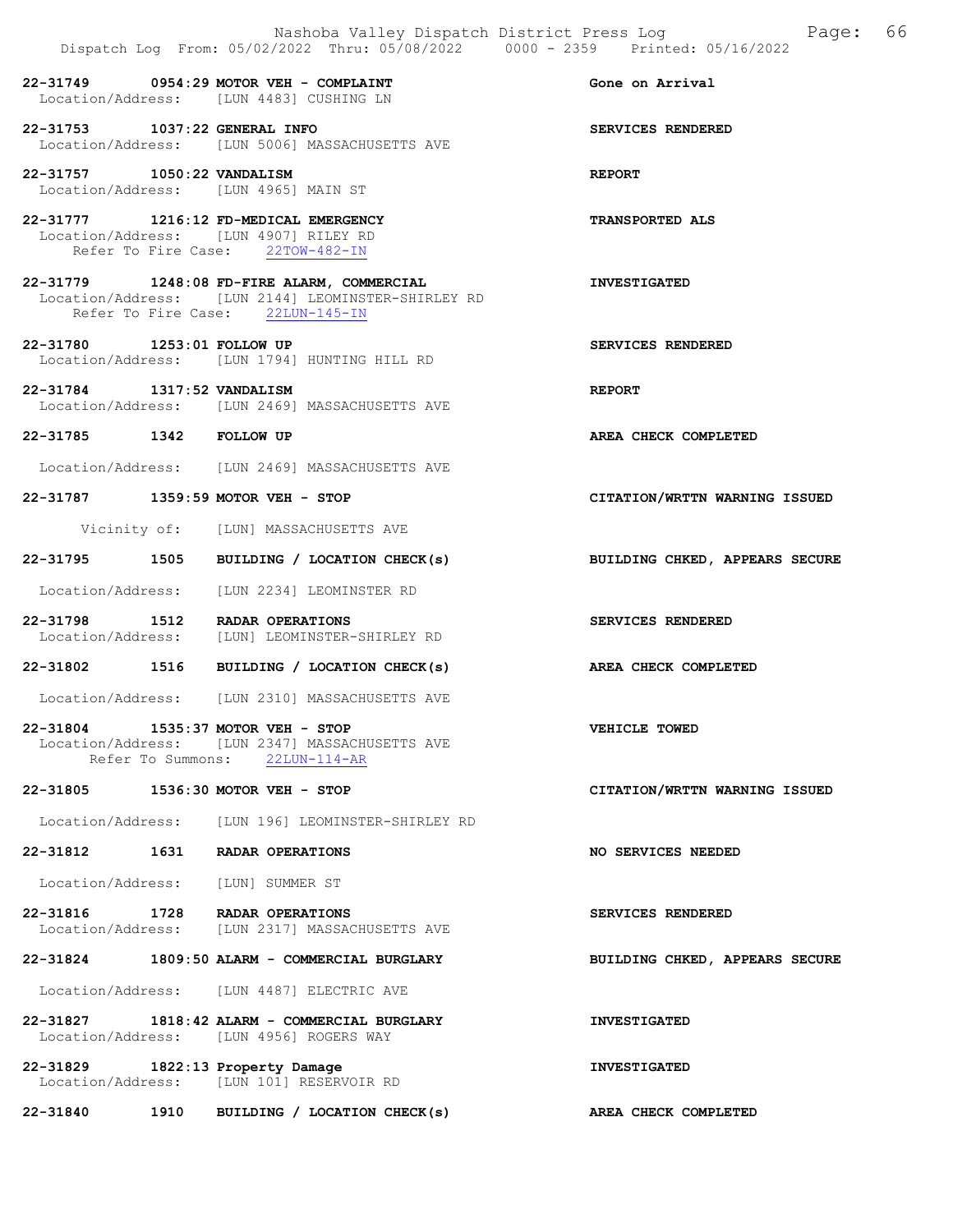|                               |      | Nashoba Valley Dispatch District Press Log<br>Dispatch Log From: 05/02/2022 Thru: 05/08/2022 0000 - 2359 Printed: 05/16/2022 | 67<br>Page:                    |
|-------------------------------|------|------------------------------------------------------------------------------------------------------------------------------|--------------------------------|
|                               |      | Location/Address: [LUN 2328] MASSACHUSETTS AVE                                                                               |                                |
| Location/Address:             |      | 22-31841 1920 RADAR OPERATIONS<br>[LUN 3670] SUMMER ST                                                                       | SERVICES RENDERED              |
| 22-31842 1953                 |      | BUILDING / LOCATION CHECK(s)                                                                                                 | BUILDING CHKED, APPEARS SECURE |
| Location/Address:             |      | [LUN 2310] MASSACHUSETTS AVE                                                                                                 |                                |
| 22-31843 1953                 |      | BUILDING / LOCATION CHECK(s)                                                                                                 | AREA CHECK COMPLETED           |
| Location/Address:             |      | [LUN 246] MASSACHUSETTS AVE                                                                                                  |                                |
| 22-31845 2000                 |      | RADAR OPERATIONS<br>Location/Address: [LUN] SUMMER ST                                                                        | <b>INVESTIGATED</b>            |
|                               |      | 22-31849 2028:21 WELL BEING CHECK<br>Vicinity of: [LUN] BEAL ST                                                              | SERVICES RENDERED              |
|                               |      | 22-31857 2325 BUILDING / LOCATION CHECK(s)                                                                                   | AREA CHECK COMPLETED           |
| Location/Address:             |      | [LUN 215] MASSACHUSETTS AVE                                                                                                  |                                |
| 22-31858 2325                 |      | BUILDING / LOCATION CHECK(s)                                                                                                 | AREA CHECK COMPLETED           |
| Location/Address:             |      | [LUN 170] ELECTRIC AVE                                                                                                       |                                |
| 22-31859 2326                 |      | BUILDING / LOCATION CHECK(s)                                                                                                 | AREA CHECK COMPLETED           |
| Location/Address:             |      | [LUN 2375] MASSACHUSETTS AVE                                                                                                 |                                |
| 22-31860 2327                 |      | BUILDING / LOCATION CHECK(s)                                                                                                 | AREA CHECK COMPLETED           |
| Location/Address:             |      | [LUN 6] ELECTRIC AVE                                                                                                         |                                |
| 22-31861                      | 2327 | BUILDING / LOCATION CHECK(s)                                                                                                 | AREA CHECK COMPLETED           |
| Location/Address:             |      | [LUN 246] MASSACHUSETTS AVE                                                                                                  |                                |
|                               |      | 22-31862 2330 BUILDING / LOCATION CHECK(s)                                                                                   | BUILDING CHKED, APPEARS SECURE |
| Location/Address:             |      | [LUN 2398] MASSACHUSETTS AVE                                                                                                 |                                |
| 22-31863<br>Location/Address: | 2330 | RADAR OPERATIONS<br>[LUN] SUMMER ST                                                                                          | SERVICES RENDERED              |
| 22-31864 2330                 |      | BUILDING / LOCATION CHECK(s)                                                                                                 | AREA CHECK COMPLETED           |
| Location/Address:             |      | [LUN 247] MASSACHUSETTS AVE                                                                                                  |                                |
| 22-31865                      | 2333 | BUILDING / LOCATION CHECK(s)                                                                                                 | BUILDING CHKED, APPEARS SECURE |
| Location/Address:             |      | [LUN 2431] MASSACHUSETTS AVE                                                                                                 |                                |
| 22-31866                      | 2333 | BUILDING / LOCATION CHECK(s)                                                                                                 | AREA CHECK COMPLETED           |
| Location/Address:             |      | [LUN 2310] MASSACHUSETTS AVE                                                                                                 |                                |
| 22-31867 2335                 |      | BUILDING / LOCATION CHECK(s)                                                                                                 | AREA CHECK COMPLETED           |
| Location/Address:             |      | [LUN 2321] MASSACHUSETTS AVE                                                                                                 |                                |
| 22-31868                      | 2336 | BUILDING / LOCATION CHECK(s)                                                                                                 | AREA CHECK COMPLETED           |
| Location/Address:             |      | [LUN 2324] MASSACHUSETTS AVE                                                                                                 |                                |
| 22-31869                      | 2340 | BUILDING / LOCATION CHECK(s)                                                                                                 | AREA CHECK COMPLETED           |
| Location/Address:             |      | [LUN 6] ELECTRIC AVE                                                                                                         |                                |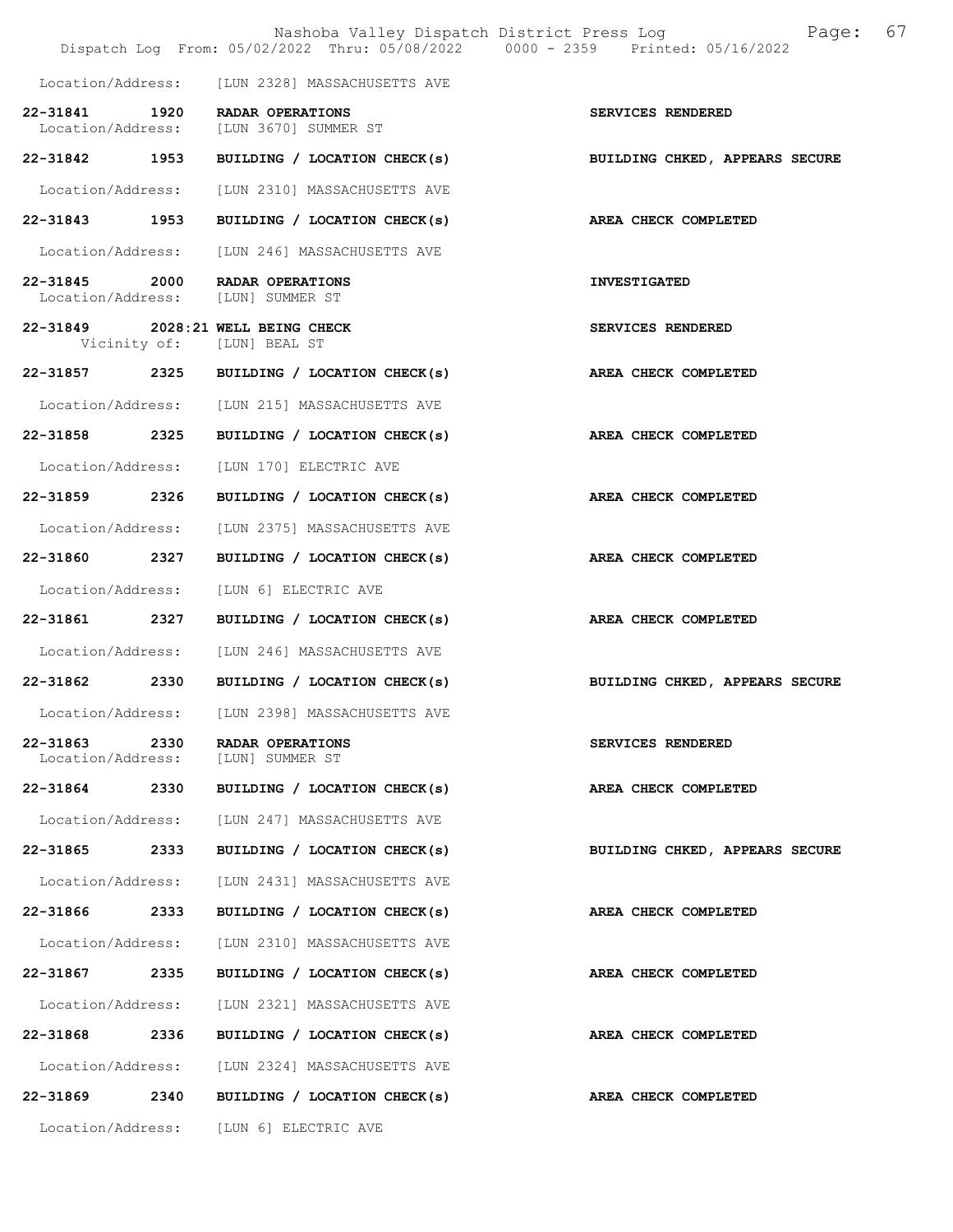Nashoba Valley Dispatch District Press Log Fage: 68

|               |      |                                                                        | Dispatch Log From: 05/02/2022 Thru: 05/08/2022 0000 - 2359 Printed: 05/16/2022 |
|---------------|------|------------------------------------------------------------------------|--------------------------------------------------------------------------------|
|               |      | 22-31870 2342 COMMUNITY POLICING                                       | AREA CHECK COMPLETED                                                           |
|               |      | Location/Address: [LUN 4996] ELECTRIC AVE                              |                                                                                |
|               |      | 22-31871 2347 BUILDING / LOCATION CHECK(s)                             | AREA CHECK COMPLETED                                                           |
|               |      | Location/Address: [LUN] HOUGHTONS MILL RD                              |                                                                                |
|               |      | 22-31872 2354 BUILDING / LOCATION CHECK(s) AREA CHECK COMPLETED        |                                                                                |
|               |      | Location/Address: [LUN] RESERVOIR RD                                   |                                                                                |
|               |      | 22-31873 2356 RADAR OPERATIONS<br>Location/Address: [LUN] ELECTRIC AVE | SERVICES RENDERED                                                              |
|               |      | 22-31874 2357 BUILDING / LOCATION CHECK(s)                             | <b>BUILDING CHKED, APPEARS SECURE</b>                                          |
|               |      | Location/Address: [LUN 196] LEOMINSTER-SHIRLEY RD                      |                                                                                |
|               |      | For Date: $05/03/2022 - Tuesday$                                       |                                                                                |
|               |      | 22-31875 0006 BUILDING / LOCATION CHECK(s)                             | AREA CHECK COMPLETED                                                           |
|               |      | Location/Address: [LUN] ROLLING ACRES RD                               |                                                                                |
|               |      | 22-31877 0019 BUILDING / LOCATION CHECK(s)                             | BUILDING CHKED, APPEARS SECURE                                                 |
|               |      | Location/Address: [LUN 2234] LEOMINSTER RD                             |                                                                                |
|               |      | 22-31878 0019 BUILDING / LOCATION CHECK(s)                             | AREA CHECK COMPLETED                                                           |
|               |      | Location/Address: [LUN 4777] ELECTRIC AVE                              |                                                                                |
| 22-31879 0021 |      | BUILDING / LOCATION CHECK(s)                                           | AREA CHECK COMPLETED                                                           |
|               |      | Location/Address: [LUN] ROGERS WAY                                     |                                                                                |
|               |      | 22-31882 0024 BUILDING / LOCATION CHECK(s)                             | AREA CHECK COMPLETED                                                           |
|               |      | Location/Address: [LUN] GRAHAM ST                                      |                                                                                |
| 22-31883      | 0025 | BUILDING / LOCATION CHECK(s)                                           | AREA CHECK COMPLETED                                                           |
|               |      | Location/Address: [LUN 3670] SUMMER ST                                 |                                                                                |
|               |      | 22-31885 0026 BUILDING / LOCATION CHECK(s)                             | AREA CHECK COMPLETED                                                           |
|               |      | Location/Address: [LUN 3660] SUMMER ST                                 |                                                                                |
|               |      | 22-31886 0027 BUILDING / LOCATION CHECK(s)                             | AREA CHECK COMPLETED                                                           |
|               |      | Location/Address: [LUN 3651] SUMMER ST                                 |                                                                                |
| 22-31887      | 0028 | BUILDING / LOCATION CHECK(s)                                           | BUILDING CHKED, APPEARS SECURE                                                 |
|               |      | Location/Address: [LUN 2509] MASSACHUSETTS AVE                         |                                                                                |
|               |      | 22-31888 0028 BUILDING / LOCATION CHECK(s)                             | AREA CHECK COMPLETED                                                           |
|               |      | Location/Address: [LUN 4732] SUMMER ST                                 |                                                                                |
|               |      | 22-31889 0029 BUILDING / LOCATION CHECK(s)                             | AREA CHECK COMPLETED                                                           |
|               |      |                                                                        |                                                                                |

Location/Address: [LUN 3649] SUMMER ST

22-31890 0029 BUILDING / LOCATION CHECK(s) AREA CHECK COMPLETED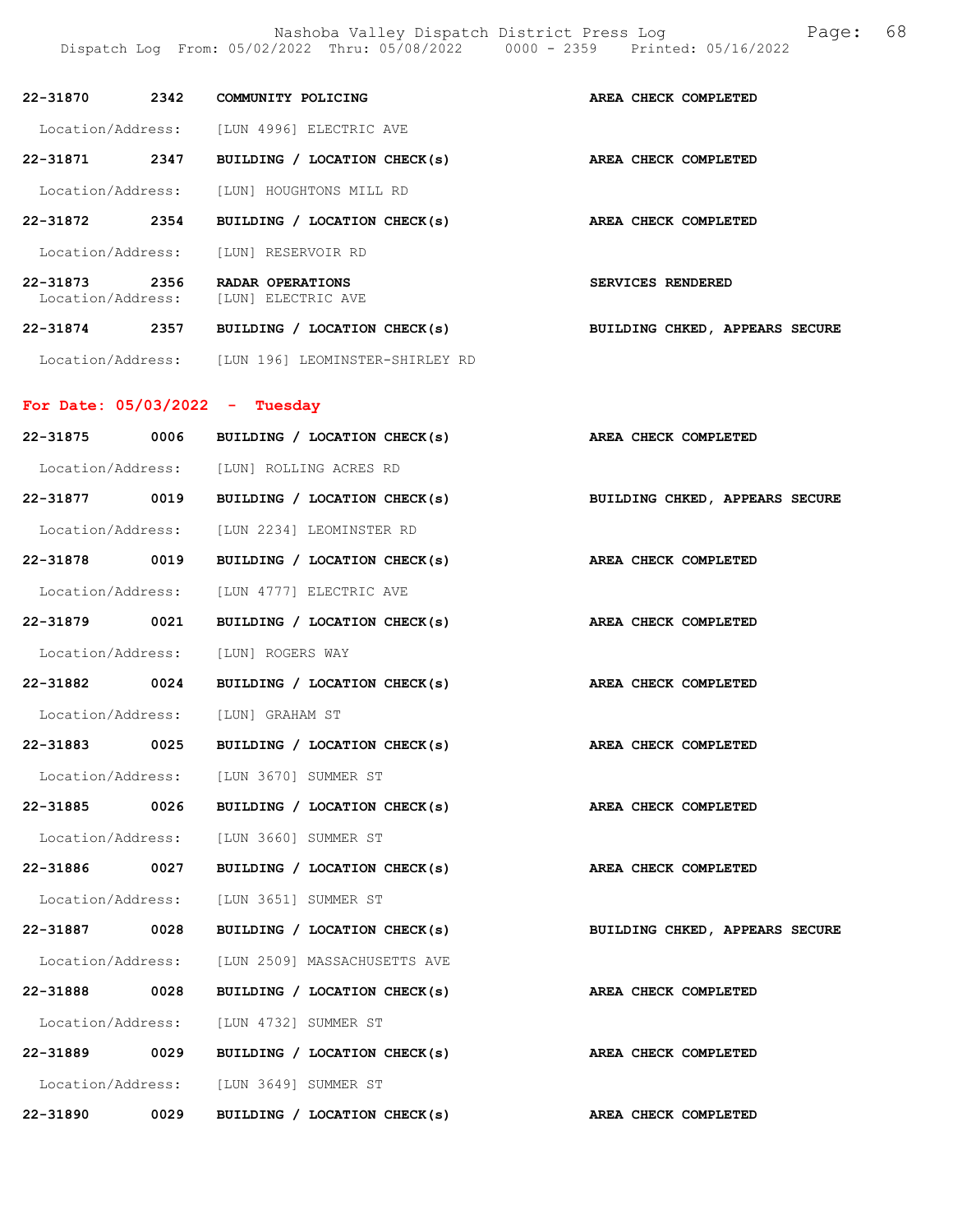|                                    |      | Nashoba Valley Dispatch District Press Log<br>Dispatch Log From: 05/02/2022 Thru: 05/08/2022 0000 - 2359 Printed: 05/16/2022 | 69<br>Page:                 |
|------------------------------------|------|------------------------------------------------------------------------------------------------------------------------------|-----------------------------|
|                                    |      | Location/Address: [LUN 83] LAKEFRONT AVE                                                                                     |                             |
|                                    |      | 22-31892 0030 BUILDING / LOCATION CHECK(s)                                                                                   | AREA CHECK COMPLETED        |
| Location/Address:                  |      | [LUN 32] TRI-TOWN DR                                                                                                         |                             |
| 22-31895 0036<br>Location/Address: |      | RADAR OPERATIONS<br>[LUN 4147] WEST TOWNSEND RD                                                                              | SERVICES RENDERED           |
| 22-31898 0042                      |      | BUILDING / LOCATION CHECK(s)                                                                                                 | AREA CHECK COMPLETED        |
| Location/Address:                  |      | [LUN 400] WHALOM RD                                                                                                          |                             |
| 22-31899 0044                      |      | BUILDING / LOCATION CHECK(s)                                                                                                 | AREA CHECK COMPLETED        |
| Location/Address:                  |      | [LUN 3960] WALLIS PARK                                                                                                       |                             |
| 22-31902                           | 0050 | BUILDING / LOCATION CHECK(s)                                                                                                 | ADVISED CIVIL ACTION        |
| Location/Address:                  |      | [LUN 4777] ELECTRIC AVE                                                                                                      |                             |
| 22-31906 0058                      |      | BUILDING / LOCATION CHECK(s)                                                                                                 | AREA CHECK COMPLETED        |
| Location/Address:                  |      | [LUN 1129] ELECTRIC AVE                                                                                                      |                             |
| 22-31907 0100                      |      | BUILDING / LOCATION CHECK(s)                                                                                                 | AREA CHECK COMPLETED        |
| Location/Address:                  |      | [LUN 83] LAKEFRONT AVE                                                                                                       |                             |
| 22-31909                           | 0100 | BUILDING / LOCATION CHECK(s)                                                                                                 | <b>AREA CHECK COMPLETED</b> |
| Location/Address:                  |      | [LUN] CORTLAND CIR                                                                                                           |                             |
| 22-31912 0103                      |      | BUILDING / LOCATION CHECK(s)                                                                                                 | AREA CHECK COMPLETED        |
| Location/Address:                  |      | [LUN 4996] ELECTRIC AVE                                                                                                      |                             |
| 22-31913 0107                      |      | BUILDING / LOCATION CHECK(s)                                                                                                 | AREA CHECK COMPLETED        |
| Location/Address:                  |      | [LUN 2317] MASSACHUSETTS AVE                                                                                                 |                             |
| 22-31914                           | 0108 | BUILDING / LOCATION CHECK(s)                                                                                                 | AREA CHECK COMPLETED        |
|                                    |      | Location/Address: [LUN] FLAT HILL RD                                                                                         |                             |
|                                    |      | 22-31916 0110 BUILDING / LOCATION CHECK(s)                                                                                   | AREA CHECK COMPLETED        |
| Location/Address:                  |      | [LUN 2310] MASSACHUSETTS AVE                                                                                                 |                             |
| 22-31927                           | 0120 | BUILDING / LOCATION CHECK(s)                                                                                                 | AREA CHECK COMPLETED        |
| Location/Address:                  |      | [LUN 2338] MASSACHUSETTS AVE                                                                                                 |                             |
| 22-31929 0121                      |      | BUILDING / LOCATION CHECK(s)                                                                                                 | AREA CHECK COMPLETED        |
|                                    |      | Location/Address: [LUN 2375] MASSACHUSETTS AVE                                                                               |                             |
| 22-31964 0207 RADAR OPERATIONS     |      |                                                                                                                              | NO SERVICES NEEDED          |
|                                    |      | Location/Address: [LUN] MASSACHUSETTS AVE                                                                                    |                             |
|                                    |      | 22-31983 0524 BUILDING / LOCATION CHECK(s)                                                                                   | AREA CHECK COMPLETED        |
|                                    |      | Location/Address: [LUN 4935] CHASE RD                                                                                        |                             |
| 22-31987 0541:15 MOTOR VEH - STOP  |      | Vicinity of: [LUN] NORTHFIELD RD + HIGHLAND ST                                                                               | <b>VERBAL WARNING</b>       |
|                                    |      | 22-31988 0547 BUILDING / LOCATION CHECK(s) AREA CHECK COMPLETED                                                              |                             |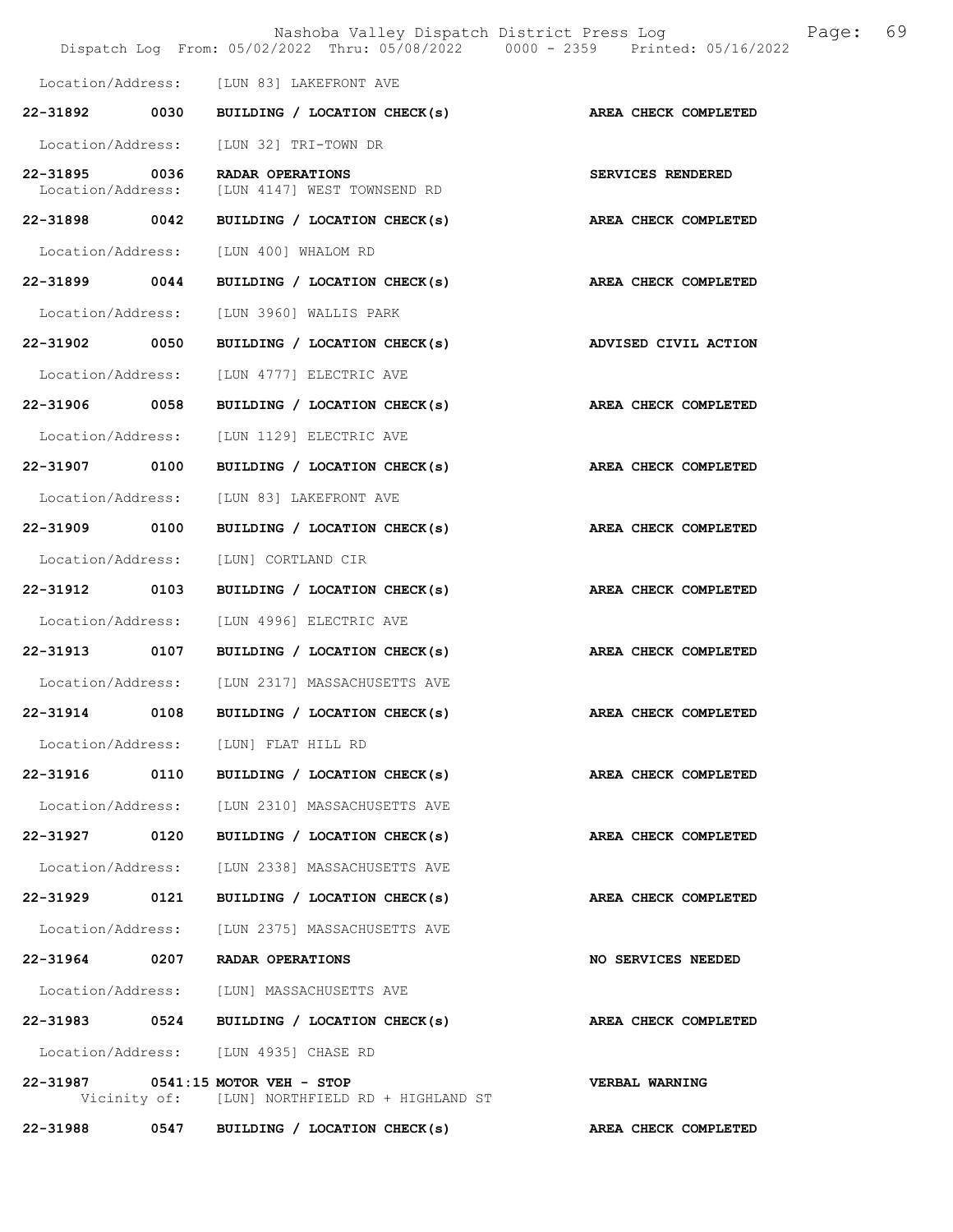|                                    | Location/Address: [LUN 2431] MASSACHUSETTS AVE                                              |                       |
|------------------------------------|---------------------------------------------------------------------------------------------|-----------------------|
|                                    | 22-31989 0552 RADAR OPERATIONS                                                              | NO SERVICES NEEDED    |
|                                    | Location/Address: [LUN] LEOMINSTER RD                                                       |                       |
| 22-31992 0559                      | RADAR OPERATIONS<br>Location/Address: [LUN 802] CHASE RD                                    | SERVICES RENDERED     |
| 22-31996 0610                      | TRAFFIC CONTROL                                                                             | AREA CHECK COMPLETED  |
|                                    | Location/Address: [LUN] MASSACHUSETTS AVE + ELECTRIC AVE                                    |                       |
| 22-31997 0615                      | BUILDING / LOCATION CHECK(s)                                                                | AREA CHECK COMPLETED  |
|                                    | Location/Address: [LUN 193] CHESTNUT ST                                                     |                       |
| 22-32000 0627:46 GENERAL INFO      | Vicinity of: [LUN 2332] MASSACHUSETTS AVE                                                   | <b>NOTIFIED</b>       |
|                                    | 22-32002 0633 RADAR OPERATIONS<br>Location/Address: [LUN 4197] WHALOM RD                    | SERVICES RENDERED     |
|                                    | 22-32005 0642 BUILDING / LOCATION CHECK(s)                                                  | AREA CHECK COMPLETED  |
|                                    | Location/Address: [LUN 215] MASSACHUSETTS AVE                                               |                       |
| 22-32007 0650                      | <b>FOLLOW UP</b>                                                                            | AREA CHECK COMPLETED  |
|                                    | Location/Address: [LUN 246] MASSACHUSETTS AVE                                               |                       |
|                                    | 22-32012 0734 RADAR OPERATIONS                                                              | AREA CHECK COMPLETED  |
|                                    | Location/Address: [LUN 4791] MASSACHUSETTS AVE                                              |                       |
| 22-32014 0745<br>Location/Address: | RADAR OPERATIONS<br>[LUN] LEOMINSTER RD + FAIRVIEW RD                                       | SERVICES RENDERED     |
| 22-32027 0829                      | BUILDING / LOCATION CHECK(s)                                                                | AREA CHECK COMPLETED  |
|                                    | Location/Address: [LUN 2542] MASSACHUSETTS AVE                                              |                       |
| 22-32035 0844                      | BUILDING / LOCATION CHECK(s)                                                                | AREA CHECK COMPLETED  |
| Location/Address:                  | [LUN 2475] MASSACHUSETTS AVE                                                                |                       |
| $22 - 32043$ 0904                  | COMMUNITY POLICING                                                                          | AREA CHECK COMPLETED  |
|                                    | Location/Address: [LUN 4935] CHASE RD                                                       |                       |
|                                    | 22-32045 0916 RADAR OPERATIONS<br>Location/Address: [LUN] WHALOM RD                         | SERVICES RENDERED     |
| 22-32046 0920:57 FD-INSPECTION     | Location/Address: [LUN 2536] MASSACHUSETTS AVE                                              | SERVICES RENDERED     |
| 22-32047 0927:15 DISTURBANCE       | Location/Address: [LUN 2360] MASSACHUSETTS AVE                                              | <b>REPORT</b>         |
|                                    | 22-32059 0948:08 MOTOR VEH - STOP<br>Vicinity of: [LUN 2475] MASSACHUSETTS AVE              | <b>VERBAL WARNING</b> |
|                                    | 22-32060 0957 BUILDING / LOCATION CHECK(s)<br>Location/Address: [LUN 246] MASSACHUSETTS AVE | SERVICES RENDERED     |
|                                    | 22-32064 1004:19 MOTOR VEH - STOP<br>Vicinity of: [LUN 1093] ELECTRIC AVE                   | VERBAL WARNING        |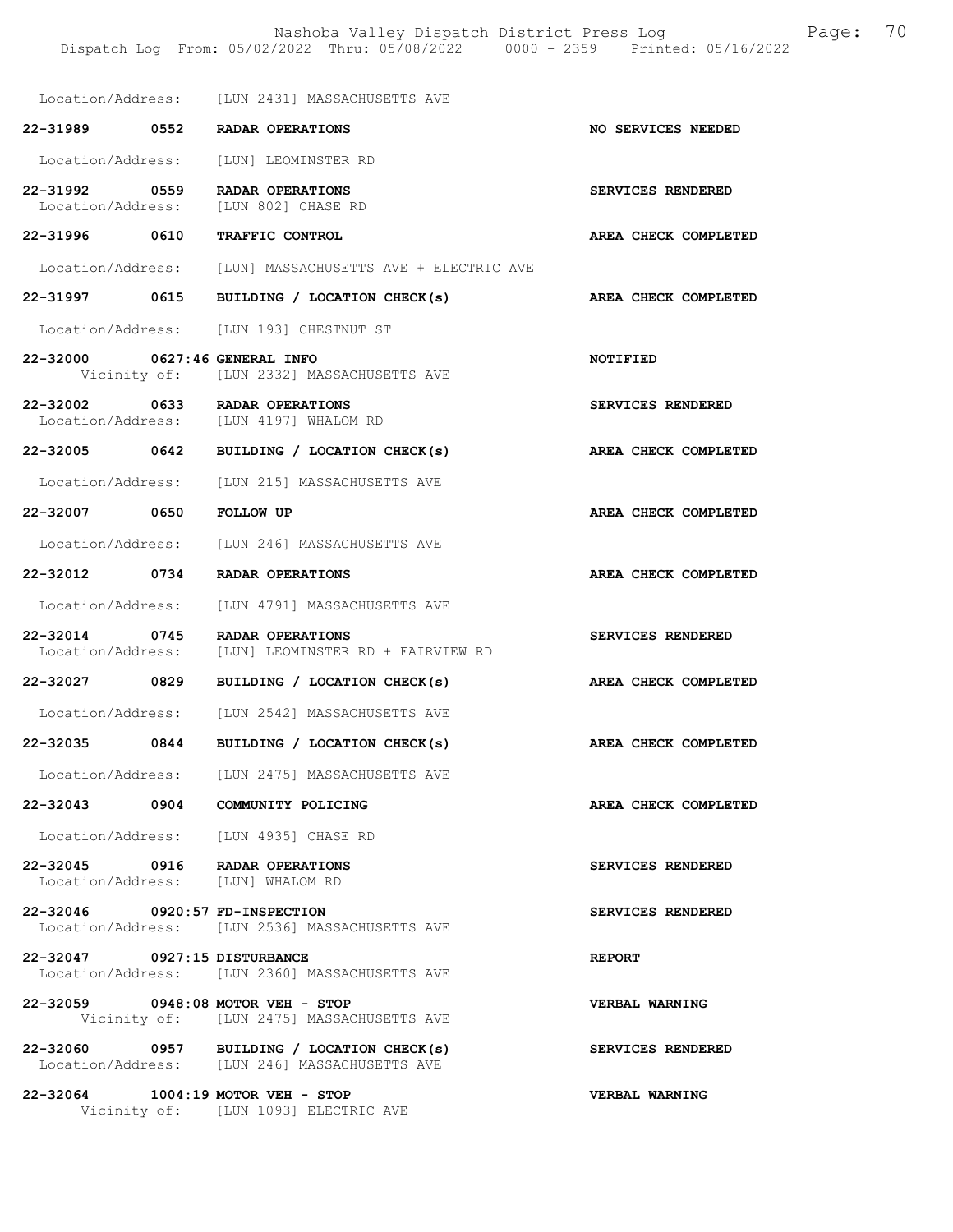22-32067 1023:49 MOTOR VEH - STOP VERBAL WARNING Location/Address: [LUN] CHASE RD

22-32075 1055:24 ALARM - RESIDENTIAL BURGLARY FALSE ALARM Location/Address: [LUN 881] CHESTNUT ST Location/Address: [LUN 881] CHESTNUT ST

22-32082 1147 COMMUNITY POLICING SERVICES RENDERED Location/Address: [LUN 2370] ELECTRIC AVE

22-32084 1219 BUILDING / LOCATION CHECK(s) AREA CHECK COMPLETED

Location/Address: [LUN 3654] SUMMER ST

22-32088 1227 RADAR OPERATIONS AREA CHECK COMPLETED

Location/Address: [LUN 788] CHASE RD

22-32090 1235 RADAR OPERATIONS SERVICES RENDERED Location/Address: [LUN 3670] SUMMER ST

22-32098 1310:23 MOTOR VEH - STOP VERBAL WARNING Vicinity of: [LUN 1093] ELECTRIC AVE

22-32099 1312:37 FD-INSPECTION SERVICES RENDERED Location/Address: [LUN 1481] GRAHAM ST

22-32104 1342:02 FD-INSPECTION SERVICES RENDERED<br>Location/Address: [LUN 742] BURRAGE ST Location/Address: [LUN 742] BURRAGE ST

22-32105 1353 BUILDING / LOCATION CHECK(s) AREA CHECK COMPLETED

Location/Address: [LUN 193] CHESTNUT ST

22-32108 1407:59 FD-INSPECTION SERVICES RENDERED<br>
Location/Address: [LUN 1882] JOHN ST Location/Address: [LUN 1882] JOHN ST

22-32109 1411 RADAR OPERATIONS AREA CHECK COMPLETED

Location/Address: [LUN] LEOMINSTER RD + FAIRVIEW RD

22-32119 1433:45 FD-INSPECTION SERVICES RENDERED<br>Location/Address: [LUN 3867] TOWNSEND HARBOR RD [LUN 3867] TOWNSEND HARBOR RD

22-32130 1531 BUILDING / LOCATION CHECK(s) AREA CHECK COMPLETED

Location/Address: [LUN 2347] MASSACHUSETTS AVE

22-32131 1532:33 ALARM - RESIDENTIAL BURGLARY FALSE ALARM Location/Address: [LUN 1618] HIGHLAND ST Location/Address: [LUN 1618] HIGHLAND ST

22-32134 1545 RADAR OPERATIONS SERVICES RENDERED Location/Address: [LUN 2550] MASSACHUSETTS AVE

22-32137 1559 RADAR OPERATIONS SERVICES RENDERED Location/Address: [LUN] SUMMER ST

22-32138 1603:11 REQUEST TO SPEAK TO AN OFFICER SPOKEN TO Location/Address: [LUN 1505] HARRIS AVE

22-32145 1638 BUILDING / LOCATION CHECK(s) AREA CHECK COMPLETED

Location/Address: [LUN 101] RESERVOIR RD

22-32146 1641:39 MOTOR VEH - STOP VERBAL WARNING Location/Address: [LUN 247] MASSACHUSETTS AVE

22-32147 1642 BUILDING / LOCATION CHECK(s) AREA CHECK COMPLETED

Location/Address: [LUN 196] LEOMINSTER-SHIRLEY RD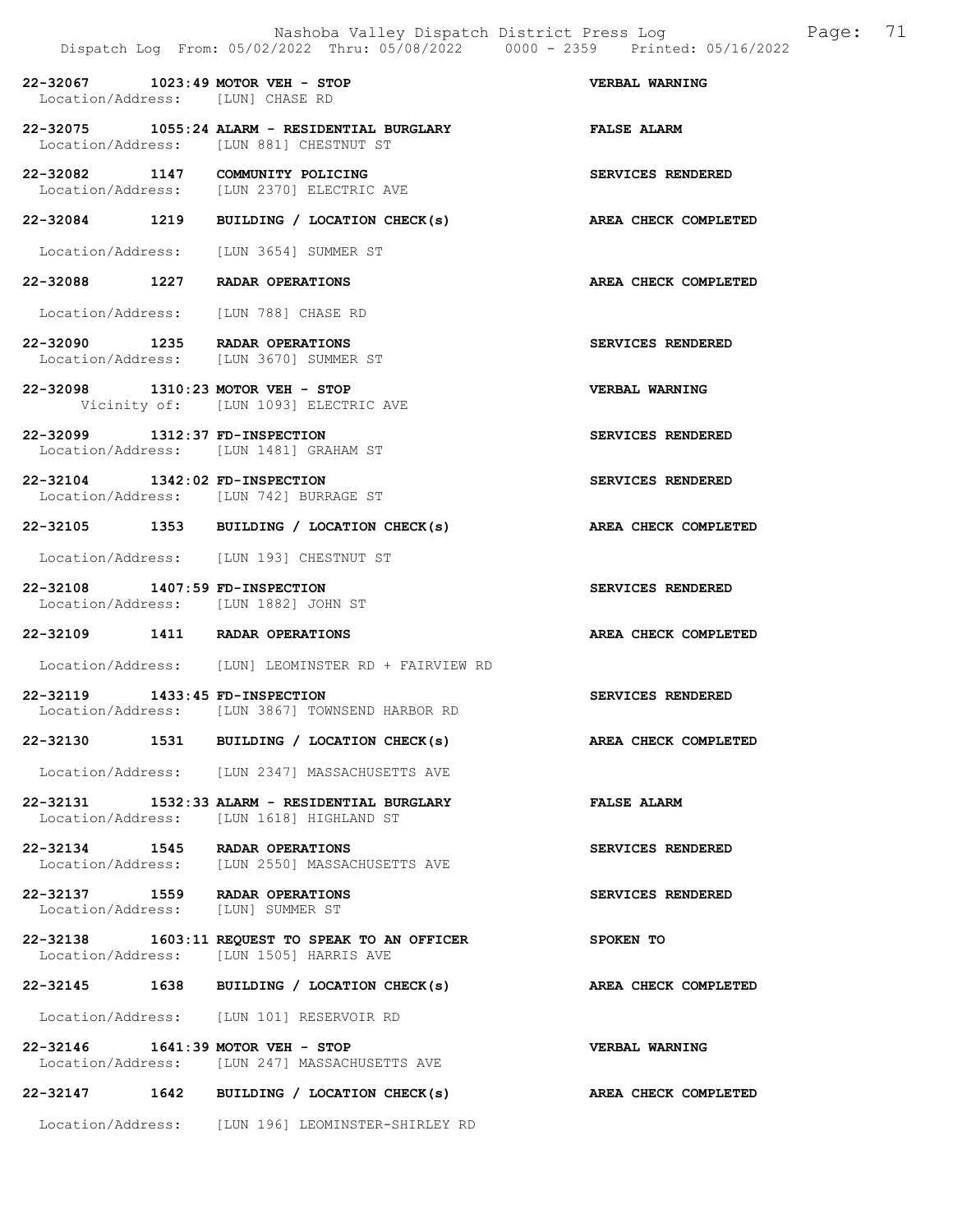|                                    | Nashoba Valley Dispatch District Press Loq<br>Dispatch Log From: 05/02/2022 Thru: 05/08/2022 0000 - 2359 Printed: 05/16/2022 |                          | Page: | 72 |
|------------------------------------|------------------------------------------------------------------------------------------------------------------------------|--------------------------|-------|----|
|                                    | 22-32152 1658 BUILDING / LOCATION CHECK(s) AREA CHECK COMPLETED                                                              |                          |       |    |
|                                    | Location/Address: [LUN 2475] MASSACHUSETTS AVE                                                                               |                          |       |    |
|                                    | 22-32161 1730:47 MOTOR VEH - STOP<br>Vicinity of: [LUN 787] CHASE RD                                                         | STOP COMPLETED           |       |    |
|                                    | 22-32168 1806 BUILDING / LOCATION CHECK(s)                                                                                   | AREA CHECK COMPLETED     |       |    |
|                                    | Location/Address: [LUN 2469] MASSACHUSETTS AVE                                                                               |                          |       |    |
|                                    | 22-32173 1824 BUILDING / LOCATION CHECK(s) AREA CHECK COMPLETED                                                              |                          |       |    |
|                                    | Location/Address: [LUN] SCHOOL ST                                                                                            |                          |       |    |
|                                    | 22-32184 1945:47 SUSPICIOUS ACTIVITY                                                                                         | REFERRED TO OTHER AGENCY |       |    |
|                                    | Location/Address: [LUN 2234] LEOMINSTER RD                                                                                   |                          |       |    |
| 22-32186 1955:04 FOLLOW UP         |                                                                                                                              | NO SERVICES NEEDED       |       |    |
|                                    | Location/Address: [LUN 2234] LEOMINSTER RD                                                                                   |                          |       |    |
|                                    | 22-32209 2135 BUILDING / LOCATION CHECK(s)                                                                                   | AREA CHECK COMPLETED     |       |    |
|                                    | Location/Address: [LUN 4996] ELECTRIC AVE                                                                                    |                          |       |    |
|                                    | 22-32210 2138 BUILDING / LOCATION CHECK(s)                                                                                   | AREA CHECK COMPLETED     |       |    |
|                                    | Location/Address: [LUN 83] LAKEFRONT AVE                                                                                     |                          |       |    |
|                                    | 22-32211 2143 BUILDING / LOCATION CHECK(s) AREA CHECK COMPLETED                                                              |                          |       |    |
|                                    | Location/Address: [LUN 32] TRI-TOWN DR                                                                                       |                          |       |    |
|                                    | 22-32213 2150 RADAR OPERATIONS                                                                                               | AREA CHECK COMPLETED     |       |    |
|                                    | Location/Address: [LUN 3651] SUMMER ST                                                                                       |                          |       |    |
|                                    | 22-32216 2207:39 MOTOR VEH - STOP<br>Vicinity of: [LUN 247] MASSACHUSETTS AVE                                                | STOP COMPLETED           |       |    |
|                                    | 22-32217 2304:09 FD-MEDICAL EMERGENCY<br>Location/Address: [LUN 5007] RESERVOIR RD<br>Refer To Fire Case: 22TOW-485-IN       | <b>TRANSPORTED ALS</b>   |       |    |
|                                    | 22-32218 2334 BUILDING / LOCATION CHECK(s)                                                                                   | AREA CHECK COMPLETED     |       |    |
|                                    | Location/Address: [LUN 6] ELECTRIC AVE                                                                                       |                          |       |    |
|                                    | 22-32219 2339 COMMUNITY POLICING<br>Location/Address: [LUN 4996] ELECTRIC AVE                                                | SERVICES RENDERED        |       |    |
|                                    | 22-32220 2342 RADAR OPERATIONS<br>Location/Address: [LUN] SUMMER ST                                                          | SERVICES RENDERED        |       |    |
|                                    | 22-32221 2349:53 MOTOR VEH - STOP<br>Vicinity of: [LUN 170] ELECTRIC AVE                                                     | <b>VERBAL WARNING</b>    |       |    |
| For Date: $05/04/2022 -$ Wednesday |                                                                                                                              |                          |       |    |
| 22-32224 0020:24 FOLLOW UP         | Location/Address: [LUN 1505] HARRIS AVE                                                                                      | NEGATIVE CONTACT         |       |    |

22-32243 0049 BUILDING / LOCATION CHECK(s) AREA CHECK COMPLETED

Location/Address: [LUN 3660] SUMMER ST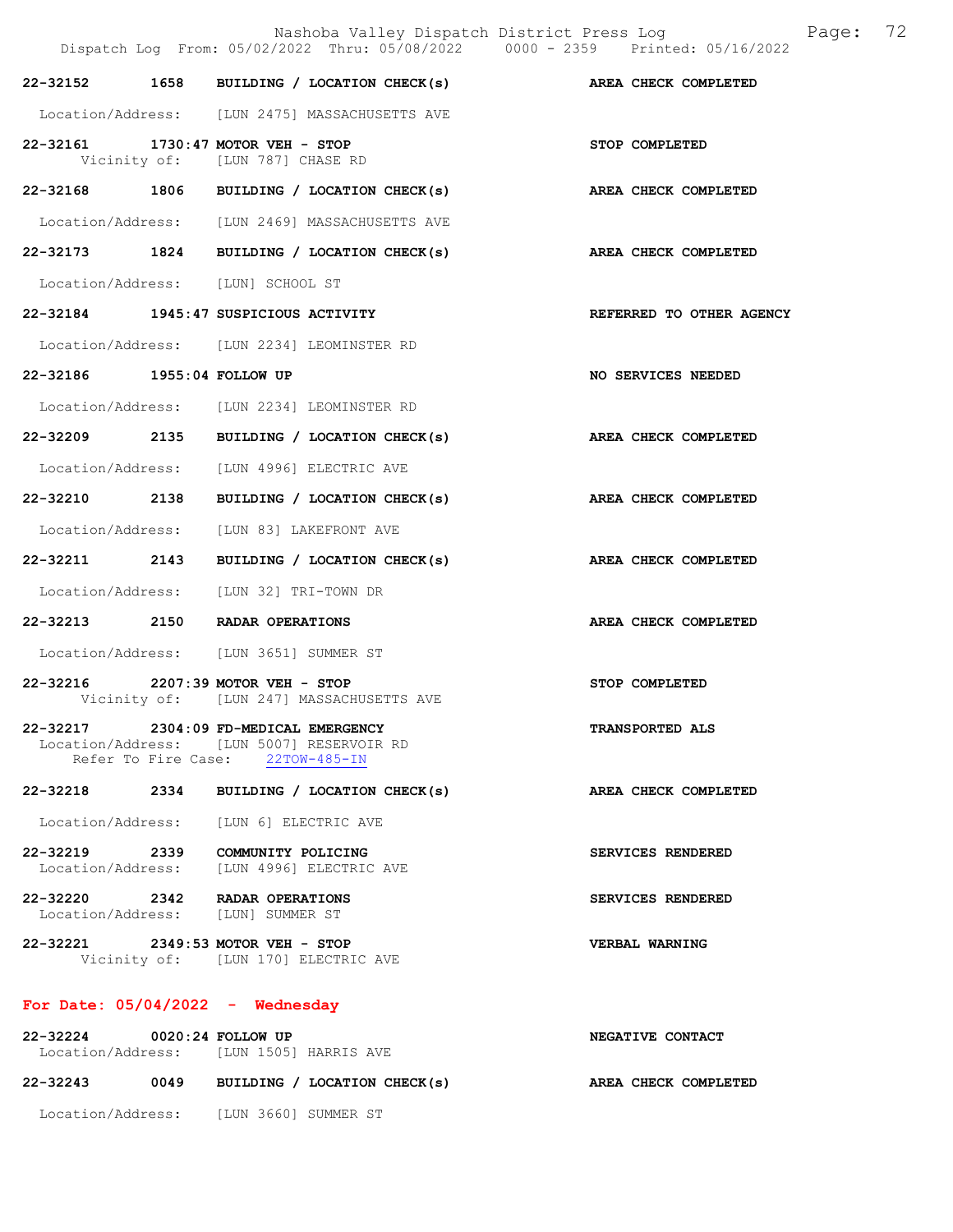Nashoba Valley Dispatch District Press Log Bage: 73<br> $/2022$  Thru: 05/08/2022 0000 - 2359 Printed: 05/16/2022 Dispatch Log From: 05/02/2022 Thru: 05/08/2022 22-32244 0050 BUILDING / LOCATION CHECK(s) AREA CHECK COMPLETED Location/Address: [LUN 4248] WHALOM RD 22-32245 0050:50 FOLLOW UP <br>Location/Address: [LUN 1505] HARRIS AVE [LUN 1505] HARRIS AVE 22-32246 0051 BUILDING / LOCATION CHECK(s) AREA CHECK COMPLETED Location/Address: [LUN 1123] ELECTRIC AVE 22-32248 0052 BUILDING / LOCATION CHECK(s) AREA CHECK COMPLETED Location/Address: [LUN 3651] SUMMER ST 22-32250 0053 BUILDING / LOCATION CHECK(s) AREA CHECK COMPLETED Location/Address: [LUN 2375] MASSACHUSETTS AVE 22-32257 0108 BUILDING / LOCATION CHECK(s) AREA CHECK COMPLETED Location/Address: [LUN 1962] LAKEFRONT AVE 22-32260 0110 BUILDING / LOCATION CHECK(s) AREA CHECK COMPLETED Location/Address: [LUN 1123] ELECTRIC AVE 22-32261 0113 BUILDING / LOCATION CHECK(s) AREA CHECK COMPLETED Location/Address: [LUN 170] ELECTRIC AVE 22-32262 0115 RADAR OPERATIONS<br>
Location/Address: [LUN 2339] MASSACHUSETTS AVE [LUN 2339] MASSACHUSETTS AVE 22-32273 0144 BUILDING / LOCATION CHECK(s) AREA CHECK COMPLETED Location/Address: [LUN 2431] MASSACHUSETTS AVE 22-32274 0145 BUILDING / LOCATION CHECK(s) AREA CHECK COMPLETED Location/Address: [LUN 4656] MASSACHUSETTS AVE 22-32275 0146 BUILDING / LOCATION CHECK(s) AREA CHECK COMPLETED Location/Address: [LUN 4791] MASSACHUSETTS AVE 22-32277 0148 BUILDING / LOCATION CHECK(s) AREA CHECK COMPLETED Location/Address: [LUN 2469] MASSACHUSETTS AVE 22-32278 0154 BUILDING / LOCATION CHECK(s) AREA CHECK COMPLETED Location/Address: [LUN 2475] MASSACHUSETTS AVE 22-32280 0202 BUILDING / LOCATION CHECK(s) AREA CHECK COMPLETED Location/Address: [LUN 2509] MASSACHUSETTS AVE 22-32283 0203 BUILDING / LOCATION CHECK(s) AREA CHECK COMPLETED Location/Address: [LUN 94] MASSACHUSETTS AVE 22-32285 0205 BUILDING / LOCATION CHECK(s) AREA CHECK COMPLETED Location/Address: [LUN 2542] MASSACHUSETTS AVE

Location/Address: [LUN 170] ELECTRIC AVE

22-32293 0212 BUILDING / LOCATION CHECK(s) AREA CHECK COMPLETED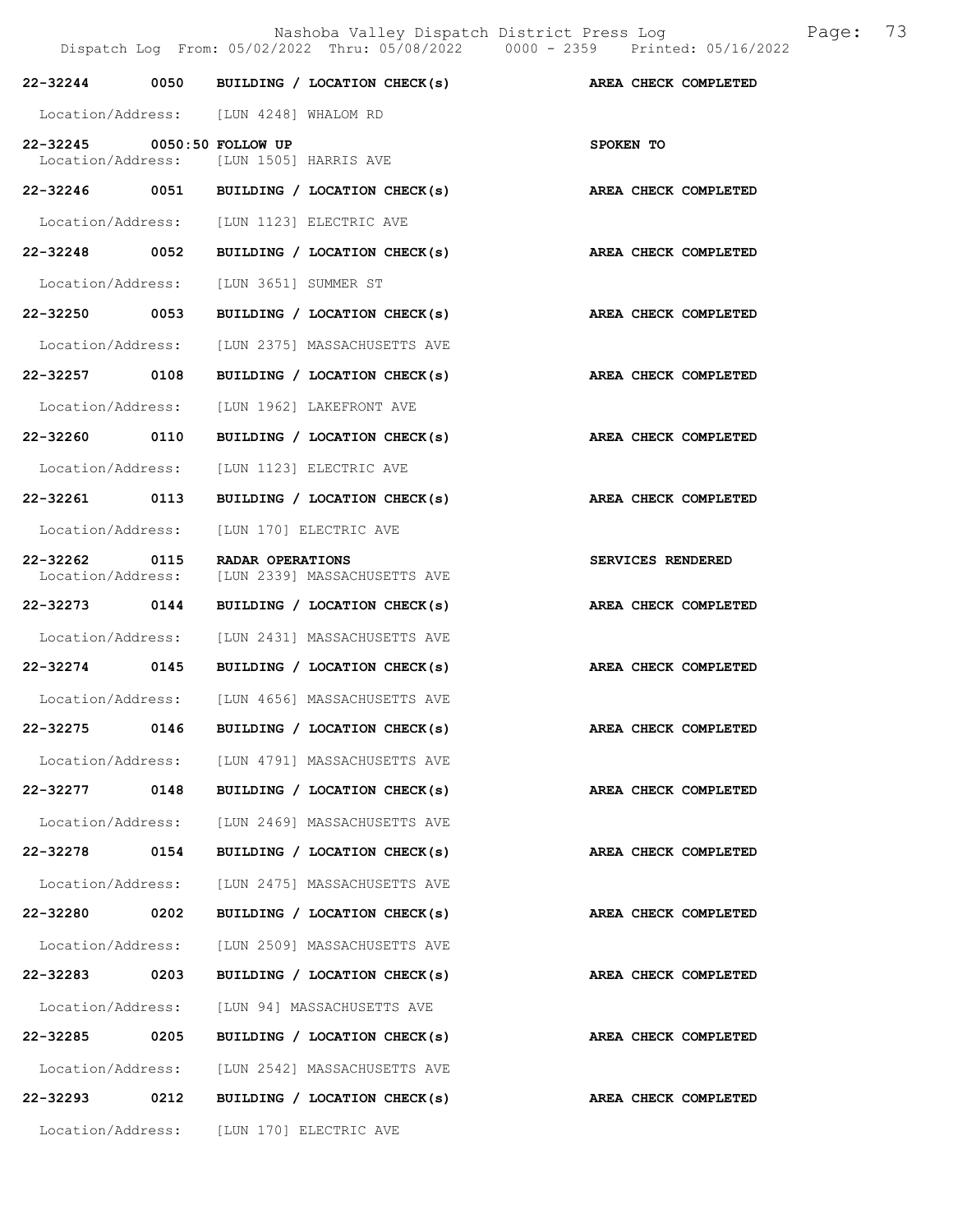Nashoba Valley Dispatch District Press Log Fage: 74

Dispatch Log From: 05/02/2022 Thru: 05/08/2022 0000 - 2359 Printed: 05/16/2022

|                                    |      | 22-32296 0215 BUILDING / LOCATION CHECK(s)                                          | AREA CHECK COMPLETED          |
|------------------------------------|------|-------------------------------------------------------------------------------------|-------------------------------|
|                                    |      | Location/Address: [LUN 3960] WALLIS PARK                                            |                               |
| 22-32298 0218                      |      | BUILDING / LOCATION CHECK(s)                                                        | AREA CHECK COMPLETED          |
| Location/Address:                  |      | [LUN 2077] LANCASTER AVE                                                            |                               |
| 22-32301 0223                      |      | BUILDING / LOCATION CHECK(s)                                                        | AREA CHECK COMPLETED          |
| Location/Address:                  |      | [LUN 3108] PIONEER DR                                                               |                               |
| 22-32303 0225                      |      | BUILDING / LOCATION CHECK(s)                                                        | AREA CHECK COMPLETED          |
| Location/Address:                  |      | [LUN 196] LEOMINSTER-SHIRLEY RD                                                     |                               |
| 22-32304 0226                      |      | BUILDING / LOCATION CHECK(s)                                                        | AREA CHECK COMPLETED          |
| Location/Address:                  |      |                                                                                     |                               |
|                                    |      | [LUN 2143] LEOMINSTER-SHIRLEY RD                                                    |                               |
| 22-32305 0227                      |      | BUILDING / LOCATION CHECK(s)                                                        | AREA CHECK COMPLETED          |
| Location/Address:                  |      | [LUN 2310] MASSACHUSETTS AVE                                                        |                               |
| 22-32308 0228                      |      | BUILDING / LOCATION CHECK(s)                                                        | AREA CHECK COMPLETED          |
|                                    |      | Location/Address: [LUN 2328] MASSACHUSETTS AVE                                      |                               |
| 22-32315 0234                      |      | BUILDING / LOCATION CHECK(s)                                                        | AREA CHECK COMPLETED          |
| Location/Address:                  |      | [LUN 83] LAKEFRONT AVE                                                              |                               |
| 22-32322 0243                      |      | BUILDING / LOCATION CHECK(s)                                                        | AREA CHECK COMPLETED          |
| Location/Address:                  |      | [LUN 3540] SCHOOL ST                                                                |                               |
| 22-32323 0243<br>Location/Address: |      | RADAR OPERATIONS<br>[LUN] MASSACHUSETTS AVE                                         | SERVICES RENDERED             |
| 22-32335                           | 0518 | RADAR OPERATIONS<br>Location/Address: [LUN] SUMMER ST                               | SERVICES RENDERED             |
| 22-32336 0530                      |      | BUILDING / LOCATION CHECK(s)                                                        | AREA CHECK COMPLETED          |
|                                    |      | Location/Address: [LUN 4731] CHASE RD                                               |                               |
|                                    |      | 22-32338 0535 BUILDING / LOCATION CHECK(s)                                          | AREA CHECK COMPLETED          |
|                                    |      | Location/Address: [LUN 2418] MASSACHUSETTS AVE                                      |                               |
|                                    |      | 22-32342 0614 BUILDING / LOCATION CHECK(s)                                          | AREA CHECK COMPLETED          |
|                                    |      | Location/Address: [LUN 193] CHESTNUT ST                                             |                               |
|                                    |      | 22-32345 0646 BUILDING / LOCATION CHECK(s)                                          | AREA CHECK COMPLETED          |
|                                    |      | Location/Address: [LUN 836] CHASE RD                                                |                               |
|                                    |      | 22-32346 0728:53 RADAR OPERATIONS<br>Vicinity of: [LUN] WHALOM RD + WALLIS PARK     | SERVICES RENDERED             |
|                                    |      | 22-32350 0816:52 FD-MEDICAL LIFT ASSIST<br>Location/Address: [LUN 1615] HIGHLAND ST | SERVICES RENDERED             |
|                                    |      | 22-32351 0824:10 MOTOR VEH - STOP                                                   | CITATION/WRTTN WARNING ISSUED |

Location/Address: [LUN] WHITE ST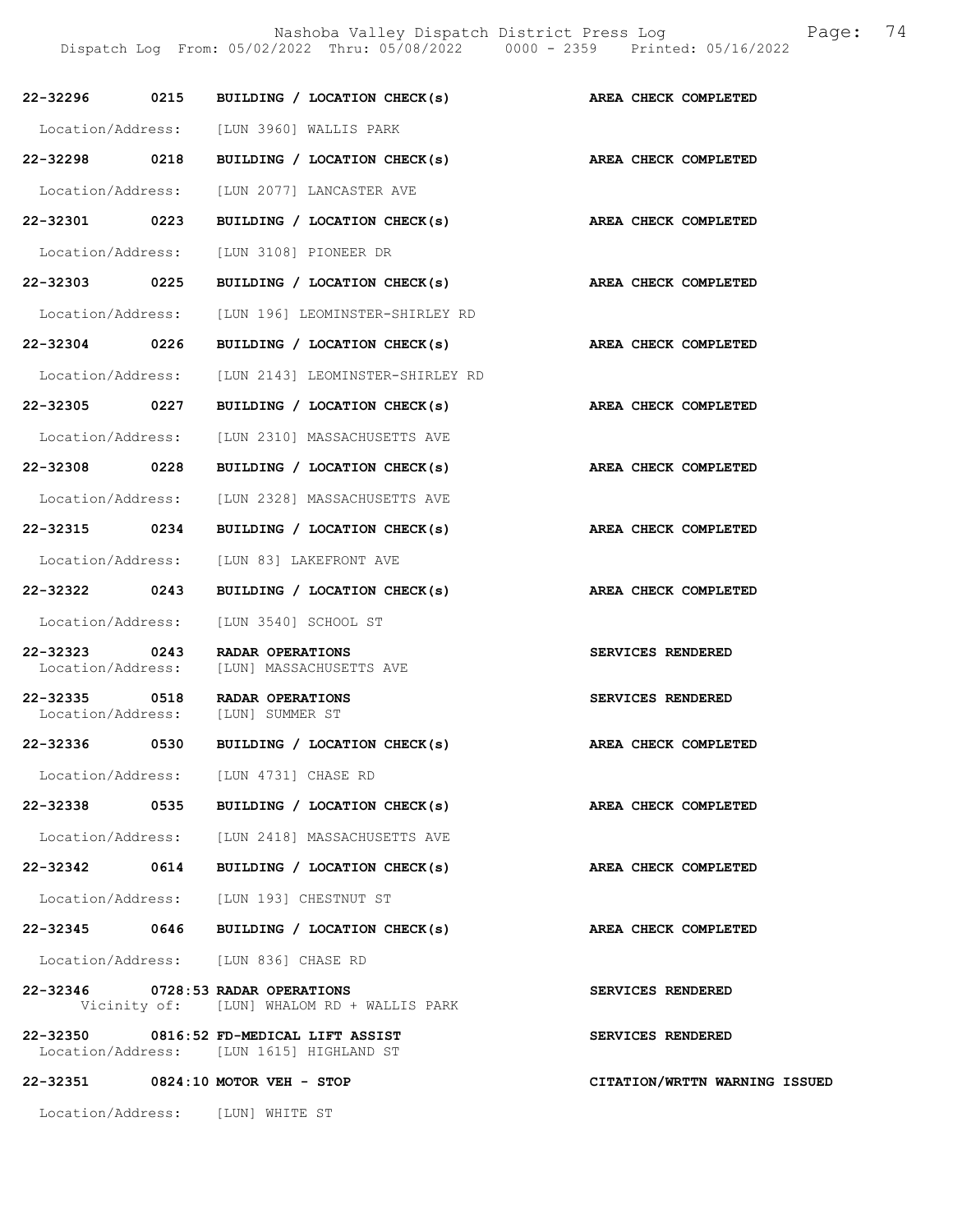|                                                                               | Dispatch Log From: 05/02/2022 Thru: 05/08/2022 0000 - 2359 Printed: 05/16/2022     | Nashoba Valley Dispatch District Press Log Faqe: 75 |
|-------------------------------------------------------------------------------|------------------------------------------------------------------------------------|-----------------------------------------------------|
| 22-32355 0837:09 FD-MEDICAL EMERGENCY                                         | Location/Address: [LUN 1491] HAMLIN ST                                             | TRANSPORTED BLS                                     |
| 22-32360 0853:26 FD-MEDICAL EMERGENCY<br>Location/Address: [LUN 676] BURKE ST |                                                                                    | <b>TRANSPORTED ALS</b>                              |
| 22-32365 0912:34 WELL BEING CHECK                                             |                                                                                    | RETURNED TO HOME OR FAMILY                          |
|                                                                               | Location/Address: [LUN 1598] HIGHLAND ST                                           |                                                     |
| 22-32368 0936:36 FD-MEDICAL EMERGENCY                                         | Location/Address: [LUN 2404] MASSACHUSETTS AVE<br>Refer To Fire Case: 22TOW-487-IN | TRANSPORTED ALS                                     |
| 22-32372 1001:50 ILLEGAL DUMPING                                              | Location/Address: [LUN 2219] LEOMINSTER RD                                         | <b>REPORT</b>                                       |
| 22-32384 1113 COMMUNITY POLICING                                              | Location/Address: [LUN 5005] MASSACHUSETTS AVE                                     | SERVICES RENDERED                                   |
|                                                                               | 22-32386 1120:19 ALARM - RESIDENTIAL BURGLARY                                      | REPORTING PARTY CANCELED                            |
| Location/Address: [LUN 379] ELMWOOD RD                                        |                                                                                    |                                                     |
| 22-32389 1132:35 MOTOR VEH - DISABLED                                         |                                                                                    | NO SERVICES NEEDED                                  |
|                                                                               | Location/Address: [LUN] LEOMINSTER RD + KILBURN ST                                 |                                                     |
| 22-32391 1132:10 FOLLOW UP                                                    | Location/Address: [LUN] NEW WEST TOWNSEND RD                                       | SERVICES RENDERED                                   |
| 22-32390 1134:28 FOLLOW UP                                                    | Location/Address: [LUN 2234] LEOMINSTER RD                                         | SERVICES RENDERED                                   |
| 22-32396 1147 RADAR OPERATIONS                                                | Location/Address: [LUN 2186] LEOMINSTER RD                                         | SERVICES RENDERED                                   |
| 22-32398 1212:04 ANIMAL CALL                                                  | Vicinity of: [LUN] LANCASTER AVE + GOODRICH ST                                     | SERVICES RENDERED                                   |
| 22-32400 1221 RADAR OPERATIONS<br>Location/Address: [LUN] RESERVOIR RD        |                                                                                    | <b>SERVICES RENDERED</b>                            |
| 22-32403 1233:21 MOTOR VEH - STOP                                             | Vicinity of: [LUN] RESERVOIR RD                                                    | <b>VERBAL WARNING</b>                               |
| 22-32404 1237:15 MOTOR VEH - STOP                                             | Vicinity of: [LUN 3335] RESERVOIR RD                                               | <b>VERBAL WARNING</b>                               |
| 22-32410 1304:25 FOLLOW UP                                                    | Location/Address: [LUN 4716] MASSACHUSETTS AVE                                     | <b>REPORT</b>                                       |
| 22-32412 1312 RADAR OPERATIONS<br>Location/Address: [LUN] WHITING ST          |                                                                                    | SERVICES RENDERED                                   |
| 22-32422 1353 RADAR OPERATIONS                                                |                                                                                    | NO SERVICES NEEDED                                  |
|                                                                               | Location/Address: [LUN 94] MASSACHUSETTS AVE                                       |                                                     |
| 22-32423 1400:30 MOTOR VEH - STOP                                             | Vicinity of: [LUN] MASSACHUSETTS AVE                                               | <b>VERBAL WARNING</b>                               |
| 22-32430 1425:20 NOTIFICATION<br>Location/Address: [LUN] WALLIS PARK          |                                                                                    | SPOKEN TO                                           |
| 22-32435 1510 RADAR OPERATIONS<br>Location/Address: [LUN] HIGHLAND ST         |                                                                                    | SERVICES RENDERED                                   |

22-32439 1546:30 MOTOR VEH - STOP VERBAL WARNING

Vicinity of: [LUN 3828] TOWNSEND HARBOR RD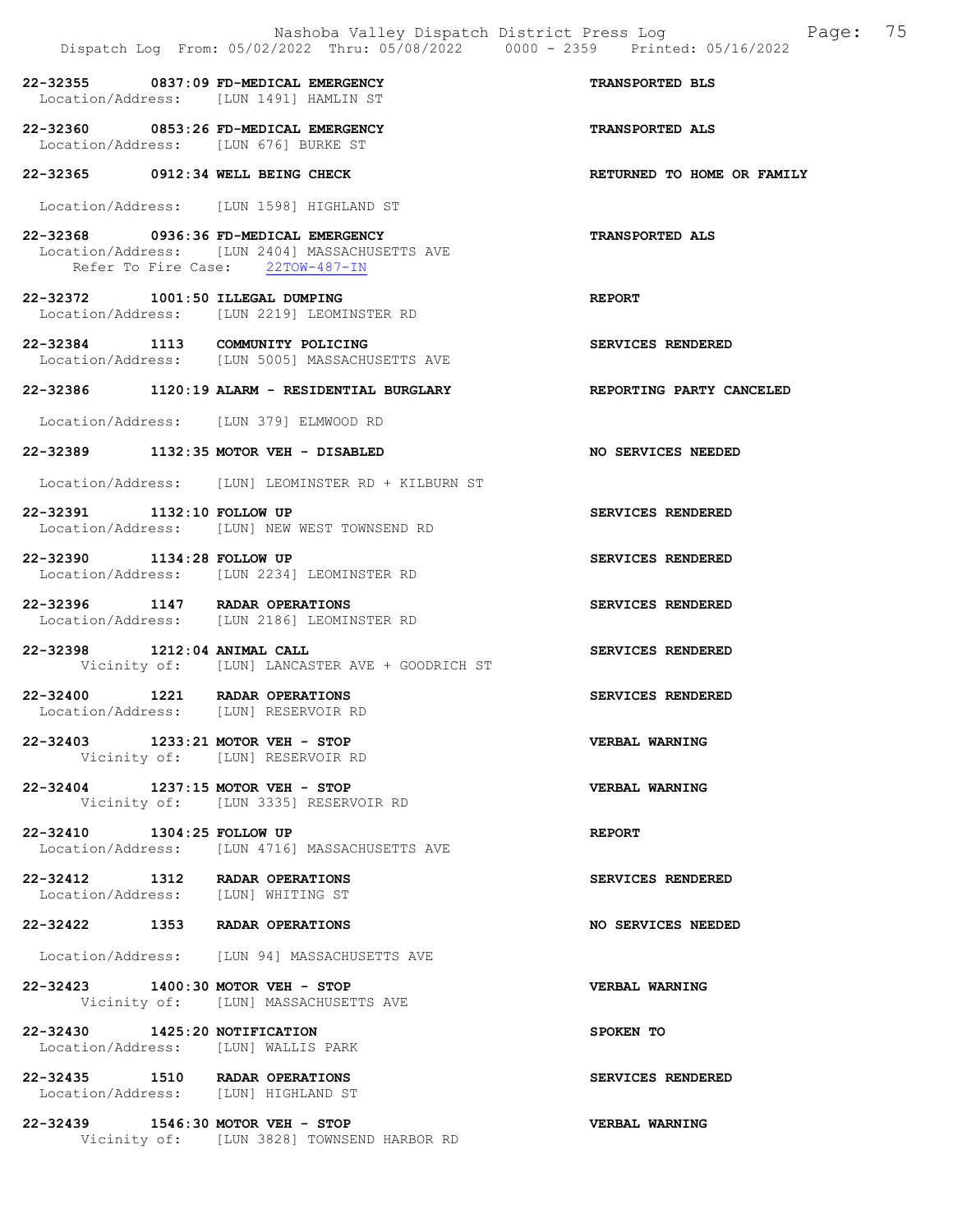|                   |      | Nashoba Valley Dispatch District Press Log<br>Dispatch Log From: 05/02/2022 Thru: 05/08/2022 0000 - 2359 Printed: 05/16/2022 | 76<br>Page:                   |
|-------------------|------|------------------------------------------------------------------------------------------------------------------------------|-------------------------------|
|                   |      | 22-32445 1559:27 MOTOR VEH - STOP                                                                                            | CITATION/WRTTN WARNING ISSUED |
|                   |      | Location/Address: [LUN] TOWNSEND HARBOR RD + HEMLOCK DR                                                                      |                               |
|                   |      | 22-32446 1623 RADAR OPERATIONS<br>Location/Address: [LUN] TOWNSEND HARBOR RD + WOODLAND DR                                   | SERVICES RENDERED             |
|                   |      | 22-32448 1626:28 ASSIST CITIZEN<br>Location/Address: [LUN 4480] COVE RD                                                      | SERVICES RENDERED             |
|                   |      | 22-32449 1631:51 SERVE 209A-HARASS-TRESP ORDERS<br>Location/Address: [LUN 4716] MASSACHUSETTS AVE                            | <b>REPORT</b>                 |
|                   |      | 22-32450 1649:06 MOTOR VEH - STOP<br>Location/Address: [LUN] HIGHLAND ST + HOLMAN ST                                         | <b>VERBAL WARNING</b>         |
|                   |      | 22-32453 1656:49 MOTOR VEH - STOP<br>Location/Address: [LUN 1592] HIGHLAND ST                                                | VERBAL WARNING                |
|                   |      | 22-32458 1711:00 MOTOR VEH - STOP                                                                                            | CITATION/WRTTN WARNING ISSUED |
|                   |      | Location/Address: [LUN] NORTHFIELD RD + TURKEY HILL RD                                                                       |                               |
|                   |      | 22-32460 1717 RADAR OPERATIONS                                                                                               | NO SERVICES NEEDED            |
|                   |      | Location/Address: [LUN 2148] LEOMINSTER-SHIRLEY RD                                                                           |                               |
|                   |      | 22-32463 1724:27 MOTOR VEH - STOP                                                                                            | CITATION/WRTTN WARNING ISSUED |
|                   |      | Location/Address: [LUN 2675] NORTHFIELD RD                                                                                   |                               |
|                   |      | 22-32472 1820:31 MOTOR VEH - STOP                                                                                            | CITATION/WRTTN WARNING ISSUED |
|                   |      | Vicinity of: [LUN 4716] MASSACHUSETTS AVE                                                                                    |                               |
|                   |      | 22-32473 1823 COMMUNITY POLICING<br>Location/Address: [LUN 2360] MASSACHUSETTS AVE                                           | <b>INVESTIGATED</b>           |
|                   |      | 22-32481 1925 RADAR OPERATIONS<br>Location/Address: [LUN 2549] MASSACHUSETTS AVE                                             | <b>INVESTIGATED</b>           |
| 22-32483          |      | $1929:07$ MOTOR VEH - STOP                                                                                                   | CITATION/WRTTN WARNING ISSUED |
|                   |      | Location/Address: [LUN 825] CHASE RD                                                                                         |                               |
|                   |      | 22-32485 1948 BUILDING / LOCATION CHECK(s)                                                                                   | AREA CHECK COMPLETED          |
|                   |      | Location/Address: [LUN 94] MASSACHUSETTS AVE                                                                                 |                               |
|                   |      | 22-32486 1953 BUILDING / LOCATION CHECK(s)                                                                                   | AREA CHECK COMPLETED          |
| Location/Address: |      | [LUN 2475] MASSACHUSETTS AVE                                                                                                 |                               |
| 22-32487          | 1956 | BUILDING / LOCATION CHECK(s)                                                                                                 | AREA CHECK COMPLETED          |
|                   |      | Location/Address: [LUN 2469] MASSACHUSETTS AVE                                                                               |                               |
|                   |      | 22-32488 2029 BUILDING / LOCATION CHECK(s)                                                                                   | AREA CHECK COMPLETED          |
|                   |      | Location/Address: [LUN] LAKEFRONT AVE                                                                                        |                               |

22-32489 2039:41 MOTOR VEH - STOP CITATION/WRTTN WARNING ISSUED

Vicinity of: [LUN] SUNNY HILL RD

22-32490 2048 BUILDING / LOCATION CHECK(s) AREA CHECK COMPLETED Location/Address: [LUN 2234] LEOMINSTER RD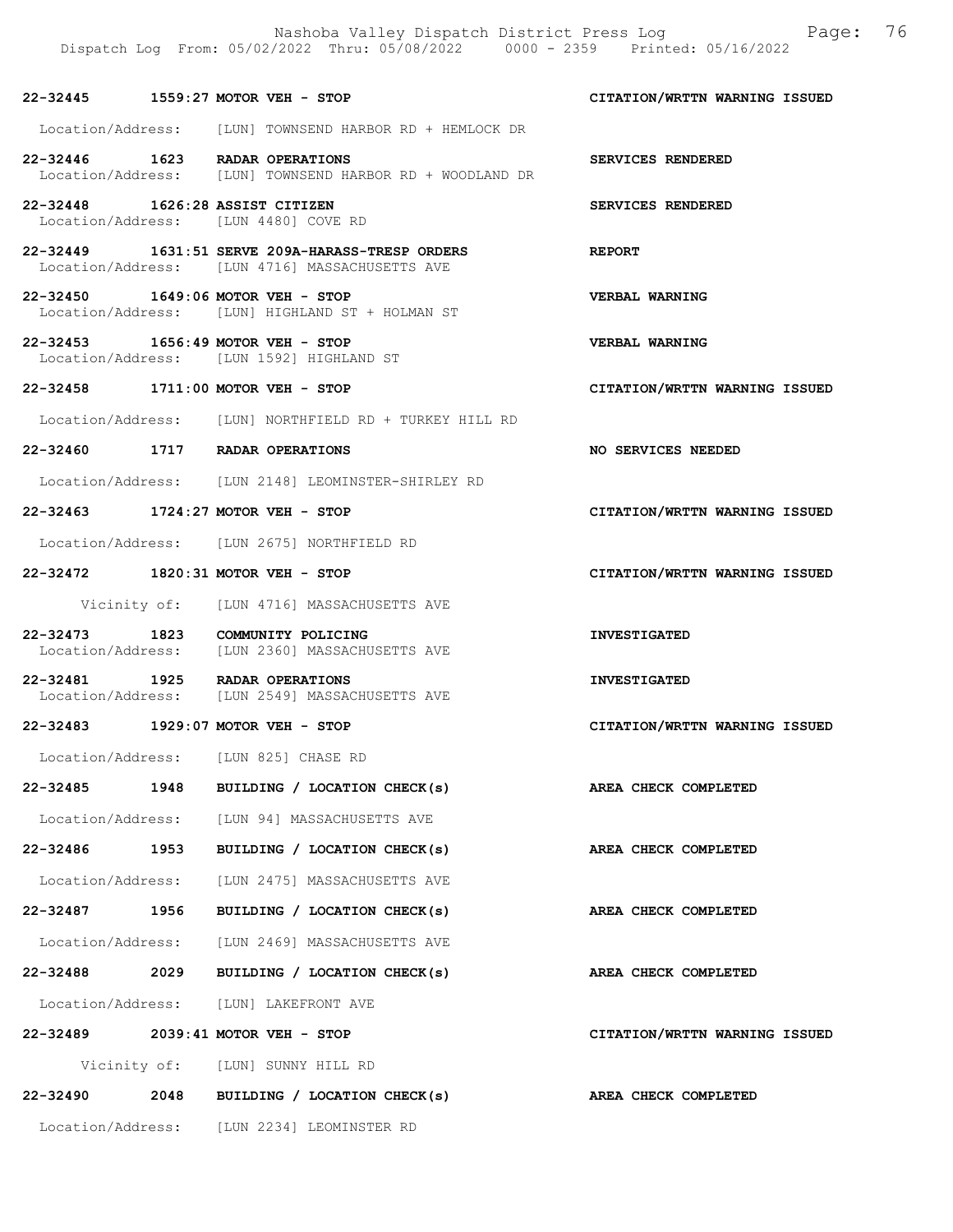|               | 22-32492 2056 BUILDING / LOCATION CHECK(s)                                                                             |               | AREA CHECK COMPLETED |
|---------------|------------------------------------------------------------------------------------------------------------------------|---------------|----------------------|
|               | Location/Address: [LUN 3654] SUMMER ST                                                                                 |               |                      |
| 22-32493 2102 | BUILDING / LOCATION CHECK(s) AREA CHECK COMPLETED                                                                      |               |                      |
|               | Location/Address: [LUN 246] MASSACHUSETTS AVE                                                                          |               |                      |
|               | 22-32498 2130:25 WELL BEING CHECK<br>Vicinity of: [LUN] MASSACHUSETTS AVE + ELMWOOD RD                                 |               | <b>INVESTIGATED</b>  |
|               | 22-32510 2155 BUILDING / LOCATION CHECK(s) AREA CHECK COMPLETED                                                        |               |                      |
|               | Location/Address: [LUN 2272] MAIN ST                                                                                   |               |                      |
| 22-32511 2155 | BUILDING / LOCATION CHECK(s)                                                                                           |               | AREA CHECK COMPLETED |
|               | Location/Address: [LUN 2455] MASSACHUSETTS AVE                                                                         |               |                      |
|               | 22-32512 2201:15 MOTOR VEH - STOP<br>Location/Address: [LUN] PROSPECT ST + WHALOM RD<br>Refer To Summons: 22LUN-115-AR | <b>REPORT</b> |                      |
|               | 22-32524 2356 BUILDING / LOCATION CHECK(s)                                                                             |               | AREA CHECK COMPLETED |
|               | Location/Address: [LUN 2398] MASSACHUSETTS AVE                                                                         |               |                      |
| 22-32525 2359 | BUILDING / LOCATION CHECK(s)                                                                                           |               | AREA CHECK COMPLETED |
|               | Location/Address: [LUN 6] ELECTRIC AVE                                                                                 |               |                      |
| 22-32526 2359 | BUILDING / LOCATION CHECK(s)                                                                                           |               | AREA CHECK COMPLETED |

Location/Address: [LUN 4732] SUMMER ST

## For Date: 05/05/2022 - Thursday

| 22-32527 0001<br>Location/Address: | <b>RADAR OPERATIONS</b><br>[LUN] SUMMER ST + WHALOM RD           | <b>SERVICES RENDERED</b> |
|------------------------------------|------------------------------------------------------------------|--------------------------|
| 22-32529 0012                      | RADAR OPERATIONS                                                 | NO SERVICES NEEDED       |
|                                    | Location/Address: [LUN] ELECTRIC AVE                             |                          |
| 22-32545 0055                      | BUILDING / LOCATION CHECK(s)                                     | AREA CHECK COMPLETED     |
|                                    | Location/Address: [LUN 3670] SUMMER ST                           |                          |
| 22-32548 0059                      | BUILDING / LOCATION CHECK(s)                                     | AREA CHECK COMPLETED     |
|                                    | Location/Address: [LUN] ROGERS WAY                               |                          |
| 22-32551 0100                      | BUILDING / LOCATION CHECK(s)<br>Location/Address: [LUN] BURKE ST | ARREST(S) MADE           |
| 22-32557 0105                      | BUILDING / LOCATION CHECK(s)                                     | AREA CHECK COMPLETED     |
|                                    | Location/Address: [LUN 4777] ELECTRIC AVE                        |                          |
| 22-32561 0107                      | BUILDING / LOCATION CHECK(s)                                     | AREA CHECK COMPLETED     |
|                                    | Location/Address: [LUN 4996] ELECTRIC AVE                        |                          |
| 22-32563 0108                      | BUILDING / LOCATION CHECK(s)                                     | AREA CHECK COMPLETED     |
| Location/Address:                  | <b>ILUN 24311 MASSACHUSETTS AVE</b>                              |                          |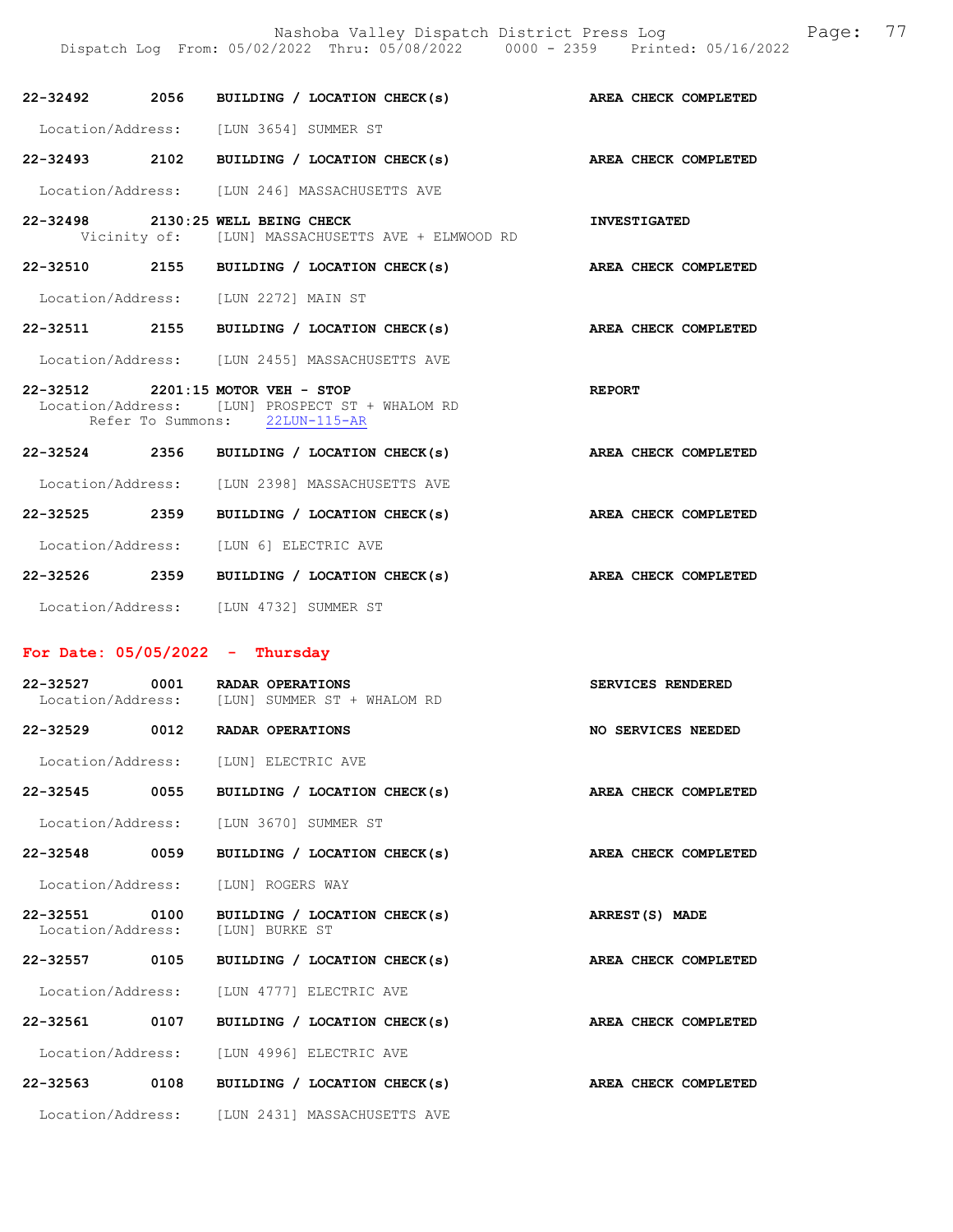|                   |      | Nashoba Valley Dispatch District Press Log<br>Dispatch Log From: 05/02/2022 Thru: 05/08/2022 0000 - 2359 Printed: 05/16/2022 | 78<br>Page:                    |
|-------------------|------|------------------------------------------------------------------------------------------------------------------------------|--------------------------------|
|                   |      | 22-32566 0111 BUILDING / LOCATION CHECK(s) AREA CHECK COMPLETED                                                              |                                |
|                   |      | Location/Address: [LUN 3540] SCHOOL ST                                                                                       |                                |
|                   |      | 22-32568 0111 BUILDING / LOCATION CHECK(s)<br>Location/Address: [LUN 246] MASSACHUSETTS AVE                                  | SERVICES RENDERED              |
|                   |      | $22-32570$ 0113:40 BUILDING / LOCATION CHECK(s)                                                                              | BUILDING CHKED, APPEARS SECURE |
|                   |      | Location/Address: [LUN 2469] MASSACHUSETTS AVE                                                                               |                                |
|                   |      | 22-32575 0118 BUILDING / LOCATION CHECK(s)                                                                                   | AREA CHECK COMPLETED           |
|                   |      | Location/Address: [LUN 3540] SCHOOL ST                                                                                       |                                |
|                   |      | 22-32577 0119:30 BUILDING / LOCATION CHECK(s)                                                                                | AREA CHECK COMPLETED           |
|                   |      | Location/Address: [LUN 2457] MASSACHUSETTS AVE                                                                               |                                |
|                   |      | 22-32584 0124 BUILDING / LOCATION CHECK(s)                                                                                   | AREA CHECK COMPLETED           |
|                   |      | Location/Address: [LUN 2268] MAIN ST                                                                                         |                                |
| 22-32586 0125     |      | BUILDING / LOCATION CHECK(s)                                                                                                 | AREA CHECK COMPLETED           |
| Location/Address: |      | [LUN 2475] MASSACHUSETTS AVE                                                                                                 |                                |
| 22-32588 0129     |      | BUILDING / LOCATION CHECK(s)                                                                                                 | AREA CHECK COMPLETED           |
| Location/Address: |      | [LUN 2509] MASSACHUSETTS AVE                                                                                                 |                                |
| 22-32590 0132     |      | BUILDING / LOCATION CHECK(s)                                                                                                 | AREA CHECK COMPLETED           |
| Location/Address: |      | [LUN 4965] MAIN ST                                                                                                           |                                |
| 22-32591          | 0132 | BUILDING / LOCATION CHECK(s)                                                                                                 | AREA CHECK COMPLETED           |
|                   |      | Location/Address: [LUN 4656] MASSACHUSETTS AVE                                                                               |                                |
|                   |      | 22-32592 0133 BUILDING / LOCATION CHECK(s)                                                                                   | AREA CHECK COMPLETED           |
| Location/Address: |      | [LUN 2455] MASSACHUSETTS AVE                                                                                                 |                                |
| 22-32595          |      | 0138 BUILDING / LOCATION CHECK(s)                                                                                            | AREA CHECK COMPLETED           |
|                   |      | Location/Address: [LUN 2550] MASSACHUSETTS AVE                                                                               |                                |
| 22-32598 0144     |      | BUILDING / LOCATION CHECK(s)                                                                                                 | AREA CHECK COMPLETED           |
| Location/Address: |      | [LUN 94] MASSACHUSETTS AVE                                                                                                   |                                |
| 22-32601 0156     |      | BUILDING / LOCATION CHECK(s)                                                                                                 | AREA CHECK COMPLETED           |
| Location/Address: |      | [LUN 196] LEOMINSTER-SHIRLEY RD                                                                                              |                                |
| 22-32602          | 0157 | BUILDING / LOCATION CHECK(s)                                                                                                 | <b>AREA CHECK COMPLETED</b>    |
|                   |      | Location/Address: [LUN 2662] NORTHFIELD RD                                                                                   |                                |
| 22-32604 0157     |      | BUILDING / LOCATION CHECK(s)                                                                                                 | AREA CHECK COMPLETED           |
|                   |      | Location/Address: [LUN 2145] LEOMINSTER-SHIRLEY RD                                                                           |                                |
| 22-32605 0158     |      | BUILDING / LOCATION CHECK(s) AREA CHECK COMPLETED                                                                            |                                |
|                   |      | Location/Address: [LUN 3394] RESERVOIR RD                                                                                    |                                |
| 22-32606 0159     |      | BUILDING / LOCATION CHECK(s) AREA CHECK COMPLETED                                                                            |                                |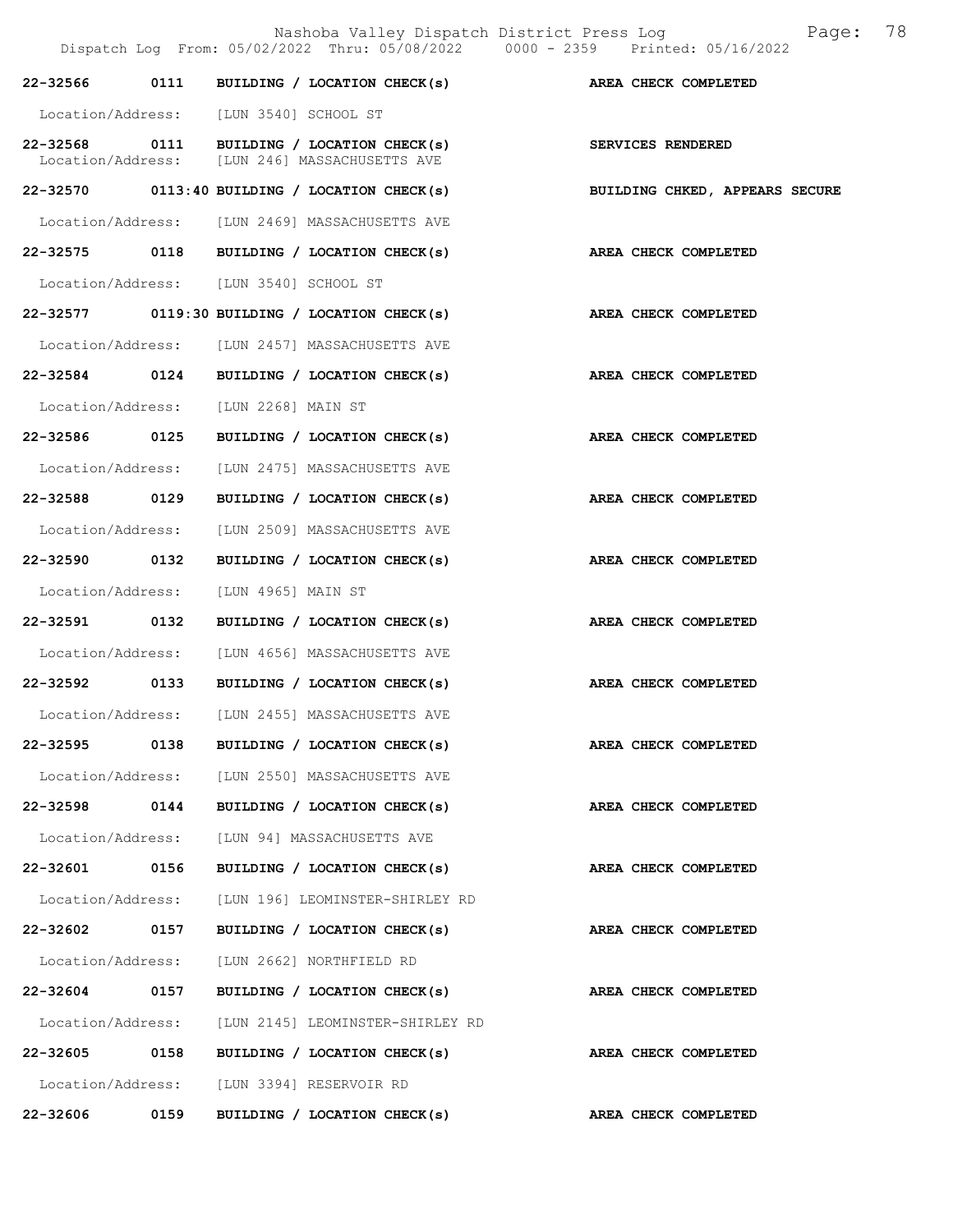|                                    |      | Nashoba Valley Dispatch District Press Log<br>Dispatch Log From: 05/02/2022 Thru: 05/08/2022 0000 - 2359 Printed: 05/16/2022 |                       | Page: | 79 |
|------------------------------------|------|------------------------------------------------------------------------------------------------------------------------------|-----------------------|-------|----|
|                                    |      | Location/Address: [LUN 5183] LEOMINSTER-SHIRLEY RD                                                                           |                       |       |    |
| 22-32608                           | 0204 | BUILDING / LOCATION CHECK(s)                                                                                                 | AREA CHECK COMPLETED  |       |    |
| Location/Address:                  |      | [LUN 2475] MASSACHUSETTS AVE                                                                                                 |                       |       |    |
| 22-32611                           | 0208 | BUILDING / LOCATION CHECK(s)                                                                                                 | AREA CHECK COMPLETED  |       |    |
| Location/Address:                  |      | [LUN 121] LEOMINSTER-SHIRLEY RD                                                                                              |                       |       |    |
| 22-32613 0212                      |      | BUILDING / LOCATION CHECK(s)                                                                                                 | AREA CHECK COMPLETED  |       |    |
| Location/Address:                  |      | [LUN 2148] LEOMINSTER-SHIRLEY RD                                                                                             |                       |       |    |
| 22-32614                           | 0213 | BUILDING / LOCATION CHECK(s)                                                                                                 | AREA CHECK COMPLETED  |       |    |
| Location/Address:                  |      | [LUN 2143] LEOMINSTER-SHIRLEY RD                                                                                             |                       |       |    |
| 22-32617                           | 0221 | BUILDING / LOCATION CHECK(s)                                                                                                 | AREA CHECK COMPLETED  |       |    |
| Location/Address:                  |      | [LUN 2457] MASSACHUSETTS AVE                                                                                                 |                       |       |    |
| 22-32618 0223                      |      | BUILDING / LOCATION CHECK(s)                                                                                                 | AREA CHECK COMPLETED  |       |    |
| Location/Address:                  |      | [LUN] BEAL ST                                                                                                                |                       |       |    |
| 22-32619                           | 0224 | BUILDING / LOCATION CHECK(s)                                                                                                 | AREA CHECK COMPLETED  |       |    |
| Location/Address:                  |      | [LUN 18] NORTHFIELD RD                                                                                                       |                       |       |    |
| 22-32620                           | 0225 | BUILDING / LOCATION CHECK(s)                                                                                                 | AREA CHECK COMPLETED  |       |    |
| Location/Address:                  |      | [LUN 2542] MASSACHUSETTS AVE                                                                                                 |                       |       |    |
| 22-32621 0225                      |      | BUILDING / LOCATION CHECK(s)                                                                                                 | AREA CHECK COMPLETED  |       |    |
| Location/Address:                  |      | [LUN 4472] CHASE RD                                                                                                          |                       |       |    |
| $22 - 32623$<br>Location/Address:  | 0243 | COMMUNITY POLICING<br>[LUN 196] LEOMINSTER-SHIRLEY RD                                                                        | SERVICES RENDERED     |       |    |
| 22-32625                           | 0245 | BUILDING / LOCATION CHECK(s)                                                                                                 | AREA CHECK COMPLETED  |       |    |
|                                    |      | Location/Address: [LUN 2144] LEOMINSTER-SHIRLEY RD                                                                           |                       |       |    |
| $22 - 32640$                       |      | 0541 BUILDING / LOCATION CHECK(s)                                                                                            | AREA CHECK COMPLETED  |       |    |
| Location/Address:                  |      | [LUN 831] CHASE RD                                                                                                           |                       |       |    |
| 22-32642                           | 0543 | BUILDING / LOCATION CHECK(s)                                                                                                 | AREA CHECK COMPLETED  |       |    |
| Location/Address:                  |      | [LUN 4731] CHASE RD                                                                                                          |                       |       |    |
| 22-32643 0543<br>Location/Address: |      | RADAR OPERATIONS<br>[LUN] CHASE RD                                                                                           | SERVICES RENDERED     |       |    |
| 22-32646 0554<br>Location/Address: |      | RADAR OPERATIONS<br>[LUN 1586] HIGHLAND ST                                                                                   | SERVICES RENDERED     |       |    |
| 22-32650 0616<br>Location/Address: |      | RADAR OPERATIONS<br>[LUN 1113] ELECTRIC AVE                                                                                  | SERVICES RENDERED     |       |    |
| 22-32651 0622                      |      | TRAFFIC CONTROL<br>Location/Address: [LUN] MASSACHUSETTS AVE + ELECTRIC AVE                                                  | SERVICES RENDERED     |       |    |
|                                    |      | 22-32654 0646:08 MOTOR VEH - STOP<br>Vicinity of: [LUN 4189] WHALOM RD                                                       | <b>VERBAL WARNING</b> |       |    |
| 22-32656                           |      | 0721:27 MOTOR VEH - ACCIDENT W/INJURY                                                                                        | VEHICLE TOWED         |       |    |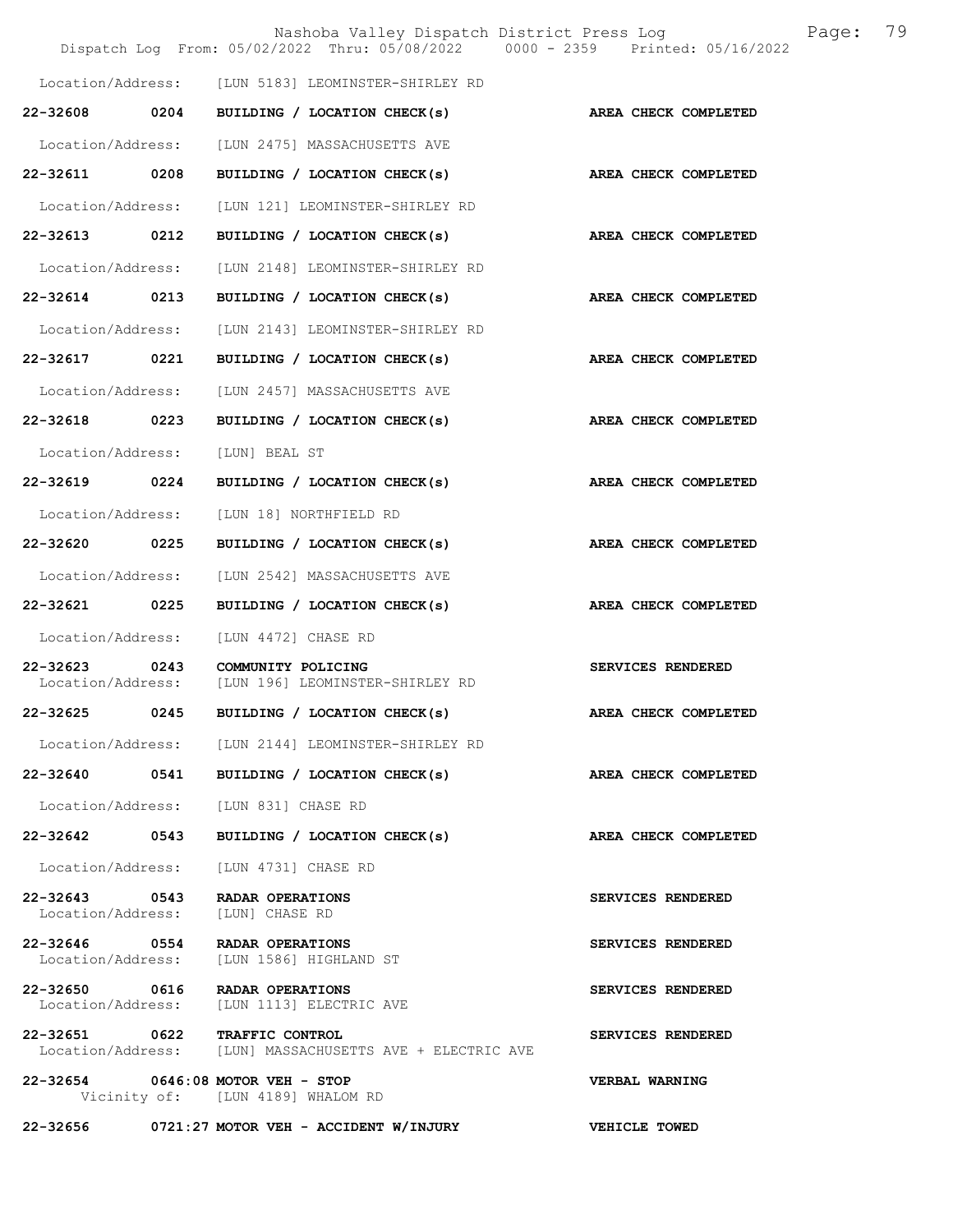|                            | Nashoba Valley Dispatch District Press Log<br>Dispatch Log From: 05/02/2022 Thru: 05/08/2022 0000 - 2359 Printed: 05/16/2022 | 80<br>Page:                    |
|----------------------------|------------------------------------------------------------------------------------------------------------------------------|--------------------------------|
|                            | Location/Address: [LUN] WINDERMERE DR + CHASE RD<br>Refer To Fire Case: 22LUN-146-IN                                         |                                |
|                            | 22-32663 0804:40 FD-MEDICAL EMERGENCY<br>Location/Address: [LUN 4716] MASSACHUSETTS AVE                                      | TRANSPORTED BLS                |
|                            | 22-32667 0822:47 SUSPICIOUS ACTIVITY                                                                                         | NO SERVICES NEEDED             |
|                            | Location/Address: [LUN 2398] MASSACHUSETTS AVE                                                                               |                                |
|                            | 22-32688 0939 RADAR OPERATIONS<br>Location/Address: [LUN] TOWNSEND HARBOR RD                                                 | SERVICES RENDERED              |
|                            | 22-32691 0943:24 MOTOR VEH - STOP                                                                                            | CITATION/WRTTN WARNING ISSUED  |
|                            | Location/Address: [LUN] TOWNSEND HARBOR RD                                                                                   |                                |
|                            | 22-32692 0951 BUILDING / LOCATION CHECK(s)                                                                                   | AREA CHECK COMPLETED           |
|                            | Location/Address: [LUN 32] TRI-TOWN DR                                                                                       |                                |
| 22-32695 0957:48 FOLLOW UP | Location/Address: [LUN 282] MASSACHUSETTS AVE                                                                                | SERVICES RENDERED              |
|                            | 22-32698 1006 BUILDING / LOCATION CHECK(s)                                                                                   | BUILDING CHKED, APPEARS SECURE |
|                            | Location/Address: [LUN 246] MASSACHUSETTS AVE                                                                                |                                |
| 22-32700 1014:45 FOLLOW UP | Location/Address: [LUN 4716] MASSACHUSETTS AVE                                                                               | SERVICES RENDERED              |
|                            | 22-32710 1113 COMMUNITY POLICING<br>Location/Address: [LUN] SCHOOL ST                                                        | SERVICES RENDERED              |
|                            | 22-32712 1132:37 RADAR OPERATIONS<br>Vicinity of: [LUN 4291] WHITE ST                                                        | SERVICES RENDERED              |
|                            | 22-32713 1133 RADAR OPERATIONS<br>Location/Address: [LUN] TOWNSEND HARBOR RD                                                 | SERVICES RENDERED              |
|                            | 22-32719 1148:19 MOTOR VEH - STOP<br>Location/Address: [LUN 4274] WHITE ST                                                   | <b>VERBAL WARNING</b>          |
|                            | 22-32721 1153:57 MOTOR VEH - STOP<br>Location/Address: [LUN] TOWNSEND HARBOR RD                                              | VERBAL WARNING                 |
|                            | 22-32722 1159:22 MOTOR VEH - STOP<br>Location/Address: [LUN 4288] WHITE ST                                                   | VERBAL WARNING                 |
|                            | 22-32724 1206:10 MOTOR VEH - STOP<br>Location/Address: [LUN] TOWNSEND HARBOR RD                                              | <b>VERBAL WARNING</b>          |
|                            | 22-32731 1247 RADAR OPERATIONS<br>Location/Address: [LUN 2143] LEOMINSTER-SHIRLEY RD                                         | <b>SERVICES RENDERED</b>       |
|                            | 22-32738 1317:48 LARCENY/ FORGERY/ FRAUD<br>Location/Address: [LUN 2964] PAGE ST                                             | <b>REPORT</b>                  |
|                            | 22-32741 1323 BUILDING / LOCATION CHECK(s)                                                                                   | <b>AREA CHECK COMPLETED</b>    |
|                            | Location/Address: [LUN 101] RESERVOIR RD                                                                                     |                                |
|                            | 22-32743 1330 BUILDING / LOCATION CHECK(s) AREA CHECK COMPLETED                                                              |                                |
|                            | Location/Address: [LUN] FLAT HILL RD                                                                                         |                                |
|                            | 22-32745 1341 BUILDING / LOCATION CHECK(s)                                                                                   | AREA CHECK COMPLETED           |
|                            | Location/Address: [LUN 2475] MASSACHUSETTS AVE                                                                               |                                |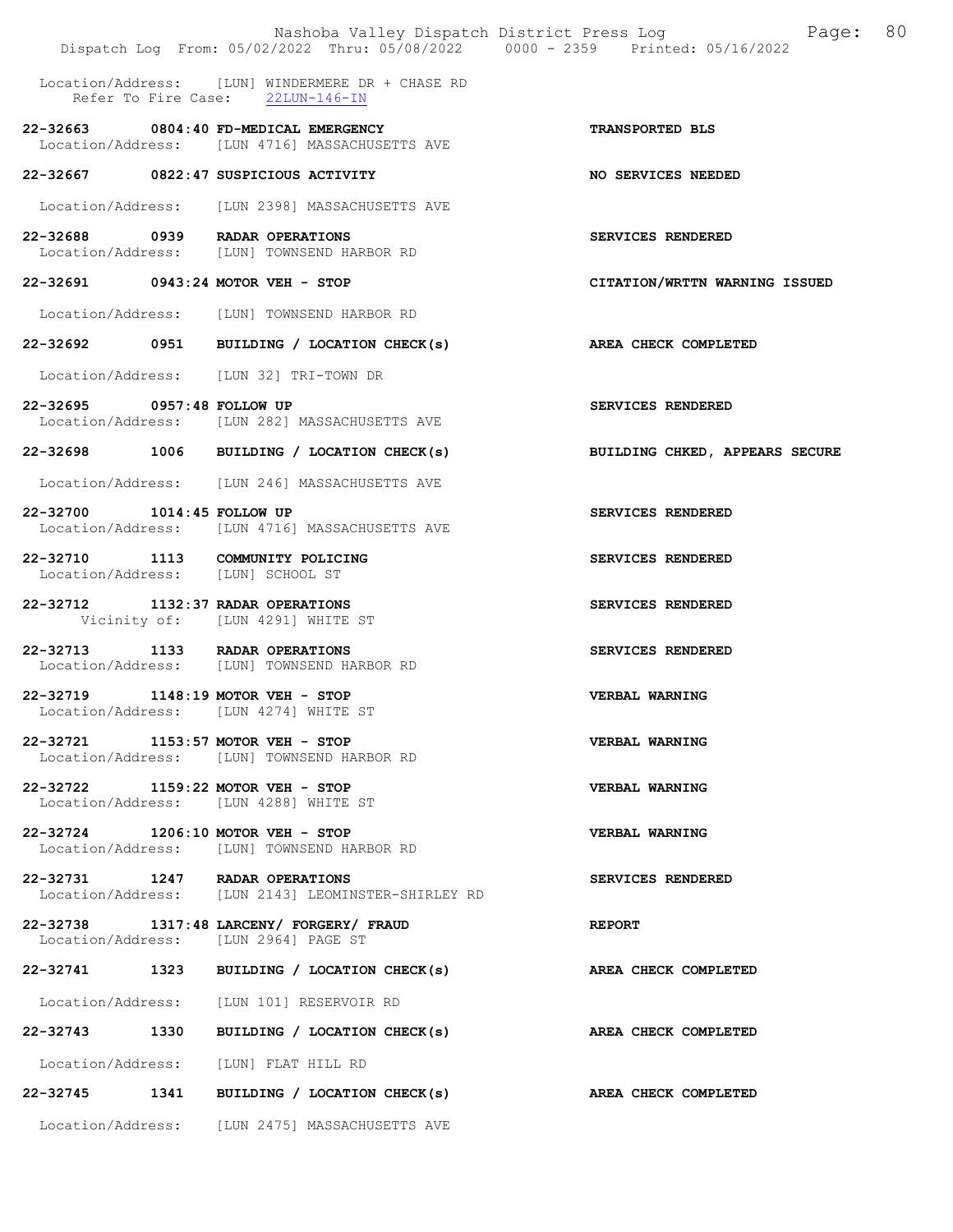22-32750 1408:47 FD-FIRE ALARM (BOX DETAIL) SERVICES RENDERED Location/Address: [LUN 4876] RILEY RD

- 22-32762 1531:36 FD-MEDICAL EMERGENCY TRANSPORTED BLS<br>
Location/Address: [LUN 1929] KIMBALL ST Location/Address: [LUN 1929] KIMBALL ST
- 22-32764 1535 RADAR OPERATIONS SERVICES RENDERED Location/Address: [LUN] TOWNSEND HARBOR RD + HARBOR TER
- 22-32769 1600 RADAR OPERATIONS SERVICES RENDERED Location/Address: [LUN 1417] GOODRICH ST
- 22-32773 1614 RADAR OPERATIONS INVESTIGATED Location/Address: [LUN 2549] MASSACHUSETTS AVE
- 22-32778 1640 BUILDING / LOCATION CHECK(s) AREA CHECK COMPLETED
- Location/Address: [LUN 3960] WALLIS PARK
- 22-32779 1642 RADAR OPERATIONS SERVICES RENDERED Location/Address: [LUN] HIGHLAND ST
- 22-32781 1645:18 MOTOR VEH STOP VERBAL WARNING Location/Address: [LUN 1584] HIGHLAND ST
- 22-32785 1651 RADAR OPERATIONS INVESTIGATED<br>Location/Address: [LUN] WEST TOWNSEND RD + HOWARD ST [LUN] WEST TOWNSEND RD + HOWARD ST
- 22-32788 1657:36 MOTOR VEH STOP CITATION/WRTTN WARNING ISSUED
	- Vicinity of: [LUN 1592] HIGHLAND ST
- 22-32794 1719 BUILDING / LOCATION CHECK(s) SERVICES RENDERED<br>Location/Address: [LUN 2469] MASSACHUSETTS AVE [LUN 2469] MASSACHUSETTS AVE
- 22-32795 1728 BUILDING / LOCATION CHECK(s) AREA CHECK COMPLETED
- Location/Address: [LUN 101] RESERVOIR RD
- 22-32796 1736:16 MOTOR VEH STOP CITATION/WRTTN WARNING ISSUED
- Location/Address: [LUN 1592] HIGHLAND ST
- 22-32800 1752:07 MOTOR VEH STOP VERBAL WARNING Location/Address: [LUN 821] CHASE RD
- 22-32802 1807:59 REQUEST TO SPEAK TO AN OFFICER SPOKEN TO<br>Location/Address: [LUN] MASSACHUSETTS AVE [LUN] MASSACHUSETTS AVE
- 22-32805 1840:54 ANIMAL CALL SEARCHED AREA, NEGATIVE RESULT
- Location/Address: [LUN 2542] MASSACHUSETTS AVE
- 22-32808 1850:14 MOTOR VEH DISABLED NO SERVICES NEEDED
	- Vicinity of: [LUN] WHALOM RD + ELECTRIC AVE
- 22-32816 1931:57 MOTOR VEH DISABLED VEHICLE TOWED Location/Address: [LUN] WHALOM RD + ELECTRIC AVE
- 22-32818 1951 RADAR OPERATIONS SERVICES RENDERED<br>
Location/Address: [LUN] SUMMER ST Location/Address:
- 22-32821 2011:55 MOTOR VEH STOP VERBAL WARNING Vicinity of: [LUN 1113] ELECTRIC AVE
- 22-32825 2035 BUILDING / LOCATION CHECK(s) SERVICES RENDERED Location/Address: [LUN 2347] MASSACHUSETTS AVE
- 
- 
- 
- 
- 
- 
- 
- 
- 
- 
- 
- 
- 
- 
-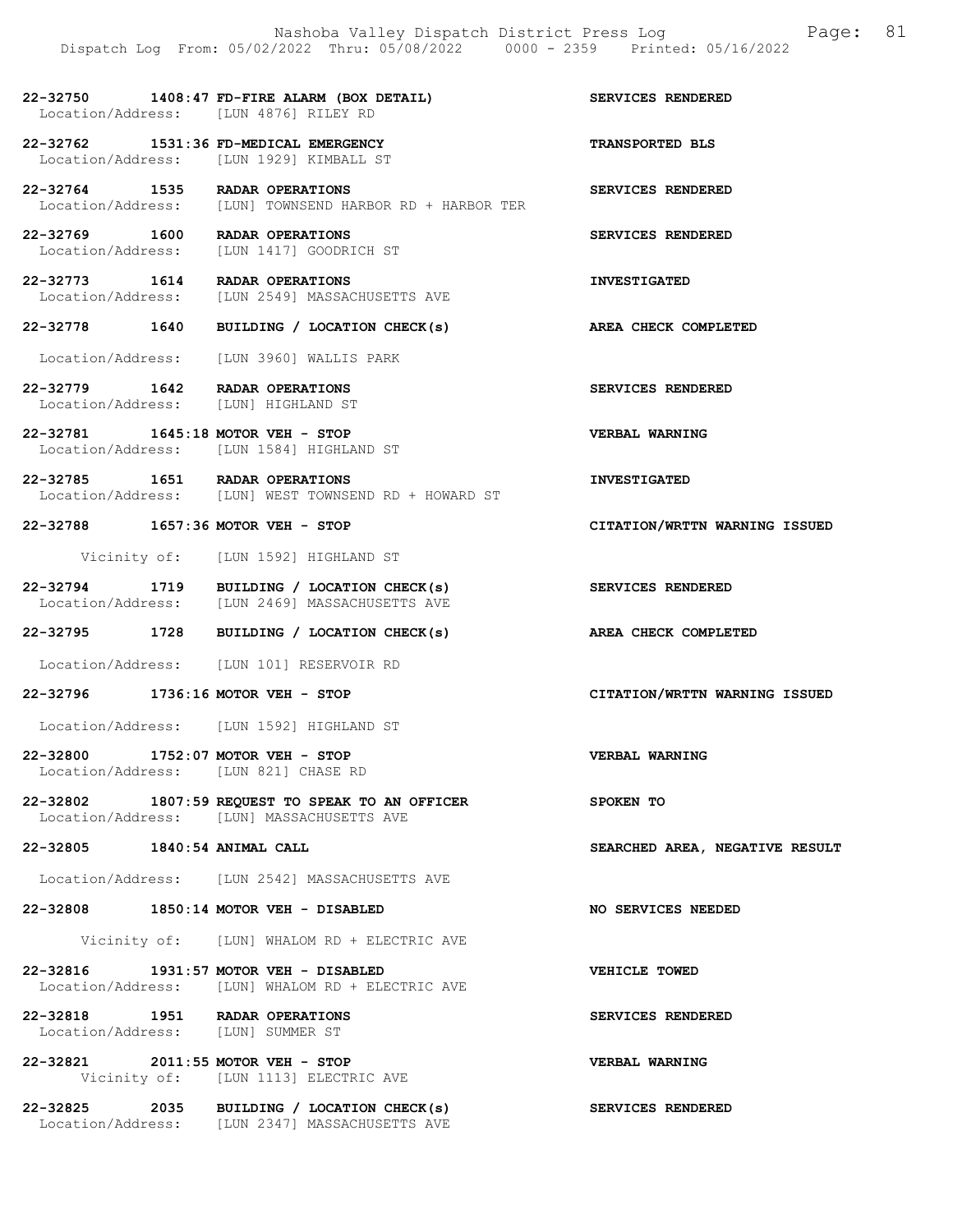Nashoba Valley Dispatch District Press Log Page: 82 Dispatch Log From: 05/02/2022 Thru: 05/08/2022 0000 - 2359 Printed: 05/16/2022 22-32826 2039 BUILDING / LOCATION CHECK(s) AREA CHECK COMPLETED Location/Address: [LUN 2347] MASSACHUSETTS AVE 22-32827 2045:44 MOTOR VEH - ACCIDENT NO INJURY ARREST(S) MADE Location/Address: [LUN] CAROUSEL LN Refer To Arrest: 22LUN-116-AR 22-32829 2053 BUILDING / LOCATION CHECK(s) AREA CHECK COMPLETED Location/Address: [LUN] LAKEFRONT AVE 22-32830 2059:57 MOTOR VEH - STOP VERBAL WARNING Location/Address: [LUN] PROSPECT ST 22-32831 2100:02 ASSAULT REPORT Location/Address: [LUN 2475] MASSACHUSETTS AVE 22-32861 2357 RADAR OPERATIONS NO SERVICES NEEDED Location/Address: [LUN 1116] ELECTRIC AVE For Date: 05/06/2022 - Friday 22-32875 0022 RADAR OPERATIONS NO SERVICES NEEDED Location/Address: [LUN] SUMMER ST 22-32883 0033 RADAR OPERATIONS SERVICES RENDERED Location/Address: [LUN 4197] WHALOM RD 22-32894 0053:12 FD-MEDICAL EMERGENCY PATIENT REFUSAL, NO TRANSPORT Location/Address: [LUN 3444] ROLLING ACRES RD<br>Refer To Fire Case: 22TOW-493-IN Refer To Fire Case: 22-32903 0106 RADAR OPERATIONS SERVICES RENDERED<br>Location/Address: [LUN 1997] LANCASTER AVE [LUN 1997] LANCASTER AVE 22-32909 0115 RADAR OPERATIONS NO SERVICES NEEDED Location/Address: [LUN] CHASE RD 22-32912 0121:06 MOTOR VEH - STOP CITATION/WRTTN WARNING ISSUED Vicinity of: [LUN 96] PAGE ST 22-32916 0127 RADAR OPERATIONS NO SERVICES NEEDED Location/Address: [LUN] ELECTRIC AVE 22-32922 0153 BUILDING / LOCATION CHECK(s) AREA CHECK COMPLETED Location/Address: [LUN 59] LANCASTER AVE 22-32923 0153:26 BUILDING / LOCATION CHECK(s) AREA CHECK COMPLETED Location: [LUN] ALL SCHOOLS 22-32924 0154 BUILDING / LOCATION CHECK(s) AREA CHECK COMPLETED Location/Address: [LUN 4791] MASSACHUSETTS AVE 22-32928 0216 BUILDING / LOCATION CHECK(s) AREA CHECK COMPLETED Location/Address: [LUN 2375] MASSACHUSETTS AVE 22-32930 0229 BUILDING / LOCATION CHECK(s) AREA CHECK COMPLETED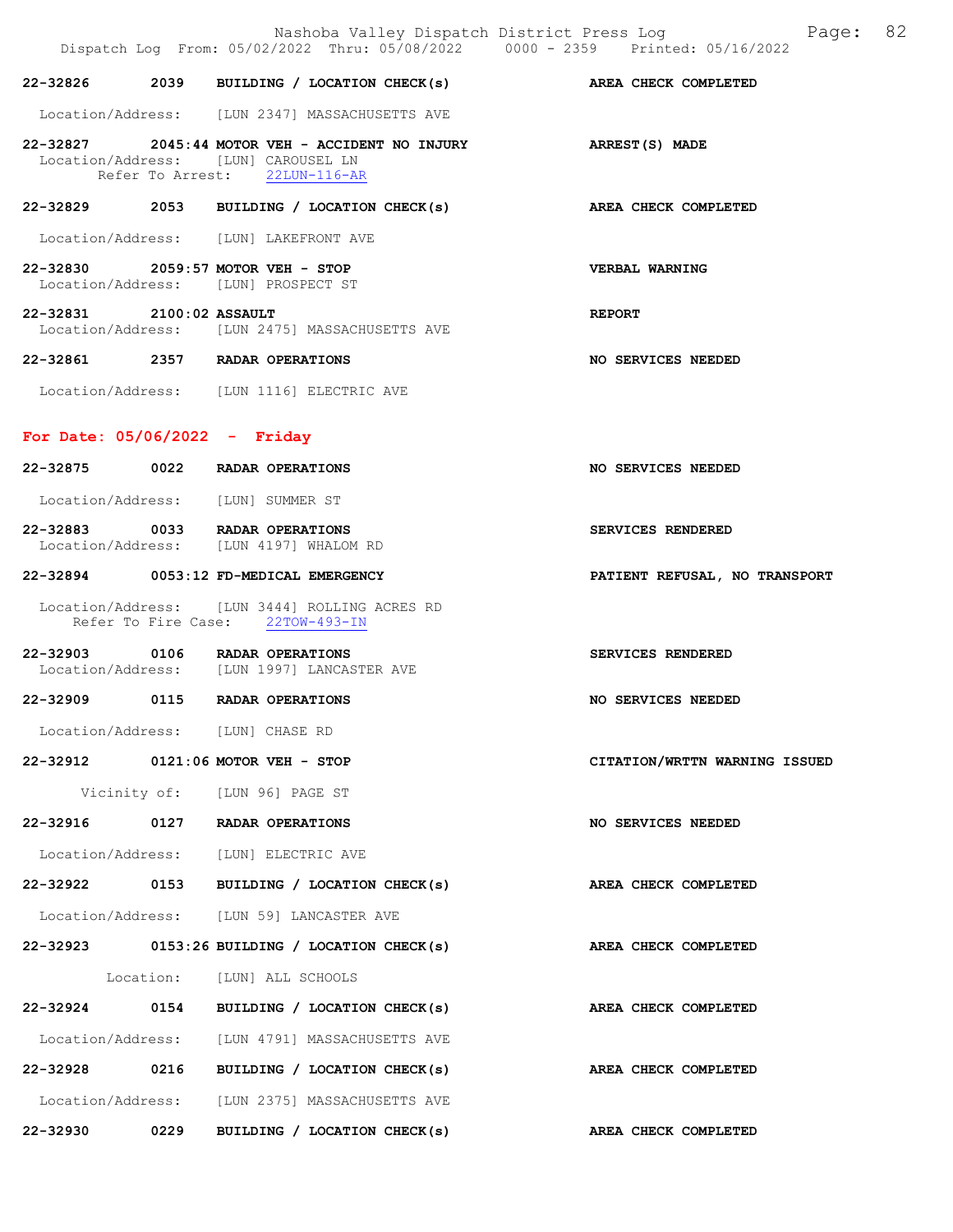|                                    |      | Location/Address: [LUN 6] ELECTRIC AVE         |                                |
|------------------------------------|------|------------------------------------------------|--------------------------------|
| 22-32931 0234                      |      | BUILDING / LOCATION CHECK(s)                   | AREA CHECK COMPLETED           |
|                                    |      | Location/Address: [LUN 2509] MASSACHUSETTS AVE |                                |
| 22-32932 0236                      |      | BUILDING / LOCATION CHECK(s)                   | AREA CHECK COMPLETED           |
| Location/Address:                  |      | [LUN 4693] MASSACHUSETTS AVE                   |                                |
| 22-32934 0237                      |      | BUILDING / LOCATION CHECK(s)                   | BUILDING CHKED, APPEARS SECURE |
| Location/Address:                  |      | [LUN 215] MASSACHUSETTS AVE                    |                                |
| 22-32935 0240                      |      | BUILDING / LOCATION CHECK(s)                   | BUILDING CHKED, APPEARS SECURE |
|                                    |      | Location/Address: [LUN 5000] MASSACHUSETTS AVE |                                |
| 22-32936 0241                      |      | BUILDING / LOCATION CHECK(s)                   | <b>AREA CHECK COMPLETED</b>    |
| Location/Address:                  |      | [LUN] ELMWOOD RD                               |                                |
| 22-32937 0241                      |      | BUILDING / LOCATION CHECK(s)                   | BUILDING CHKED, APPEARS SECURE |
|                                    |      | Location/Address: [LUN 387] MASSACHUSETTS AVE  |                                |
| 22-32938 0243                      |      | BUILDING / LOCATION CHECK(s)                   | BUILDING CHKED, APPEARS SECURE |
|                                    |      | Location/Address: [LUN 2310] MASSACHUSETTS AVE |                                |
| 22-32939 0244                      |      | BUILDING / LOCATION CHECK(s)                   | AREA CHECK COMPLETED           |
| Location/Address:                  |      | [LUN 94] MASSACHUSETTS AVE                     |                                |
| 22-32940 0245                      |      | BUILDING / LOCATION CHECK(s)                   | BUILDING CHKED, APPEARS SECURE |
|                                    |      | Location/Address: [LUN 2321] MASSACHUSETTS AVE |                                |
| 22-32941 0245<br>Location/Address: |      | RADAR OPERATIONS<br>[LUN] MASSACHUSETTS AVE    | SERVICES RENDERED              |
| 22-32942 0249                      |      | BUILDING / LOCATION CHECK(s)                   | AREA CHECK COMPLETED           |
|                                    |      | Location/Address: [LUN 246] MASSACHUSETTS AVE  |                                |
| 22-32944                           | 0259 | BUILDING / LOCATION CHECK(s)                   | AREA CHECK COMPLETED           |
|                                    |      | Location/Address: [LUN 3651] SUMMER ST         |                                |
| 22-32946                           | 0306 | BUILDING / LOCATION CHECK(s)                   | AREA CHECK COMPLETED           |
|                                    |      | Location/Address: [LUN] ARBOR ST               |                                |
| 22-32948 0308                      |      | BUILDING / LOCATION CHECK(s)                   | AREA CHECK COMPLETED           |
| Location/Address:                  |      | [LUN] RESERVOIR RD                             |                                |
| 22-32951 0314                      |      | BUILDING / LOCATION CHECK(s)                   | AREA CHECK COMPLETED           |
|                                    |      | Location/Address: [LUN 4471] CHASE RD          |                                |
| 22-32952                           | 0315 | BUILDING / LOCATION CHECK(s)                   | BUILDING CHKED, APPEARS SECURE |
| Location/Address:                  |      | [LUN 1962] LAKEFRONT AVE                       |                                |
| 22-32953                           | 0316 | BUILDING / LOCATION CHECK(s)                   | AREA CHECK COMPLETED           |
|                                    |      | Location/Address: [LUN 18] NORTHFIELD RD       |                                |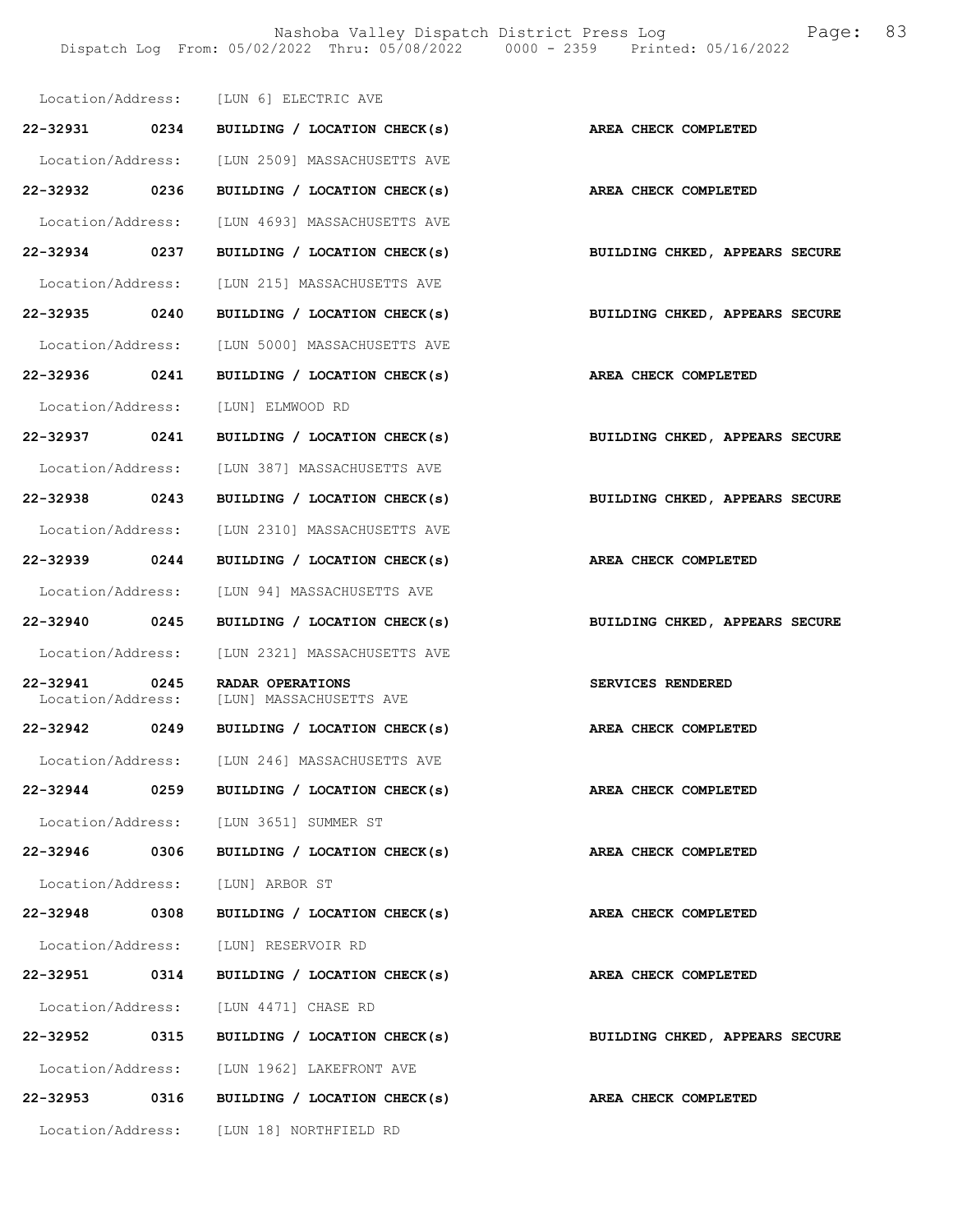|                                  |      | 22-32954 0316 COMMUNITY POLICING                                                     | AREA CHECK COMPLETED           |
|----------------------------------|------|--------------------------------------------------------------------------------------|--------------------------------|
|                                  |      | Location/Address: [LUN 196] LEOMINSTER-SHIRLEY RD                                    |                                |
| 22-32955 0319                    |      | BUILDING / LOCATION CHECK(s)                                                         | BUILDING CHKED, APPEARS SECURE |
|                                  |      | Location/Address: [LUN 4996] ELECTRIC AVE                                            |                                |
|                                  |      | 22-32956 0324 BUILDING / LOCATION CHECK(s) AREA CHECK COMPLETED                      |                                |
|                                  |      | Location/Address: [LUN 2154] LEOMINSTER-SHIRLEY RD                                   |                                |
|                                  |      | 22-32958 0329 RADAR OPERATIONS<br>Location/Address: [LUN 2143] LEOMINSTER-SHIRLEY RD | SERVICES RENDERED              |
|                                  |      | 22-32960 0427:32 FD-MEDICAL EMERGENCY<br>Location/Address: [LUN 4903] RILEY RD       | <b>TRANSPORTED BLS</b>         |
|                                  |      | 22-32965 0559 RADAR OPERATIONS                                                       | NO SERVICES NEEDED             |
| Location/Address: [LUN] CHASE RD |      |                                                                                      |                                |
|                                  |      | 22-32973 0626 RADAR OPERATIONS                                                       | CITATION/WRTTN WARNING ISSUED  |
|                                  |      | Location/Address: [LUN] WHITING ST                                                   |                                |
|                                  |      | 22-32977 0638:09 MOTOR VEH - STOP                                                    | CITATION/WRTTN WARNING ISSUED  |
|                                  |      | Location/Address: [LUN] WHITING ST                                                   |                                |
| 22-32983 0732:48 FOLLOW UP       |      | Location/Address: [LUN 4716] MASSACHUSETTS AVE                                       | SERVICES RENDERED              |
| 22-32984 0737:54 FOLLOW UP       |      | Location/Address: [LUN 2469] MASSACHUSETTS AVE                                       | SERVICES RENDERED              |
|                                  |      | 22-32986 0754 BUILDING / LOCATION CHECK(s)                                           | AREA CHECK COMPLETED           |
|                                  |      | Location/Address: [LUN 4791] MASSACHUSETTS AVE                                       |                                |
| 22-32987 0754:53 FOLLOW UP       |      | Location/Address: [LUN 2580] MEMORIAL DR                                             | <b>REPORT</b>                  |
| 22-32988                         | 0756 | BUILDING / LOCATION CHECK(s)                                                         | AREA CHECK COMPLETED           |
|                                  |      | Location/Address: [LUN 2272] MAIN ST                                                 |                                |
| 22-32989                         |      | 0757 BUILDING / LOCATION CHECK(s)                                                    | AREA CHECK COMPLETED           |
|                                  |      | Location/Address: [LUN 2457] MASSACHUSETTS AVE                                       |                                |
| 22-32992                         | 0803 | BUILDING / LOCATION CHECK(s)                                                         | AREA CHECK COMPLETED           |
|                                  |      | Location/Address: [LUN 196] LEOMINSTER-SHIRLEY RD                                    |                                |
|                                  |      | 22-33018 1002:11 MOTOR VEH - STOP                                                    | CITATION/WRTTN WARNING ISSUED  |
|                                  |      | Location/Address: [LUN] HIGHLAND ST + HOLMAN ST                                      |                                |
| 22-33019                         |      | 1002 BUILDING / LOCATION CHECK(s)                                                    | AREA CHECK COMPLETED           |
|                                  |      | Location/Address: [LUN 4693] MASSACHUSETTS AVE                                       |                                |
|                                  |      | 22-33021 1008 RADAR OPERATIONS<br>Location/Address: [LUN] HIGHLAND ST                | SERVICES RENDERED              |
|                                  |      | 22-33023 1018:08 MOTOR VEH - STOP<br>Location/Address: [LUN] HIGHLAND ST + HOLMAN ST | VERBAL WARNING                 |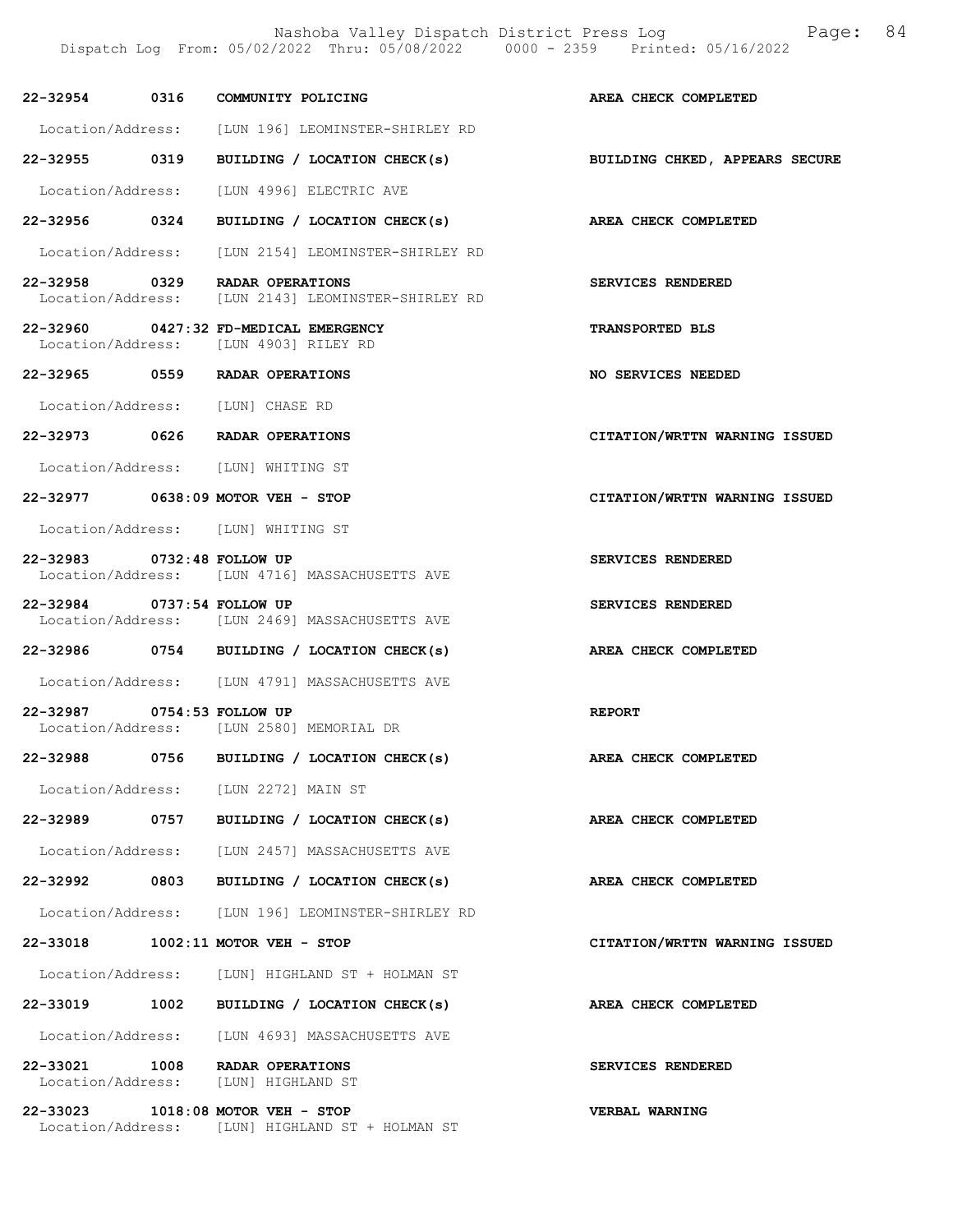22-33025 1020:30 FD-INSPECTION SERVICES RENDERED Location/Address: [LUN 3856] TOWNSEND HARBOR RD

22-33029 1029 RADAR OPERATIONS<br>
Location/Address: [LUN 3855] TOWNSEND HARBOR RD<br>
SERVICES RENDERED Location/Address: [LUN 3855] TOWNSEND HARBOR RD

22-33031 1031:13 MOTOR VEH - STOP CITATION/WRTTN WARNING ISSUED

Location/Address: [LUN 3850] TOWNSEND HARBOR RD

22-33037 1035:35 FD-MEDICAL EMERGENCY TRANSPORTED ALS Location/Address: [LUN 3093] PINE ACRES RD Refer To Fire Case: 22TOW-494-IN

22-33042 1038:45 FD-INSPECTION SERVICES RENDERED Location/Address: [LUN 4352] WILDWOOD RD

22-33043 1049 BUILDING / LOCATION CHECK(s) AREA CHECK COMPLETED

Location/Address: [LUN 4996] ELECTRIC AVE

22-33044 1049 RADAR OPERATIONS<br>
Location/Address: [LUN 2550] MASSACHUSETTS AVE [LUN 2550] MASSACHUSETTS AVE

22-33048 1117 RADAR OPERATIONS SERVICES RENDERED Location/Address: [LUN 3312] RESERVOIR RD

22-33054 1145 BUILDING / LOCATION CHECK(s) AREA CHECK COMPLETED

Location/Address: [LUN 2475] MASSACHUSETTS AVE

22-33059 1201 RADAR OPERATIONS SERVICES RENDERED Location/Address: [LUN] HIGHLAND ST

22-33067 1259:48 SEX OFFENSES INVESTIGATED Location/Address: [LUN 4716] MASSACHUSETTS AVE

22-33078 1349:28 FD-INSPECTION SERVICES RENDERED Location/Address: [LUN 3716] SUNNY HILL RD

22-33083 1402:57 FD-INSPECTION SERVICES RENDERED Location/Address: [LUN 280] MASSACHUSETTS AVE

22-33090 1436:21 FD-INSPECTION SERVICES RENDERED Location/Address: [LUN 2076] LANCASTER AVE

22-33094 1502:48 FD-INSPECTION SERVICES RENDERED Location/Address: [LUN 742] BURRAGE ST

22-33098 1523 RADAR OPERATIONS SERVICES RENDERED Location/Address: [LUN 1997] LANCASTER AVE

22-33099 1529 RADAR OPERATIONS INVESTIGATED<br>Location/Address: [LUN 2475] MASSACHUSETTS AVE [LUN 2475] MASSACHUSETTS AVE

22-33100 1531 RADAR OPERATIONS SERVICES RENDERED Location/Address: [LUN 2316] MASSACHUSETTS AVE

22-33102 1538:44 FD-INVESTIGATION INVESTIGATED Location/Address: [LUN] MULPUS RD Refer To Fire Case: 22LUN-147-IN

22-33105 1550:13 MOTOR VEH - STOP VERBAL WARNING Vicinity of: [LUN] MASSACHUSETTS AVE + WHITE ST

22-33107 1612:24 MOTOR VEH - COMPLAINT Gone on Arrival Location/Address: [LUN] PROSPECT ST + LAUREL LN

22-33113 1708:22 WELL BEING CHECK SPOKEN TO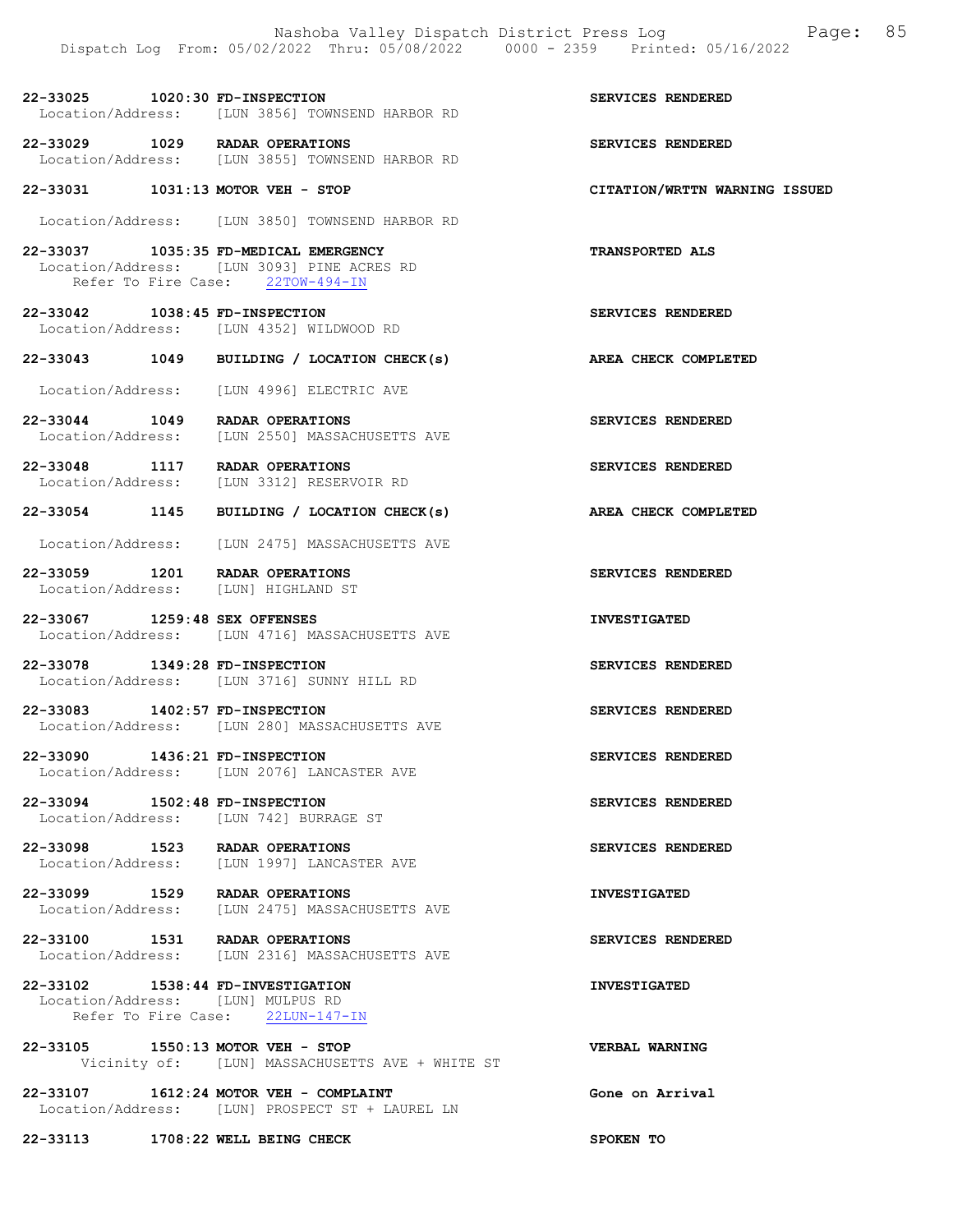|                                    |      | Nashoba Valley Dispatch District Press Log<br>Dispatch Log From: 05/02/2022 Thru: 05/08/2022 0000 - 2359 Printed: 05/16/2022 | 86<br>Page:                   |
|------------------------------------|------|------------------------------------------------------------------------------------------------------------------------------|-------------------------------|
|                                    |      | Vicinity of: [LUN 4934] ELMWOOD RD                                                                                           |                               |
|                                    |      | 22-33116 1725 RADAR OPERATIONS<br>Location/Address: [LUN 2539] MASSACHUSETTS AVE                                             | SERVICES RENDERED             |
|                                    |      | 22-33119 1746 BUILDING / LOCATION CHECK(s)                                                                                   | AREA CHECK COMPLETED          |
|                                    |      | Location/Address: [LUN 2328] MASSACHUSETTS AVE                                                                               |                               |
|                                    |      | 22-33120 1756:36 MOTOR VEH - STOP                                                                                            | CITATION/WRTTN WARNING ISSUED |
|                                    |      | Location/Address: [LUN] MASSACHUSETTS AVE                                                                                    |                               |
|                                    |      | 22-33122 1802:39 TRAFFIC CONTROL<br>Vicinity of: [LUN] MASSACHUSETTS AVE                                                     | SERVICES RENDERED             |
|                                    |      | 22-33123 1804 BUILDING / LOCATION CHECK(s)                                                                                   | AREA CHECK COMPLETED          |
|                                    |      | Location/Address: [LUN 247] MASSACHUSETTS AVE                                                                                |                               |
|                                    |      | 22-33130 1837:23 MOTOR VEH - DISABLED<br>Vicinity of: [LUN] TOWNSEND HARBOR RD                                               | SPOKEN TO                     |
|                                    |      | 22-33131 1838 BUILDING / LOCATION CHECK(s)                                                                                   | AREA CHECK COMPLETED          |
|                                    |      | Location/Address: [LUN 170] ELECTRIC AVE                                                                                     |                               |
| 22-33132 1839<br>Location/Address: |      | RADAR OPERATIONS<br>[LUN] TOWNSEND HARBOR RD                                                                                 | SERVICES RENDERED             |
|                                    |      | 22-33134 1843 BUILDING / LOCATION CHECK(s)                                                                                   | AREA CHECK COMPLETED          |
| Location/Address:                  |      | [LUN 3540] SCHOOL ST                                                                                                         |                               |
| 22-33136 1900                      |      | BUILDING / LOCATION CHECK(s) AREA CHECK COMPLETED                                                                            |                               |
|                                    |      | Location/Address: [LUN 3960] WALLIS PARK                                                                                     |                               |
| 22-33137 1900<br>Location/Address: |      | RADAR OPERATIONS<br>[LUN 1997] LANCASTER AVE                                                                                 | SERVICES RENDERED             |
| 22-33138 1903                      |      | BUILDING / LOCATION CHECK(s)                                                                                                 | AREA CHECK COMPLETED          |
|                                    |      | Location/Address: [LUN 246] MASSACHUSETTS AVE                                                                                |                               |
|                                    |      | 22-33139 1912:24 MOTOR VEH - STOP                                                                                            | CITATION/WRTTN WARNING ISSUED |
|                                    |      | Location/Address: [LUN] LANCASTER AVE + WHITING ST                                                                           |                               |
| 22-33146                           | 2002 | BUILDING / LOCATION CHECK(s)                                                                                                 | AREA CHECK COMPLETED          |
|                                    |      | Location/Address: [LUN 2310] MASSACHUSETTS AVE                                                                               |                               |
|                                    |      | 22-33151 2018 BUILDING / LOCATION CHECK(s)                                                                                   | AREA CHECK COMPLETED          |
|                                    |      | Location/Address: [LUN 1962] LAKEFRONT AVE                                                                                   |                               |
|                                    |      | 22-33153 2023 BUILDING / LOCATION CHECK(s)                                                                                   | AREA CHECK COMPLETED          |
|                                    |      | Location/Address: [LUN] MEMORIAL DR                                                                                          |                               |
|                                    |      | 22-33155 2025:59 MOTOR VEH - STOP<br>Vicinity of: [LUN] WHITING ST                                                           | <b>VERBAL WARNING</b>         |
| 22-33157                           |      | 2035:58 FD-MEDICAL EMERGENCY<br>Location/Address: [LUN 4716] MASSACHUSETTS AVE                                               | TRANSPORTED BLS               |
|                                    |      | 22-33162 2109 BUILDING / LOCATION CHECK(s)                                                                                   | AREA CHECK COMPLETED          |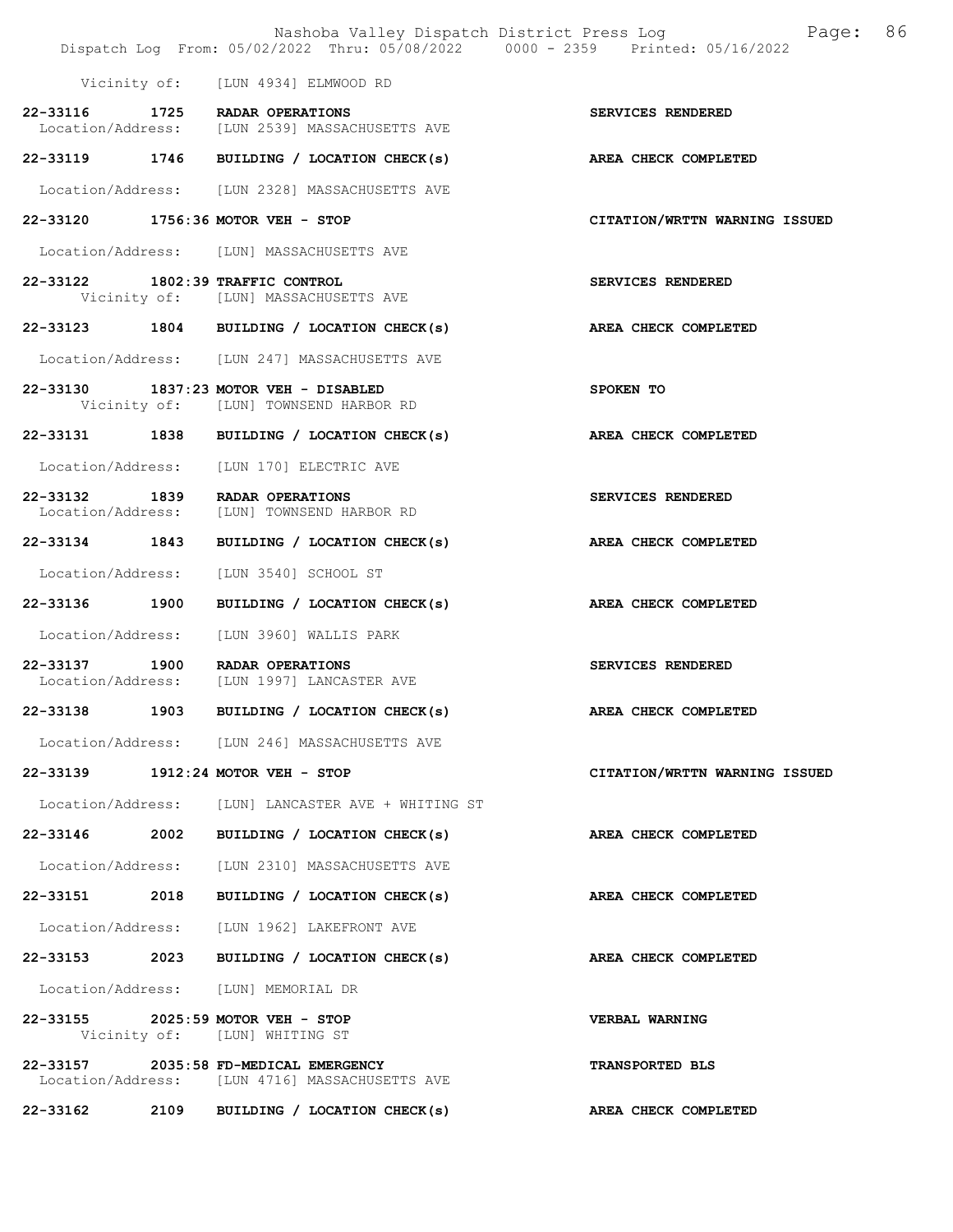|                   |           |                                                 | Nashoba Valley Dispatch District Press Log Fage: 87<br>Dispatch Log From: 05/02/2022 Thru: 05/08/2022 0000 - 2359 Printed: 05/16/2022 |  |
|-------------------|-----------|-------------------------------------------------|---------------------------------------------------------------------------------------------------------------------------------------|--|
|                   |           |                                                 |                                                                                                                                       |  |
|                   |           | Location/Address: [LUN 387] MASSACHUSETTS AVE   |                                                                                                                                       |  |
| 22-33167          | 2119      | BUILDING / LOCATION CHECK(s)                    | AREA CHECK COMPLETED                                                                                                                  |  |
| Location/Address: |           | [LUN 3540] SCHOOL ST                            |                                                                                                                                       |  |
| 22-33169          | 2122      | BUILDING / LOCATION CHECK(s)                    | AREA CHECK COMPLETED                                                                                                                  |  |
| Location/Address: |           | [LUN 2457] MASSACHUSETTS AVE                    |                                                                                                                                       |  |
| 22-33170          | 2124      | BUILDING / LOCATION CHECK(s)                    | AREA CHECK COMPLETED                                                                                                                  |  |
| Location/Address: |           | [LUN 59] LANCASTER AVE                          |                                                                                                                                       |  |
| 22-33172          | 2126      | BUILDING / LOCATION CHECK(s)                    | AREA CHECK COMPLETED                                                                                                                  |  |
| Location/Address: |           | [LUN 4791] MASSACHUSETTS AVE                    |                                                                                                                                       |  |
| 22-33173          | 2127      | BUILDING / LOCATION CHECK(s)                    | AREA CHECK COMPLETED                                                                                                                  |  |
| Location/Address: |           | [LUN 2475] MASSACHUSETTS AVE                    |                                                                                                                                       |  |
| 22-33177 2137     |           | BUILDING / LOCATION CHECK(s)                    | AREA CHECK COMPLETED                                                                                                                  |  |
| Location/Address: |           | [LUN 4777] ELECTRIC AVE                         |                                                                                                                                       |  |
| 22-33178 2143     |           | BUILDING / LOCATION CHECK(s)                    | AREA CHECK COMPLETED                                                                                                                  |  |
| Location/Address: |           | [LUN] MEMORIAL DR                               |                                                                                                                                       |  |
| 22-33180 2147     |           | BUILDING / LOCATION CHECK(s)                    | AREA CHECK COMPLETED                                                                                                                  |  |
| Location/Address: |           | [LUN 2268] MAIN ST                              |                                                                                                                                       |  |
|                   |           | 22-33181 2156 COMMUNITY POLICING                | AREA CHECK COMPLETED                                                                                                                  |  |
|                   |           | Location/Address: [LUN 4996] ELECTRIC AVE       |                                                                                                                                       |  |
|                   |           | 22-33187 2215 TRAFFIC CONTROL                   | AREA CHECK COMPLETED                                                                                                                  |  |
|                   |           | Location/Address: [LUN 2457] MASSACHUSETTS AVE  |                                                                                                                                       |  |
|                   |           | $22-33194$ 2333:51 BUILDING / LOCATION CHECK(s) | AREA CHECK COMPLETED                                                                                                                  |  |
|                   | Location: | [LUN] SPECIAL ASSIGNMENT                        |                                                                                                                                       |  |

## For Date: 05/07/2022 - Saturday

| 22-33196          | 0003 | BUILDING / LOCATION CHECK(s)              |  | BUILDING CHKED, APPEARS SECURE |  |  |
|-------------------|------|-------------------------------------------|--|--------------------------------|--|--|
| Location/Address: |      | [LUN 1962] LAKEFRONT AVE                  |  |                                |  |  |
| 22-33198          | 0005 | BUILDING / LOCATION CHECK(s)              |  | BUILDING CHKED, APPEARS SECURE |  |  |
|                   |      | Location/Address: [LUN 4777] ELECTRIC AVE |  |                                |  |  |
| 22-33199          | 0008 | BUILDING / LOCATION CHECK(s)              |  | BUILDING CHKED, APPEARS SECURE |  |  |
|                   |      | Location/Address: [LUN 4996] ELECTRIC AVE |  |                                |  |  |
| 22-33200          | 0012 | BUILDING / LOCATION CHECK(s)              |  | BUILDING CHKED, APPEARS SECURE |  |  |
| Location/Address: |      | <b>ILUN 61 ELECTRIC AVE</b>               |  |                                |  |  |
| 22-33202          | 0014 | BUILDING / LOCATION CHECK(s)              |  | BUILDING CHKED, APPEARS SECURE |  |  |
| Location/Address: |      | [LUN 170] ELECTRIC AVE                    |  |                                |  |  |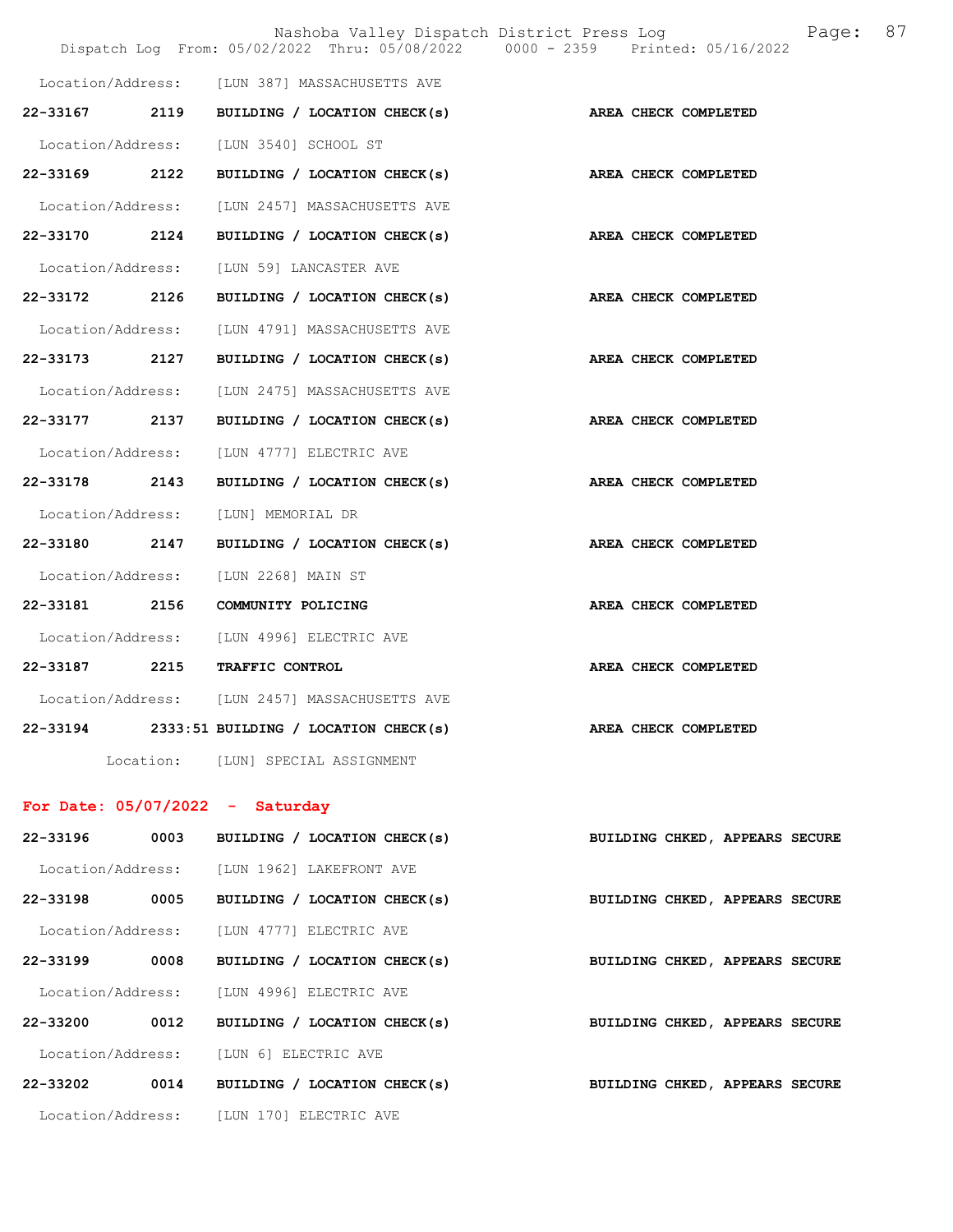|                   |      | Nashoba Valley Dispatch District Press Log<br>Dispatch Log From: 05/02/2022 Thru: 05/08/2022 0000 - 2359 Printed: 05/16/2022 | Page:                          | 88 |
|-------------------|------|------------------------------------------------------------------------------------------------------------------------------|--------------------------------|----|
| 22-33204          | 0015 | BUILDING / LOCATION CHECK(s)                                                                                                 | AREA CHECK COMPLETED           |    |
| Location/Address: |      | [LUN 1962] LAKEFRONT AVE                                                                                                     |                                |    |
| 22-33207 0015     |      | BUILDING / LOCATION CHECK(s)                                                                                                 | AREA CHECK COMPLETED           |    |
| Location/Address: |      | [LUN 83] LAKEFRONT AVE                                                                                                       |                                |    |
| 22-33209 0016     |      | BUILDING / LOCATION CHECK(s)                                                                                                 | AREA CHECK COMPLETED           |    |
| Location/Address: |      | [LUN 1959] LAKEFRONT AVE                                                                                                     |                                |    |
| 22-33216          | 0020 | BUILDING / LOCATION CHECK(s)                                                                                                 | BUILDING CHKED, APPEARS SECURE |    |
| Location/Address: |      | [LUN 4693] MASSACHUSETTS AVE                                                                                                 |                                |    |
| 22-33226 0028     |      | BUILDING / LOCATION CHECK(s)                                                                                                 | BUILDING CHKED, APPEARS SECURE |    |
| Location/Address: |      | [LUN 2509] MASSACHUSETTS AVE                                                                                                 |                                |    |
| 22-33227 0029     |      | BUILDING / LOCATION CHECK(s)                                                                                                 | BUILDING CHKED, APPEARS SECURE |    |
| Location/Address: |      | [LUN 2495] MASSACHUSETTS AVE                                                                                                 |                                |    |
| 22-33231          | 0036 | BUILDING / LOCATION CHECK(s)                                                                                                 | BUILDING CHKED, APPEARS SECURE |    |
| Location/Address: |      | [LUN 2375] MASSACHUSETTS AVE                                                                                                 |                                |    |
| 22-33235 0038     |      | BUILDING / LOCATION CHECK(s)                                                                                                 | BUILDING CHKED, APPEARS SECURE |    |
| Location/Address: |      | [LUN 215] MASSACHUSETTS AVE                                                                                                  |                                |    |
| 22-33237 0040     |      | BUILDING / LOCATION CHECK(s)                                                                                                 | AREA CHECK COMPLETED           |    |
| Location/Address: |      | [LUN 246] MASSACHUSETTS AVE                                                                                                  |                                |    |
| 22-33242          | 0049 | BUILDING / LOCATION CHECK(s)                                                                                                 | BUILDING CHKED, APPEARS SECURE |    |
| Location/Address: |      | [LUN 387] MASSACHUSETTS AVE                                                                                                  |                                |    |
| 22-33244          | 0051 | BUILDING / LOCATION CHECK(s)                                                                                                 | BUILDING CHKED, APPEARS SECURE |    |
|                   |      | Location/Address: [LUN 2310] MASSACHUSETTS AVE                                                                               |                                |    |
| 22-33250          | 0100 | BUILDING / LOCATION CHECK(s)                                                                                                 | BUILDING CHKED, APPEARS SECURE |    |
| Location/Address: |      | [LUN 2384] MASSACHUSETTS AVE                                                                                                 |                                |    |
| 22-33251 0102     |      | BUILDING / LOCATION CHECK(s)                                                                                                 | BUILDING CHKED, APPEARS SECURE |    |
| Location/Address: |      | [LUN 2383] MASSACHUSETTS AVE                                                                                                 |                                |    |
| 22-33262 0126     |      | BUILDING / LOCATION CHECK(s)                                                                                                 | AREA CHECK COMPLETED           |    |
| Location/Address: |      | [LUN 2509] MASSACHUSETTS AVE                                                                                                 |                                |    |
| 22-33284          | 0243 | BUILDING / LOCATION CHECK(s)                                                                                                 | AREA CHECK COMPLETED           |    |
| Location/Address: |      | [LUN] ROLLING ACRES RD                                                                                                       |                                |    |
| 22-33285          | 0244 | BUILDING / LOCATION CHECK(s)                                                                                                 | AREA CHECK COMPLETED           |    |
| Location/Address: |      | [LUN] MEADOW LN                                                                                                              |                                |    |
| 22-33287 0247     |      | BUILDING / LOCATION CHECK(s)                                                                                                 | AREA CHECK COMPLETED           |    |
| Location/Address: |      | [LUN] MEADOW LN                                                                                                              |                                |    |
| 22-33289          | 0249 | BUILDING / LOCATION CHECK(s)                                                                                                 | AREA CHECK COMPLETED           |    |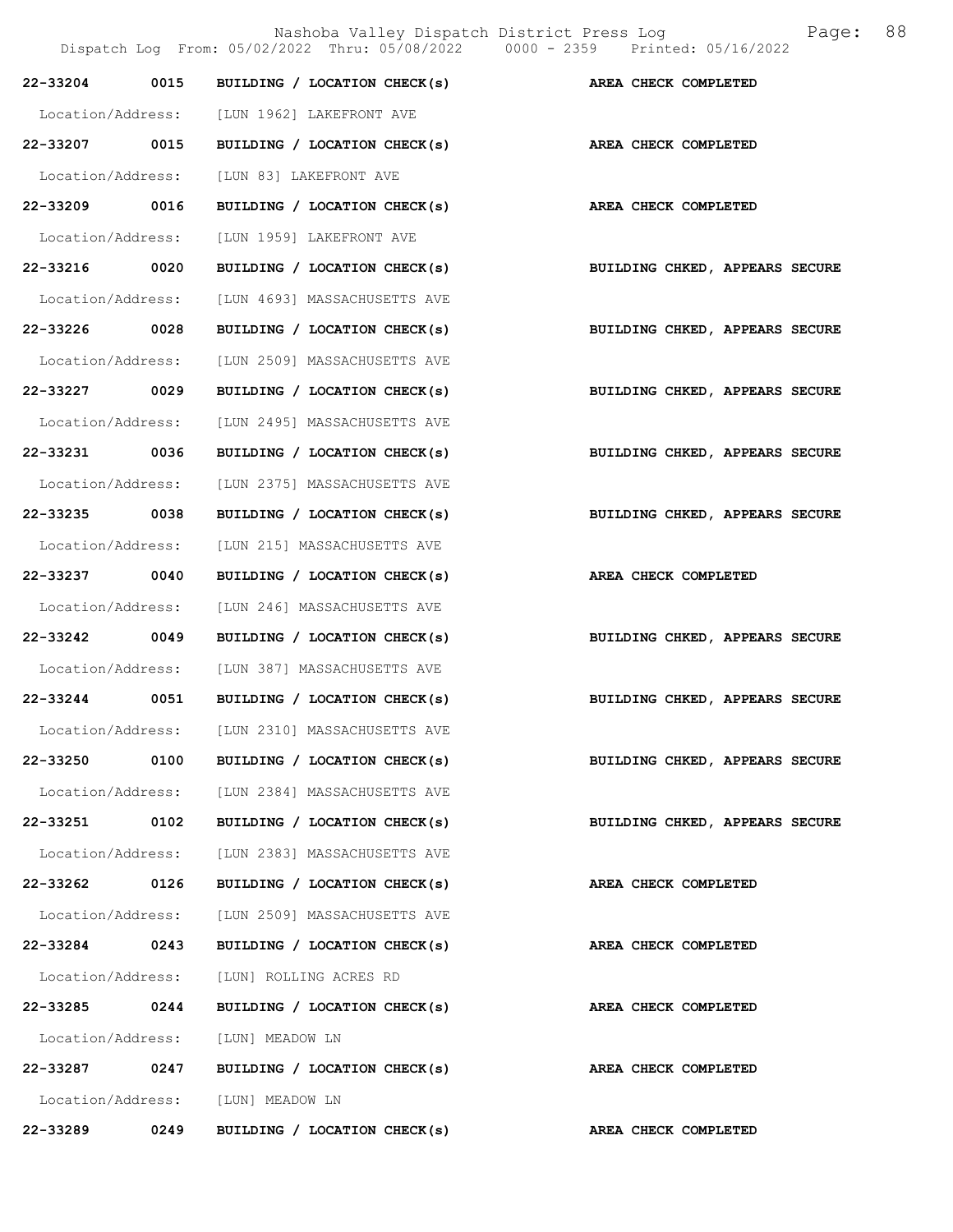|               |      | Location/Address: [LUN] LANCASTER AVE                           |                                |
|---------------|------|-----------------------------------------------------------------|--------------------------------|
|               |      | 22-33290 0253 BUILDING / LOCATION CHECK(s) AREA CHECK COMPLETED |                                |
|               |      | Location/Address: [LUN 196] LEOMINSTER-SHIRLEY RD               |                                |
| 22-33291 0254 |      | BUILDING / LOCATION CHECK(s)                                    | AREA CHECK COMPLETED           |
|               |      | Location/Address: [LUN 2144] LEOMINSTER-SHIRLEY RD              |                                |
| 22-33292 0256 |      | BUILDING / LOCATION CHECK(s) AREA CHECK COMPLETED               |                                |
|               |      | Location/Address: [LUN] LEOMINSTER-SHIRLEY RD                   |                                |
|               |      | 22-33293 0257 BUILDING / LOCATION CHECK(s) AREA CHECK COMPLETED |                                |
|               |      | Location/Address: [LUN 2154] LEOMINSTER-SHIRLEY RD              |                                |
| 22-33296 0302 |      | BUILDING / LOCATION CHECK(s)                                    | AREA CHECK COMPLETED           |
|               |      | Location/Address: [LUN] RESERVOIR RD                            |                                |
|               |      | 22-33297 0304 BUILDING / LOCATION CHECK(s) AREA CHECK COMPLETED |                                |
|               |      | Location/Address: [LUN 101] RESERVOIR RD                        |                                |
| 22-33298 0309 |      | BUILDING / LOCATION CHECK(s)                                    | AREA CHECK COMPLETED           |
|               |      | Location/Address: [LUN] WHITING ST                              |                                |
| 22-33299 0310 |      | BUILDING / LOCATION CHECK(s)                                    | AREA CHECK COMPLETED           |
|               |      | Location/Address: [LUN 2475] MASSACHUSETTS AVE                  |                                |
|               |      | 22-33300 0314 BUILDING / LOCATION CHECK(s) AREA CHECK COMPLETED |                                |
|               |      | Location/Address: [LUN] CHESTNUT ST                             |                                |
| 22-33313 0557 |      | BUILDING / LOCATION CHECK(s)                                    | AREA CHECK COMPLETED           |
|               |      | Location/Address: [LUN 2475] MASSACHUSETTS AVE                  |                                |
|               |      | 22-33306 0558 BUILDING / LOCATION CHECK(s)                      | AREA CHECK COMPLETED           |
|               |      | Location/Address: [LUN] NORTHFIELD RD                           |                                |
|               |      | 22-33307 0559 BUILDING / LOCATION CHECK(s)                      | AREA CHECK COMPLETED           |
|               |      | Location/Address: [LUN 2662] NORTHFIELD RD                      |                                |
|               |      | 22-33308 0601 BUILDING / LOCATION CHECK(s)                      | AREA CHECK COMPLETED           |
|               |      | Location/Address: [LUN 2475] MASSACHUSETTS AVE                  |                                |
| 22-33310 0606 |      | BUILDING / LOCATION CHECK(s)                                    | BUILDING CHKED, APPEARS SECURE |
|               |      | Location/Address: [LUN 4472] CHASE RD                           |                                |
|               |      | 22-33311 0611 RADAR OPERATIONS                                  | <b>NO SERVICES NEEDED</b>      |
|               |      | Location/Address: [LUN 18] NORTHFIELD RD                        |                                |
|               |      | 22-33312 0614 BUILDING / LOCATION CHECK(s)                      | AREA CHECK COMPLETED           |
|               |      | Location/Address: [LUN] MEMORIAL DR                             |                                |
| 22-33314      | 0616 | BUILDING / LOCATION CHECK(s)                                    | AREA CHECK COMPLETED           |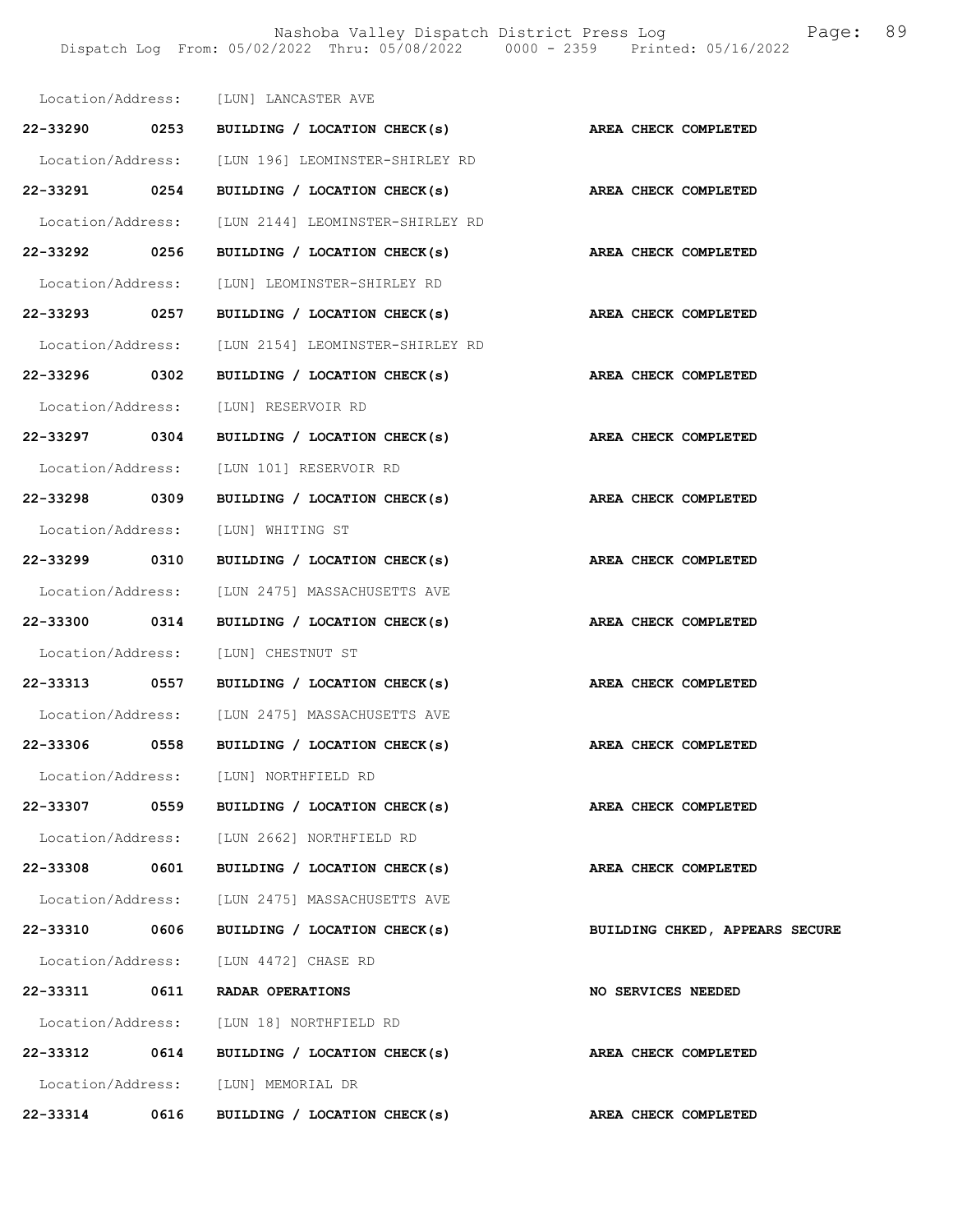|                                    | Nashoba Valley Dispatch District Press Log<br>Dispatch Log From: 05/02/2022 Thru: 05/08/2022 0000 - 2359 Printed: 05/16/2022 | Page:                          | 90 |
|------------------------------------|------------------------------------------------------------------------------------------------------------------------------|--------------------------------|----|
| Location/Address:                  | [LUN 3540] SCHOOL ST                                                                                                         |                                |    |
| 22-33315 0618                      | BUILDING / LOCATION CHECK(s)                                                                                                 | AREA CHECK COMPLETED           |    |
| Location/Address:                  | [LUN 2469] MASSACHUSETTS AVE                                                                                                 |                                |    |
| 22-33316 0618                      | BUILDING / LOCATION CHECK(s)                                                                                                 | AREA CHECK COMPLETED           |    |
| Location/Address:                  | [LUN 2268] MAIN ST                                                                                                           |                                |    |
| 22-33317 0619                      | BUILDING / LOCATION CHECK(s)                                                                                                 | SERVICES RENDERED              |    |
| Location/Address:                  | [LUN] WHITING ST + LEOMINSTER RD                                                                                             |                                |    |
| 22-33318 0621                      | RADAR OPERATIONS                                                                                                             | AREA CHECK COMPLETED           |    |
|                                    | Location/Address: [LUN] LANCASTER AVE + WHITING ST                                                                           |                                |    |
|                                    | 22-33319 0635:28 MOTOR VEH - ACCIDENT W/INJURY<br>Vicinity of: [LUN 2077] LANCASTER AVE<br>Refer To Fire Case: 22LUN-148-IN  | VEHICLE TOWED                  |    |
| 22-33325 0829                      | BUILDING / LOCATION CHECK(s)                                                                                                 | <b>AREA CHECK COMPLETED</b>    |    |
|                                    | Location/Address: [LUN 4488] ELECTRIC AVE                                                                                    |                                |    |
| 22-33326 0829<br>Location/Address: | RADAR OPERATIONS<br>[LUN] ELECTRIC AVE                                                                                       | SERVICES RENDERED              |    |
|                                    | 22-33327 0830 RADAR OPERATIONS                                                                                               | AREA CHECK COMPLETED           |    |
|                                    | Location/Address: [LUN] PROSPECT ST                                                                                          |                                |    |
|                                    | 22-33331 0848:46 COMMUNITY POLICING<br>Location/Address: [LUN 2475] MASSACHUSETTS AVE                                        | SERVICES RENDERED              |    |
|                                    | 22-33337 0922 RADAR OPERATIONS<br>Location/Address: [LUN] HIGHLAND ST                                                        | SERVICES RENDERED              |    |
|                                    | 22-33339 0928:21 MOTOR VEH - STOP                                                                                            | CITATION/WRTTN WARNING ISSUED  |    |
|                                    | Vicinity of: [LUN 1592] HIGHLAND ST                                                                                          |                                |    |
|                                    | 22-33342 0939:40 COMMUNITY POLICING<br>Location/Address: [LUN 2475] MASSACHUSETTS AVE                                        | SERVICES RENDERED              |    |
|                                    | 22-33345 0941 RADAR OPERATIONS<br>Location/Address: [LUN] PROSPECT ST                                                        | SERVICES RENDERED              |    |
|                                    | 22-33363 1054:56 ALARM - COMMERCIAL BURGLARY                                                                                 | BUILDING CHKED, APPEARS SECURE |    |
|                                    | Location/Address: [LUN 4487] ELECTRIC AVE                                                                                    |                                |    |
|                                    | 22-33366 1137 BUILDING / LOCATION CHECK(s)                                                                                   | AREA CHECK COMPLETED           |    |
|                                    | Location/Address: [LUN 246] MASSACHUSETTS AVE                                                                                |                                |    |
| 22-33369 1139                      | RADAR OPERATIONS<br>Location/Address: [LUN] TOWNSEND HARBOR RD + WOODLAND DR                                                 | SERVICES RENDERED              |    |
|                                    | 22-33371 1158:03 MOTOR VEH - STOP<br>Vicinity of: [LUN] TOWNSEND HARBOR RD + HEMLOCK DR                                      | VERBAL WARNING                 |    |
|                                    | 22-33373 1208 RADAR OPERATIONS<br>Location/Address: [LUN 2669] NORTHFIELD RD                                                 | SERVICES RENDERED              |    |
|                                    | 22-33374 1218:12 MOTOR VEH - STOP                                                                                            | CITATION/WRTTN WARNING ISSUED  |    |

Location/Address: [LUN 2675] NORTHFIELD RD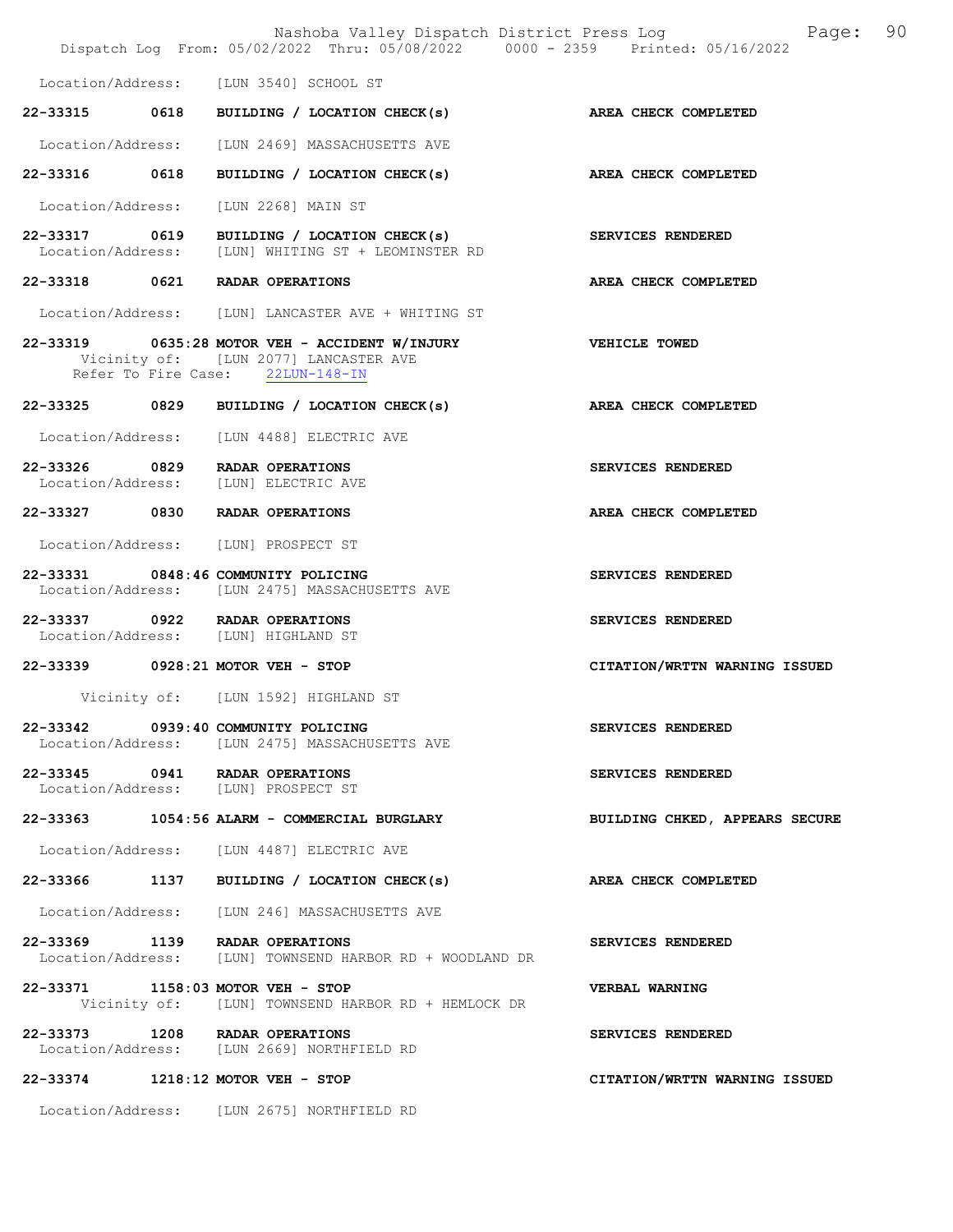22-33376 1237:12 FD-BRUSH FIRE INVESTIGATED Location/Address: [LUN 2726] NORTHFIELD RD Refer To Fire Case: 22LUN-149-IN 22-33377 1239:18 ASSIST CITIZEN REPORT Location/Address: [LUN 4716] MASSACHUSETTS AVE 22-33387 1350 RADAR OPERATIONS SERVICES RENDERED Location/Address: [LUN 830] CHASE RD 22-33389 1355:32 MOTOR VEH - STOP VERBAL WARNING Vicinity of: [LUN] MASSACHUSETTS AVE 22-33394 1426:03 ALARM - COMMERCIAL BURGLARY UNITS ADVISED Location/Address: [LUN 4487] ELECTRIC AVE 22-33397 1502:07 MOTOR VEH - COMPLAINT SPOKEN TO Location/Address: [LUN 2347] MASSACHUSETTS AVE

22-33398 1508:28 MOTOR VEH - COMPLAINT Gone on Arrival Vicinity of: [LUN] MASSACHUSETTS AVE

22-33399 1524 RADAR OPERATIONS SERVICES RENDERED Location/Address: [LUN] MASSACHUSETTS AVE

22-33400 1525 BUILDING / LOCATION CHECK(s) AREA CHECK COMPLETED

Location/Address: [LUN 4487] ELECTRIC AVE

22-33401 1527:00 SUSPICIOUS ACTIVITY SPOKEN TO Location/Address: [LUN 2311] MASSACHUSETTS AVE

22-33402 1548 COMMUNITY POLICING SERVICES RENDERED Location/Address: [LUN 2360] MASSACHUSETTS AVE

22-33404 1600:39 FD-MEDICAL EMERGENCY TRANSPORTED BLS Location/Address: [LUN 840] CHASE RD Refer To Fire Case: 22TOW-500-IN

22-33405 1621:33 MOTOR VEH - ACCIDENT NO INJURY REPORT Vicinity of: [LUN 170] ELECTRIC AVE

22-33414 1801:51 FD-MEDICAL EMERGENCY TRANSPORTED BLS Location/Address: [LUN 2070] LANCASTER AVE

22-33419 1850 BUILDING / LOCATION CHECK(s) AREA CHECK COMPLETED

Location/Address: [LUN 2328] MASSACHUSETTS AVE

22-33421 1906:11 FD-MEDICAL EMERGENCY TRANSPORTED BLS Location/Address: [LUN 542] ARBOR ST

22-33423 1928 TRAFFIC CONTROL SERVICES RENDERED Location/Address: [LUN] LANCASTER AVE + WHITING ST

22-33424 1929 BUILDING / LOCATION CHECK(s) AREA CHECK COMPLETED

Location/Address: [LUN 247] MASSACHUSETTS AVE

22-33425 1944:08 MOTOR VEH - STOP VERBAL WARNING Location/Address: [LUN] LANCASTER AVE + WHITING ST

22-33429 2006 BUILDING / LOCATION CHECK(s) AREA CHECK COMPLETED

Location/Address: [LUN 6] ELECTRIC AVE

22-33432 2009 BUILDING / LOCATION CHECK(s) AREA CHECK COMPLETED

Location/Address: [LUN 3660] SUMMER ST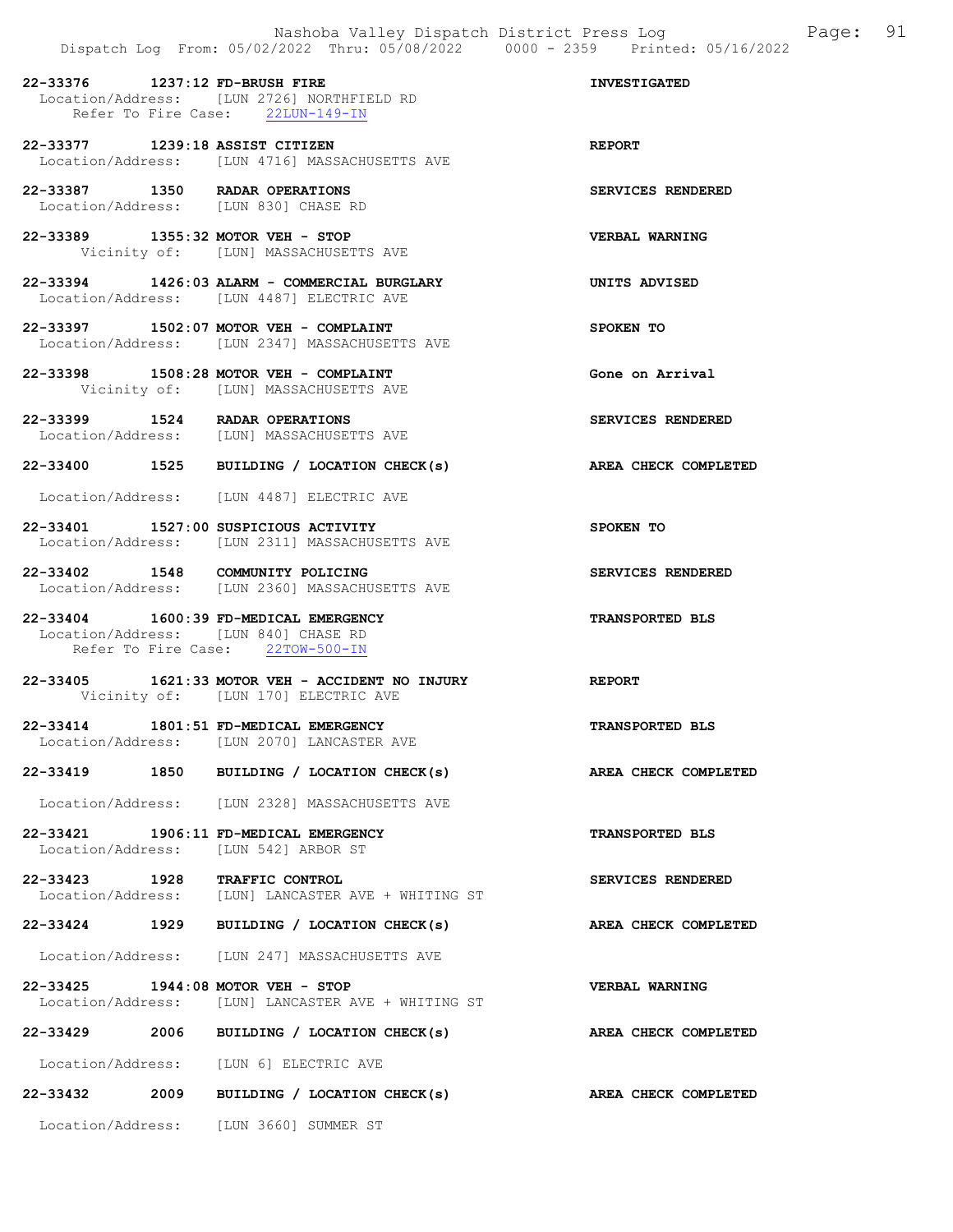Nashoba Valley Dispatch District Press Log Fage: 92

Dispatch Log From: 05/02/2022 Thru: 05/08/2022 0000 - 2359 Printed: 05/16/2022

| 22-33433 2009                      |      | BUILDING / LOCATION CHECK(s)                                                                                       | AREA CHECK COMPLETED |
|------------------------------------|------|--------------------------------------------------------------------------------------------------------------------|----------------------|
|                                    |      | Location/Address: [LUN 3654] SUMMER ST                                                                             |                      |
| $22 - 33434$                       | 2013 | BUILDING / LOCATION CHECK(s)                                                                                       | AREA CHECK COMPLETED |
| Location/Address:                  |      | [LUN] LAKEFRONT AVE                                                                                                |                      |
| 22-33436 2026                      |      | BUILDING / LOCATION CHECK(s)                                                                                       | AREA CHECK COMPLETED |
| Location/Address:                  |      | [LUN] MEMORIAL DR + MAIN ST                                                                                        |                      |
| 22-33439 2055                      |      | BUILDING / LOCATION CHECK(s)                                                                                       | AREA CHECK COMPLETED |
| Location/Address:                  |      | [LUN] MEMORIAL DR                                                                                                  |                      |
| 22-33440 2056                      |      | <b>RADAR OPERATIONS</b>                                                                                            | SERVICES RENDERED    |
| Location/Address:                  |      | [LUN 2338] MASSACHUSETTS AVE                                                                                       |                      |
| 22-33441 2056                      |      | BUILDING / LOCATION CHECK(s)                                                                                       | AREA CHECK COMPLETED |
| Location/Address:                  |      | [LUN 2475] MASSACHUSETTS AVE                                                                                       |                      |
| 22-33442 2103<br>Location/Address: |      | TRAFFIC CONTROL<br>[LUN] LANCASTER AVE + WHITING ST                                                                | SERVICES RENDERED    |
| 22-33445 2137                      |      | BUILDING / LOCATION CHECK(s)                                                                                       | AREA CHECK COMPLETED |
| Location/Address:                  |      | [LUN 3540] SCHOOL ST                                                                                               |                      |
| 22-33446 2139                      |      | BUILDING / LOCATION CHECK(s)                                                                                       | AREA CHECK COMPLETED |
| Location/Address:                  |      | [LUN 59] LANCASTER AVE                                                                                             |                      |
| 22-33447 2141                      |      | BUILDING / LOCATION CHECK(s)                                                                                       | AREA CHECK COMPLETED |
| Location/Address:                  |      | [LUN 2375] MASSACHUSETTS AVE                                                                                       |                      |
| 22-33449 2153<br>Location/Address: |      | <b>FOLLOW UP</b><br>[LUN 2398] MASSACHUSETTS AVE                                                                   | SERVICES RENDERED    |
| 22-33450 2155                      |      | BUILDING / LOCATION CHECK(s)                                                                                       | AREA CHECK COMPLETED |
| Location/Address:                  |      | [LUN 3540] SCHOOL ST                                                                                               |                      |
| 22-33451 2159                      |      | BUILDING / LOCATION CHECK(s)                                                                                       | AREA CHECK COMPLETED |
|                                    |      | Location/Address: [LUN 2469] MASSACHUSETTS AVE                                                                     |                      |
|                                    |      | 22-33454 2230:54 Property Damage<br>Vicinity of: [LUN 5115] ARBOR ST                                               | <b>REPORT</b>        |
|                                    |      | 22-33455 2235:40 FD-INVESTIGATION<br>Location/Address: [LUN 3370] RESERVOIR RD<br>Refer To Fire Case: 22LUN-150-IN | <b>INVESTIGATED</b>  |
|                                    |      | 22-33456 2258:17 MOTOR VEH - STOP<br>Vicinity of: [LUN 2272] MAIN ST                                               | VERBAL WARNING       |
|                                    |      | 22-33462 2347 BUILDING / LOCATION CHECK(s)                                                                         | AREA CHECK COMPLETED |
|                                    |      | Location/Address: [LUN 2398] MASSACHUSETTS AVE                                                                     |                      |
| 22-33464                           | 2348 | BUILDING / LOCATION CHECK(s)                                                                                       | AREA CHECK COMPLETED |
|                                    |      | Location/Address: [LUN 2375] MASSACHUSETTS AVE                                                                     |                      |
| 22-33465 2352                      |      | BUILDING / LOCATION CHECK(s)                                                                                       | AREA CHECK COMPLETED |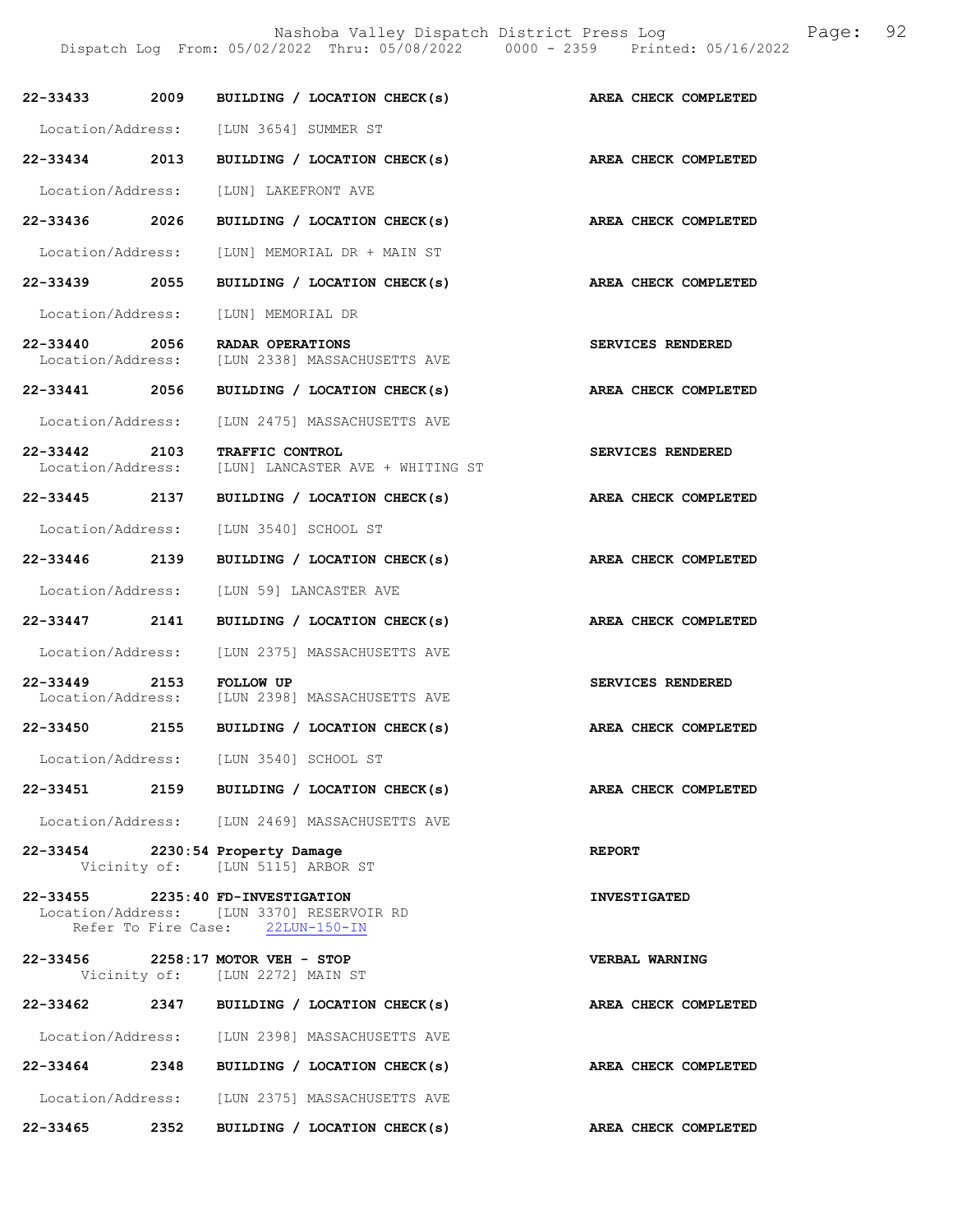Nashoba Valley Dispatch District Press Log Fage: 93 Dispatch Log From: 05/02/2022 Thru: 05/08/2022 0000 - 2359 Printed: 05/16/2022

|               |      | Location/Address: [LUN 2455] MASSACHUSETTS AVE                                 |                                |
|---------------|------|--------------------------------------------------------------------------------|--------------------------------|
| 22-33466 2353 |      | BUILDING / LOCATION CHECK(s)                                                   | BUILDING CHKED, APPEARS SECURE |
|               |      | Location/Address: [LUN 830] CHASE RD                                           |                                |
| 22-33467 2356 |      | BUILDING / LOCATION CHECK(s)                                                   | AREA CHECK COMPLETED           |
|               |      | Location/Address: [LUN] MEMORIAL DR                                            |                                |
|               |      | 22-33468 2358 BUILDING / LOCATION CHECK(s)                                     | AREA CHECK COMPLETED           |
|               |      | Location/Address: [LUN 2475] MASSACHUSETTS AVE                                 |                                |
|               |      | For Date: $05/08/2022 -$ Sunday                                                |                                |
|               |      | 22-33469 0003 BUILDING / LOCATION CHECK(s)                                     | <b>ACCIDENTAL 911 CALL</b>     |
|               |      | Location/Address: [LUN] LAKEFRONT AVE                                          |                                |
|               |      | 22-33471 0005 BUILDING / LOCATION CHECK(s)                                     | BUILDING CHKED, APPEARS SECURE |
|               |      | Location/Address: [LUN 1962] LAKEFRONT AVE                                     |                                |
| 22-33478 0005 |      | BUILDING / LOCATION CHECK(s)                                                   | BUILDING CHKED, APPEARS SECURE |
|               |      | Location/Address: [LUN 4732] SUMMER ST                                         |                                |
| 22-33474 0008 |      | BUILDING / LOCATION CHECK(s)                                                   | AREA CHECK COMPLETED           |
|               |      | Location/Address: [LUN 170] ELECTRIC AVE                                       |                                |
| 22-33477 0009 |      | BUILDING / LOCATION CHECK(s)                                                   | AREA CHECK COMPLETED           |
|               |      | Location/Address: [LUN 6] ELECTRIC AVE                                         |                                |
| 22-33480 0011 |      | RADAR OPERATIONS<br>Location/Address: [LUN] SUMMER ST                          | SERVICES RENDERED              |
| 22-33482      |      | 0011 BUILDING / LOCATION CHECK(s)                                              | AREA CHECK COMPLETED           |
|               |      | Location/Address: [LUN] ARBOR ST                                               |                                |
|               |      | 22-33485 0014 BUILDING / LOCATION CHECK(s)                                     | BUILDING CHKED, APPEARS SECURE |
|               |      | Location/Address: [LUN 6] ELECTRIC AVE                                         |                                |
| 22-33486      | 0016 | BUILDING / LOCATION CHECK(s)                                                   | AREA CHECK COMPLETED           |
|               |      | Location/Address: [LUN] RESERVOIR RD                                           |                                |
| 22-33494 0022 |      | RADAR OPERATIONS                                                               | <b>NO SERVICES NEEDED</b>      |
|               |      | Location/Address: [LUN 170] ELECTRIC AVE                                       |                                |
| 22-33499 0029 |      | BUILDING / LOCATION CHECK(s)                                                   | AREA CHECK COMPLETED           |
|               |      | Location/Address: [LUN 196] LEOMINSTER-SHIRLEY RD                              |                                |
| 22-33503      | 0036 | RADAR OPERATIONS                                                               | <b>NO SERVICES NEEDED</b>      |
|               |      | Location/Address: [LUN 2339] MASSACHUSETTS AVE                                 |                                |
|               |      | 22-33505 0039:25 MOTOR VEH - STOP<br>Vicinity of: [LUN 2310] MASSACHUSETTS AVE | <b>VERBAL WARNING</b>          |
| 22-33507      |      | 0048 BUILDING / LOCATION CHECK(s)                                              | AREA CHECK COMPLETED           |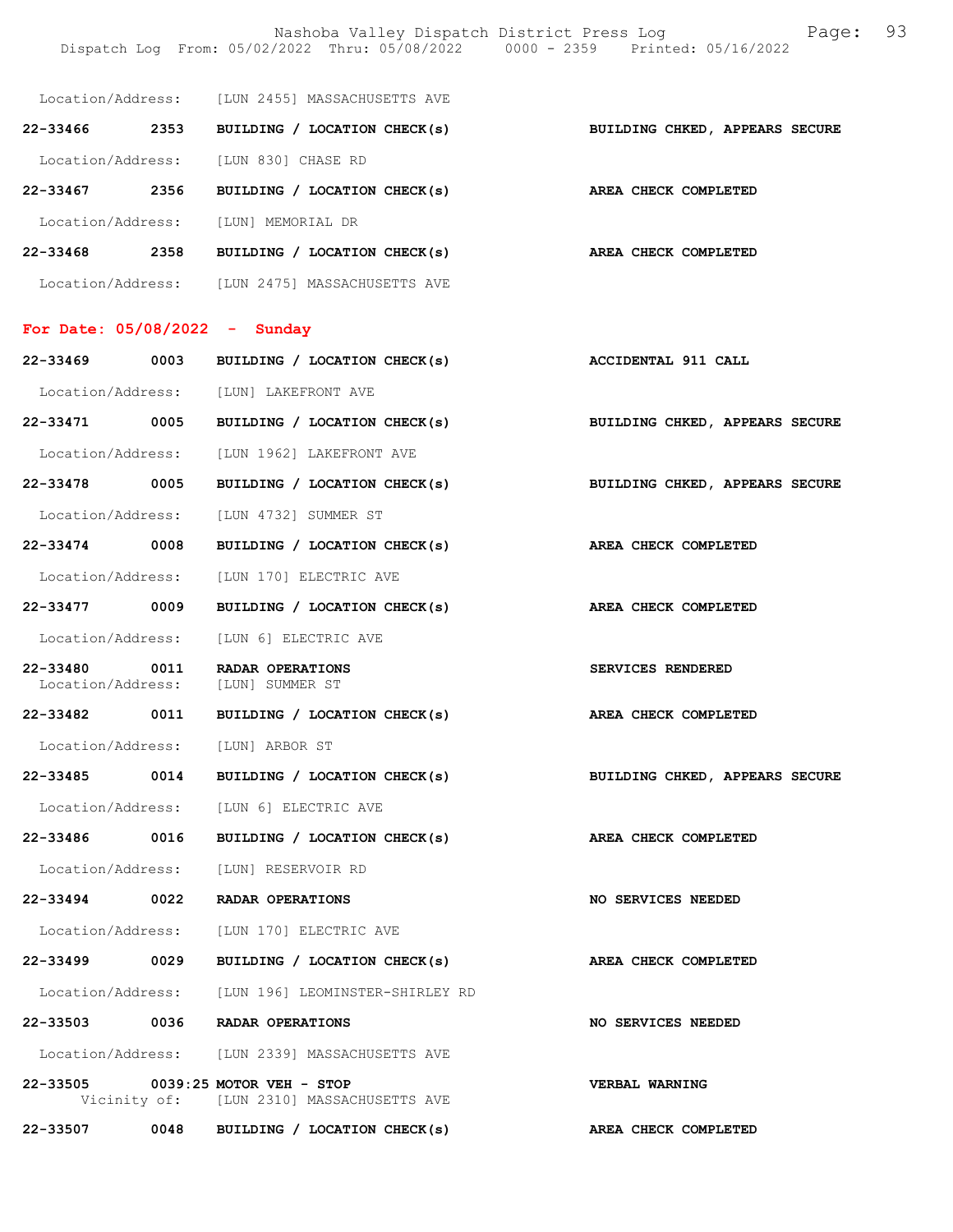Nashoba Valley Dispatch District Press Log Fage: 94 Dispatch Log From: 05/02/2022 Thru: 05/08/2022 0000 - 2359 Printed: 05/16/2022

|                               |      | Location/Address: [LUN 3654] SUMMER ST                        |                                |
|-------------------------------|------|---------------------------------------------------------------|--------------------------------|
|                               |      | 22-33508 0048 BUILDING / LOCATION CHECK(s)                    | AREA CHECK COMPLETED           |
|                               |      | Location/Address: [LUN 4732] SUMMER ST                        |                                |
|                               |      | 22-33512 0050:33 MOTOR VEH - STOP                             | CITATION/WRTTN WARNING ISSUED  |
|                               |      | Vicinity of: [LUN] SUMMER ST + YOUNGS RD                      |                                |
|                               |      | 22-33516 0057 BUILDING / LOCATION CHECK(s)                    | AREA CHECK COMPLETED           |
|                               |      | Location/Address: [LUN 247] MASSACHUSETTS AVE                 |                                |
| 22-33523 0105                 |      | BUILDING / LOCATION CHECK(s)                                  | BUILDING CHKED, APPEARS SECURE |
|                               |      | Location/Address: [LUN 247] MASSACHUSETTS AVE                 |                                |
| 22-33528 0113                 |      | BUILDING / LOCATION CHECK(s)                                  | AREA CHECK COMPLETED           |
|                               |      | Location/Address: [LUN 83] LAKEFRONT AVE                      |                                |
|                               |      | 22-33529 0114 BUILDING / LOCATION CHECK(s)                    | AREA CHECK COMPLETED           |
|                               |      | Location/Address: [LUN 838] CHASE RD                          |                                |
| 22-33533 0127                 |      | BUILDING / LOCATION CHECK(s) AREA CHECK COMPLETED             |                                |
|                               |      | Location/Address: [LUN 2234] LEOMINSTER RD                    |                                |
| 22-33534 0128                 |      | BUILDING / LOCATION CHECK(s)                                  | <b>AREA CHECK COMPLETED</b>    |
|                               |      | Location/Address: [LUN 1130] ELECTRIC AVE                     |                                |
| 22-33535 0130                 |      | RADAR OPERATIONS<br>Location/Address: [LUN 4487] ELECTRIC AVE | SERVICES RENDERED              |
| 22-33537 0135                 |      | BUILDING / LOCATION CHECK(s)                                  | AREA CHECK COMPLETED           |
|                               |      | Location/Address: [LUN 326] MAIN ST                           |                                |
| 22-33550 0205                 |      | BUILDING / LOCATION CHECK(s)                                  | AREA CHECK COMPLETED           |
|                               |      | Location/Address: [LUN 2328] MASSACHUSETTS AVE                |                                |
| 22-33551                      | 0206 | BUILDING / LOCATION CHECK(s)                                  | AREA CHECK COMPLETED           |
|                               |      | Location/Address: [LUN 2310] MASSACHUSETTS AVE                |                                |
| 22-33552                      | 0207 | BUILDING / LOCATION CHECK(s)                                  | AREA CHECK COMPLETED           |
|                               |      | Location/Address: [LUN 2310] MASSACHUSETTS AVE                |                                |
| 22-33554                      | 0211 | BUILDING / LOCATION CHECK(s)                                  | BUILDING CHKED, APPEARS SECURE |
| Location/Address:             |      | [LUN 196] LEOMINSTER-SHIRLEY RD                               |                                |
| 22-33555                      | 0213 | BUILDING / LOCATION CHECK(s)                                  | BUILDING CHKED, APPEARS SECURE |
|                               |      | Location/Address: [LUN 2143] LEOMINSTER-SHIRLEY RD            |                                |
| 22-33556<br>Location/Address: | 0213 | RADAR OPERATIONS<br>[LUN 830] CHASE RD                        | SERVICES RENDERED              |
| 22-33559                      | 0216 | BUILDING / LOCATION CHECK(s)                                  | BUILDING CHKED, APPEARS SECURE |
| Location/Address:             |      | [LUN 2148] LEOMINSTER-SHIRLEY RD                              |                                |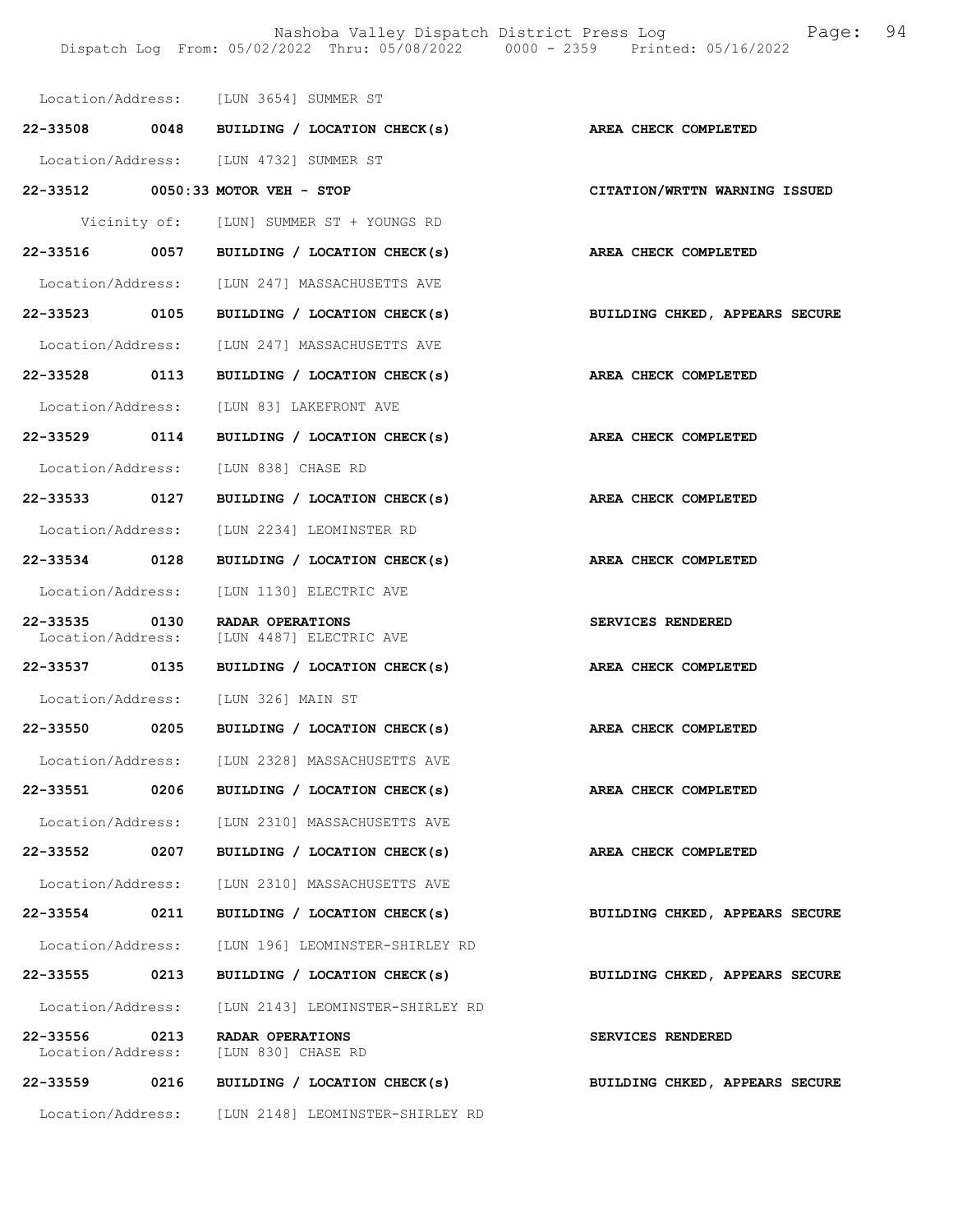|                                    |      | Nashoba Valley Dispatch District Press Log<br>Dispatch Log From: 05/02/2022 Thru: 05/08/2022 0000 - 2359 Printed: 05/16/2022 | 95<br>Page:                    |
|------------------------------------|------|------------------------------------------------------------------------------------------------------------------------------|--------------------------------|
|                                    |      | 22-33560 0221 BUILDING / LOCATION CHECK(s) BUILDING CHKED, APPEARS SECURE                                                    |                                |
|                                    |      | Location/Address: [LUN 121] LEOMINSTER-SHIRLEY RD                                                                            |                                |
|                                    |      | 22-33561 0224 BUILDING / LOCATION CHECK(s)                                                                                   | BUILDING CHKED, APPEARS SECURE |
|                                    |      | Location/Address: [LUN 2154] LEOMINSTER-SHIRLEY RD                                                                           |                                |
|                                    |      | 22-33562 0225 BUILDING / LOCATION CHECK(s)                                                                                   | BUILDING CHKED, APPEARS SECURE |
|                                    |      | Location/Address: [LUN 3394] RESERVOIR RD                                                                                    |                                |
|                                    |      | 22-33563 0230:00 MOTOR VEH - STOP                                                                                            | CITATION/WRTTN WARNING ISSUED  |
|                                    |      | Vicinity of: [LUN 2364] MASSACHUSETTS AVE                                                                                    |                                |
|                                    |      | 22-33565 0231 BUILDING / LOCATION CHECK(s)                                                                                   | BUILDING CHKED, APPEARS SECURE |
|                                    |      | Location/Address: [LUN 2077] LANCASTER AVE                                                                                   |                                |
| 22-33566 0236<br>Location/Address: |      | RADAR OPERATIONS<br>[LUN] CHASE RD                                                                                           | SERVICES RENDERED              |
| 22-33567 0238                      |      | BUILDING / LOCATION CHECK(s)                                                                                                 | BUILDING CHKED, APPEARS SECURE |
|                                    |      | Location/Address: [LUN 2310] MASSACHUSETTS AVE                                                                               |                                |
| 22-33572 0420                      |      | BUILDING / LOCATION CHECK(s)                                                                                                 | AREA CHECK COMPLETED           |
| Location/Address:                  |      | [LUN 4731] CHASE RD                                                                                                          |                                |
| 22-33575 0544                      |      | BUILDING / LOCATION CHECK(s)                                                                                                 | AREA CHECK COMPLETED           |
| Location/Address:                  |      | [LUN] LAKEFRONT AVE                                                                                                          |                                |
| 22-33576 0553                      |      | BUILDING / LOCATION CHECK(s) AREA CHECK COMPLETED                                                                            |                                |
|                                    |      | Location/Address: [LUN 4732] SUMMER ST                                                                                       |                                |
|                                    |      | 22-33577 0600 BUILDING / LOCATION CHECK(s)                                                                                   | AREA CHECK COMPLETED           |
| Location/Address:                  |      | [LUN 4935] CHASE RD                                                                                                          |                                |
| 22-33578<br>Location/Address:      | 0600 | RADAR OPERATIONS<br>[LUN] CHASE RD                                                                                           | <b>SERVICES RENDERED</b>       |
| 22-33579 0600                      |      | BUILDING / LOCATION CHECK(s)                                                                                                 | AREA CHECK COMPLETED           |
| Location/Address:                  |      | [LUN 2310] MASSACHUSETTS AVE                                                                                                 |                                |
| 22-33580                           | 0614 | BUILDING / LOCATION CHECK(s)                                                                                                 | BUILDING CHKED, APPEARS SECURE |
| Location/Address:                  |      | [LUN 830] CHASE RD                                                                                                           |                                |
| 22-33583 0622                      |      | BUILDING / LOCATION CHECK(s)                                                                                                 | BUILDING CHKED, APPEARS SECURE |
| Location/Address:                  |      | [LUN 2310] MASSACHUSETTS AVE                                                                                                 |                                |
| 22-33581 0623                      |      | BUILDING / LOCATION CHECK(s)                                                                                                 | BUILDING CHKED, APPEARS SECURE |
| Location/Address:                  |      | [LUN 2375] MASSACHUSETTS AVE                                                                                                 |                                |
| 22-33582 0623                      |      | BUILDING / LOCATION CHECK(s)                                                                                                 | BUILDING CHKED, APPEARS SECURE |
| Location/Address:                  |      | [LUN 2328] MASSACHUSETTS AVE                                                                                                 |                                |
| 22-33584                           | 0626 | BUILDING / LOCATION CHECK(s)                                                                                                 | AREA CHECK COMPLETED           |
|                                    |      | Location/Address: [LUN 246] MASSACHUSETTS AVE                                                                                |                                |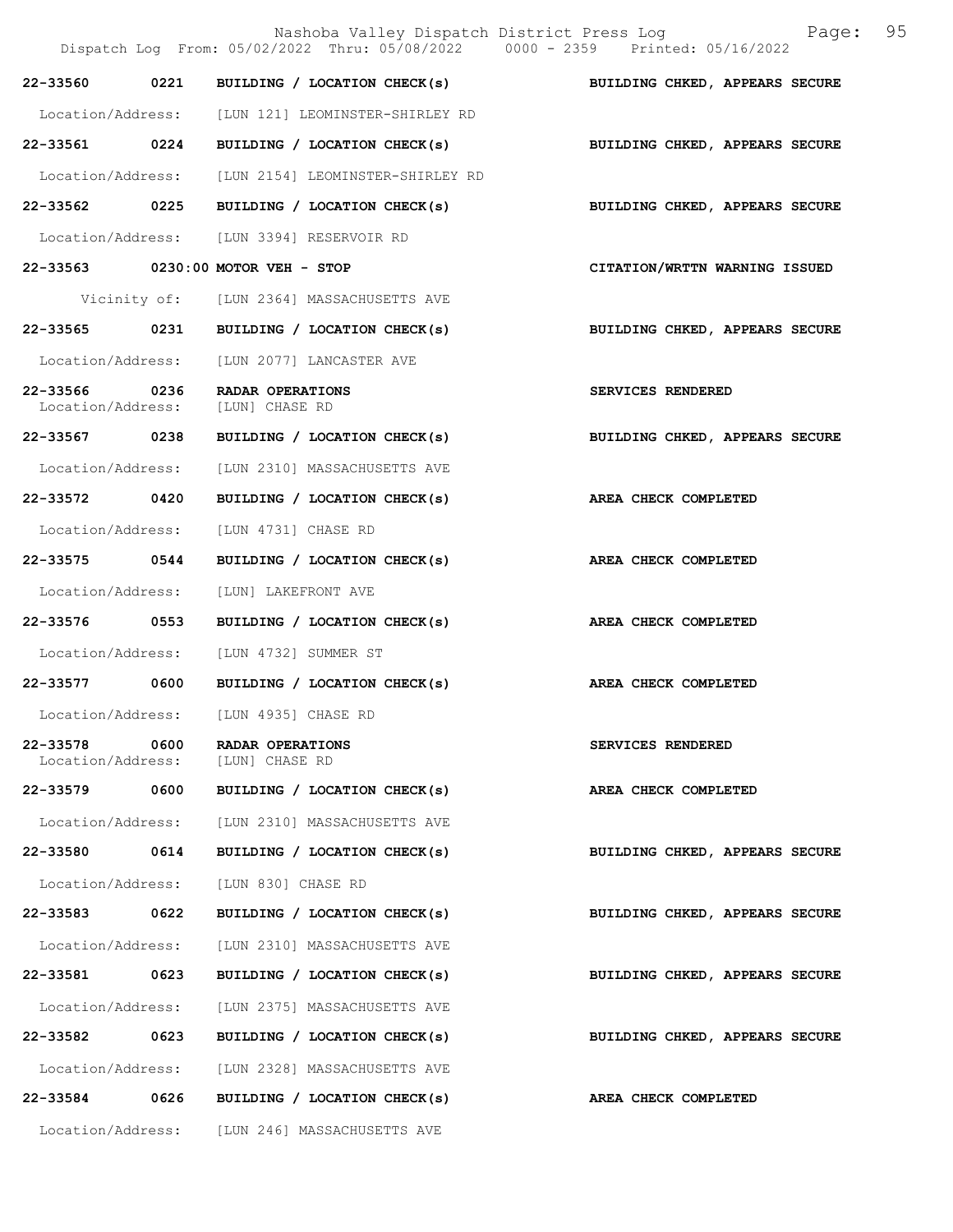Nashoba Valley Dispatch District Press Log Fage: 96

Dispatch Log From: 05/02/2022 Thru: 05/08/2022 0000 - 2359 Printed: 05/16/2022

| 22-33587 0708                      |      | BUILDING / LOCATION CHECK(s)                                                 | AREA CHECK COMPLETED  |
|------------------------------------|------|------------------------------------------------------------------------------|-----------------------|
| Location/Address:                  |      | [LUN 2398] MASSACHUSETTS AVE                                                 |                       |
| 22-33590 0747                      |      | BUILDING / LOCATION CHECK(s)                                                 | AREA CHECK COMPLETED  |
| Location/Address:                  |      | [LUN 1123] ELECTRIC AVE                                                      |                       |
| 22-33591 0748                      |      | BUILDING / LOCATION CHECK(s)                                                 | AREA CHECK COMPLETED  |
| Location/Address:                  |      | <b>ILUN 23751 MASSACHUSETTS AVE</b>                                          |                       |
| 22-33592 0749                      |      | BUILDING / LOCATION CHECK(s)                                                 | AREA CHECK COMPLETED  |
| Location/Address:                  |      | [LUN 2398] MASSACHUSETTS AVE                                                 |                       |
| 22-33594 0819                      |      | BUILDING / LOCATION CHECK(s)                                                 | AREA CHECK COMPLETED  |
| Location/Address:                  |      | [LUN 4963] CAROUSEL LN                                                       |                       |
| 22-33595 0821                      |      | BUILDING / LOCATION CHECK(s)                                                 | AREA CHECK COMPLETED  |
| Location/Address:                  |      | [LUN 83] LAKEFRONT AVE                                                       |                       |
| 22-33597 0831                      |      | BUILDING / LOCATION CHECK(s)                                                 | AREA CHECK COMPLETED  |
| Location/Address:                  |      | [LUN 246] MASSACHUSETTS AVE                                                  |                       |
| 22-33599 0839                      |      | RADAR OPERATIONS<br>Location/Address: [LUN 2310] MASSACHUSETTS AVE           | SERVICES RENDERED     |
| 22-33601 0843:52 FOLLOW UP         |      | Location/Address: [LUN 2469] MASSACHUSETTS AVE                               | SERVICES RENDERED     |
|                                    |      | 22-33617 0952:26 MOTOR VEH - STOP<br>Location/Address: [LUN 3660] SUMMER ST  | <b>VERBAL WARNING</b> |
| 22-33620                           |      | $1001:23$ MOTOR VEH - STOP<br>Location/Address: [LUN] SUMMER ST + KINGMAN ST | VERBAL WARNING        |
|                                    |      | 22-33625 1008 BUILDING / LOCATION CHECK(s)                                   | AREA CHECK COMPLETED  |
|                                    |      | Location/Address: [LUN 830] CHASE RD                                         |                       |
| 22-33629                           |      | 1018 RADAR OPERATIONS                                                        | AREA CHECK COMPLETED  |
|                                    |      | Location/Address: [LUN 2549] MASSACHUSETTS AVE                               |                       |
| 22-33630 1030<br>Location/Address: |      | RADAR OPERATIONS<br>[LUN 4487] ELECTRIC AVE                                  | SERVICES RENDERED     |
| 22-33632 1107:13 DISTURBANCE       |      | Location/Address: [LUN 2347] MASSACHUSETTS AVE                               | PEACE RESTORED        |
| 22-33644                           | 1325 | BUILDING / LOCATION CHECK(s)                                                 | AREA CHECK COMPLETED  |
|                                    |      | Location/Address: [LUN 4791] MASSACHUSETTS AVE                               |                       |
| 22-33647 1329                      |      | BUILDING / LOCATION CHECK(s)                                                 | AREA CHECK COMPLETED  |
| Location/Address:                  |      | [LUN 2469] MASSACHUSETTS AVE                                                 |                       |
| 22-33652<br>1415:54 ESCORT         |      | Location/Address: [LUN 2347] MASSACHUSETTS AVE                               | <b>REPORT</b>         |
| 22-33656 1547                      |      | COMMUNITY POLICING<br>Location/Address: [LUN 246] MASSACHUSETTS AVE          | SERVICES RENDERED     |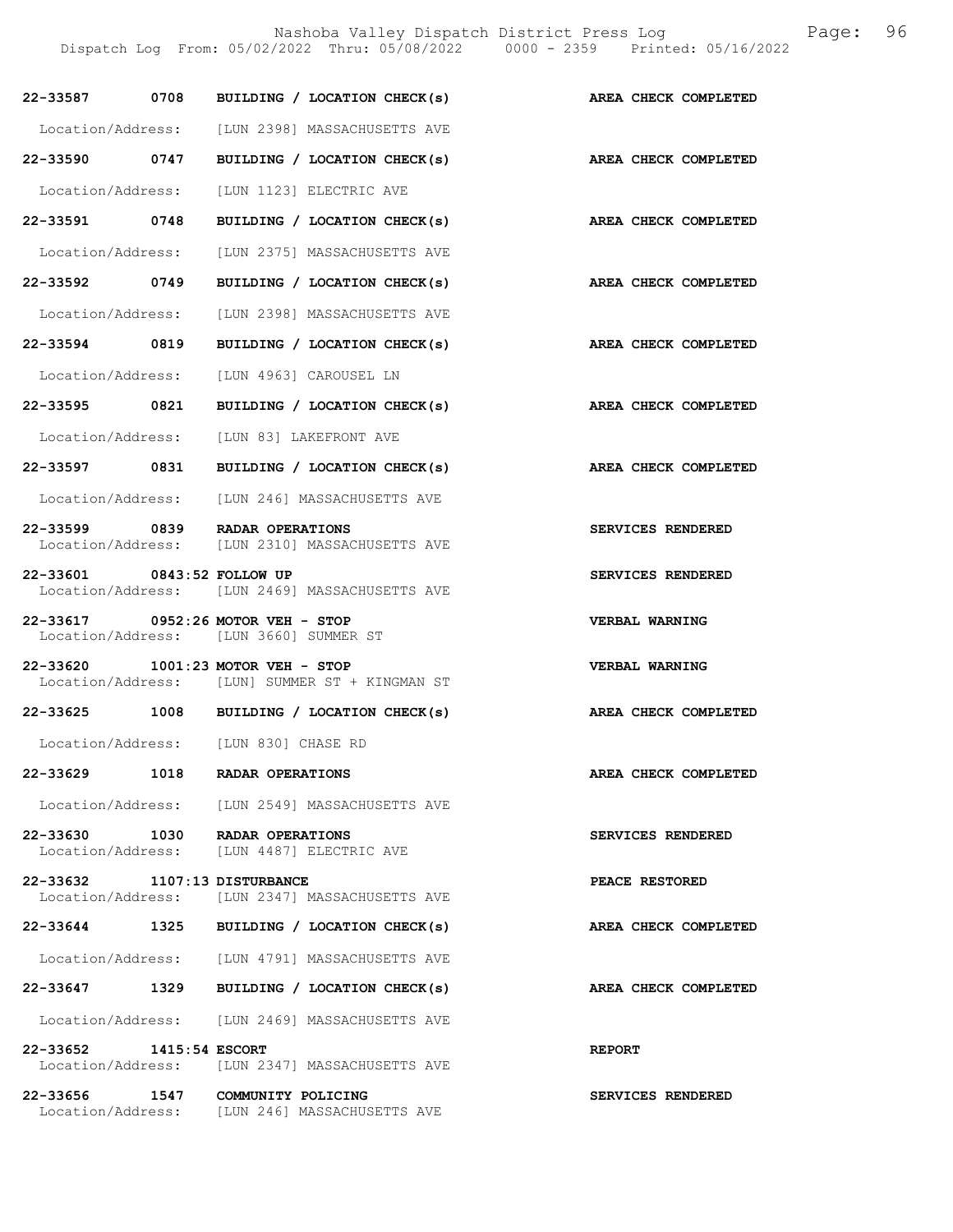|                   |      | Nashoba Valley Dispatch District Press Log<br>Dispatch Log From: 05/02/2022 Thru: 05/08/2022 0000 - 2359 Printed: 05/16/2022 | 97<br>Page:                    |
|-------------------|------|------------------------------------------------------------------------------------------------------------------------------|--------------------------------|
|                   |      | 22-33661 1650:18 BUILDING / LOCATION CHECK(s)                                                                                | AREA CHECK COMPLETED           |
|                   |      | Location/Address: [LUN 2469] MASSACHUSETTS AVE                                                                               |                                |
|                   |      | 22-33662 1651 BUILDING / LOCATION CHECK(s)                                                                                   | <b>ACCIDENTAL 911 CALL</b>     |
| Location/Address: |      | [LUN] LAKEFRONT AVE                                                                                                          |                                |
| 22-33664 1658     |      | BUILDING / LOCATION CHECK(s)                                                                                                 | BUILDING CHKED, APPEARS SECURE |
|                   |      | Location/Address: [LUN 4732] SUMMER ST                                                                                       |                                |
| 22-33666          | 1712 | BUILDING / LOCATION CHECK(s)                                                                                                 | AREA CHECK COMPLETED           |
|                   |      | Location/Address: [LUN 4732] SUMMER ST                                                                                       |                                |
|                   |      | 22-33669 1721 RADAR OPERATIONS                                                                                               | <b>NO SERVICES NEEDED</b>      |
|                   |      | Location/Address: [LUN] CHASE RD                                                                                             |                                |
|                   |      | 22-33673 1734:09 MOTOR VEH - STOP                                                                                            | CITATION/WRTTN WARNING ISSUED  |
|                   |      | Location/Address: [LUN 247] MASSACHUSETTS AVE                                                                                |                                |
|                   |      | 22-33677 1753 RADAR OPERATIONS<br>Location/Address: [LUN 2332] MASSACHUSETTS AVE                                             | SERVICES RENDERED              |
|                   |      | 22-33678 1756 RADAR OPERATIONS                                                                                               | NO SERVICES NEEDED             |
|                   |      | Location/Address: [LUN] SUMMER ST                                                                                            |                                |
|                   |      | 22-33679 1802:17 MOTOR VEH - STOP                                                                                            | CITATION/WRTTN WARNING ISSUED  |
|                   |      | Location/Address: [LUN 3654] SUMMER ST                                                                                       |                                |
| 22-33685          |      | 1857 BUILDING / LOCATION CHECK(s)                                                                                            | AREA CHECK COMPLETED           |
|                   |      | Location/Address: [LUN 2310] MASSACHUSETTS AVE                                                                               |                                |
| 22-33696          |      | 2031 RADAR OPERATIONS<br>Location/Address: [LUN 3670] SUMMER ST                                                              | SERVICES RENDERED              |
| 22-33701          | 2057 | BUILDING / LOCATION CHECK(s)                                                                                                 | BUILDING CHKED, APPEARS SECURE |
|                   |      | Location/Address: [LUN 2310] MASSACHUSETTS AVE                                                                               |                                |
| 22-33704 2118     |      | BUILDING / LOCATION CHECK(s)                                                                                                 | AREA CHECK COMPLETED           |
| Location/Address: |      | [LUN 2339] MASSACHUSETTS AVE                                                                                                 |                                |
| 22-33711 2128     |      | BUILDING / LOCATION CHECK(s)                                                                                                 | AREA CHECK COMPLETED           |
| Location/Address: |      | [LUN 4996] ELECTRIC AVE                                                                                                      |                                |
| 22-33716          | 2133 | BUILDING / LOCATION CHECK(s)                                                                                                 | BUILDING CHKED, APPEARS SECURE |
| Location/Address: |      | [LUN 2475] MASSACHUSETTS AVE                                                                                                 |                                |
| 22-33721 2138     |      | BUILDING / LOCATION CHECK(s)                                                                                                 | BUILDING CHKED, APPEARS SECURE |
| Location/Address: |      | [LUN 2662] NORTHFIELD RD                                                                                                     |                                |
| 22-33720 2139     |      | BUILDING / LOCATION CHECK(s)                                                                                                 | BUILDING CHKED, APPEARS SECURE |
| Location/Address: |      | [LUN 2580] MEMORIAL DR                                                                                                       |                                |
| 22-33722          | 2147 | BUILDING / LOCATION CHECK(s)                                                                                                 | BUILDING CHKED, APPEARS SECURE |
|                   |      | Location/Address: [LUN 1603] HIGHLAND ST                                                                                     |                                |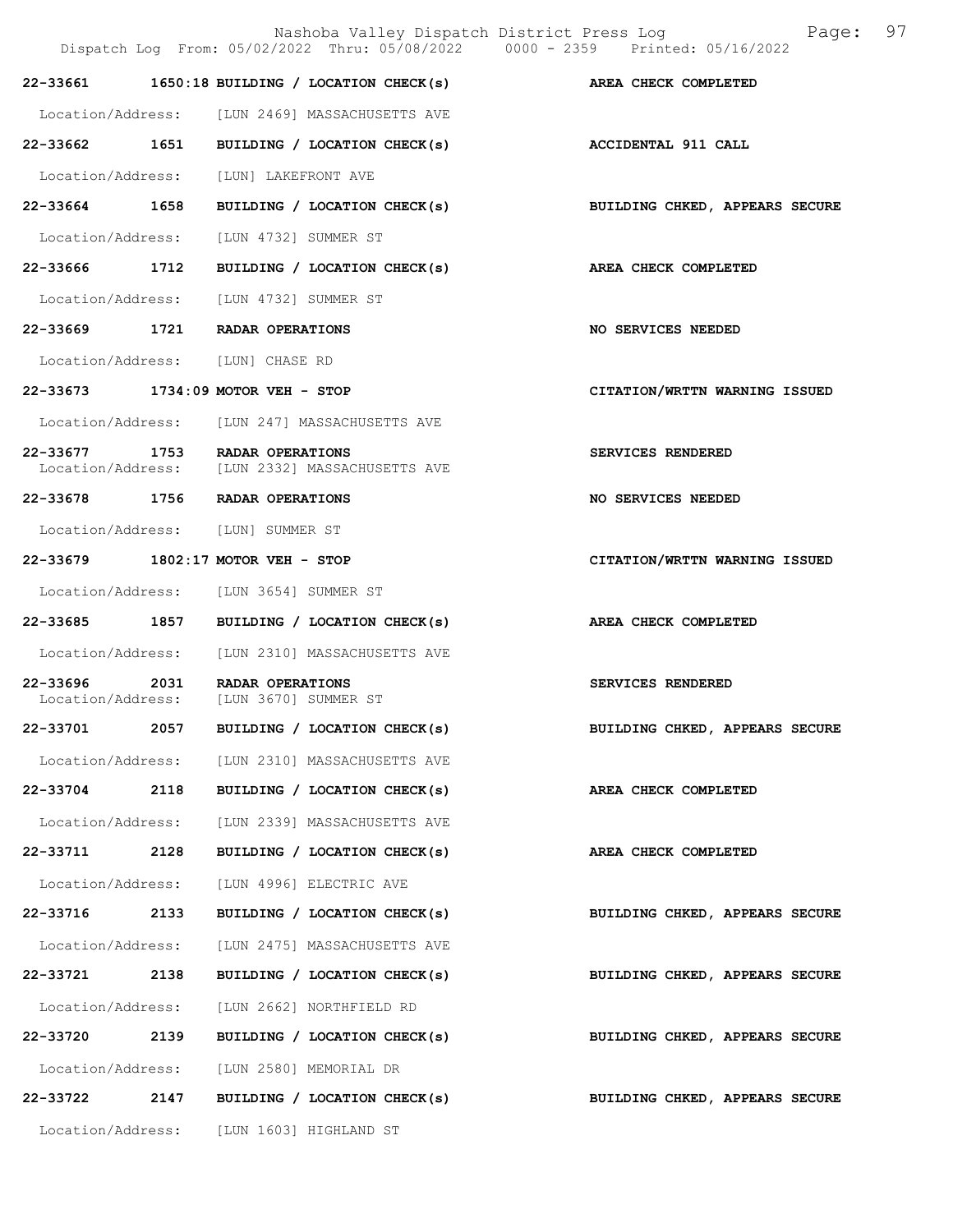Nashoba Valley Dispatch District Press Log Fage: 98 Dispatch Log From: 05/02/2022 Thru: 05/08/2022 0000 - 2359 Printed: 05/16/2022

| 22-33723 2148 |      | BUILDING / LOCATION CHECK(s)                   | BUILDING CHKED, APPEARS SECURE |
|---------------|------|------------------------------------------------|--------------------------------|
|               |      | Location/Address: [LUN 1596] HIGHLAND ST       |                                |
| 22-33724 2148 |      | BUILDING / LOCATION CHECK(s)                   | AREA CHECK COMPLETED           |
|               |      | Location/Address: [LUN 2317] MASSACHUSETTS AVE |                                |
| 22–33729 2335 |      | RADAR OPERATIONS                               | <b>NO SERVICES NEEDED</b>      |
|               |      | Location/Address: [LUN] SUMMER ST              |                                |
|               |      | 22-33731 2335 BUILDING / LOCATION CHECK(s)     | BUILDING CHKED, APPEARS SECURE |
|               |      | Location/Address: [LUN 2310] MASSACHUSETTS AVE |                                |
| 22-33730 2336 |      | BUILDING / LOCATION CHECK(s)                   | BUILDING CHKED, APPEARS SECURE |
|               |      | Location/Address: [LUN 2328] MASSACHUSETTS AVE |                                |
| 22-33732 2338 |      | BUILDING / LOCATION CHECK(s)                   | BUILDING CHKED, APPEARS SECURE |
|               |      | Location/Address: [LUN 2339] MASSACHUSETTS AVE |                                |
| 22-33736 2339 |      | BUILDING / LOCATION CHECK(s)                   | BUILDING CHKED, APPEARS SECURE |
|               |      | Location/Address: [LUN 2469] MASSACHUSETTS AVE |                                |
| 22-33738 2345 |      | BUILDING / LOCATION CHECK(s)                   | BUILDING CHKED, APPEARS SECURE |
|               |      | Location/Address: [LUN 4791] MASSACHUSETTS AVE |                                |
| 22-33739 2345 |      | BUILDING / LOCATION CHECK(s)                   | BUILDING CHKED, APPEARS SECURE |
|               |      | Location/Address: [LUN 2580] MEMORIAL DR       |                                |
| 22-33740 2348 |      | BUILDING / LOCATION CHECK(s)                   | BUILDING CHKED, APPEARS SECURE |
|               |      | Location/Address: [LUN 2431] MASSACHUSETTS AVE |                                |
|               |      | 22-33741 2349 BUILDING / LOCATION CHECK(s)     | BUILDING CHKED, APPEARS SECURE |
|               |      | Location/Address: [LUN 2418] MASSACHUSETTS AVE |                                |
| 22-33743      | 2349 | BUILDING / LOCATION CHECK(s)                   | BUILDING CHKED, APPEARS SECURE |
|               |      | Location/Address: [LUN 215] MASSACHUSETTS AVE  |                                |
|               |      | 22-33744 2351 BUILDING / LOCATION CHECK(s)     | BUILDING CHKED, APPEARS SECURE |
|               |      | Location/Address: [LUN 2375] MASSACHUSETTS AVE |                                |
| 22-33747      | 2352 | BUILDING / LOCATION CHECK(s)                   | BUILDING CHKED, APPEARS SECURE |
|               |      | Location/Address: [LUN 6] ELECTRIC AVE         |                                |
| 22-33748      | 2353 | BUILDING / LOCATION CHECK(s)                   | BUILDING CHKED, APPEARS SECURE |
|               |      | Location/Address: [LUN 4996] ELECTRIC AVE      |                                |
|               |      | 22-33751 2355 BUILDING / LOCATION CHECK(s)     | BUILDING CHKED, APPEARS SECURE |
|               |      | Location/Address: [LUN 4959] ELECTRIC AVE      |                                |
|               |      | 22-33754 2359 BUILDING / LOCATION CHECK(s)     | AREA CHECK COMPLETED           |
|               |      | Location/Address: [LUN 2398] MASSACHUSETTS AVE |                                |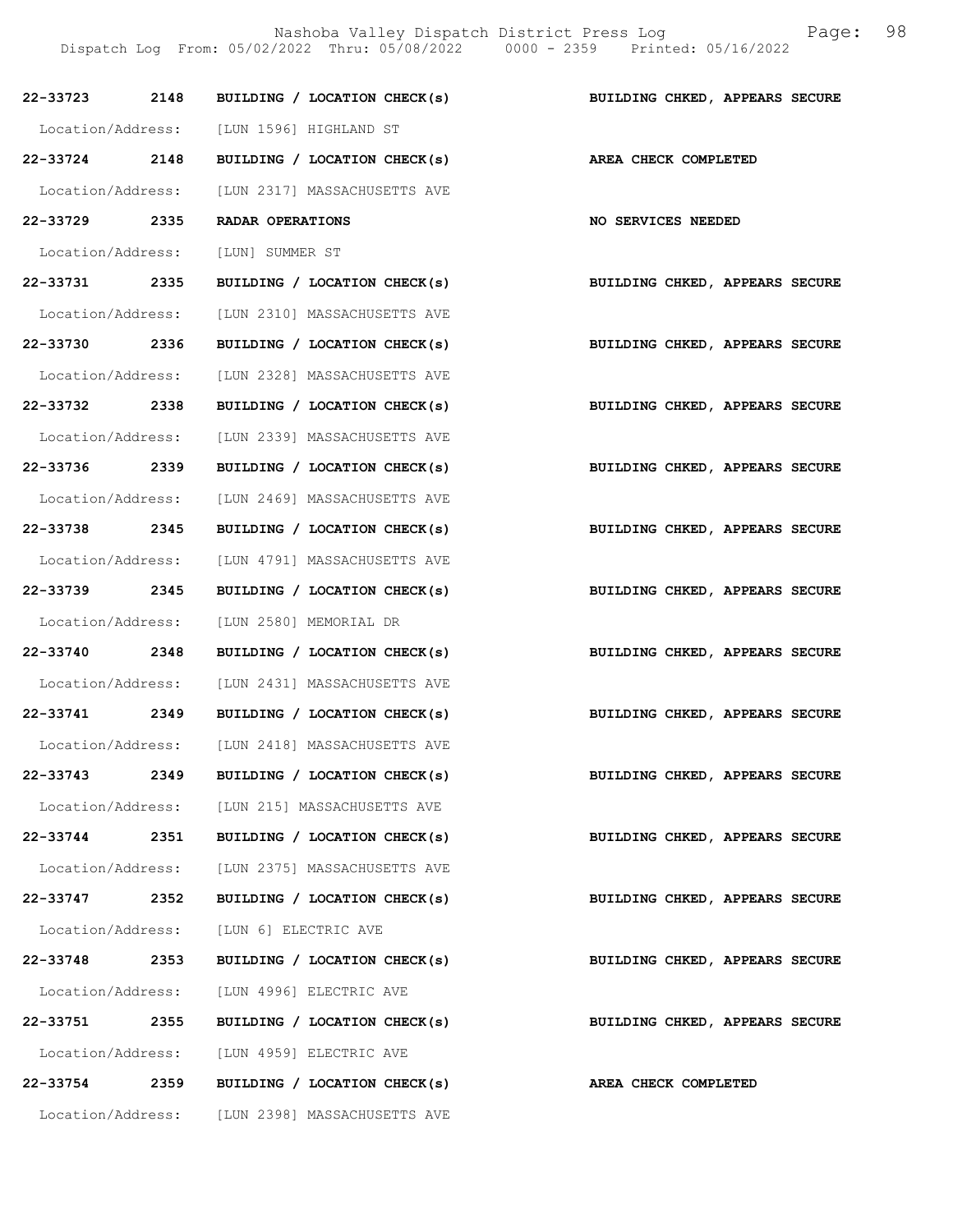## 22-33755 2359 BUILDING / LOCATION CHECK(s) ACCIDENTAL 911 CALL

Location/Address: [LUN] LAKEFRONT AVE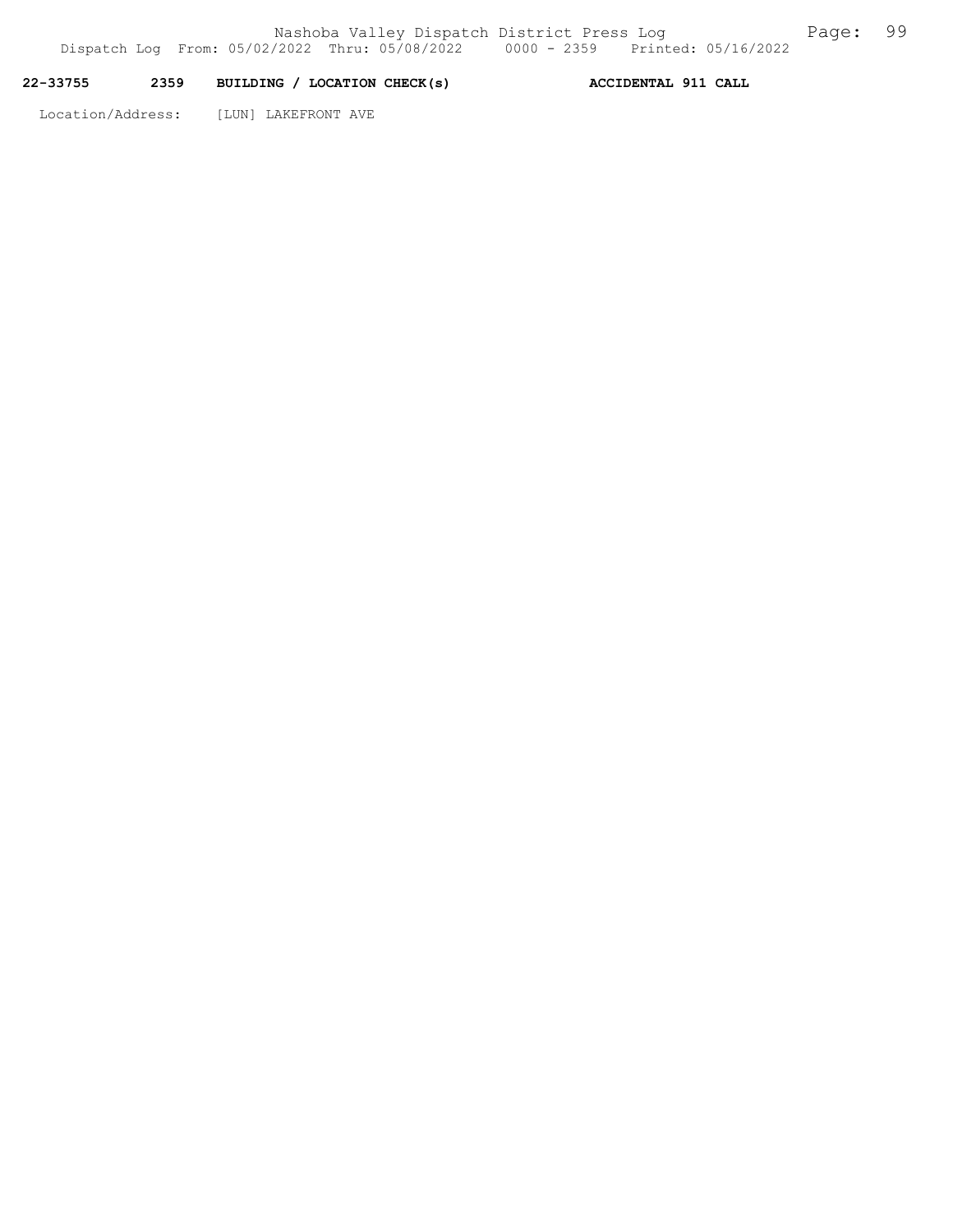## For Jurisdiction: DEVENS RFTA, MA

#### For Date: 05/06/2022 - Friday

| 22-33080          | $1354:18$ MOTOR VEH - STOP |                 | VERBAL WARNING |
|-------------------|----------------------------|-----------------|----------------|
| Location/Address: |                            | [MLT] OUEBEC ST |                |

## For Date: 05/07/2022 - Saturday

- 22-33352 1015:41 FD-FIRE ALARM (BOX DETAIL) SERVICES RENDERED Location/Address: [MLT 168] DIXIE RD
- 22-33358 1034:08 FD-FIRE ALARM (BOX DETAIL) SERVICES RENDERED Location/Address: [MLT 114] LIBERTY ST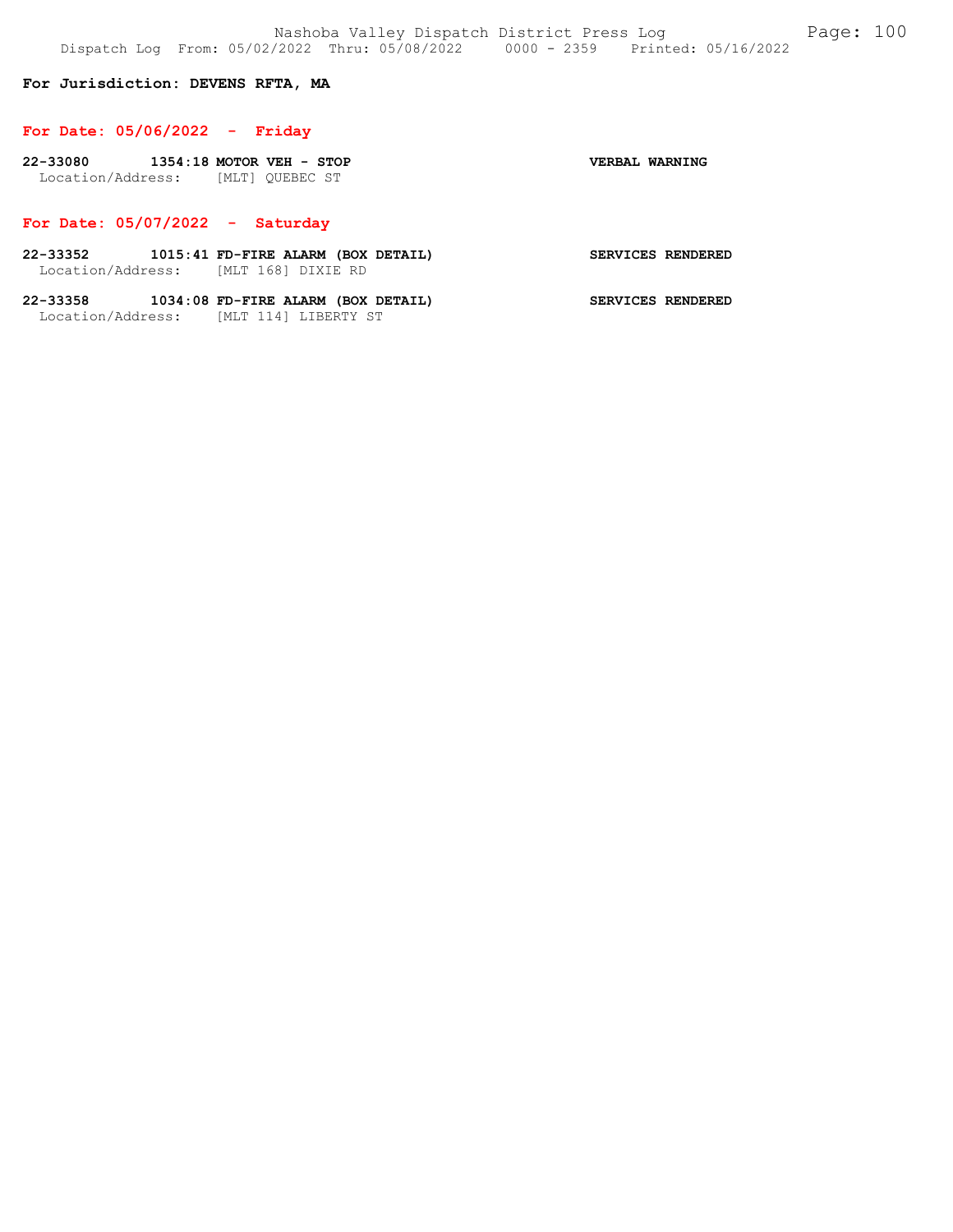Nashoba Valley Dispatch District Press Log Fage: 101 Dispatch Log From: 05/02/2022 Thru: 05/08/2022 0000 - 2359 Printed: 05/16/2022

## For Jurisdiction: TOWNSEND, MA

| For Date: 05/02/2022 - Monday |                                                                                                              |                                |
|-------------------------------|--------------------------------------------------------------------------------------------------------------|--------------------------------|
| 22-31592 0015                 | BUILDING / LOCATION CHECK(s)                                                                                 | BUILDING CHKED, APPEARS SECURE |
|                               | Location/Address: [TOW P10195] DUDLEY RD                                                                     |                                |
|                               | 22-31595 0021 BUILDING / LOCATION CHECK(s) BUILDING CHKED, APPEARS SECURE                                    |                                |
|                               | Location/Address: [TOW P10020] BROOKLINE RD                                                                  |                                |
| 22-31597 0022                 | BUILDING / LOCATION CHECK(s) AREA CHECK COMPLETED                                                            |                                |
|                               | Location/Address: [TOW 214] MAIN ST                                                                          |                                |
| 22-31599 0023                 | BUILDING / LOCATION CHECK(s)                                                                                 | BUILDING CHKED, APPEARS SECURE |
|                               | Location/Address: [TOW 171] BROOKLINE ST                                                                     |                                |
| 22-31602 0028                 | BUILDING / LOCATION CHECK(s) AREA CHECK COMPLETED                                                            |                                |
|                               | Location/Address: [TOW 9] MAIN ST                                                                            |                                |
| 22-31603 0029                 | BUILDING / LOCATION CHECK(s)                                                                                 | AREA CHECK COMPLETED           |
|                               | Location/Address: [TOW P10461] MAIN ST                                                                       |                                |
| 22-31606 0030                 | BUILDING / LOCATION CHECK(s)                                                                                 | AREA CHECK COMPLETED           |
|                               | Location/Address: [TOW 107] MAIN ST                                                                          |                                |
| 22-31609 0034                 | BUILDING / LOCATION CHECK(s)                                                                                 | AREA CHECK COMPLETED           |
|                               | Location/Address: [TOW P10206] MAIN ST                                                                       |                                |
| 22-31611 0035                 | RADAR OPERATIONS<br>Location/Address: [TOW P10206] MAIN ST                                                   | SERVICES RENDERED              |
| 22-31613 0040                 | BUILDING / LOCATION CHECK(s)                                                                                 | AREA CHECK COMPLETED           |
|                               | Location/Address: [TOW 100] MAIN ST                                                                          |                                |
|                               | 22-31616 0041:03 FD-MEDICAL EMERGENCY<br>Location/Address: [TOW] MAIN ST<br>Refer To Fire Case: 22TOW-477-IN | TRANSPORTED ALS                |
| 22-31640                      | 0105 RADAR OPERATIONS<br>Location/Address: [TOW P10206] MAIN ST                                              | SERVICES RENDERED              |
|                               | 22-31649 0120 BUILDING / LOCATION CHECK(s)                                                                   | BUILDING CHKED, APPEARS SECURE |
|                               | Location/Address: [TOW 36] FITCHBURG RD                                                                      |                                |
|                               | 22-31654 0138:16 SUSPICIOUS ACTIVITY<br>Vicinity of: [TOW] DUDLEY RD + OLD TURNPIKE RD                       | <b>TRANSPORTED PARTY</b>       |
|                               | 22-31684 0318 BUILDING / LOCATION CHECK(s)                                                                   | BUILDING CHKED, APPEARS SECURE |
|                               | Location/Address: [TOW 45] ELM ST                                                                            |                                |
|                               | 22-31685 0336 BUILDING / LOCATION CHECK(s)                                                                   | AREA CHECK COMPLETED           |
|                               | Location/Address: [TOW 149] MASON RD                                                                         |                                |
|                               | 22-31692 0505 BUILDING / LOCATION CHECK(s)                                                                   | AREA CHECK COMPLETED           |
|                               | Location/Address: [TOW 232] MAIN ST                                                                          |                                |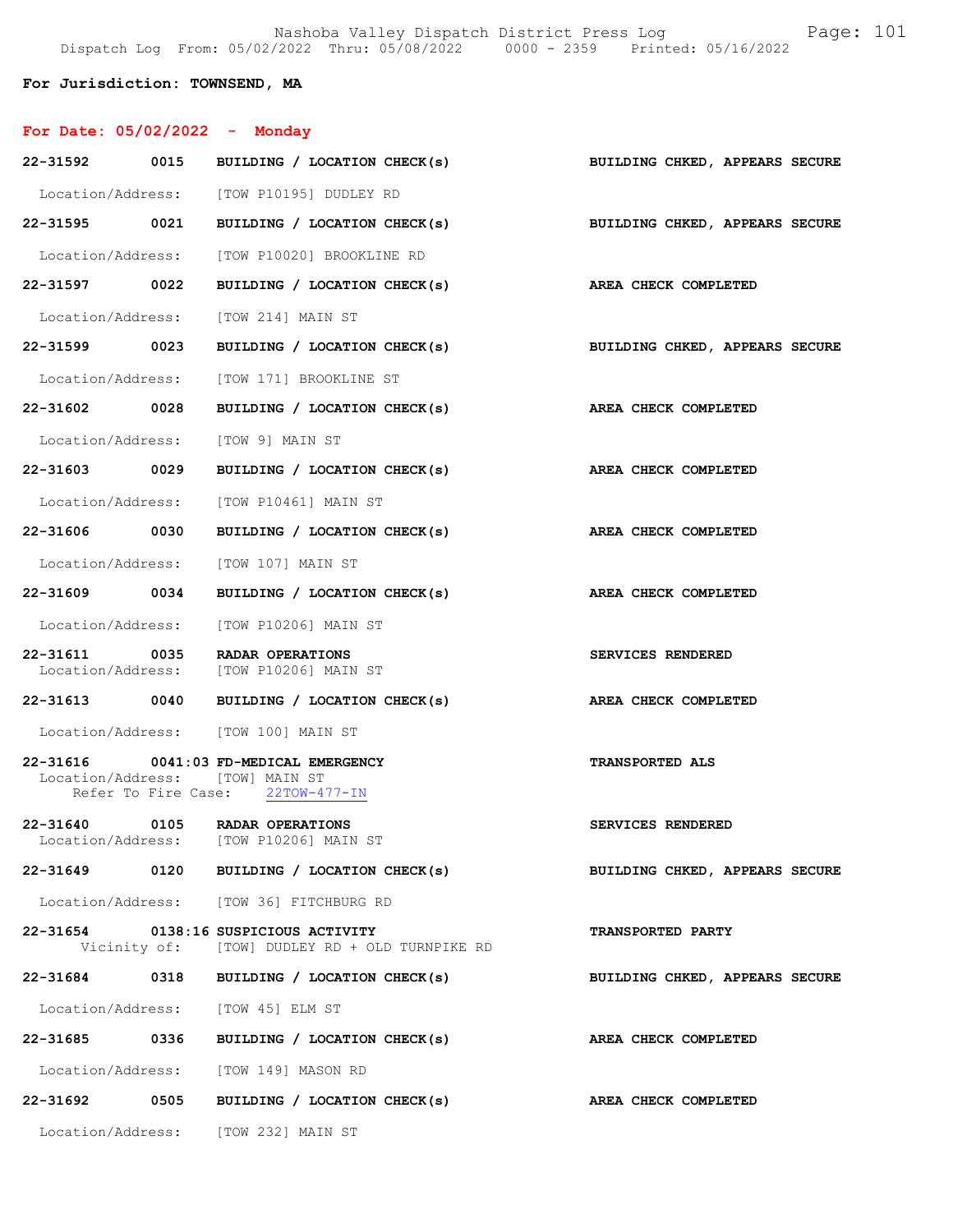|                                  | 22-31694 0516 RADAR OPERATIONS<br>Location/Address: [TOW 88] MAIN ST                                                   | SERVICES RENDERED        |
|----------------------------------|------------------------------------------------------------------------------------------------------------------------|--------------------------|
|                                  | 22-31698 0524 RADAR OPERATIONS<br>Location/Address: [TOW 578] MAIN ST                                                  | <b>SERVICES RENDERED</b> |
|                                  | 22-31710 0636 RADAR OPERATIONS<br>Location/Address: [TOW P10206] MAIN ST                                               | SERVICES RENDERED        |
|                                  | 22-31711 0639:55 MOTOR VEH - COMPLAINT                                                                                 | REFERRED TO OTHER AGENCY |
|                                  | Location/Address: [TOW] PIERCE RD                                                                                      |                          |
|                                  | 22-31719 0750:05 REQUEST TO SPEAK TO AN OFFICER<br>Location/Address: [TOW] COPPERSMITH WAY                             | SPOKEN TO                |
| 22-31724 0839:37 DISTURBANCE     | Location/Address: [TOW 97] MAIN ST<br>Refer To Fire Case: 22TOW-480-IN                                                 | <b>TRANSPORTED BLS</b>   |
|                                  | 22-31734 0907:30 FD-FIRE ALARM, TROUBLE<br>Location/Address: [TOW] MAIN ST<br>Refer To Fire Case: 22TOW-479-IN         | <b>INVESTIGATED</b>      |
|                                  | 22-31748 0954:30 COOKING FIRE REQUEST                                                                                  | NO SERVICES NEEDED       |
|                                  | Location/Address: [TOW] WEST ELM ST                                                                                    |                          |
|                                  | 22-31750 1003 BUILDING / LOCATION CHECK(s) AREA CHECK COMPLETED                                                        |                          |
|                                  | Location/Address: [TOW 214] MAIN ST                                                                                    |                          |
|                                  | 22-31758 1050:13 MENTAL HEALTH EVALUATION<br>Location/Address: [TOW 147] DUDLEY RD<br>Refer To Fire Case: 22TOW-481-IN | <b>TRANSPORTED BLS</b>   |
|                                  | 22-31769 1143 REQUEST TO SPEAK TO AN OFFICER<br>Location/Address: [TOW 106] MAIN ST                                    | Gone on Arrival          |
|                                  | 22-31771 1147 COMMUNITY POLICING<br>Location/Address: [TOW P10020] BROOKLINE RD                                        | SERVICES RENDERED        |
|                                  | 22-31814 1659:37 REQUEST TO SPEAK TO AN OFFICER<br>Location/Address: [TOW P10462] BROOKLINE RD                         | SPOKEN TO                |
|                                  | 22-31822 1759 COMMUNITY POLICING                                                                                       | AREA CHECK COMPLETED     |
|                                  | Location/Address: [TOW 214] MAIN ST                                                                                    |                          |
|                                  | 22-31854 2212 BUILDING / LOCATION CHECK(s)                                                                             | AREA CHECK COMPLETED     |
|                                  | Location: [TOW 192] SECTOR TWO                                                                                         |                          |
| For Date: $05/03/2022 - Tuesday$ |                                                                                                                        |                          |
|                                  | 22-31880 0022 BUILDING / LOCATION CHECK(s)                                                                             | AREA CHECK COMPLETED     |
|                                  | Location/Address: [TOW 147] DUDLEY RD                                                                                  |                          |

22-31881 0023 BUILDING / LOCATION CHECK(s) AREA CHECK COMPLETED Location/Address: [TOW P10126] BROOKLINE RD 22-31884 0026 BUILDING / LOCATION CHECK(s) AREA CHECK COMPLETED Location/Address: [TOW P10020] BROOKLINE RD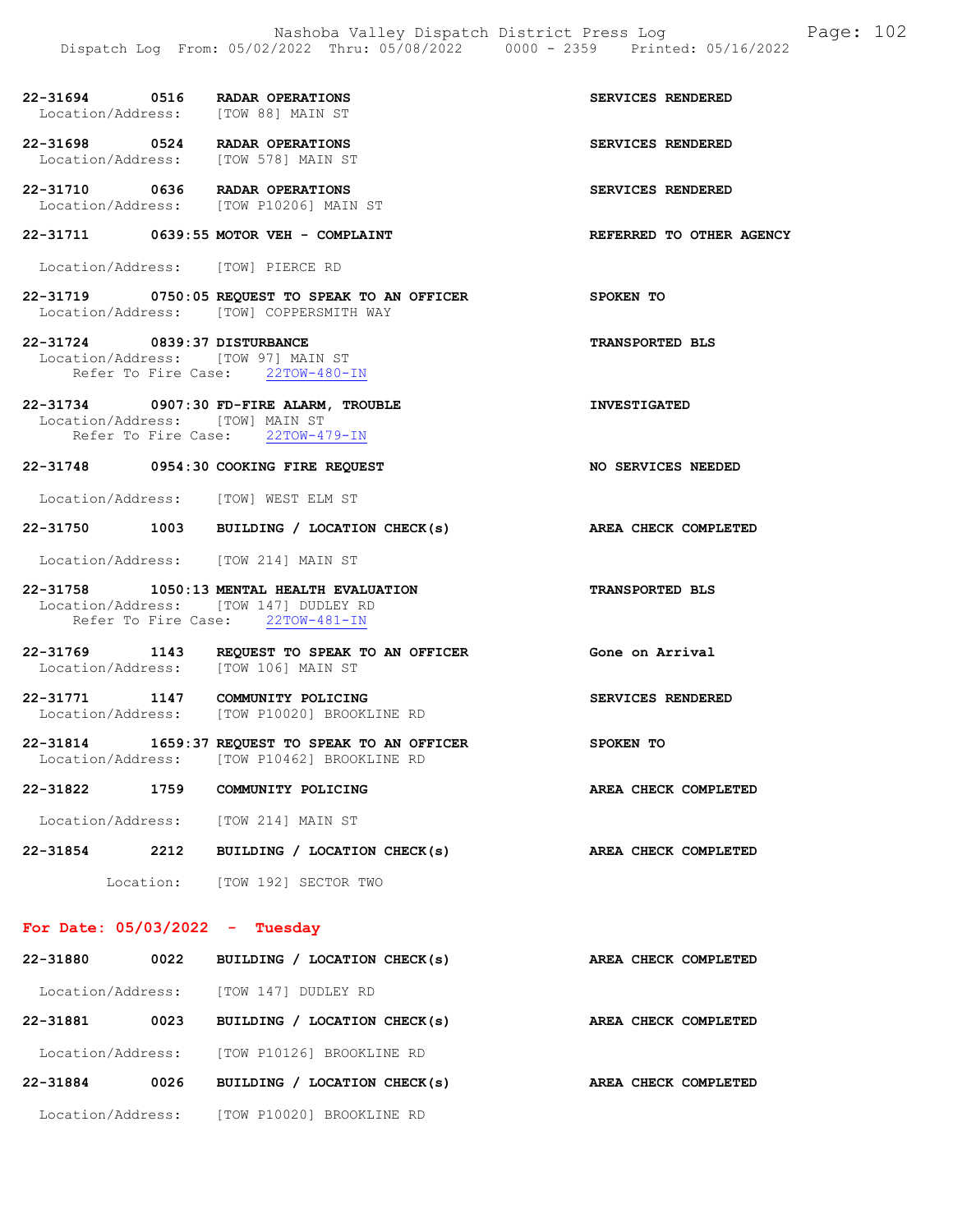Nashoba Valley Dispatch District Press Log Page: 103 Dispatch Log From: 05/02/2022 Thru: 05/08/2022 0000 - 2359 Printed: 05/16/2022 22-31894 0037 BUILDING / LOCATION CHECK(s) AREA CHECK COMPLETED Location: [TOW 192] SECTOR TWO 22-31896 0037 BUILDING / LOCATION CHECK(s) AREA CHECK COMPLETED Location/Address: [TOW 214] MAIN ST 22-31908 0100 BUILDING / LOCATION CHECK(s) AREA CHECK COMPLETED Location/Address: [TOW P10206] MAIN ST 22-31910 0101 BUILDING / LOCATION CHECK(s) BUILDING CHKED, APPEARS SECURE Location/Address: [TOW 232] MAIN ST 22-31932 0128 BUILDING / LOCATION CHECK(s) BUILDING CHKED, APPEARS SECURE Location/Address: [TOW 58] MAIN ST 22-31933 0129 BUILDING / LOCATION CHECK(s) BUILDING CHKED, APPEARS SECURE Location/Address: [TOW 107] MAIN ST 22-31935 0132 BUILDING / LOCATION CHECK(s) BUILDING CHKED, APPEARS SECURE Location/Address: [TOW 214] MAIN ST 22-31939 0140 BUILDING / LOCATION CHECK(s) AREA CHECK COMPLETED Location: [TOW 198] PINE TREE HAVEN 22-31947 0149 BUILDING / LOCATION CHECK(s) AREA CHECK COMPLETED Location/Address: [TOW P10152] TURNPIKE RD 22-31948 0149 BUILDING / LOCATION CHECK(s) AREA CHECK COMPLETED Location/Address: [TOW P10017] WHITCOMB ST 22-31950 0150 BUILDING / LOCATION CHECK(s) AREA CHECK COMPLETED Location: [TOW 197] TIMBERLEE PARK 22-31952 0152 BUILDING / LOCATION CHECK(s) AREA CHECK COMPLETED Location/Address: [TOW 159] MAIN ST 22-31976 0405 BUILDING / LOCATION CHECK(s) AREA CHECK COMPLETED Location/Address: [TOW 213] SOUTH ST 22-31977 0407 BUILDING / LOCATION CHECK(s) AREA CHECK COMPLETED Location/Address: [TOW 214] MAIN ST 22-31980 0434 RADAR OPERATIONS SERVICES RENDERED Location/Address: [TOW 577] MAIN ST 22-31985 0535 BUILDING / LOCATION CHECK(s) AREA CHECK COMPLETED Location/Address: [TOW 100] MAIN ST 22-31991 0554 BUILDING / LOCATION CHECK(s) AREA CHECK COMPLETED Location/Address: [TOW 36] FITCHBURG RD

22-32004 0634:53 ALARM - COMMERCIAL BURGLARY INVESTIGATED<br>Location/Address: [TOW 48] SCALES LN Location/Address: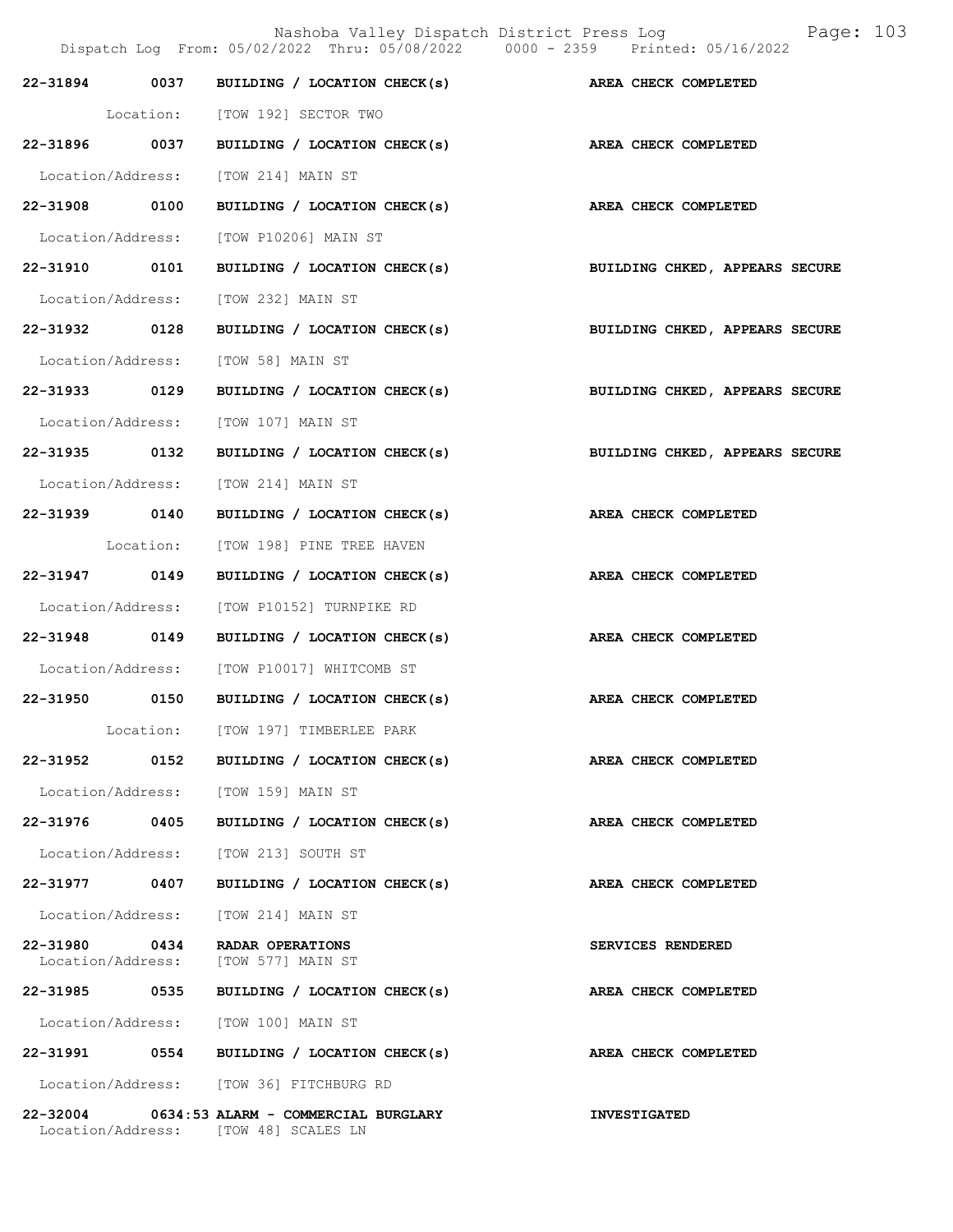# 22-32009 0650 BUILDING / LOCATION CHECK(s) AREA CHECK COMPLETED

Location/Address: [TOW P10020] BROOKLINE RD

22-32008 0656 RADAR OPERATIONS SERVICES RENDERED Location/Address: [TOW P10206] MAIN ST

22-32010 0707 BUILDING / LOCATION CHECK(s) AREA CHECK COMPLETED

Vicinity of: [TOW P10126] BROOKLINE RD

22-32021 0824:45 ASSIST CITIZEN NO SERVICES NEEDED

Location/Address: [TOW] MEADOW RD

22-32032 0833 COMMUNITY POLICING SERVICES RENDERED Location/Address: [TOW 214] MAIN ST

22-32034 0833:52 SUSPICIOUS ACTIVITY SPOKEN TO Location/Address: [TOW 216] PEARL BROOK RD

22-32111 1411:32 LARCENY/ FORGERY/ FRAUD REPORT Location/Address: [TOW P10462] BROOKLINE RD

22-32115 1416:10 RUNAWAY SERVICES RENDERED Location/Address: [TOW P10126] BROOKLINE RD

22-32117 1418:37 REQUEST TO SPEAK TO AN OFFICER SERVICES RENDERED Location/Address: [TOW P10462] BROOKLINE RD

22-32129 1528:59 MOTOR VEH - ACCIDENT NO INJURY REPORT Vicinity of: [TOW] BROOKLINE RD

22-32139 1607:19 FD-MEDICAL EMERGENCY TRANSPORTED ALS Location/Address: [TOW 47] MAIN ST Refer To Fire Case: 22TOW-484-IN

22-32150 1650:08 BURGLARY - BREAK & ENTERING SPOKEN TO Location/Address: [TOW] MAIN ST

22-32156 1706:55 DISTURBANCE <br>
Location/Address: [TOW] MAPLEWOOD DR [TOW] MAPLEWOOD DR

#### 22-32176 1857 BUILDING / LOCATION CHECK(s) AREA CHECK COMPLETED

Location/Address: [TOW 106] MAIN ST

22-32187 2004:23 MOTOR VEH - STOP VERBAL WARNING Vicinity of: [TOW 11] MAIN ST

22-32188 2007:58 NEIGHBOR COMPLAINT SPOKEN TO Location/Address: [TOW] BROWN RD

22-32195 2052:50 MOTOR VEH - STOP VERBAL WARNING Vicinity of: [TOW 9] MAIN ST

22-32208 2132 BUILDING / LOCATION CHECK(s) AREA CHECK COMPLETED

Location/Address: [TOW P10206] MAIN ST

#### For Date: 05/04/2022 - Wednesday

| 22-32249          | 0052 | BUILDING / LOCATION CHECK(s) | AREA CHECK COMPLETED |                                       |  |
|-------------------|------|------------------------------|----------------------|---------------------------------------|--|
| Location/Address: |      | TOW 2141 MAIN ST             |                      |                                       |  |
| 22-32254          | 0104 | BUILDING / LOCATION CHECK(s) |                      | <b>BUILDING CHKED, APPEARS SECURE</b> |  |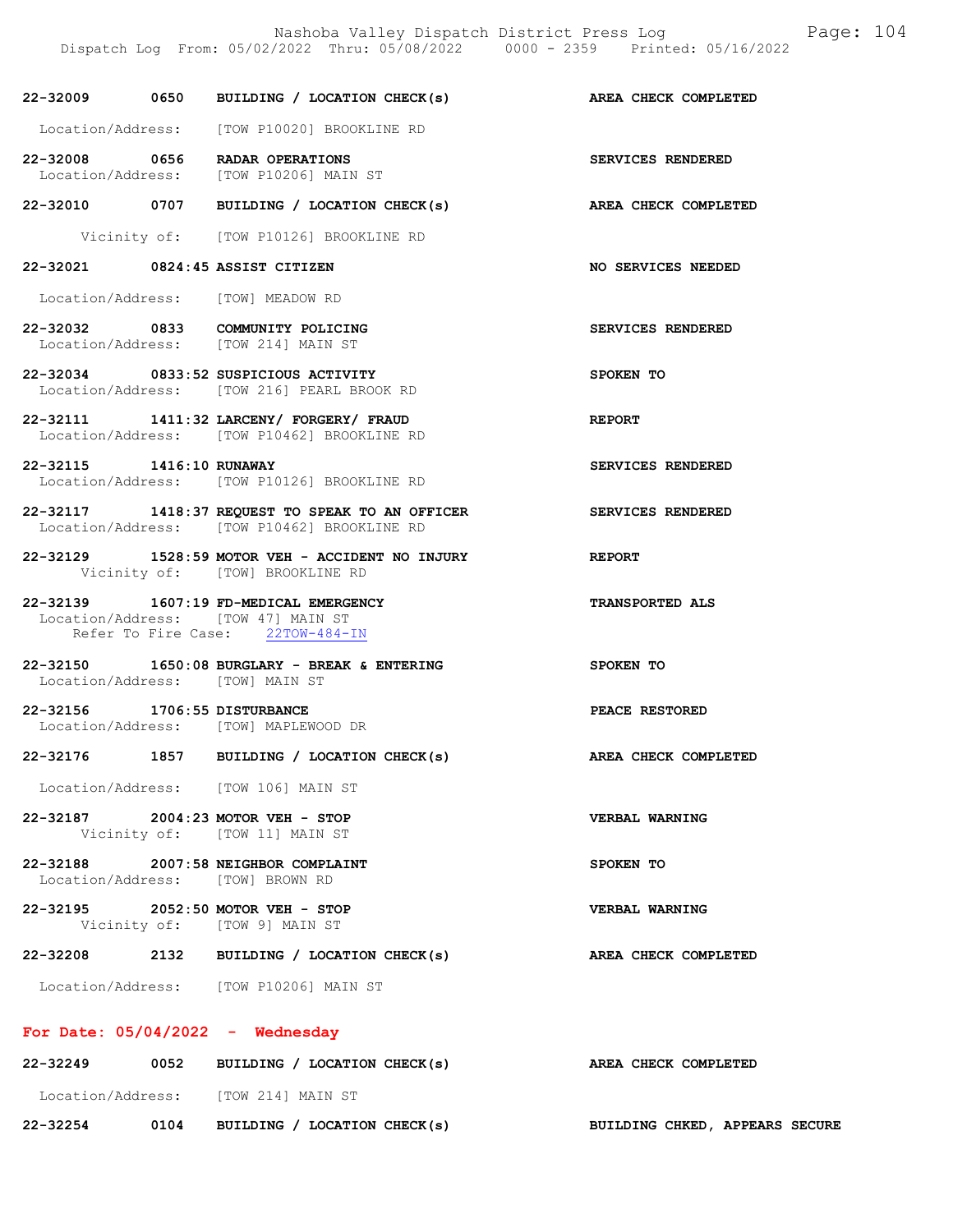|                                    |      | Location/Address: [TOW 147] DUDLEY RD                                    |                                                             |
|------------------------------------|------|--------------------------------------------------------------------------|-------------------------------------------------------------|
|                                    |      | 22-32255 0105 BUILDING / LOCATION CHECK(s)                               | BUILDING CHKED, APPEARS SECURE                              |
|                                    |      | Location/Address: [TOW P10126] BROOKLINE RD                              |                                                             |
| 22-32256 0106                      |      |                                                                          | BUILDING / LOCATION CHECK(s) BUILDING CHKED, APPEARS SECURE |
|                                    |      | Location/Address: [TOW P10020] BROOKLINE RD                              |                                                             |
| 22-32263 0118                      |      | BUILDING / LOCATION CHECK(s) AREA CHECK COMPLETED                        |                                                             |
|                                    |      | Location/Address: [TOW P10206] MAIN ST                                   |                                                             |
| 22-32264 0118                      |      | BUILDING / LOCATION CHECK(s)                                             | <b>AREA CHECK COMPLETED</b>                                 |
|                                    |      | Location/Address: [TOW 232] MAIN ST                                      |                                                             |
| 22-32265 0123                      |      | BUILDING / LOCATION CHECK(s) AREA CHECK COMPLETED                        |                                                             |
|                                    |      | Location/Address: [TOW 36] FITCHBURG RD                                  |                                                             |
| 22-32266 0123                      |      | BUILDING / LOCATION CHECK(s)                                             | AREA CHECK COMPLETED                                        |
|                                    |      | Location/Address: [TOW 39] MAIN ST                                       |                                                             |
| 22-32267 0124<br>Location/Address: |      | RADAR OPERATIONS<br>[TOW] LUNENBURG RD                                   | <b>SERVICES RENDERED</b>                                    |
|                                    |      | 22-32268 0125 BUILDING / LOCATION CHECK(s)                               | AREA CHECK COMPLETED                                        |
|                                    |      | Location/Address: [TOW 40] MAIN ST                                       |                                                             |
| 22-32270 0130                      |      | BUILDING / LOCATION CHECK(s) AREA CHECK COMPLETED                        |                                                             |
|                                    |      | Location/Address: [TOW 9] MAIN ST                                        |                                                             |
| 22-32271 0131                      |      | BUILDING / LOCATION CHECK(s)                                             | AREA CHECK COMPLETED                                        |
|                                    |      | Location/Address: [TOW P10461] MAIN ST                                   |                                                             |
|                                    |      | 22-32282 0203 BUILDING / LOCATION CHECK(s)                               | AREA CHECK COMPLETED                                        |
|                                    |      | Location/Address: [TOW 169] NEW FITCHBURG RD                             |                                                             |
| 22-32294                           | 0213 | BUILDING / LOCATION CHECK(s)                                             | AREA CHECK COMPLETED                                        |
|                                    |      | Location/Address: [TOW 100] MAIN ST                                      |                                                             |
| 22-32309 0229                      |      | BUILDING / LOCATION CHECK(s)                                             | AREA CHECK COMPLETED                                        |
|                                    |      | Location/Address: [TOW 172] DUDLEY RD                                    |                                                             |
|                                    |      | 22-32321 0239 BUILDING / LOCATION CHECK(s)                               | AREA CHECK COMPLETED                                        |
|                                    |      | Location: [TOW 191] SECTOR ONE                                           |                                                             |
|                                    |      | 22-32340 0543:16 ALARM - COMMERCIAL BURGLARY                             | BUILDING CHKED, APPEARS SECURE                              |
|                                    |      | Location/Address: [TOW P10126] BROOKLINE RD                              |                                                             |
| 22-32341                           |      | 0612 RADAR OPERATIONS<br>Location/Address: [TOW 164] MAIN ST             | SERVICES RENDERED                                           |
|                                    |      | 22-32344 0639 RADAR OPERATIONS<br>Location/Address: [TOW P10206] MAIN ST | SERVICES RENDERED                                           |
| 22-32352                           | 0830 | BUILDING / LOCATION CHECK(s)                                             | AREA CHECK COMPLETED                                        |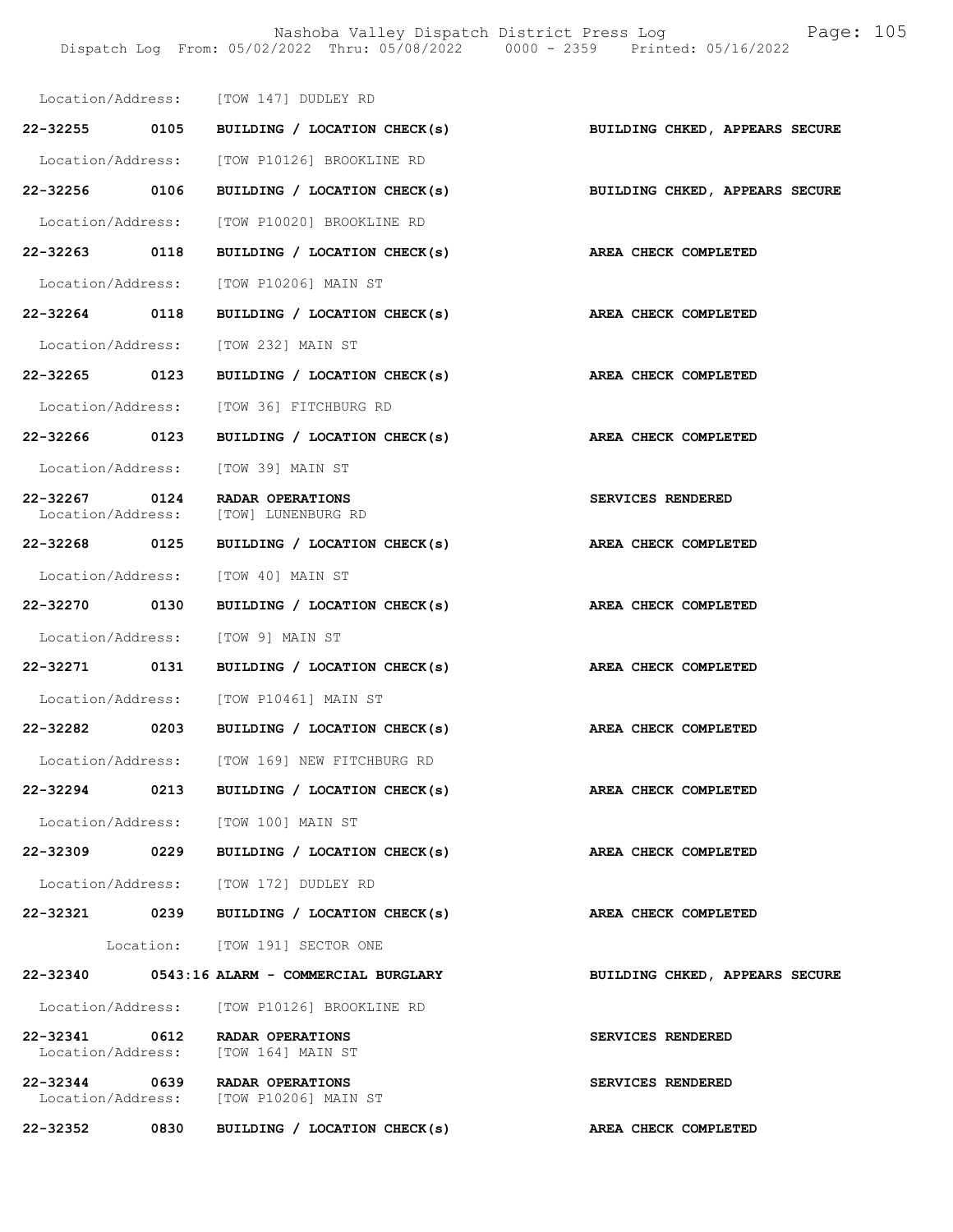| Location/Address: [TOW 100] MAIN ST                                          |                                                                                                |                                |
|------------------------------------------------------------------------------|------------------------------------------------------------------------------------------------|--------------------------------|
|                                                                              | 22-32353 0833 BUILDING / LOCATION CHECK(s) AREA CHECK COMPLETED                                |                                |
|                                                                              | Location: [TOW 193] SECTOR THREE                                                               |                                |
|                                                                              | 22-32358 0847:25 LARCENY/ FORGERY/ FRAUD<br>Location/Address: [TOW P10462] BROOKLINE RD        | <b>REPORT</b>                  |
| 22-32366 0918:09 ANIMAL CALL                                                 |                                                                                                | REFERRED TO OTHER AGENCY       |
| Location/Address: [TOW 377] BEECH ST                                         |                                                                                                |                                |
| 22-32379 1052 ASSIST OTHER AGENCY<br>Location/Address: [TOW 214] MAIN ST     |                                                                                                | SERVICES RENDERED              |
| 22-32388 1132:29 FIREARMS LICENSING                                          | Location/Address: [TOW P10462] BROOKLINE RD                                                    | SPOKEN TO                      |
|                                                                              | 22-32407 1252:01 REQUEST TO SPEAK TO AN OFFICER<br>Location/Address: [TOW P10462] BROOKLINE RD | SPOKEN TO                      |
| 22-32419 1336:55 FD-INSPECTION<br>Location/Address: [TOW] WARREN RD          |                                                                                                | SERVICES RENDERED              |
| 22-32433 1506:46 FD-INSPECTION<br>Location/Address: [TOW] MAIN ST            |                                                                                                | SERVICES RENDERED              |
| 22-32437 1525:19 FD-INSPECTION<br>Location/Address: [TOW] MAIN ST            |                                                                                                | SERVICES RENDERED              |
| 22-32454 1657 RADAR OPERATIONS<br>Location/Address: [TOW 149] MASON RD       |                                                                                                | SERVICES RENDERED              |
| 22-32466 1744 RADAR OPERATIONS<br>Location/Address: [TOW] PROCOR RD          |                                                                                                | SPOKEN TO                      |
| 22-32467 1749:12 ASSIST CITIZEN                                              | Location/Address: [TOW P10462] BROOKLINE RD                                                    | SPOKEN TO                      |
| 22-32475 1843:23 SERVE SUMMONS<br>Location/Address: [TOW] FITCHBURG RD       |                                                                                                | SERVED IN HAND                 |
| 22-32476 1843:41 MOTOR VEH - COMPLAINT<br>Location/Address: [TOW 87] MAIN ST |                                                                                                | STOP COMPLETED                 |
| 22-32479 1914:48 SERVE SUMMONS                                               | Location/Address: [TOW 19] FITCHBURG RD                                                        | SERVED IN HAND                 |
| 22-32480 1921:13 SERVE SUMMONS                                               | Location/Address: [TOW 18] FITCHBURG RD                                                        | UNABLE TO SERVE                |
| 22-32482 1928:15 SERVE SUMMONS                                               | Location/Address: [TOW 21] TURNPIKE RD                                                         | SERVED IN HAND                 |
|                                                                              | 22-32494 2124 BUILDING / LOCATION CHECK(s)                                                     | BUILDING CHKED, APPEARS SECURE |
| Location/Address: [TOW 147] DUDLEY RD                                        |                                                                                                |                                |
|                                                                              | 22-32495 2126 BUILDING / LOCATION CHECK(s)                                                     | BUILDING CHKED, APPEARS SECURE |
|                                                                              | Location/Address: [TOW P10126] BROOKLINE RD                                                    |                                |
|                                                                              | $22-32496$ 2128 BUILDING / LOCATION CHECK(s)                                                   | BUILDING CHKED, APPEARS SECURE |
|                                                                              | Location/Address: [TOW P10020] BROOKLINE RD                                                    |                                |
| 22-32503 2131:07 MOTOR VEH - COMPLAINT<br>Location/Address: [TOW] MAIN ST    |                                                                                                | Gone on Arrival                |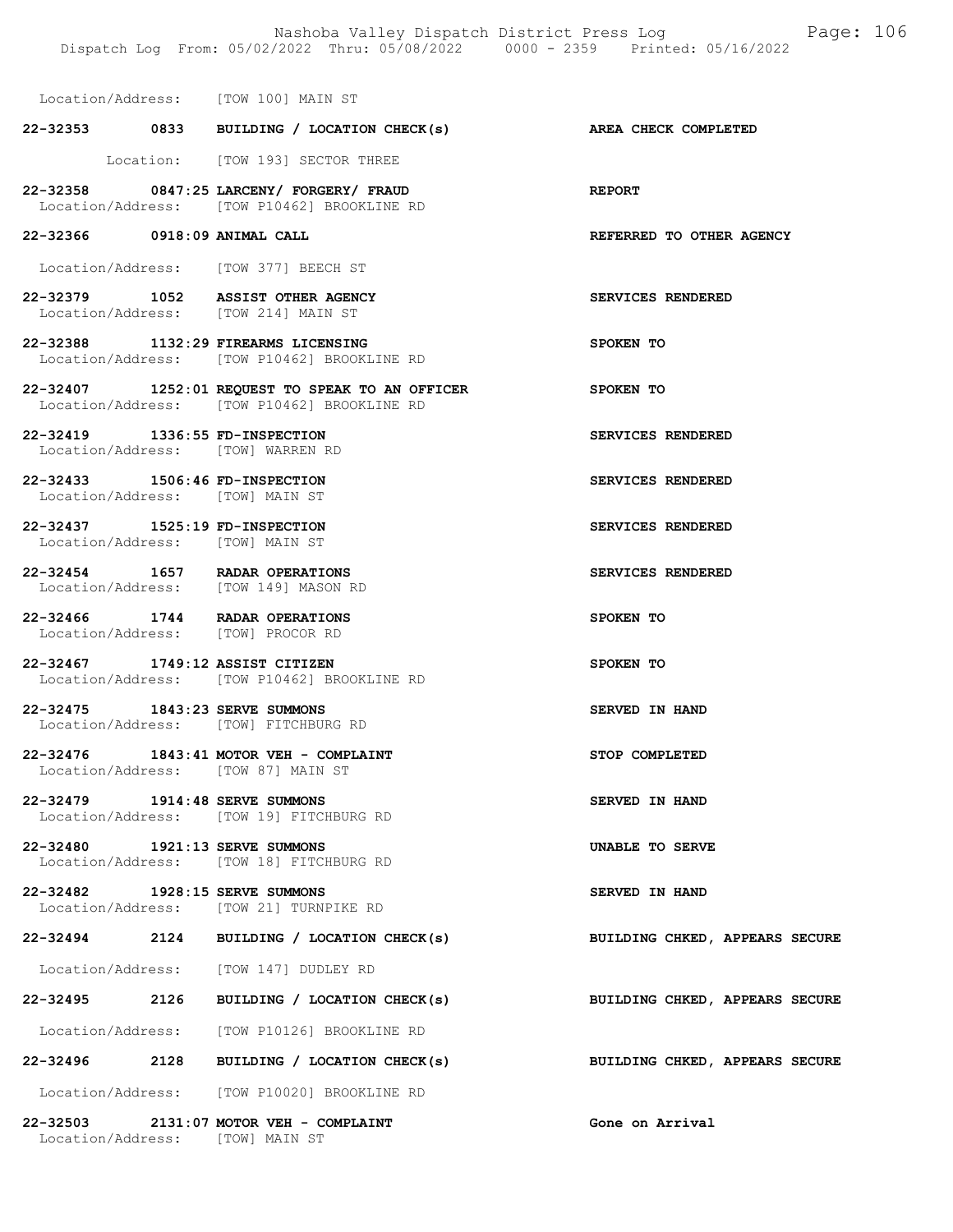| 22-32507 2144                     | BUILDING / LOCATION CHECK(s)                                              | AREA CHECK COMPLETED           |
|-----------------------------------|---------------------------------------------------------------------------|--------------------------------|
|                                   | Location/Address: [TOW 169] NEW FITCHBURG RD                              |                                |
| 22-32513 2201                     | BUILDING / LOCATION CHECK(s)                                              | AREA CHECK COMPLETED           |
|                                   | Location/Address: [TOW P10206] MAIN ST                                    |                                |
| 22-32514 2209                     | BUILDING / LOCATION CHECK(s)                                              | BUILDING CHKED, APPEARS SECURE |
|                                   | Location/Address: [TOW 159] MAIN ST                                       |                                |
|                                   | 22-32515 2225:34 FD-MEDICAL EMERGENCY                                     | PATIENT REFUSAL, NO TRANSPORT  |
|                                   | Location/Address: [TOW] SOUTH HARBOR RD                                   |                                |
|                                   | Refer To Fire Case: 22TOW-489-IN                                          |                                |
| For Date: $05/05/2022 - Thursday$ |                                                                           |                                |
|                                   | 22-32528 0011 BUILDING / LOCATION CHECK(s)                                | BUILDING CHKED, APPEARS SECURE |
|                                   | Location/Address: [TOW P10195] DUDLEY RD                                  |                                |
| 22-32531 0016                     | BUILDING / LOCATION CHECK(s) BUILDING CHKED, APPEARS SECURE               |                                |
|                                   | Location/Address: [TOW P10020] BROOKLINE RD                               |                                |
| 22-32533 0024                     | BUILDING / LOCATION CHECK(s)                                              | AREA CHECK COMPLETED           |
|                                   | Location/Address: [TOW 100] MAIN ST                                       |                                |
|                                   | 22-32535 0036 BUILDING / LOCATION CHECK(s) BUILDING CHKED, APPEARS SECURE |                                |

22-32537 0038 BUILDING / LOCATION CHECK(s) AREA CHECK COMPLETED Location: [TOW 192] SECTOR TWO

22-32558 0105 BUILDING / LOCATION CHECK(s) BUILDING CHKED, APPEARS SECURE

Location/Address: [TOW P10206] MAIN ST

22-32559 0106 BUILDING / LOCATION CHECK(s) BUILDING CHKED, APPEARS SECURE Location/Address: [TOW 232] MAIN ST

22-32565 0110 BUILDING / LOCATION CHECK(s) BUILDING CHKED, APPEARS SECURE

Location/Address: [TOW 58] MAIN ST

22-32571 0113 BUILDING / LOCATION CHECK(s) BUILDING CHKED, APPEARS SECURE Location/Address: [TOW 107] MAIN ST

22-32572 0114 BUILDING / LOCATION CHECK(s) BUILDING CHKED, APPEARS SECURE

Location/Address: [TOW 214] MAIN ST

22-32576 0118 RADAR OPERATIONS SERVICES RENDERED<br>Location/Address: [TOW 88] MAIN ST Location/Address: [TOW 88] MAIN ST

22-32593 0134 BUILDING / LOCATION CHECK(s) AREA CHECK COMPLETED Location: [TOW 197] TIMBERLEE PARK

22-32607 0200 BUILDING / LOCATION CHECK(s) BUILDING CHKED, APPEARS SECURE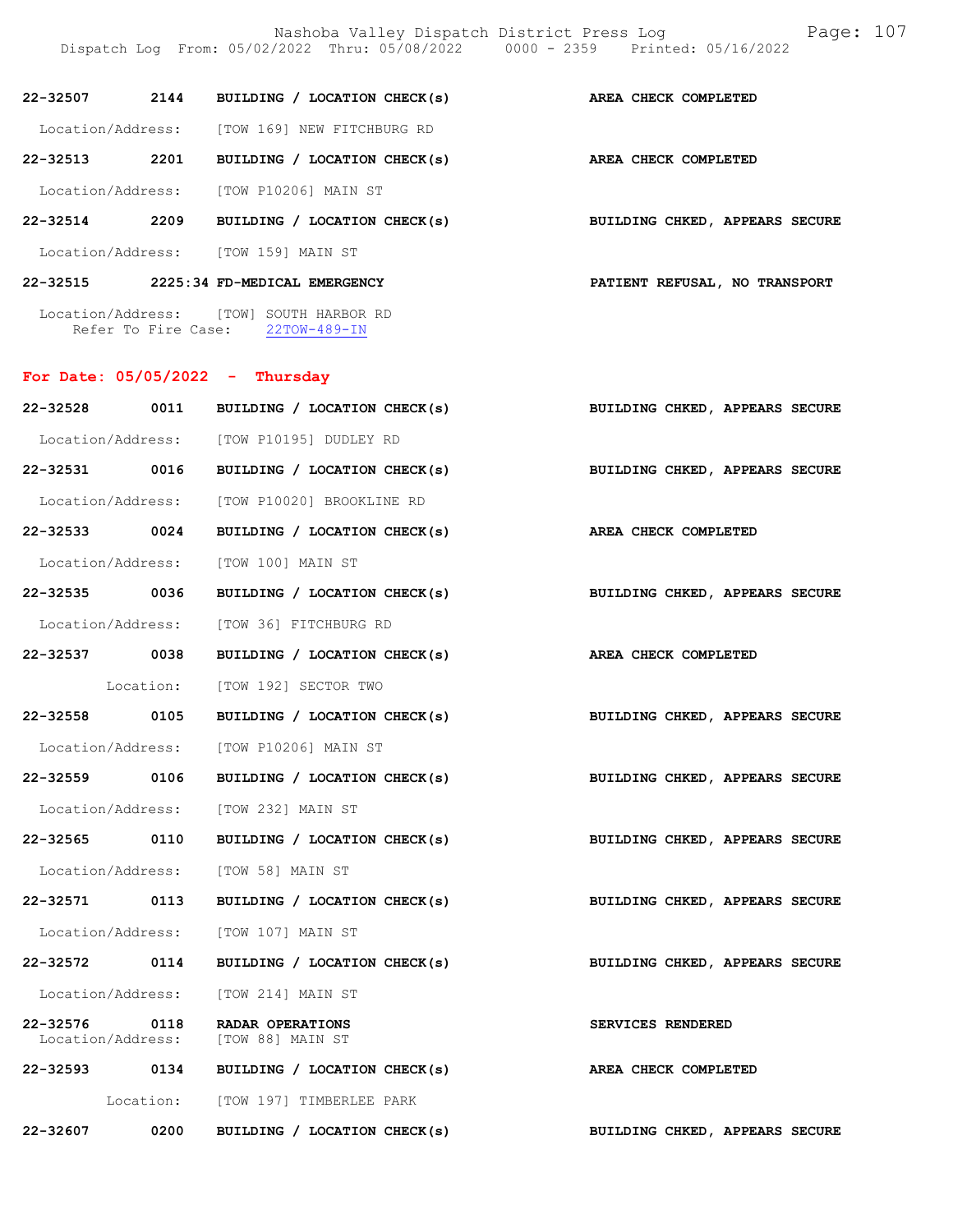Location/Address: [TOW 74] ELM ST

- 22-32610 0207 BUILDING / LOCATION CHECK(s) BUILDING CHKED, APPEARS SECURE Location/Address: [TOW 45] ELM ST 22-32629 0306 BUILDING / LOCATION CHECK(s) AREA CHECK COMPLETED Location/Address: [TOW 149] MASON RD
- 22-32632 0315 BUILDING / LOCATION CHECK(s) BUILDING CHKED, APPEARS SECURE

Location/Address: [TOW 159] MAIN ST

22-32633 0329 BUILDING / LOCATION CHECK(s) BUILDING CHKED, APPEARS SECURE

Location/Address: [TOW P10017] WHITCOMB ST

- 22-32636 0512 RADAR OPERATIONS SERVICES RENDERED Location/Address: [TOW] GREENVILLE RD
- 22-32639 0539 BUILDING / LOCATION CHECK(s) AREA CHECK COMPLETED
- Location: [TOW 192] SECTOR TWO
- 22-32652 0622 BUILDING / LOCATION CHECK(s) AREA CHECK COMPLETED

Location/Address: [TOW 214] MAIN ST

- 22-32655 0654:21 PROPERTY Found or Lost SERVICES RENDERED Location/Address: [TOW] MAIN ST
- 22-32658 0732:50 MOTOR VEH PLATE LISTING SERVICES RENDERED Location/Address: [TOW P10462] BROOKLINE RD
- 22-32664 0805 RADAR OPERATIONS SERVICES RENDERED Location/Address: [TOW 96] HIGHLAND ST
- 22-32670 0825:39 FD-FIRE ALARM, COMMERCIAL FALSE ALARM Location/Address: [TOW 112] EMERY RD Refer To Fire Case: 22TOW-490-IN
- 22-32671 0828:05 FD-FIRE ALARM (BOX DETAIL) SERVICES RENDERED Location/Address: [TOW 112] EMERY RD<br>Original Call #: 22-32670 Original Call #:
- 22-32674 0838:57 FD-FIRE ALARM (BOX DETAIL) NO SERVICES NEEDED
	- Location/Address: [TOW 23] SOUTH ST
- 22-32683 0914 RADAR OPERATIONS AREA CHECK COMPLETED
- Location/Address: [TOW 700] TYLER RD
- 22-32701 1030 FOLLOW UP SPOKEN TO Location/Address: [TOW 9] MAIN ST
- 22-32709 1111 BUILDING / LOCATION CHECK(s) AREA CHECK COMPLETED
- Location/Address: [TOW 214] MAIN ST
- 22-32714 1132:18 MISSING PERSON SPOKEN TO Location/Address: [TOW] DEPOT ST
- 22-32715 1137:24 FD-INSPECTION SERVICES RENDERED Location/Address: [TOW 673] HICKORY DR

22-32716 1139:43 COMMUNITY POLICING SERVICES RENDERED

- 
- 
- 
- 
- 
- 
- 
- 
- 
- 
- 
- 
- 
-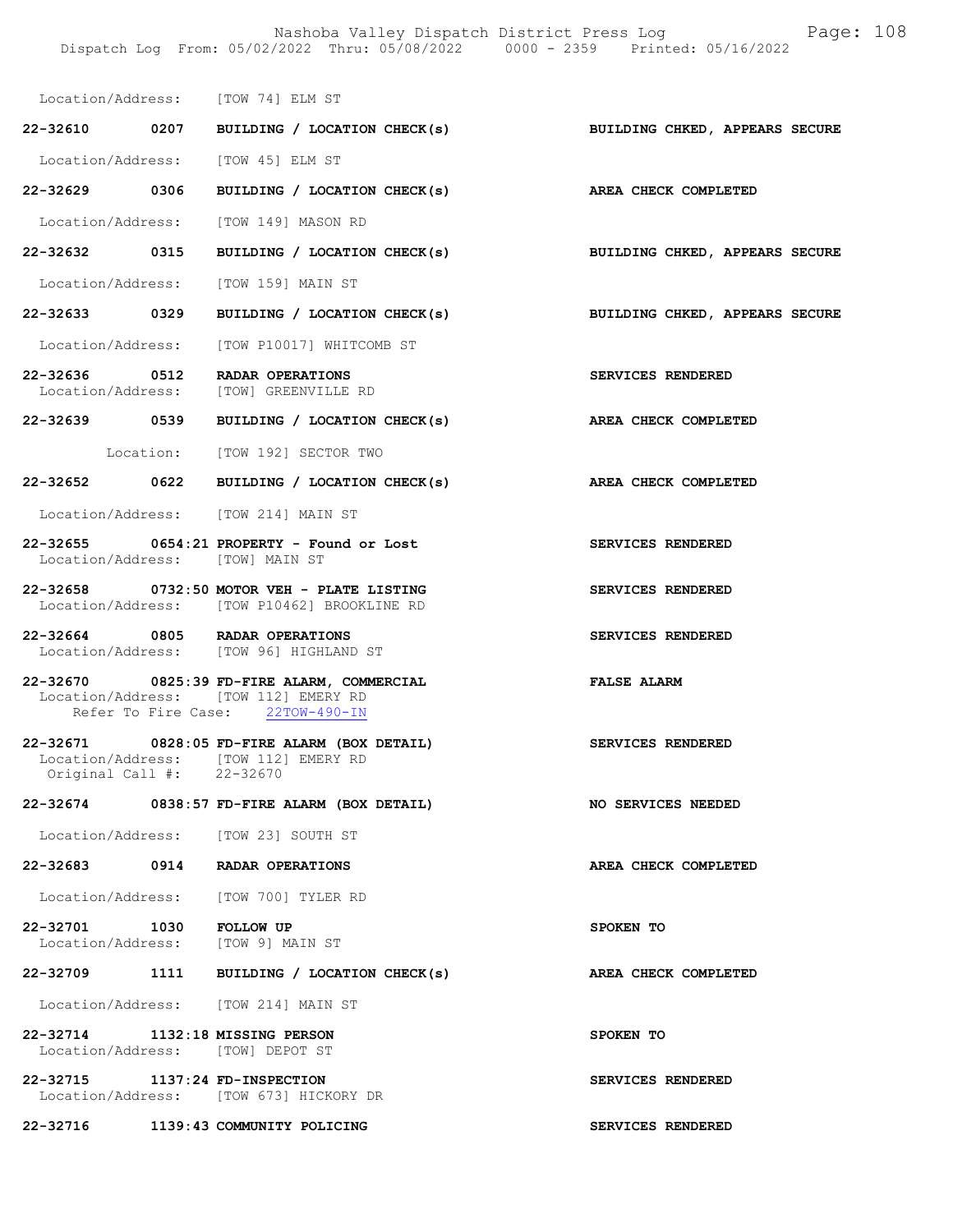|                                 |      | Nashoba Valley Dispatch District Press Log<br>Dispatch Log From: 05/02/2022 Thru: 05/08/2022 0000 - 2359 Printed: 05/16/2022 | Page: 109                      |
|---------------------------------|------|------------------------------------------------------------------------------------------------------------------------------|--------------------------------|
|                                 |      | Location/Address: [TOW P10206] MAIN ST                                                                                       |                                |
|                                 |      | 22-32729 1239 BUILDING / LOCATION CHECK(s)                                                                                   | AREA CHECK COMPLETED           |
|                                 |      | Location/Address: [TOW 213] SOUTH ST                                                                                         |                                |
| Location/Address: [TOW] MAIN ST |      | 22-32772 1608:19 Property Damage                                                                                             | <b>REPORT</b>                  |
|                                 |      | $22-32798$ 1746:06 PROPERTY - Found or Lost<br>Location/Address: [TOW P10462] BROOKLINE RD                                   | SERVICES RENDERED              |
|                                 |      | 22-32811 1915:24 ALARM - COMMERCIAL BURGLARY<br>Location/Address: [TOW 146] MAIN ST                                          | <b>FALSE ALARM</b>             |
|                                 |      | 22-32814 1922 BUILDING / LOCATION CHECK(s)                                                                                   | AREA CHECK COMPLETED           |
|                                 |      | Location/Address: [TOW 32] SCALES LN                                                                                         |                                |
| 22-32815 1922                   |      | BUILDING / LOCATION CHECK(s)                                                                                                 | AREA CHECK COMPLETED           |
|                                 |      | Location/Address: [TOW 48] SCALES LN                                                                                         |                                |
|                                 |      | 22-32817 1934 BUILDING / LOCATION CHECK(s)                                                                                   | AREA CHECK COMPLETED           |
|                                 |      | Location/Address: [TOW 169] NEW FITCHBURG RD                                                                                 |                                |
| For Date: $05/06/2022 -$ Friday |      |                                                                                                                              |                                |
|                                 |      | 22-32863 0002 BUILDING / LOCATION CHECK(s)                                                                                   | BUILDING CHKED, APPEARS SECURE |
|                                 |      | Location/Address: [TOW 147] DUDLEY RD                                                                                        |                                |
|                                 |      | 22-32865 0007 BUILDING / LOCATION CHECK(s)                                                                                   | BUILDING CHKED, APPEARS SECURE |
|                                 |      | Location/Address: [TOW P10126] BROOKLINE RD                                                                                  |                                |
|                                 |      | $22-32867$ 0012:18 BUILDING / LOCATION CHECK(s)<br>Location/Address: [TOW P10472] DEPOT ST                                   | SERVICES RENDERED              |
| Vicinity of:                    |      | 22-32886 0036:27 MOTOR VEH - STOP<br>[TOW 121] MAIN ST                                                                       | CIVIL CITATION                 |
| 22-32900 0100                   |      | BUILDING / LOCATION CHECK(s)                                                                                                 | BUILDING CHKED, APPEARS SECURE |
|                                 |      | Location/Address: [TOW 232] MAIN ST                                                                                          |                                |
| 22-32906                        | 0111 | BUILDING / LOCATION CHECK(s)                                                                                                 | BUILDING CHKED, APPEARS SECURE |
|                                 |      | Location/Address: [TOW 36] FITCHBURG RD                                                                                      |                                |
| 22-32910 0117                   |      | BUILDING / LOCATION CHECK(s)                                                                                                 | BUILDING CHKED, APPEARS SECURE |
| Location/Address:               |      | [TOW P10206] MAIN ST                                                                                                         |                                |
| 22-32913 0121                   |      | BUILDING / LOCATION CHECK(s)                                                                                                 | AREA CHECK COMPLETED           |
| Location/Address:               |      | [TOW 149] MASON RD                                                                                                           |                                |
| 22-32918                        | 0142 | BUILDING / LOCATION CHECK(s)                                                                                                 | BUILDING CHKED, APPEARS SECURE |
| Location/Address:               |      | [TOW 107] MAIN ST                                                                                                            |                                |
| 22-32919<br>Location/Address:   | 0143 | RADAR OPERATIONS<br>[TOW] GREENVILLE RD                                                                                      | SERVICES RENDERED              |
| 22-32920                        | 0145 | RADAR OPERATIONS<br>Location/Address: [TOW 92] MAIN ST                                                                       | SERVICES RENDERED              |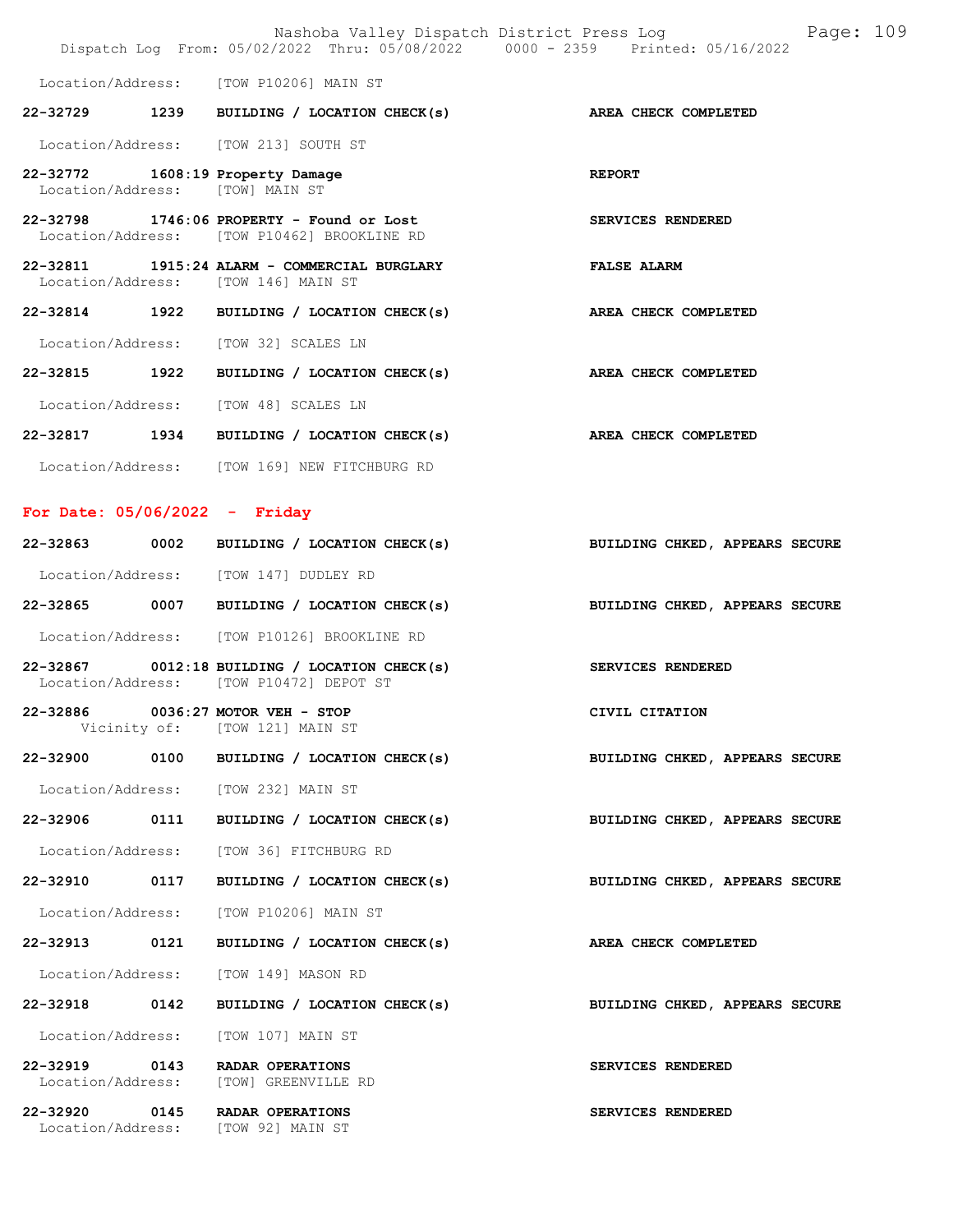Nashoba Valley Dispatch District Press Log Fage: 110 Dispatch Log From: 05/02/2022 Thru: 05/08/2022 0000 - 2359 Printed: 05/16/2022

|                               | 22-32927 0214 BUILDING / LOCATION CHECK(s) AREA CHECK COMPLETED                                                     |                                |
|-------------------------------|---------------------------------------------------------------------------------------------------------------------|--------------------------------|
|                               | Location/Address: [TOW 172] DUDLEY RD                                                                               |                                |
| 22-32929 0227                 | BUILDING / LOCATION CHECK(s)                                                                                        | BUILDING CHKED, APPEARS SECURE |
|                               | Location/Address: [TOW P10033] MAIN ST                                                                              |                                |
| 22-32933 0237                 | BUILDING / LOCATION CHECK(s)                                                                                        | BUILDING CHKED, APPEARS SECURE |
|                               | Location/Address: [TOW 40] MAIN ST                                                                                  |                                |
| 22-32943 0251                 | BUILDING / LOCATION CHECK(s) BUILDING CHKED, APPEARS SECURE                                                         |                                |
|                               | Location/Address: [TOW P10127] RAILROAD ST                                                                          |                                |
| 22-32950 0314                 | BUILDING / LOCATION CHECK(s)                                                                                        | BUILDING CHKED, APPEARS SECURE |
|                               | Location/Address: [TOW 58] MAIN ST                                                                                  |                                |
| 22-32957 0326                 | BUILDING / LOCATION CHECK(s) AREA CHECK COMPLETED                                                                   |                                |
|                               | Location/Address: [TOW 171] BROOKLINE ST                                                                            |                                |
| 22-32961 0507                 | BUILDING / LOCATION CHECK(s) BUILDING CHKED, APPEARS SECURE                                                         |                                |
|                               | Location/Address: [TOW 133] MAIN ST                                                                                 |                                |
| 22-32962 0532                 | BUILDING / LOCATION CHECK(s)                                                                                        | BUILDING CHKED, APPEARS SECURE |
|                               | Location/Address: [TOW 46] MAIN ST                                                                                  |                                |
| 22-32963 0542                 | BUILDING / LOCATION CHECK(s)                                                                                        | AREA CHECK COMPLETED           |
|                               | Location: [TOW 193] SECTOR THREE                                                                                    |                                |
| 22-32964 0549                 | RADAR OPERATIONS                                                                                                    | <b>NO SERVICES NEEDED</b>      |
|                               | Location/Address: [TOW] MAIN ST                                                                                     |                                |
|                               | 22-32969 0608 BUILDING / LOCATION CHECK(s) AREA CHECK COMPLETED                                                     |                                |
|                               | Location/Address: [TOW 169] NEW FITCHBURG RD                                                                        |                                |
|                               | 22-32975 0630 RADAR OPERATIONS<br>Location/Address: [TOW P10206] MAIN ST                                            | SERVICES RENDERED              |
|                               | 22-33010 0925:00 FD-FIRE TRAINING/DRILL<br>Location/Address: [TOW P10020] BROOKLINE RD                              | SERVICES RENDERED              |
|                               | 22-33017 0955:34 ASSIST CITIZEN<br>Location/Address: [TOW P10462] BROOKLINE RD                                      | SERVICES RENDERED              |
|                               | 22-33046 1110:51 FD-MEDICAL EMERGENCY<br>Location/Address: [TOW P10206] MAIN ST<br>Refer To Fire Case: 22TOW-495-IN | <b>TRANSPORTED BLS</b>         |
|                               | 22-33056 1151 COMMUNITY POLICING                                                                                    | AREA CHECK COMPLETED           |
|                               | Location/Address: [TOW 214] MAIN ST                                                                                 |                                |
| 22-33057 1153:11 GENERAL INFO | Location/Address: [TOW P10195] DUDLEY RD                                                                            | SPOKEN TO                      |
|                               | 22-33061 1216:08 COOKING FIRE REQUEST<br>Location/Address: [TOW] WEST ELM ST                                        | SERVICES RENDERED              |
| 22-33065                      | 1237:27 ANIMAL CALL                                                                                                 | <b>NO SERVICES NEEDED</b>      |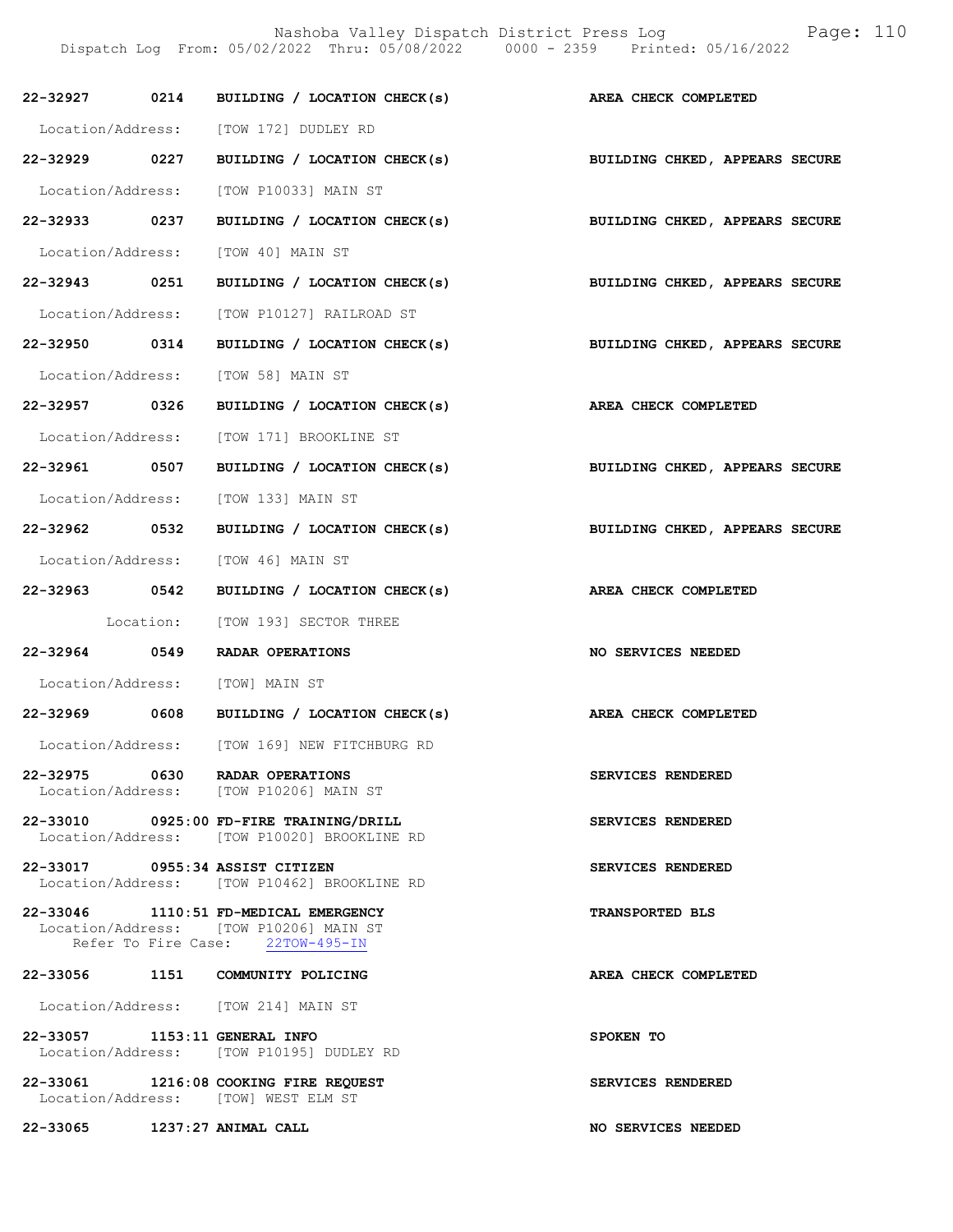Nashoba Valley Dispatch District Press Log Page: 111 Dispatch Log From: 05/02/2022 Thru: 05/08/2022 0000 - 2359 Printed: 05/16/2022 Location/Address: [TOW] HIGHLAND ST + BOW ST 22-33071 1313 BUILDING / LOCATION CHECK(s) AREA CHECK COMPLETED Location/Address: [TOW 214] MAIN ST 22-33073 1320:22 FOLLOW UP SPOKEN TO Location/Address: [TOW P10070] MAIN ST 22-33088 1430:49 LARCENY/ FORGERY/ FRAUD REPORT Location/Address: [TOW P10461] MAIN ST 22-33101 1537:43 COOKING FIRE REQUEST NO SERVICES NEEDED

22-33103 1541:38 FD-INVESTIGATION SPOKEN TO Vicinity of: [TOW] MAIN ST<br>Refer To Fire Case: 22TOW-497-IN Refer To Fire Case:

22-33127 1828:50 TREE/WIRE DOWN SERVICES RENDERED Vicinity of: [TOW] TYLER RD

Location/Address: [TOW] BROOKLINE RD

- 22-33142 1923 RADAR OPERATIONS SERVICES RENDERED Location/Address: [TOW] MASON RD + HORSESHOE DR
- 22-33144 1949:56 LARCENY/ FORGERY/ FRAUD<br>
Location/Address: [TOW 599] OLD BATTERY RD [TOW 599] OLD BATTERY RD
- 22-33182 2206 BUILDING / LOCATION CHECK(s) BUILDING CHKED, APPEARS SECURE Location/Address: [TOW 147] DUDLEY RD
- 22-33184 2209 BUILDING / LOCATION CHECK(s) BUILDING CHKED, APPEARS SECURE
	- Location/Address: [TOW P10126] BROOKLINE RD
- 22-33185 2211 BUILDING / LOCATION CHECK(s) BUILDING CHKED, APPEARS SECURE Location/Address: [TOW P10020] BROOKLINE RD
- 22-33186 2215 BUILDING / LOCATION CHECK(s) BUILDING CHKED, APPEARS SECURE

Location/Address: [TOW 159] MAIN ST

22-33188 2222 BUILDING / LOCATION CHECK(s) AREA CHECK COMPLETED Location/Address: [TOW 169] NEW FITCHBURG RD 22-33190 2236 BUILDING / LOCATION CHECK(s) AREA CHECK COMPLETED Location/Address: [TOW 100] MAIN ST

For Date: 05/07/2022 - Saturday

## 22-33214 0020 BUILDING / LOCATION CHECK(s) BUILDING CHKED, APPEARS SECURE Location/Address: [TOW 147] DUDLEY RD 22-33302 0022 RADAR OPERATIONS SERVICES RENDERED<br>
Location/Address: [TOW] GREENVILLE RD [TOW] GREENVILLE RD 22-33222 0025 BUILDING / LOCATION CHECK(s) BUILDING CHKED, APPEARS SECURE Location/Address: [TOW 232] MAIN ST

22-33229 0032 BUILDING / LOCATION CHECK(s) BUILDING CHKED, APPEARS SECURE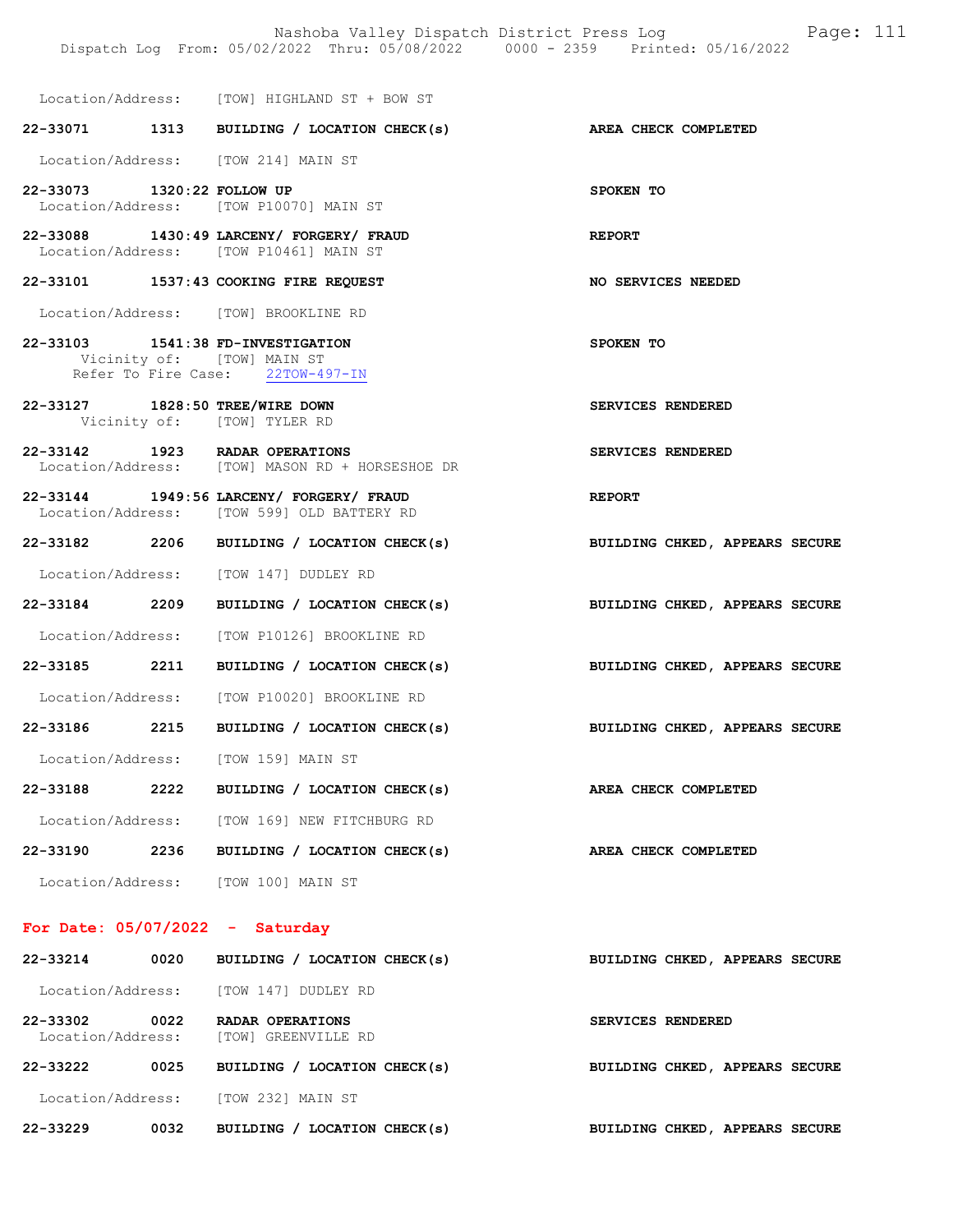Nashoba Valley Dispatch District Press Log Fage: 112 Dispatch Log From: 05/02/2022 Thru: 05/08/2022 0000 - 2359 Printed: 05/16/2022

|                                                                | Location/Address: [TOW P10206] MAIN ST<br>22-33241 0044 BUILDING / LOCATION CHECK(s) BUILDING CHKED, APPEARS SECURE |                                       |
|----------------------------------------------------------------|---------------------------------------------------------------------------------------------------------------------|---------------------------------------|
|                                                                | Location/Address: [TOW P10126] BROOKLINE RD                                                                         |                                       |
| 22-33247 0057                                                  | BUILDING / LOCATION CHECK(s) BUILDING CHKED, APPEARS SECURE                                                         |                                       |
|                                                                | Location/Address: [TOW P10020] BROOKLINE RD                                                                         |                                       |
|                                                                | 22-33248 0058 BUILDING / LOCATION CHECK(s)                                                                          | AREA CHECK COMPLETED                  |
|                                                                | Location: [TOW 193] SECTOR THREE                                                                                    |                                       |
| 22-33253 0107                                                  | BUILDING / LOCATION CHECK(s)                                                                                        | AREA CHECK COMPLETED                  |
|                                                                | Location/Address: [TOW 100] MAIN ST                                                                                 |                                       |
|                                                                | 22-33254 0111 BUILDING / LOCATION CHECK(s)                                                                          | AREA CHECK COMPLETED                  |
|                                                                |                                                                                                                     |                                       |
| 22-33256 0115                                                  | Location/Address: [TOW 169] NEW FITCHBURG RD<br>RADAR OPERATIONS                                                    | SERVICES RENDERED                     |
|                                                                | Location/Address: [TOW] MAIN ST                                                                                     |                                       |
|                                                                | 22-33272 0155 BUILDING / LOCATION CHECK(s)                                                                          | BUILDING CHKED, APPEARS SECURE        |
|                                                                | Location/Address: [TOW 171] BROOKLINE ST                                                                            |                                       |
| 22-33280 0205                                                  | BUILDING / LOCATION CHECK(s)                                                                                        | <b>BUILDING CHKED, APPEARS SECURE</b> |
|                                                                | Location/Address: [TOW 133] MAIN ST                                                                                 |                                       |
| 22-33282 0209                                                  | BUILDING / LOCATION CHECK(s) BUILDING CHKED, APPEARS SECURE                                                         |                                       |
|                                                                | Location/Address: [TOW 42] MAIN ST                                                                                  |                                       |
|                                                                | 22-33286 0244 BUILDING / LOCATION CHECK(s) BUILDING CHKED, APPEARS SECURE                                           |                                       |
|                                                                | Location/Address: [TOW P10472] DEPOT ST                                                                             |                                       |
| 22-33295 0259                                                  | BUILDING / LOCATION CHECK(s)                                                                                        | BUILDING CHKED, APPEARS SECURE        |
| Location/Address:                                              | [TOW P10384] ELM ST                                                                                                 |                                       |
|                                                                | 22-33301 0315 BUILDING / LOCATION CHECK(s)                                                                          | BUILDING CHKED, APPEARS SECURE        |
|                                                                | Location/Address: [TOW 58] MAIN ST                                                                                  |                                       |
|                                                                | 22-33303 0340 BUILDING / LOCATION CHECK(s)                                                                          | AREA CHECK COMPLETED                  |
|                                                                | Location/Address: [TOW 172] DUDLEY RD                                                                               |                                       |
|                                                                | 22-33304 0507 RADAR OPERATIONS<br>Location/Address: [TOW P10183] MAIN ST                                            | SERVICES RENDERED                     |
|                                                                | 22-33305 0549 BUILDING / LOCATION CHECK(s)                                                                          | BUILDING CHKED, APPEARS SECURE        |
|                                                                | Location/Address: [TOW 46] MAIN ST                                                                                  |                                       |
|                                                                | 22-33309 0601:09 MOTOR VEH - STOP<br>Vicinity of: [TOW 1] ELM ST                                                    | VERBAL WARNING                        |
| 22-33324 0829:24 FD-INSPECTION                                 | Location/Address: [TOW] DUDLEY RD                                                                                   | SERVICES RENDERED                     |
| 22-33329 0833:45 ANIMAL CALL<br>Location/Address: [TOW] ASH ST |                                                                                                                     | SERVICES RENDERED                     |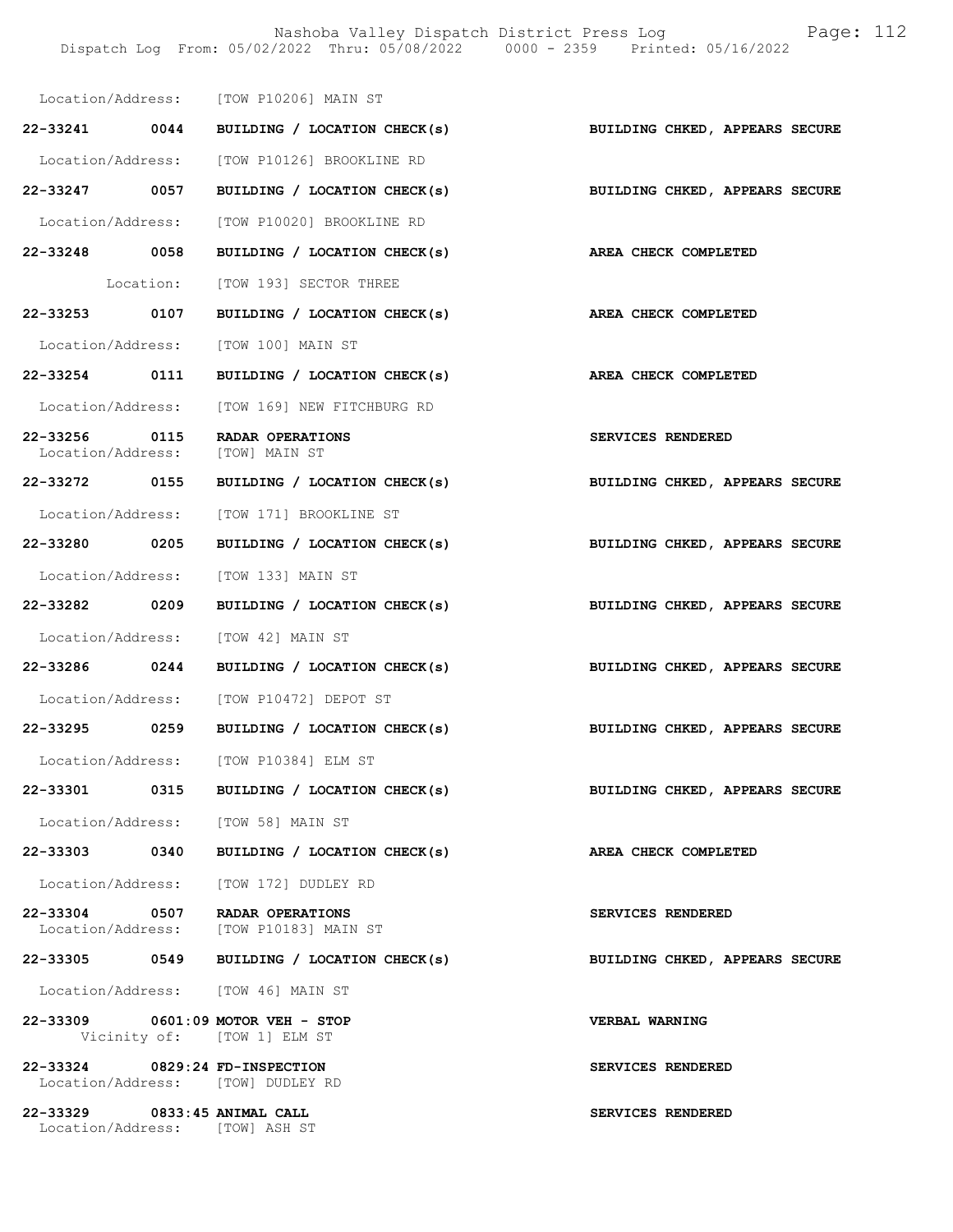| Location/Address: [TOW] MAIN ST  |  | 22-33330 0842:28 FD-MEDICAL EMERGENCY<br>Refer To Fire Case: 22TOW-498-IN                 | TRANSPORTED BLS                |
|----------------------------------|--|-------------------------------------------------------------------------------------------|--------------------------------|
|                                  |  | 22-33333 0903:45 FIREARMS LICENSING<br>Location/Address: [TOW P10462] BROOKLINE RD        | SERVICES RENDERED              |
| Location/Address: [TOW] EMERY RD |  | 22-33367 1137:10 FD-MEDICAL EMERGENCY<br>Refer To Fire Case: 22TOW-499-IN                 | SERVICES RENDERED              |
|                                  |  | 22-33383 1301 RADAR OPERATIONS<br>Location/Address: [TOW 36] FITCHBURG RD                 | SERVICES RENDERED              |
|                                  |  | 22-33396 1450 BUILDING / LOCATION CHECK(s) AREA CHECK COMPLETED                           |                                |
|                                  |  | Location: [TOW 191] SECTOR ONE                                                            |                                |
|                                  |  | 22-33411 1749 COMMUNITY POLICING                                                          | AREA CHECK COMPLETED           |
|                                  |  | Location/Address: [TOW 214] MAIN ST                                                       |                                |
|                                  |  | 22-33416 1821:37 MOTOR VEH - STOP<br>Vicinity of: [TOW 164] MAIN ST                       | <b>VERBAL WARNING</b>          |
|                                  |  | 22-33426 1957 BUILDING / LOCATION CHECK(s) BUILDING CHKED, APPEARS SECURE                 |                                |
|                                  |  | Location/Address: [TOW 232] MAIN ST                                                       |                                |
|                                  |  | 22-33427 1958 BUILDING / LOCATION CHECK(s) BUILDING CHKED, APPEARS SECURE                 |                                |
|                                  |  | Location/Address: [TOW P10206] MAIN ST                                                    |                                |
|                                  |  | 22-33428 2005 BUILDING / LOCATION CHECK(s)                                                | AREA CHECK COMPLETED           |
|                                  |  | Location/Address: [TOW 147] DUDLEY RD                                                     |                                |
|                                  |  | 22-33430 2007 BUILDING / LOCATION CHECK(s) AREA CHECK COMPLETED                           |                                |
|                                  |  | Location/Address: [TOW P10126] BROOKLINE RD                                               |                                |
|                                  |  | 22-33431 2009 BUILDING / LOCATION CHECK(s)                                                | AREA CHECK COMPLETED           |
|                                  |  | Location/Address: [TOW P10020] BROOKLINE RD                                               |                                |
| 22-33435<br>Location/Address:    |  | 2021:28 FD-MEDICAL EMERGENCY<br>[TOW] WALLACE HILL RD<br>Refer To Fire Case: 22TOW-502-IN | <b>TRANSPORTED ALS</b>         |
| For Date: $05/08/2022 -$ Sunday  |  |                                                                                           |                                |
|                                  |  | $22-33473$ 0006 BUTIDING / IOCATION CHECK (s)                                             | RIITINTNC CHKED ADDFADS SECUPE |

| 22-33413          | uuuo | BUILDING / LOCATION CHECK(S) | BUILDING CHAED, APPEARS SECURE |
|-------------------|------|------------------------------|--------------------------------|
| Location/Address: |      | ITOW P101951 DUDLEY RD       |                                |
| 22-33476          | 0009 | BUILDING / LOCATION CHECK(s) | BUILDING CHKED, APPEARS SECURE |
| Location/Address: |      | TOW P100201 BROOKLINE RD     |                                |
| 22-33483          | 0014 | BUILDING / LOCATION CHECK(s) | AREA CHECK COMPLETED           |
| Location/Address: |      | TOW 2141 MAIN ST             |                                |
| 22-33488          | 0017 | BUILDING / LOCATION CHECK(s) | AREA CHECK COMPLETED           |
| Location/Address: |      | TOW 1071 MAIN ST             |                                |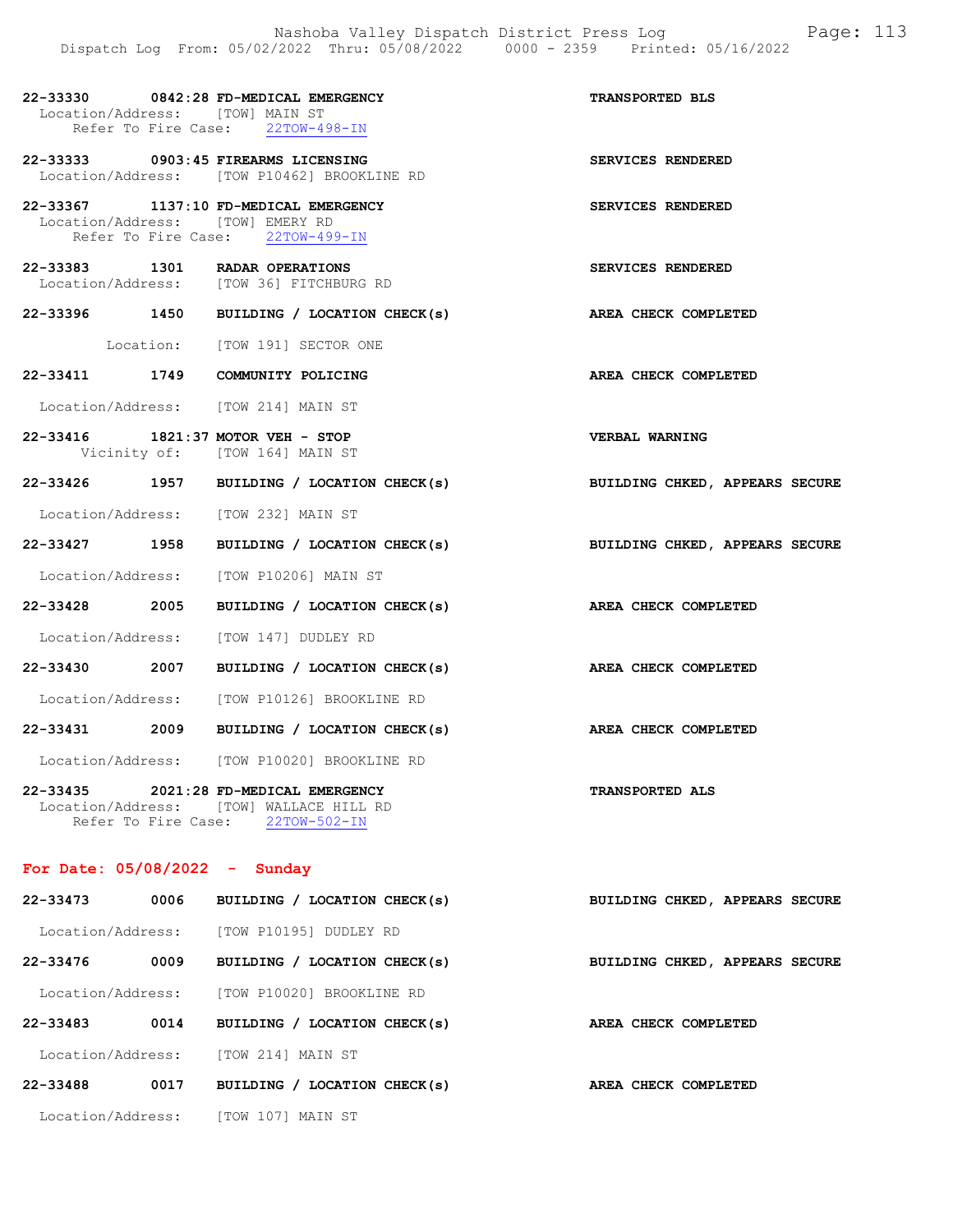|  | Dispatch Log From: 05/02/2022 Thru: 05/08/2022 0000 - 2359 Printed: 05/16/2022            | Nashoba Valley Dispatch District Press Log Fage: 114 |
|--|-------------------------------------------------------------------------------------------|------------------------------------------------------|
|  | 22-33490 0018 BUILDING / LOCATION CHECK(s) AREA CHECK COMPLETED                           |                                                      |
|  | Location/Address: [TOW 9] MAIN ST                                                         |                                                      |
|  | 22-33495 0021 BUILDING / LOCATION CHECK(s) AREA CHECK COMPLETED                           |                                                      |
|  | Location/Address: [TOW 100] MAIN ST                                                       |                                                      |
|  | 22-33497 0025 BUILDING / LOCATION CHECK(s) AREA CHECK COMPLETED                           |                                                      |
|  | Location/Address: [TOW P10206] MAIN ST                                                    |                                                      |
|  | 22-33501 0029:51 SUSPICIOUS ACTIVITY                                                      | BUILDING CHKED, APPEARS SECURE                       |
|  | Location/Address: [TOW 45] ELM ST                                                         |                                                      |
|  | 22-33504 0037 BUILDING / LOCATION CHECK(s)                                                | BUILDING CHKED, APPEARS SECURE                       |
|  | Location/Address: [TOW 36] FITCHBURG RD                                                   |                                                      |
|  | 22-33509 0048 RADAR OPERATIONS<br>Location/Address: [TOW 88] MAIN ST                      | SERVICES RENDERED                                    |
|  | 22-33511 0050 BUILDING / LOCATION CHECK(s)                                                | AREA CHECK COMPLETED                                 |
|  | Location/Address: [TOW 39] MAIN ST                                                        |                                                      |
|  | 22-33517 0058:52 MOTOR VEH - STOP<br>Vicinity of: [TOW P10105] MAIN ST                    | <b>VERBAL WARNING</b>                                |
|  | 22-33520 0101 BUILDING / LOCATION CHECK(s) AREA CHECK COMPLETED                           |                                                      |
|  | Location/Address: [TOW 232] MAIN ST                                                       |                                                      |
|  | 22-33521 0104 BUILDING / LOCATION CHECK(s)                                                | AREA CHECK COMPLETED                                 |
|  | Location/Address: [TOW 40] MAIN ST                                                        |                                                      |
|  | 22-33540 0142 RADAR OPERATIONS<br>Location/Address: [TOW] BAYBERRY HILL RD + FITCHBURG RD | SERVICES RENDERED                                    |
|  | 22-33544 0148 BUILDING / LOCATION CHECK(s) AREA CHECK COMPLETED                           |                                                      |
|  | Location/Address: [TOW 149] MASON RD                                                      |                                                      |
|  | 22-33564 0230 BUILDING / LOCATION CHECK(s)                                                | BUILDING CHKED, APPEARS SECURE                       |
|  | Location/Address: [TOW 45] ELM ST                                                         |                                                      |
|  | 22-33568 0250 BUILDING / LOCATION CHECK(s)                                                | BUILDING CHKED, APPEARS SECURE                       |
|  | Location/Address: [TOW 159] MAIN ST                                                       |                                                      |
|  | 22-33570 0324 BUILDING / LOCATION CHECK(s)                                                | AREA CHECK COMPLETED                                 |
|  | Location/Address: [TOW 171] BROOKLINE ST                                                  |                                                      |
|  | 22-33573 0512 RADAR OPERATIONS<br>Location/Address: [TOW] GREENVILLE RD                   | SERVICES RENDERED                                    |
|  | 22-33602 0847 COMMUNITY POLICING<br>Location/Address: [TOW 112] EMERY RD                  | <b>SERVICES RENDERED</b>                             |
|  | 22-33614 0939:40 ALARM - RESIDENTIAL BURGLARY                                             | BUILDING CHKED, APPEARS SECURE                       |
|  | Location/Address: [TOW] WALLACE HILL RD                                                   |                                                      |

22-33622 1005 BUILDING / LOCATION CHECK(s) SERVICES RENDERED

Location/Address: [TOW 214] MAIN ST